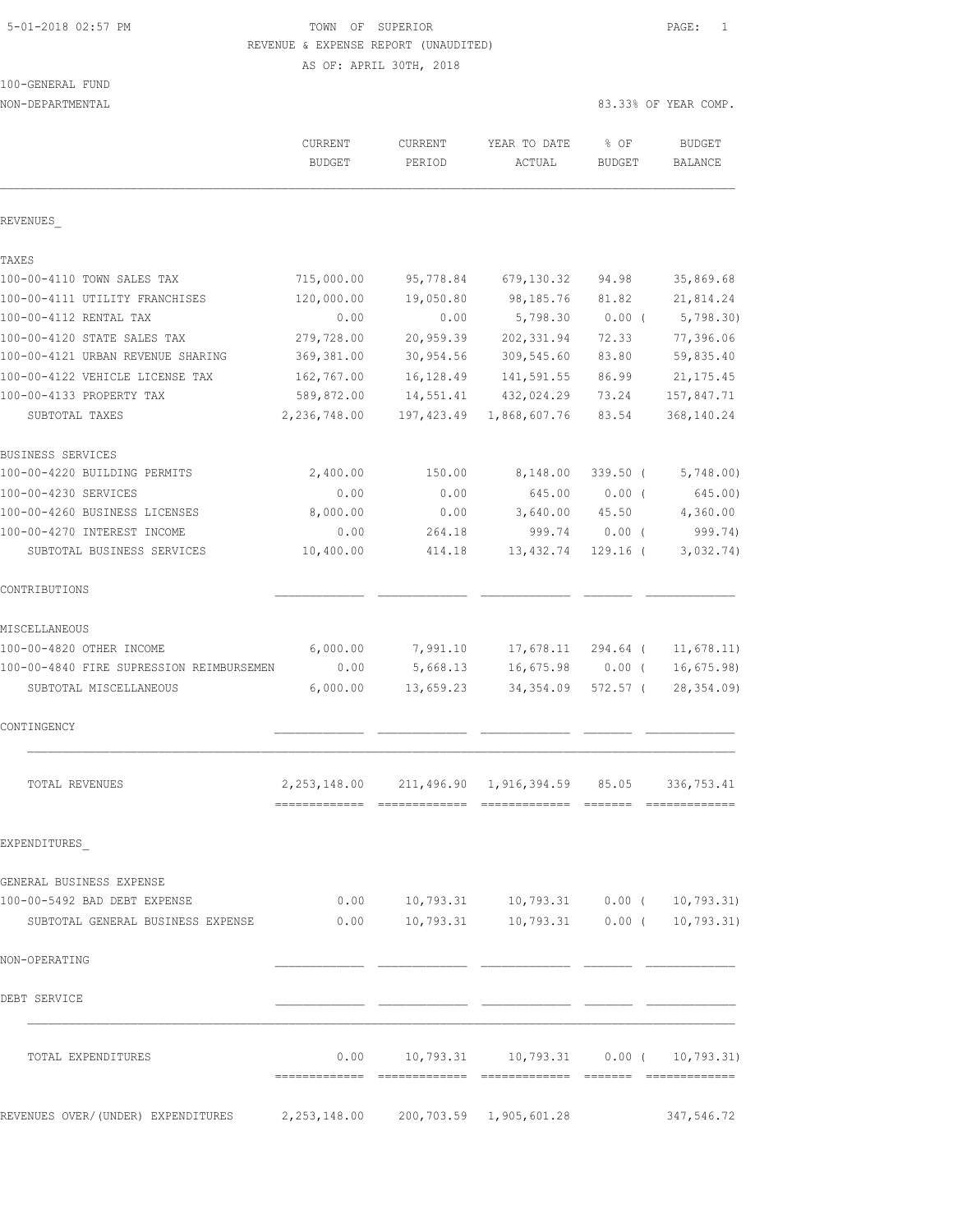# TOWN OF SUPERIOR **Example 2** PAGE: 2 REVENUE & EXPENSE REPORT (UNAUDITED)

AS OF: APRIL 30TH, 2018

| 100-GENERAL FUND |  |
|------------------|--|
|                  |  |

| 100-GENERAL FUND                               |                   |          |                                    |                  |                                                                                                                                                                                                                                                                                                                                                                                                                                                                                                    |
|------------------------------------------------|-------------------|----------|------------------------------------|------------------|----------------------------------------------------------------------------------------------------------------------------------------------------------------------------------------------------------------------------------------------------------------------------------------------------------------------------------------------------------------------------------------------------------------------------------------------------------------------------------------------------|
| MAYOR AND COUNCIL                              |                   |          |                                    |                  | 83.33% OF YEAR COMP.                                                                                                                                                                                                                                                                                                                                                                                                                                                                               |
|                                                | CURRENT<br>BUDGET | PERIOD   | CURRENT YEAR TO DATE<br>ACTUAL     | $8$ OF<br>BUDGET | BUDGET<br>BALANCE                                                                                                                                                                                                                                                                                                                                                                                                                                                                                  |
|                                                |                   |          |                                    |                  |                                                                                                                                                                                                                                                                                                                                                                                                                                                                                                    |
| EXPENDITURES                                   |                   |          |                                    |                  |                                                                                                                                                                                                                                                                                                                                                                                                                                                                                                    |
| PERSONEL                                       |                   |          |                                    |                  |                                                                                                                                                                                                                                                                                                                                                                                                                                                                                                    |
| SUPPLIES                                       |                   |          |                                    |                  |                                                                                                                                                                                                                                                                                                                                                                                                                                                                                                    |
| 100-01-5299 OPERATING SUPPLIES                 | 0.00              | $0.00$ ( | 352.83) 0.00                       |                  | 352.83                                                                                                                                                                                                                                                                                                                                                                                                                                                                                             |
| SUBTOTAL SUPPLIES                              | 0.00              | $0.00$ ( | 352.83)                            | 0.00             | 352.83                                                                                                                                                                                                                                                                                                                                                                                                                                                                                             |
| UTILITIES                                      |                   |          |                                    |                  |                                                                                                                                                                                                                                                                                                                                                                                                                                                                                                    |
| 100-01-5350 TELEPHONE                          | 4,350.00          | 0.00     | 3,420.02                           | 78.62            | 929.98                                                                                                                                                                                                                                                                                                                                                                                                                                                                                             |
| SUBTOTAL UTILITIES                             | 4,350.00          | 0.00     | 3,420.02                           | 78.62            | 929.98                                                                                                                                                                                                                                                                                                                                                                                                                                                                                             |
| GENERAL BUSINESS EXPENSE                       |                   |          |                                    |                  |                                                                                                                                                                                                                                                                                                                                                                                                                                                                                                    |
| 100-01-5410 ADVERTISING                        | 100.00            | 0.00     | 0.00                               | 0.00             | 100.00                                                                                                                                                                                                                                                                                                                                                                                                                                                                                             |
| 100-01-5420 DUES & SUBSCRIPTIONS               | 5,000.00          | 0.00     | 5,940.00                           | 118.80 (         | 940.00)                                                                                                                                                                                                                                                                                                                                                                                                                                                                                            |
| 100-01-5425 CONFERENCES & TRAINING             | 7,000.00          | 0.00     |                                    |                  | 4,515.79 64.51 2,484.21                                                                                                                                                                                                                                                                                                                                                                                                                                                                            |
| 100-01-5450 UNIFORMS                           | 0.00              | 0.00     |                                    |                  | 403.70 0.00 (403.70)                                                                                                                                                                                                                                                                                                                                                                                                                                                                               |
| 100-01-5470 TRAVEL                             | 0.00              | 0.00     | 146.59 0.00 (                      |                  | $146.59$ )                                                                                                                                                                                                                                                                                                                                                                                                                                                                                         |
| 100-01-5471 HOST/MEALS                         | 0.00              | 23.70    | 548.11 0.00 (                      |                  | 548.11)                                                                                                                                                                                                                                                                                                                                                                                                                                                                                            |
| SUBTOTAL GENERAL BUSINESS EXPENSE              | 12,100.00         | 23.70    | 11,554.19 95.49                    |                  | 545.81                                                                                                                                                                                                                                                                                                                                                                                                                                                                                             |
| PROFESSIONAL SERVICES                          |                   |          |                                    |                  |                                                                                                                                                                                                                                                                                                                                                                                                                                                                                                    |
| 100-01-5550 OTHER PROFESSIONAL SERVICES        | 0.00              | 0.00     |                                    |                  | 3,718.60 0.00 (3,718.60)                                                                                                                                                                                                                                                                                                                                                                                                                                                                           |
| SUBTOTAL PROFESSIONAL SERVICES                 | 0.00              | 0.00     |                                    |                  | 3,718.60 0.00 (3,718.60)                                                                                                                                                                                                                                                                                                                                                                                                                                                                           |
| TOTAL EXPENDITURES                             | 16,450.00         |          | 23.70 18,339.98 111.49 ( 1,889.98) |                  |                                                                                                                                                                                                                                                                                                                                                                                                                                                                                                    |
| REVENUES OVER/(UNDER) EXPENDITURES<br>$\left($ | $16, 450.00$ (    | 23.70)(  | 18,339.98)                         |                  | $\begin{array}{cccccccccc} \multicolumn{2}{c}{} & \multicolumn{2}{c}{} & \multicolumn{2}{c}{} & \multicolumn{2}{c}{} & \multicolumn{2}{c}{} & \multicolumn{2}{c}{} & \multicolumn{2}{c}{} & \multicolumn{2}{c}{} & \multicolumn{2}{c}{} & \multicolumn{2}{c}{} & \multicolumn{2}{c}{} & \multicolumn{2}{c}{} & \multicolumn{2}{c}{} & \multicolumn{2}{c}{} & \multicolumn{2}{c}{} & \multicolumn{2}{c}{} & \multicolumn{2}{c}{} & \multicolumn{2}{c}{} & \multicolumn{2}{c}{} & \mult$<br>1,889.98 |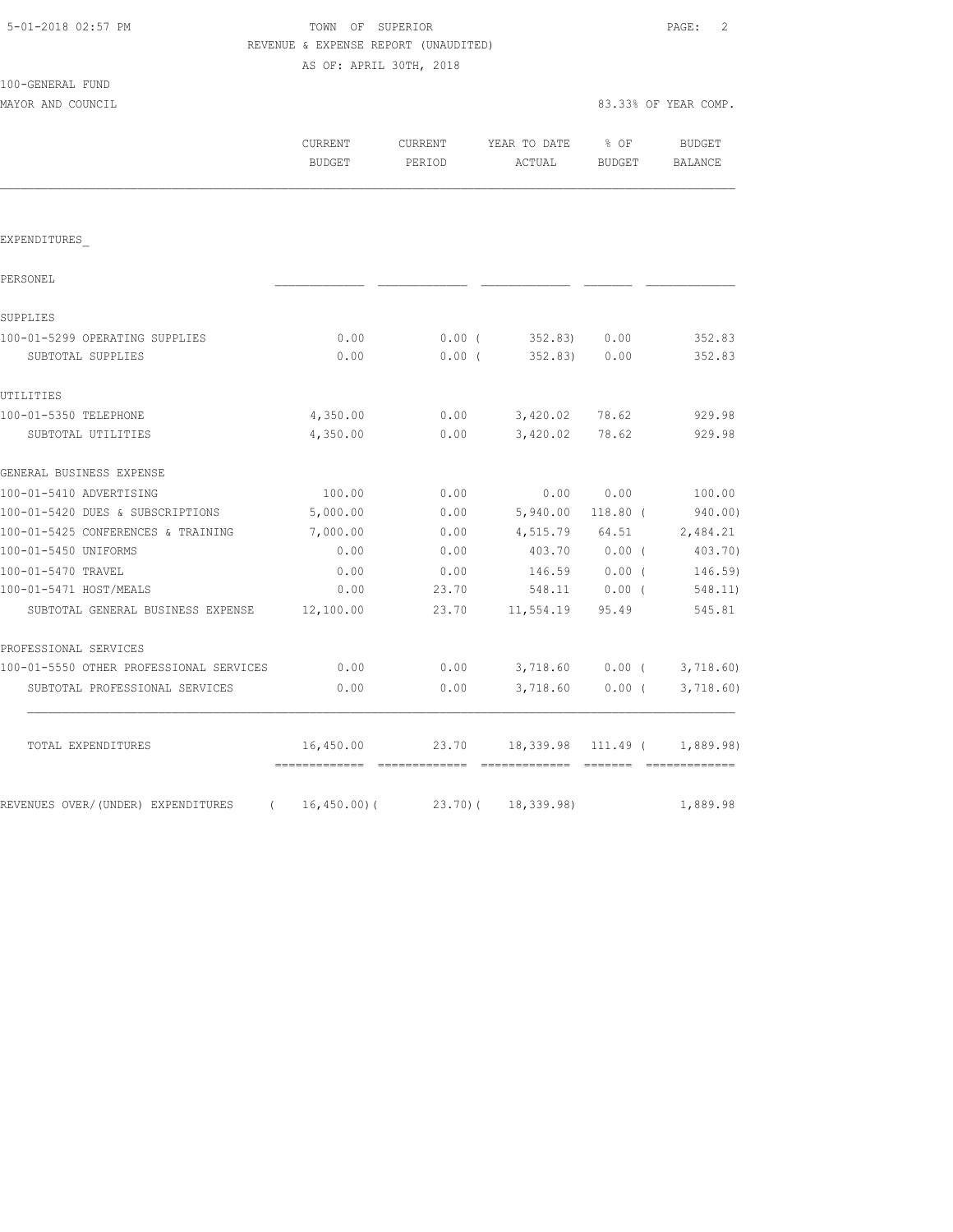# 5-01-2018 02:57 PM TOWN OF SUPERIOR PAGE: 3 REVENUE & EXPENSE REPORT (UNAUDITED)

AS OF: APRIL 30TH, 2018

| 100-GENERAL FUND |  |
|------------------|--|
|------------------|--|

| TOWN MANAGER                                                                    |                          |                          |                                                  |                       | 83.33% OF YEAR COMP.     |  |
|---------------------------------------------------------------------------------|--------------------------|--------------------------|--------------------------------------------------|-----------------------|--------------------------|--|
|                                                                                 | CURRENT<br><b>BUDGET</b> | <b>CURRENT</b><br>PERIOD | YEAR TO DATE<br>ACTUAL                           | % OF<br><b>BUDGET</b> | <b>BUDGET</b><br>BALANCE |  |
|                                                                                 |                          |                          |                                                  |                       |                          |  |
| EXPENDITURES                                                                    |                          |                          |                                                  |                       |                          |  |
| PERSONEL                                                                        |                          |                          |                                                  |                       |                          |  |
| 100-02-5100 SALARIES                                                            | 67,436.00                | 2,325.41                 | 52,903.02                                        | 78.45                 | 14,532.98                |  |
| 100-02-5151 FICA                                                                | 4,183.00                 | 123.62                   | 2,932.05                                         | 70.09                 | 1,250.95                 |  |
| 100-02-5152 MEDICARE                                                            | 978.00                   | 28.91                    | 685.72                                           | 70.11                 | 292.28                   |  |
| 100-02-5153 STATE UNEMPLOYMENT                                                  | 181.00                   | 0.00                     | 146.47                                           | 80.92                 | 34.53                    |  |
| 100-02-5154 WORKERS COMP INSURANCE                                              | 125.00                   | 0.00                     | 0.00                                             | 0.00                  | 125.00                   |  |
| 100-02-5161 ARIZONA STATE RETIREMENT                                            | 7,755.00                 | 267.42                   | 6,152.08                                         | 79.33                 | 1,602.92                 |  |
| 100-02-5162 LIFE INSURANCE                                                      | 64.00                    | 0.00                     | 60.70                                            | 94.84                 | 3.30                     |  |
| 100-02-5163 HEALTH INSURANCE                                                    | 5,112.00                 | 0.00                     | 4,764.40                                         | 93.20                 | 347.60                   |  |
| 100-02-5164 DENTAL INSURANCE                                                    | 296.00                   | 0.00                     | 278.86                                           | 94.21                 | 17.14                    |  |
| SUBTOTAL PERSONEL                                                               | 86,130.00                | 2,745.36                 | 67,923.30                                        | 78.86                 | 18,206.70                |  |
| SUPPLIES                                                                        |                          |                          |                                                  |                       |                          |  |
| 100-02-5299 OPERATING SUPPLIES                                                  | 0.00                     | 0.00                     | 10.75                                            | $0.00$ (              | 10.75                    |  |
| SUBTOTAL SUPPLIES                                                               | 0.00                     | 0.00                     | 10.75                                            | $0.00$ (              | 10.75)                   |  |
| UTILITIES                                                                       |                          |                          |                                                  |                       |                          |  |
| 100-02-5350 TELEPHONE                                                           | 0.00                     | 0.00                     | 498.84                                           | $0.00$ (              | 498.84)                  |  |
| SUBTOTAL UTILITIES                                                              | 0.00                     | 0.00                     | 498.84                                           | $0.00$ (              | 498.84)                  |  |
| GENERAL BUSINESS EXPENSE                                                        |                          |                          |                                                  |                       |                          |  |
| 100-02-5420 DUES & SUBSCRIPTIONS                                                | 0.00                     | 0.00                     | 25.00                                            | $0.00$ (              | 25.00)                   |  |
| 100-02-5425 CONFERENCE & TRAINING                                               | 2,000.00                 | 0.00                     | 687.25                                           | 34.36                 | 1,312.75                 |  |
| 100-02-5430 PRINTING                                                            | 0.00                     | 0.00                     | 55.35                                            | $0.00$ (              | 55.35)                   |  |
| 100-02-5450 UNIFORMS/SHIRTS                                                     | 0.00                     | 0.00                     | 25.00                                            | 0.00(                 | 25.00)                   |  |
| 100-02-5470 TRAVEL                                                              | 1,000.00                 | 0.00                     | 0.00                                             | 0.00                  | 1,000.00                 |  |
| SUBTOTAL GENERAL BUSINESS EXPENSE                                               | 3,000.00                 | 0.00                     | 792.60                                           | 26.42                 | 2,207.40                 |  |
| REPAIR/MAINTENANCE                                                              |                          |                          |                                                  |                       |                          |  |
| 100-02-5640 VEHICLE REPAIRS                                                     | 0.00                     |                          | $0.00$ 183.21 $0.00$ ( 183.21)                   |                       |                          |  |
| 100-02-5641 VEHICLE FUEL                                                        |                          |                          | $0.00$ 0.00 26.83                                |                       | $0.00$ ( 26.83)          |  |
| SUBTOTAL REPAIR/MAINTENANCE                                                     | 0.00                     | 0.00                     | 210.04                                           | 0.00(                 | 210.04)                  |  |
| TOTAL EXPENDITURES                                                              |                          |                          | 89,130.00  2,745.36  69,435.53  77.90  19,694.47 |                       |                          |  |
| REVENUES OVER/(UNDER) EXPENDITURES (89,130.00)(2,745.36)(69,435.53) (19,694.47) |                          |                          |                                                  |                       |                          |  |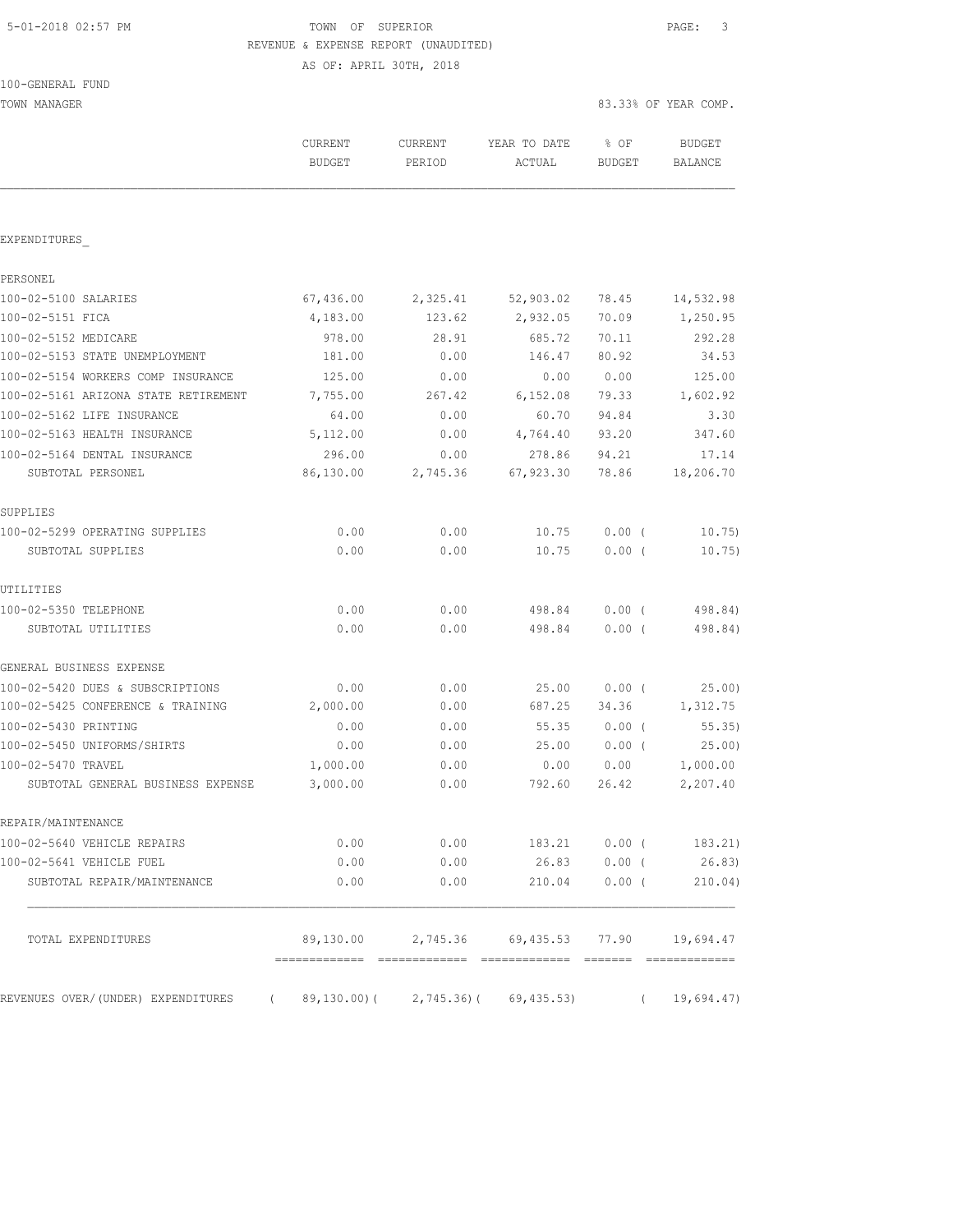|         |                                                                    |                                      | PAGE: 4                                                                                                                                                                                                                  |
|---------|--------------------------------------------------------------------|--------------------------------------|--------------------------------------------------------------------------------------------------------------------------------------------------------------------------------------------------------------------------|
|         |                                                                    |                                      |                                                                                                                                                                                                                          |
|         |                                                                    |                                      |                                                                                                                                                                                                                          |
|         |                                                                    |                                      |                                                                                                                                                                                                                          |
|         |                                                                    |                                      | 83.33% OF YEAR COMP.                                                                                                                                                                                                     |
| CURRENT |                                                                    |                                      |                                                                                                                                                                                                                          |
| BUDGET  |                                                                    |                                      | BALANCE                                                                                                                                                                                                                  |
|         |                                                                    |                                      |                                                                                                                                                                                                                          |
|         |                                                                    |                                      |                                                                                                                                                                                                                          |
|         |                                                                    |                                      |                                                                                                                                                                                                                          |
|         |                                                                    |                                      |                                                                                                                                                                                                                          |
|         |                                                                    |                                      |                                                                                                                                                                                                                          |
|         |                                                                    |                                      |                                                                                                                                                                                                                          |
|         |                                                                    |                                      |                                                                                                                                                                                                                          |
|         |                                                                    |                                      |                                                                                                                                                                                                                          |
|         | TOWN OF SUPERIOR<br>AS OF: APRIL 30TH, 2018<br>PERIOD<br>63,000.00 | REVENUE & EXPENSE REPORT (UNAUDITED) | CURRENT YEAR TO DATE % OF BUDGET<br>ACTUAL<br>BUDGET<br>$63,000.00$ 20,350.00 $67,602.08$ 107.30 ( $4,602.08$ )<br>20,350.00 67,602.08 107.30 ( 4,602.08)<br>$63,000.00$ $20,350.00$ $67,602.08$ $107.30$ ( $4,602.08$ ) |

REVENUES OVER/(UNDER) EXPENDITURES (63,000.00)(20,350.00)(67,602.08) 4,602.08

 $=$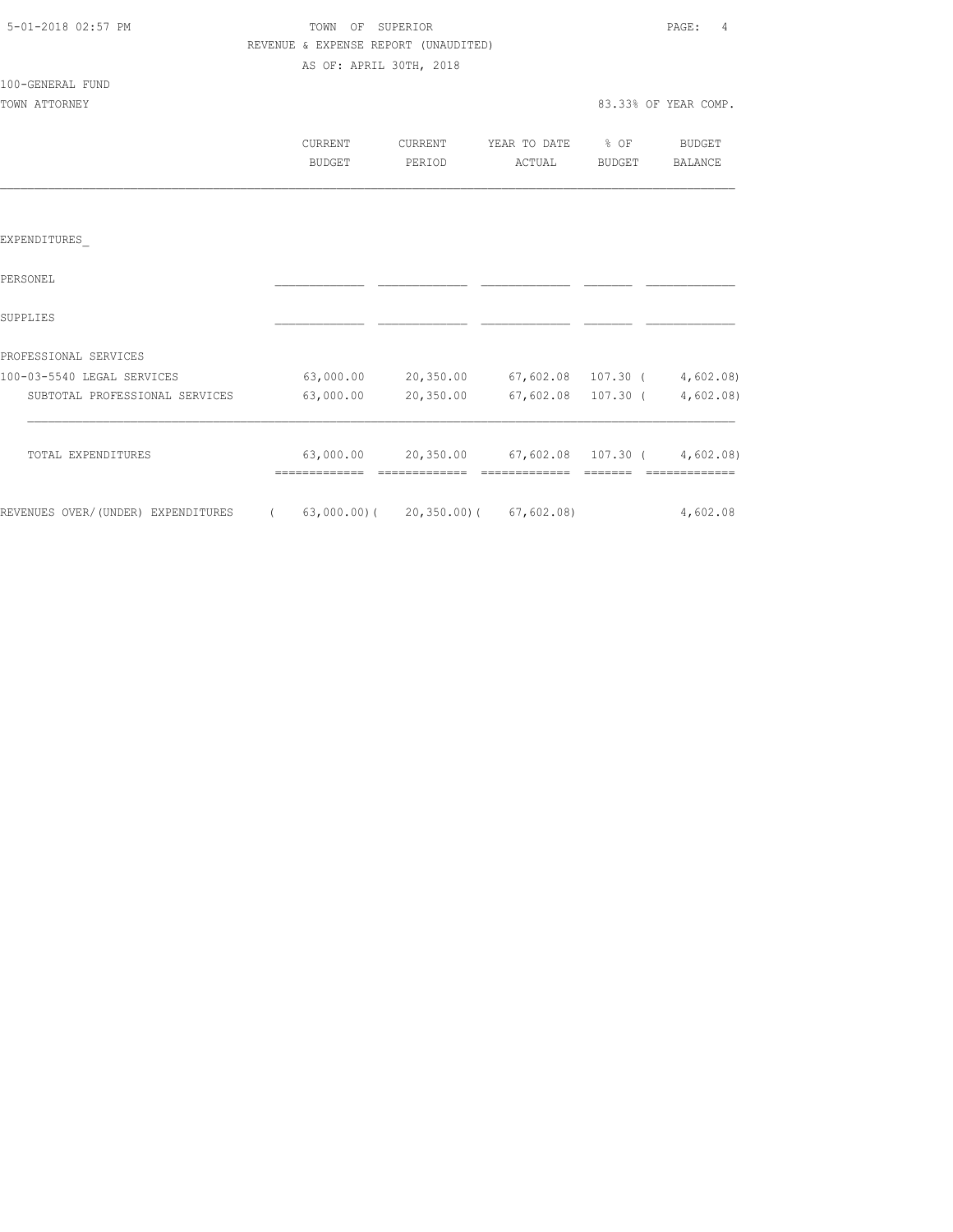## 5-01-2018 02:57 PM TOWN OF SUPERIOR PAGE: 5 REVENUE & EXPENSE REPORT (UNAUDITED)

AS OF: APRIL 30TH, 2018

| 100-GENERAL FUND |  |
|------------------|--|
|                  |  |

| MAGISTRATE                                                          |                                            |                   |                                                |                       | 83.33% OF YEAR COMP.            |
|---------------------------------------------------------------------|--------------------------------------------|-------------------|------------------------------------------------|-----------------------|---------------------------------|
|                                                                     | CURRENT<br><b>BUDGET</b>                   | CURRENT<br>PERIOD | YEAR TO DATE<br>ACTUAL                         | % OF<br><b>BUDGET</b> | <b>BUDGET</b><br><b>BALANCE</b> |
| REVENUES                                                            |                                            |                   |                                                |                       |                                 |
| BUSINESS SERVICES                                                   |                                            |                   |                                                |                       |                                 |
| 100-04-4250 FINES                                                   | 0.00                                       | 7.25              | 1,244.81                                       | $0.00$ (              | 1,244.81)                       |
| 100-04-4251 MFTG - MAGISTRATE COURT                                 | 0.00                                       | 0.00              | 115.38                                         | $0.00$ (              | 115.38)                         |
| SUBTOTAL BUSINESS SERVICES                                          | 0.00                                       | 7.25              | 1,360.19                                       | $0.00$ (              | 1,360.19                        |
| TOTAL REVENUES                                                      | 0.00                                       | 7.25              | 1,360.19                                       | $0.00$ (              | 1,360.19<br>=============       |
| EXPENDITURES                                                        |                                            |                   |                                                |                       |                                 |
| PERSONEL                                                            |                                            |                   |                                                |                       |                                 |
| 100-04-5100 SALARIES                                                | 13, 111.00                                 | 484.80            | 10, 180.80                                     | 77.65                 | 2,930.20                        |
| 100-04-5151 FICA                                                    | 813.00                                     | 30.06             | 631.26                                         | 77.65                 | 181.74                          |
| 100-04-5152 MEDICARE                                                | 190.00                                     | 7.03              | 147.63                                         | 77.70                 | 42.37                           |
| 100-04-5153 STATE UNEMPLOYMENT                                      | 680.00                                     | 10.33             | 268.91                                         | 39.55                 | 411.09                          |
| 100-04-5154 WORKERS COMP INSURANCE                                  | 190.00                                     | 49.00             | 205.00                                         | $107.89$ (            | 15.00)                          |
| 100-04-5161 ARIZONA STATE RETIREMENT<br>SUBTOTAL PERSONEL           | 1,508.00<br>16,492.00                      | 46.09<br>627.31   | 967.99<br>12,401.59                            | 64.19<br>75.20        | 540.01<br>4,090.41              |
| SUPPLIES                                                            |                                            |                   |                                                |                       |                                 |
| 100-04-5210 OFFICE SUPPLIES                                         | 886.00                                     | 0.00              | 0.00                                           | 0.00                  | 886.00                          |
| 100-04-5299 OPERATING SUPPLIES                                      | 2,000.00                                   | 0.00              | 2,709.87                                       | $135.49$ (            | 709.87)                         |
| SUBTOTAL SUPPLIES                                                   | 2,886.00                                   | 0.00              | 2,709.87                                       | 93.90                 | 176.13                          |
| GENERAL BUSINESS EXPENSE                                            |                                            |                   |                                                |                       |                                 |
| 100-04-5460 POSTAGE                                                 | 0.00                                       | 0.00              | 7.02                                           | $0.00$ (              | 7.02)                           |
| 100-04-5471 AUDIT & ACCOUNTING<br>SUBTOTAL GENERAL BUSINESS EXPENSE | 0.00<br>0.00                               | 0.00              | 1,500.00<br>$0.00$ 1,507.02 0.00 ( 1,507.02)   | $0.00$ (              | 1,500.00)                       |
| PROFESSIONAL SERVICES                                               |                                            |                   |                                                |                       |                                 |
| CAPITAL OUTLAY                                                      |                                            |                   |                                                |                       |                                 |
| 100-04-5720 OFFICE EQUIPMENT                                        | 0.00                                       | 0.00              |                                                | 750.00 0.00 (         | 750.00)                         |
| SUBTOTAL CAPITAL OUTLAY                                             | 0.00                                       | 0.00              | 750.00                                         | $0.00$ (              | 750.00)                         |
| TOTAL EXPENDITURES                                                  | 19,378.00<br>-------------- -------------- |                   | 627.31 17,368.48 89.63<br>-------------- ----- |                       | 2,009.52<br>-------------       |
| REVENUES OVER/(UNDER) EXPENDITURES (                                | 19,378.00)(                                | 620.06)(          | 16,008.29                                      | $\left($              | 3,369.71)                       |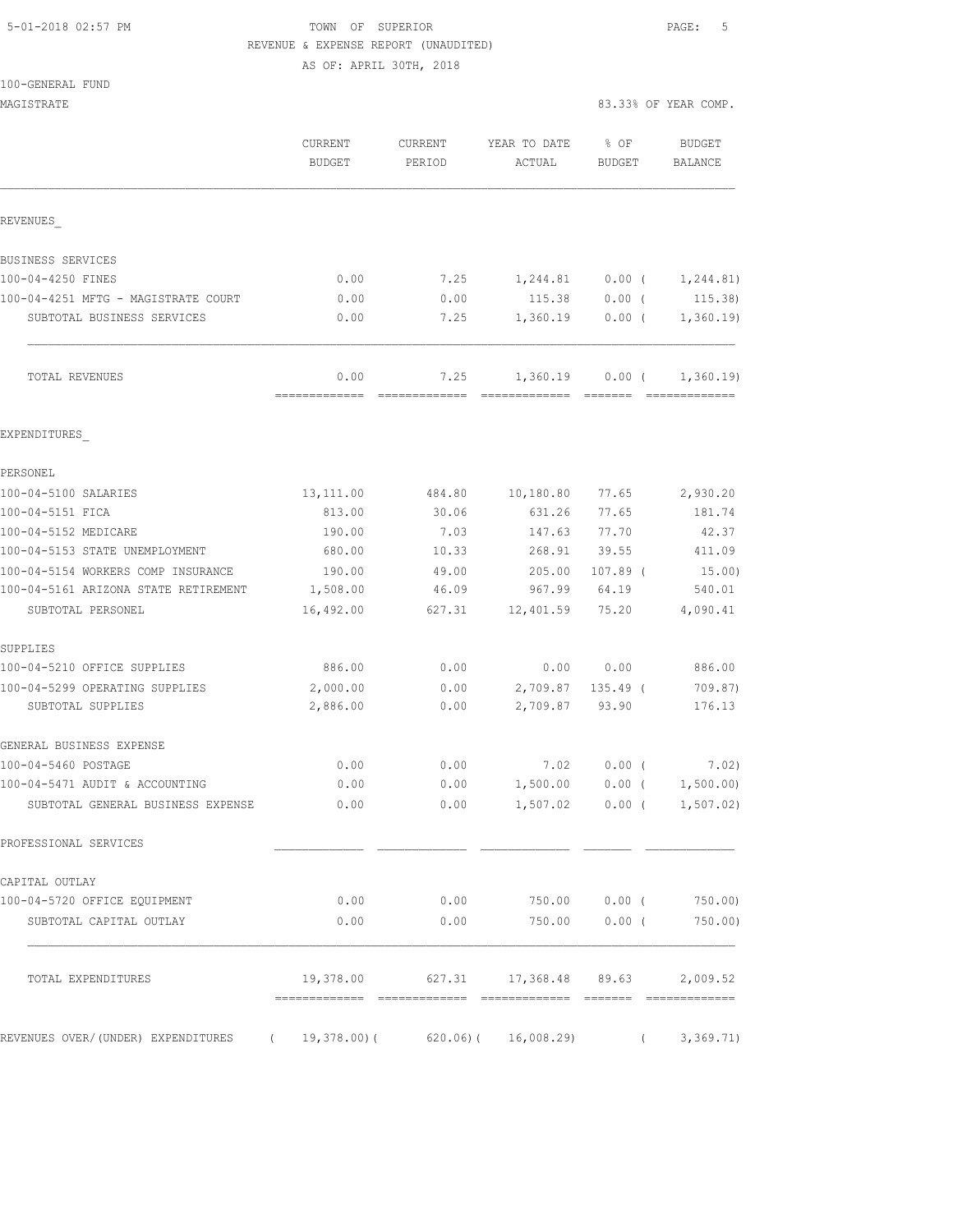### 5-01-2018 02:57 PM TOWN OF SUPERIOR PAGE: 6 REVENUE & EXPENSE REPORT (UNAUDITED)

AS OF: APRIL 30TH, 2018

# 100-GENERAL FUND

|                                           | CURRENT<br><b>BUDGET</b> | CURRENT<br>PERIOD | YEAR TO DATE<br>ACTUAL | % OF<br><b>BUDGET</b> | <b>BUDGET</b><br><b>BALANCE</b> |
|-------------------------------------------|--------------------------|-------------------|------------------------|-----------------------|---------------------------------|
| REVENUES                                  |                          |                   |                        |                       |                                 |
| BUSINESS SERVICES                         |                          |                   |                        |                       |                                 |
| 100-05-4240 ADMIN FEES (FAX/COPY/NOTARY)  | 0.00                     | 27.50             | 287.50                 | $0.00$ (              | 287.50)                         |
| SUBTOTAL BUSINESS SERVICES                | 0.00                     | 27.50             | 287.50                 | 0.00(                 | 287.50)                         |
| <b>GRANTS</b>                             |                          |                   |                        |                       |                                 |
| 100-05-4601 CC CONVENIENCE FEE            | 0.00                     | 35.41             | 232.55                 | $0.00$ (              | 232.55                          |
| SUBTOTAL GRANTS                           | 0.00                     | 35.41             | 232.55                 | 0.00(                 | 232.55                          |
| TOTAL REVENUES                            | 0.00                     | 62.91             | 520.05                 | 0.00(                 | 520.05)                         |
| EXPENDITURES                              |                          |                   |                        |                       |                                 |
| PERSONEL                                  |                          |                   |                        |                       |                                 |
| 100-05-5100 SALARIES                      | 89,965.00                | 3,225.40          | 72,257.10 80.32        |                       | 17,707.90                       |
| 100-05-5101 OVERTIME                      | 0.00                     | 85.68             | $1,039.74$ 0.00 (      |                       | 1,039.74)                       |
| 100-05-5151 FICA                          | 5,578.00                 | 197.21            | 4,407.05               | 79.01                 | 1,170.95                        |
| 100-05-5152 MEDICARE                      | 1,304.00                 | 46.12             | 1,030.61               | 79.03                 | 273.39                          |
| 100-05-5153 STATE UNEMPLOYMENT            | 544.00                   | 0.00              | 1,571.37               | 288.85 (              | 1,027.37)                       |
| 100-05-5154 WORKERS COMP INSURANCE        | 167.00                   | 44.00             | 192.00                 | 114.97 (              | 25.00)                          |
| 100-05-5161 ARIZONA STATE RETIREMENT      | 10,346.00                | 380.78            | 8,520.67               | 82.36                 | 1,825.33                        |
| 100-05-5162 LIFE INSURANCE                | 193.00                   | 0.00              | 182.10                 | 94.35                 | 10.90                           |
| 100-05-5163 HEALTH INSURANCE              | 15,337.00                | 0.00              | 9,528.80               | 62.13                 | 5,808.20                        |
| 100-05-5164 DENTAL INSURANCE              | 887.00                   | 0.00              | 836.49                 | 94.31                 | 50.51                           |
| SUBTOTAL PERSONEL                         | 124,321.00               | 3,979.19          | 99,565.93              | 80.09                 | 24,755.07                       |
| SUPPLIES                                  |                          |                   |                        |                       |                                 |
| 100-05-5210 OFFICE SUPPLIES               | 8,556.00                 | 88.21             | 12,432.80              | 145.31 (              | 3,876.80                        |
| 100-05-5299 OPERATING SUPPLIES            | 2,000.00                 | 821.15            | 9,838.73 491.94 (      |                       | 7,838.73)                       |
| SUBTOTAL SUPPLIES                         | 10,556.00                | 909.36            | 22, 271.53             | 210.98 (              | 11, 715.53)                     |
| UTILITIES                                 |                          |                   |                        |                       |                                 |
| 100-05-5310 ELECTRICITY                   | 10, 215.00               | 0.00              | 14,358.49              | 140.56 (              | 4, 143.49                       |
| 100-05-5320 GAS                           | 1,200.00                 | 131.96            | 1,056.40               | 88.03                 | 143.60                          |
| 100-05-5350 TELEPHONE                     | 4,000.00                 | 0.00              | 1,883.17               | 47.08                 | 2,116.83                        |
| 100-05-5360 WATER<br>100-05-5380 SECURITY | 2,300.00<br>1,230.00     | 210.48            | 2,165.34               | 94.15<br>139.78 (     | 134.66                          |
| SUBTOTAL UTILITIES                        | 18,945.00                | 0.00<br>342.44    | 1,719.33<br>21, 182.73 | $111.81$ (            | 489.33)<br>2, 237.73            |
| GENERAL BUSINESS EXPENSE                  |                          |                   |                        |                       |                                 |
| 100-05-5410 ADVERTISING                   | 5,000.00                 | 0.00              | 4,519.89               | 90.40                 | 480.11                          |
| 100-05-5420 DUES & SUBSCRIPTIONS          | 9,000.00                 | 387.00            | 3,850.20               | 42.78                 | 5,149.80                        |
| 100-05-5425 CONFERENCES & TRAINING        | 0.00                     | 415.12            | 713.96                 | $0.00$ (              | 713.96)                         |
| 100-05-5430 PRINTING                      | 5,120.00                 | 100.16            | 3,058.77               | 59.74                 | 2,061.23                        |
| 100-05-5440 ELECTIONS                     | 5,000.00                 | 0.00              | 0.00                   | 0.00                  | 5,000.00                        |
| 100-05-5450 UNIFORMS                      | 0.00                     | 0.00              | 78.00                  | $0.00$ (              | 78.00)                          |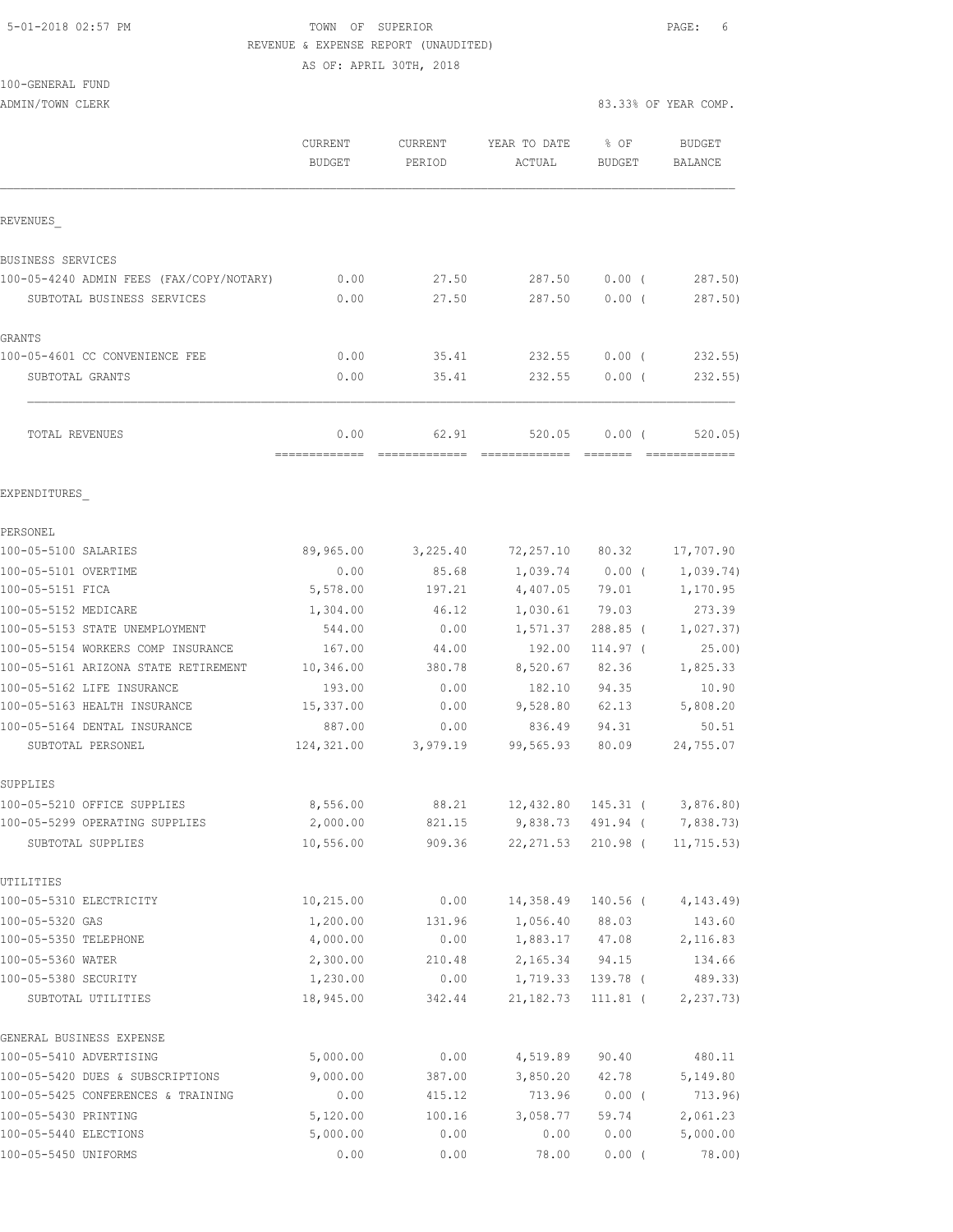### 5-01-2018 02:57 PM TOWN OF SUPERIOR PAGE: 7 REVENUE & EXPENSE REPORT (UNAUDITED) AS OF: APRIL 30TH, 2018

100-GENERAL FUND

ADMIN/TOWN CLERK 83.33% OF YEAR COMP.

|                                                | CURRENT                                            | CURRENT          | YEAR TO DATE                                                                                                                                                                                                                                                                                                                                                                                                                                                                                          | % OF          | <b>BUDGET</b>  |
|------------------------------------------------|----------------------------------------------------|------------------|-------------------------------------------------------------------------------------------------------------------------------------------------------------------------------------------------------------------------------------------------------------------------------------------------------------------------------------------------------------------------------------------------------------------------------------------------------------------------------------------------------|---------------|----------------|
|                                                | BUDGET                                             | PERIOD           | ACTUAL                                                                                                                                                                                                                                                                                                                                                                                                                                                                                                | <b>BUDGET</b> | <b>BALANCE</b> |
| 100-05-5460 POSTAGE                            | 6,000.00                                           | 182.00           | 3,132.30                                                                                                                                                                                                                                                                                                                                                                                                                                                                                              | 52.21         | 2,867.70       |
| 100-05-5471 AUDIT & ACCOUNTING                 | 0.00                                               | 0.00             | 1,500.00                                                                                                                                                                                                                                                                                                                                                                                                                                                                                              | 0.00(         | 1,500.00)      |
| 100-05-5480 GENERAL INSURANCE                  | 12,820.00                                          | 0.00             | 14,950.29                                                                                                                                                                                                                                                                                                                                                                                                                                                                                             | $116.62$ (    | 2,130.29       |
| 100-05-5491 FINANCE/BANK FEES                  | 390.00                                             | 0.00             | 3, 113.98                                                                                                                                                                                                                                                                                                                                                                                                                                                                                             | 798.46 (      | 2,723.98)      |
| SUBTOTAL GENERAL BUSINESS EXPENSE              | 43,330.00                                          | 1,084.28         | 34, 917.39                                                                                                                                                                                                                                                                                                                                                                                                                                                                                            | 80.58         | 8,412.61       |
| PROFESSIONAL SERVICES                          |                                                    |                  |                                                                                                                                                                                                                                                                                                                                                                                                                                                                                                       |               |                |
| 100-05-5520 CONTRACT                           | 0.00                                               | 800.00           | 6,333.17                                                                                                                                                                                                                                                                                                                                                                                                                                                                                              | $0.00$ (      | 6,333.17       |
| 100-05-5550 OTHER PROFESSIONAL SERVICES        | 55,000.00                                          | 22,708.69        | 117,101.02                                                                                                                                                                                                                                                                                                                                                                                                                                                                                            | $212.91$ (    | 62, 101.02)    |
| 100-05-5590 AUDIT & ACCOUNTING                 | 1,545.00                                           | 0.00             | 3,600.00                                                                                                                                                                                                                                                                                                                                                                                                                                                                                              | $233.01$ (    | 2,055.00       |
| SUBTOTAL PROFESSIONAL SERVICES                 | 56,545.00                                          | 23,508.69        | 127,034.19                                                                                                                                                                                                                                                                                                                                                                                                                                                                                            | $224.66$ (    | 70, 489.19     |
| REPAIR/MAINTENANCE                             |                                                    |                  |                                                                                                                                                                                                                                                                                                                                                                                                                                                                                                       |               |                |
| 100-05-5610 PARK & BLDG IMPROVEMENTS           | 0.00                                               | 0.00             | 900.00                                                                                                                                                                                                                                                                                                                                                                                                                                                                                                | 0.00(         | 900.00)        |
| 100-05-5640 AUTO & TRUCK REPAIRS               | 0.00                                               | 0.00             | 74.00                                                                                                                                                                                                                                                                                                                                                                                                                                                                                                 | $0.00$ (      | 74.00)         |
| 100-05-5641 GAS & OIL                          | 500.00                                             | 0.00             | 385.23                                                                                                                                                                                                                                                                                                                                                                                                                                                                                                | 77.05         | 114.77         |
| 100-05-5650 OTHER EQUIPMENT REPAIRS            | 4,000.00                                           | 0.00             | 1,092.50                                                                                                                                                                                                                                                                                                                                                                                                                                                                                              | 27.31         | 2,907.50       |
| SUBTOTAL REPAIR/MAINTENANCE                    | 4,500.00                                           | 0.00             | 2,451.73                                                                                                                                                                                                                                                                                                                                                                                                                                                                                              | 54.48         | 2,048.27       |
| CAPITAL OUTLAY                                 |                                                    |                  |                                                                                                                                                                                                                                                                                                                                                                                                                                                                                                       |               |                |
| 100-05-5710 BUILDING                           | 9,000.00                                           | 0.00             | 3,333.30                                                                                                                                                                                                                                                                                                                                                                                                                                                                                              | 37.04         | 5,666.70       |
| 100-05-5720 OFFICE EQUIPMENT                   | 5,000.00                                           | 0.00             | 2,066.88                                                                                                                                                                                                                                                                                                                                                                                                                                                                                              | 41.34         | 2,933.12       |
| 100-05-5750 OTHER EQUIP/SMALL TOOLS            | 0.00                                               | 0.00             | 719.18                                                                                                                                                                                                                                                                                                                                                                                                                                                                                                | $0.00$ (      | 719.18)        |
| 100-05-5780 COMPUTER/INCODE SOFTWARE           | 32,539.00                                          | 116.83           | 7,772.14                                                                                                                                                                                                                                                                                                                                                                                                                                                                                              | 23.89         | 24,766.86      |
| SUBTOTAL CAPITAL OUTLAY                        | 46,539.00                                          | 116.83           | 13,891.50                                                                                                                                                                                                                                                                                                                                                                                                                                                                                             | 29.85         | 32,647.50      |
| DEBT SERVICE                                   |                                                    |                  |                                                                                                                                                                                                                                                                                                                                                                                                                                                                                                       |               |                |
| 100-05-5900 DEBT SERVICE:<br>PRINCIPAL         | 0.00                                               | 162.37           | 1,480.43                                                                                                                                                                                                                                                                                                                                                                                                                                                                                              | $0.00$ (      | 1,480.43)      |
| 100-05-5901 DEBT SERVCE INTEREST               | 0.00                                               | 79.27            | 786.64                                                                                                                                                                                                                                                                                                                                                                                                                                                                                                | $0.00$ (      | 786.64)        |
| SUBTOTAL DEBT SERVICE                          | 0.00                                               | 241.64           | 2,267.07                                                                                                                                                                                                                                                                                                                                                                                                                                                                                              | 0.00(         | 2, 267.07)     |
| TOTAL EXPENDITURES                             | 304,736.00                                         | 30, 182.43       | 323,582.07                                                                                                                                                                                                                                                                                                                                                                                                                                                                                            | $106.18$ (    | 18,846.07)     |
| REVENUES OVER/(UNDER) EXPENDITURES<br>$\left($ | ===============================<br>$304, 736.00$ ( | $30, 119.52$ ) ( | $\begin{array}{cccccccccc} \multicolumn{2}{c}{} & \multicolumn{2}{c}{} & \multicolumn{2}{c}{} & \multicolumn{2}{c}{} & \multicolumn{2}{c}{} & \multicolumn{2}{c}{} & \multicolumn{2}{c}{} & \multicolumn{2}{c}{} & \multicolumn{2}{c}{} & \multicolumn{2}{c}{} & \multicolumn{2}{c}{} & \multicolumn{2}{c}{} & \multicolumn{2}{c}{} & \multicolumn{2}{c}{} & \multicolumn{2}{c}{} & \multicolumn{2}{c}{} & \multicolumn{2}{c}{} & \multicolumn{2}{c}{} & \multicolumn{2}{c}{} & \mult$<br>323,062.02) |               | 18,326.02      |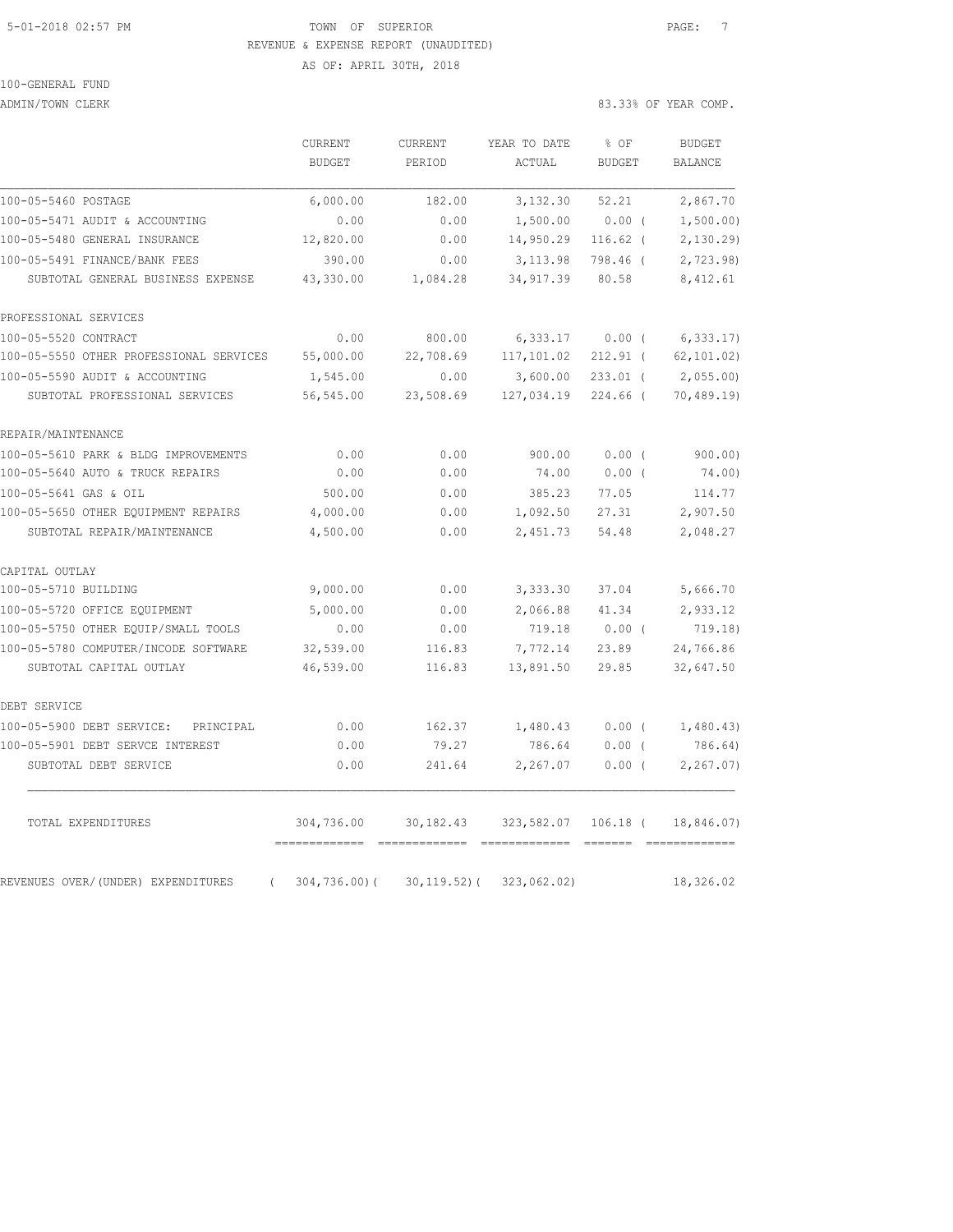| 5-01-2018 02:57 PM                                | TOWN OF SUPERIOR<br>REVENUE & EXPENSE REPORT (UNAUDITED)<br>AS OF: APRIL 30TH, 2018 | 8<br>PAGE:        |                                                |                       |                             |
|---------------------------------------------------|-------------------------------------------------------------------------------------|-------------------|------------------------------------------------|-----------------------|-----------------------------|
| 100-GENERAL FUND                                  |                                                                                     |                   |                                                |                       |                             |
| FINANCE                                           |                                                                                     |                   |                                                |                       | 83.33% OF YEAR COMP.        |
|                                                   | CURRENT<br>BUDGET                                                                   | CURRENT<br>PERIOD | YEAR TO DATE<br>ACTUAL                         | % OF<br><b>BUDGET</b> | BUDGET<br>BALANCE           |
| REVENUES                                          |                                                                                     |                   |                                                |                       |                             |
| GRANTS                                            |                                                                                     |                   |                                                |                       |                             |
|                                                   |                                                                                     |                   |                                                |                       |                             |
| EXPENDITURES                                      |                                                                                     |                   |                                                |                       |                             |
| PERSONEL                                          |                                                                                     |                   |                                                |                       |                             |
| SUPPLIES                                          |                                                                                     |                   |                                                |                       |                             |
| 100-06-5299 OPERATING SUPPLIES                    | 0.00                                                                                | 0.00              | 6.00                                           | $0.00$ (              | 6.00)                       |
| SUBTOTAL SUPPLIES                                 | 0.00                                                                                | 0.00              | 6.00                                           | $0.00$ (              | 6.00)                       |
| UTILITIES                                         |                                                                                     |                   |                                                |                       |                             |
| GENERAL BUSINESS EXPENSE                          |                                                                                     |                   |                                                |                       |                             |
| 100-06-5471 AUDIT & ACCOUNTING                    | 0.00                                                                                | 0.00              |                                                |                       | $1,500.00$ 0.00 ( 1,500.00) |
| 100-06-5480 GENERAL INSURANCE                     | 12,820.00                                                                           | 0.00              | 0.00                                           | 0.00                  | 12,820.00                   |
| 100-06-5491 FINANCE/BANK FEES                     | 0.00                                                                                | 254.00            | 6,355.22                                       | $0.00$ (              | 6, 355.22                   |
| SUBTOTAL GENERAL BUSINESS EXPENSE                 | 12,820.00                                                                           | 254.00            | 7,855.22                                       | 61.27                 | 4,964.78                    |
| PROFESSIONAL SERVICES                             |                                                                                     |                   |                                                |                       |                             |
| 100-06-5550 OTHER PROFESSIONAL SERVICES 46,000.00 |                                                                                     | 0.00              | 30,999.00                                      |                       | 67.39 15,001.00             |
| 100-06-5590 AUDIT & ACCOUNTING                    | 1,545.00                                                                            | 0.00              | 0.00                                           | 0.00                  | 1,545.00                    |
| SUBTOTAL PROFESSIONAL SERVICES                    | 47,545.00                                                                           | 0.00              | 30,999.00                                      | 65.20                 | 16,546.00                   |
| CAPITAL OUTLAY                                    |                                                                                     |                   |                                                |                       |                             |
| TOTAL EXPENDITURES                                |                                                                                     |                   | 60,365.00  254.00  38,860.22  64.38  21,504.78 |                       |                             |
| REVENUES OVER/(UNDER) EXPENDITURES (              |                                                                                     |                   | $60,365.00$ ( $254.00$ ( $38,860.22$ )         |                       | (21, 504.78)                |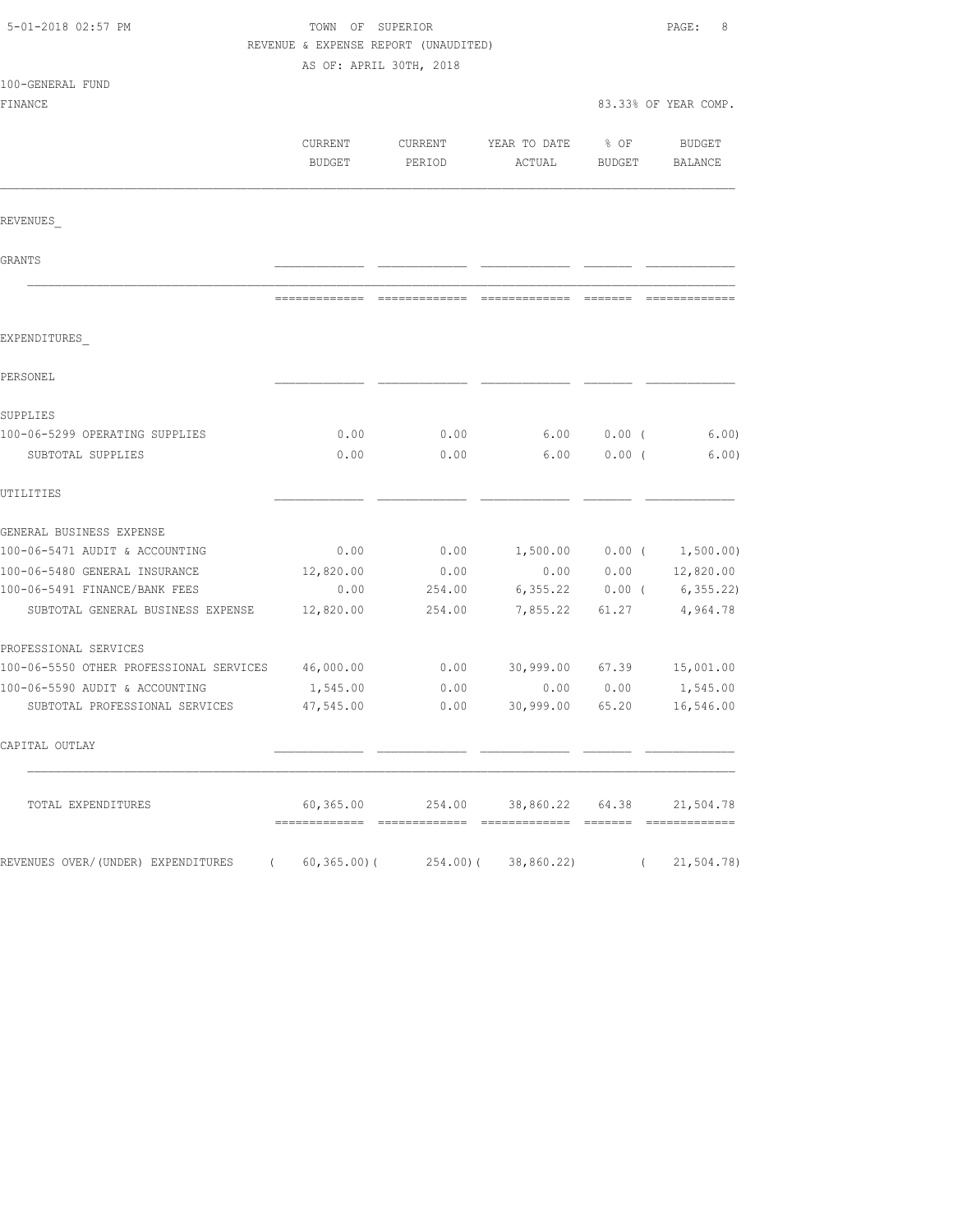## 5-01-2018 02:57 PM **TOWN** OF SUPERIOR **PAGE:** 9 REVENUE & EXPENSE REPORT (UNAUDITED)

AS OF: APRIL 30TH, 2018

| POLICE                                                                     |                          |                      |                                        |                       | 83.33% OF YEAR COMP.            |
|----------------------------------------------------------------------------|--------------------------|----------------------|----------------------------------------|-----------------------|---------------------------------|
|                                                                            | CURRENT<br><b>BUDGET</b> | CURRENT<br>PERIOD    | YEAR TO DATE<br>ACTUAL                 | % OF<br><b>BUDGET</b> | <b>BUDGET</b><br><b>BALANCE</b> |
| REVENUES                                                                   |                          |                      |                                        |                       |                                 |
| BUSINESS SERVICES                                                          |                          |                      |                                        |                       |                                 |
| 100-07-4230 PD SERVICES-IMPOUND/FING PRI                                   | 0.00                     | 544.00               | 7,430.30                               | $0.00$ (              | 7,430.30)                       |
| 100-07-4240 FEES                                                           | 20,000.00                | 0.00                 | 0.00                                   | 0.00                  | 20,000.00                       |
| 100-07-4250 TRAFFIC FINES                                                  | 9,000.00                 | 1,836.28             | 14,756.96                              | $163.97$ (            | 5,756.96                        |
| SUBTOTAL BUSINESS SERVICES                                                 | 29,000.00                | 2,380.28             | 22, 187.26                             | 76.51                 | 6,812.74                        |
| CONTRIBUTIONS                                                              |                          |                      |                                        |                       |                                 |
| 100-07-4781 OFF DUTY VEHICLE USE                                           | 0.00                     | 0.00                 | 150.00                                 | $0.00$ (              | 150.00)                         |
| SUBTOTAL CONTRIBUTIONS                                                     | 0.00                     | 0.00                 | 150.00                                 | $0.00$ (              | 150.00)                         |
| TOTAL REVENUES                                                             | 29,000.00                | 2,380.28             | 22,337.26                              | 77.03                 | 6,662.74                        |
| EXPENDITURES                                                               | =============            |                      |                                        |                       |                                 |
| PERSONEL                                                                   |                          |                      |                                        |                       |                                 |
| 100-07-5100 SALARIES                                                       | 463,510.00               | 22,376.03            | 418,485.24                             | 90.29                 | 45,024.76                       |
| 100-07-5101 OVERTIME                                                       | 20,000.00                | 736.82               | 17,287.22                              | 86.44                 | 2,712.78                        |
| 100-07-5151 FICA                                                           | 2,361.00                 | 160.35               | 2,835.51                               | $120.10$ (            | 474.51)                         |
| 100-07-5152 MEDICARE                                                       | 6,546.00                 | 322.16               | 5,478.97                               | 83.70                 | 1,067.03                        |
| 100-07-5153 STATE UNEMPLOYMENT                                             | 2,155.00                 | 55.18                | 2,050.17                               | 95.14                 | 104.83                          |
|                                                                            |                          |                      |                                        |                       |                                 |
| 100-07-5154 WORKERS COMP INSURANCE<br>100-07-5160 PUBLIC SAFETY RETIREMENT | 18,684.00<br>82,394.00   | 5,164.00<br>4,325.32 | 21,158.00<br>64,132.84                 | $113.24$ (<br>77.84   | 2,474.00<br>18,261.16           |
| 100-07-5161 ARIZONA STATE RETIREMENT                                       | 8,009.00                 | 182.13               | 8,389.19                               | $104.75$ (            | 380.19                          |
| 100-07-5162 LIFE INSURANCE                                                 | 764.00                   | 0.00                 | 586.50                                 | 76.77                 | 177.50                          |
| 100-07-5163 HEALTH INSURANCE                                               | 38, 342.00               |                      |                                        |                       |                                 |
| 100-07-5164 DENTAL INSURANCE                                               |                          | 0.00<br>0.00         | 35,784.29                              | 93.33<br>61.76        | 2,557.71                        |
| SUBTOTAL PERSONEL                                                          | 3,512.00<br>646,277.00   |                      | 2,169.02<br>33,321.99 578,356.95 89.49 |                       | 1,342.98<br>67,920.05           |
| SUPPLIES                                                                   |                          |                      |                                        |                       |                                 |
| 100-07-5210 OFFICE SUPPLIES                                                | 3,500.00                 | 0.00                 | 189.09                                 | 5.40                  | 3,310.91                        |
| 100-07-5227 K9 FOOD & MEDICAL SUPPLIES                                     | 2,000.00                 | 0.00                 | 1,420.97 71.05                         |                       | 579.03                          |
| 100-07-5299 OPERATING SUPPLIES                                             | 0.00                     | 29.00                | 1,544.49                               | $0.00$ (              | 1, 544.49                       |
| SUBTOTAL SUPPLIES                                                          | 5,500.00                 | 29.00                | 3, 154.55                              | 57.36                 | 2,345.45                        |
| UTILITIES                                                                  |                          |                      |                                        |                       |                                 |
| 100-07-5310 ELECTRICITY                                                    | 10,215.00                | 0.00                 | 4,209.15                               | 41.21                 | 6,005.85                        |
| 100-07-5320 GAS                                                            | 200.00                   | 65.57                | 837.40                                 | 418.70 (              | 637.40)                         |
| 100-07-5330 REFUSE                                                         | 0.00                     | 0.00                 | 137.10                                 | $0.00$ (              | 137.10)                         |
| 100-07-5350 TELEPHONE                                                      | 8,000.00                 | 232.29               | 16,846.57                              | $210.58$ (            | 8,846.57)                       |
| 100-07-5360 WATER                                                          | 1,000.00                 | 39.21                | 672.92                                 | 67.29                 | 327.08                          |
| SUBTOTAL UTILITIES                                                         | 19,415.00                | 337.07               | 22,703.14                              | $116.94$ (            | 3, 288.14)                      |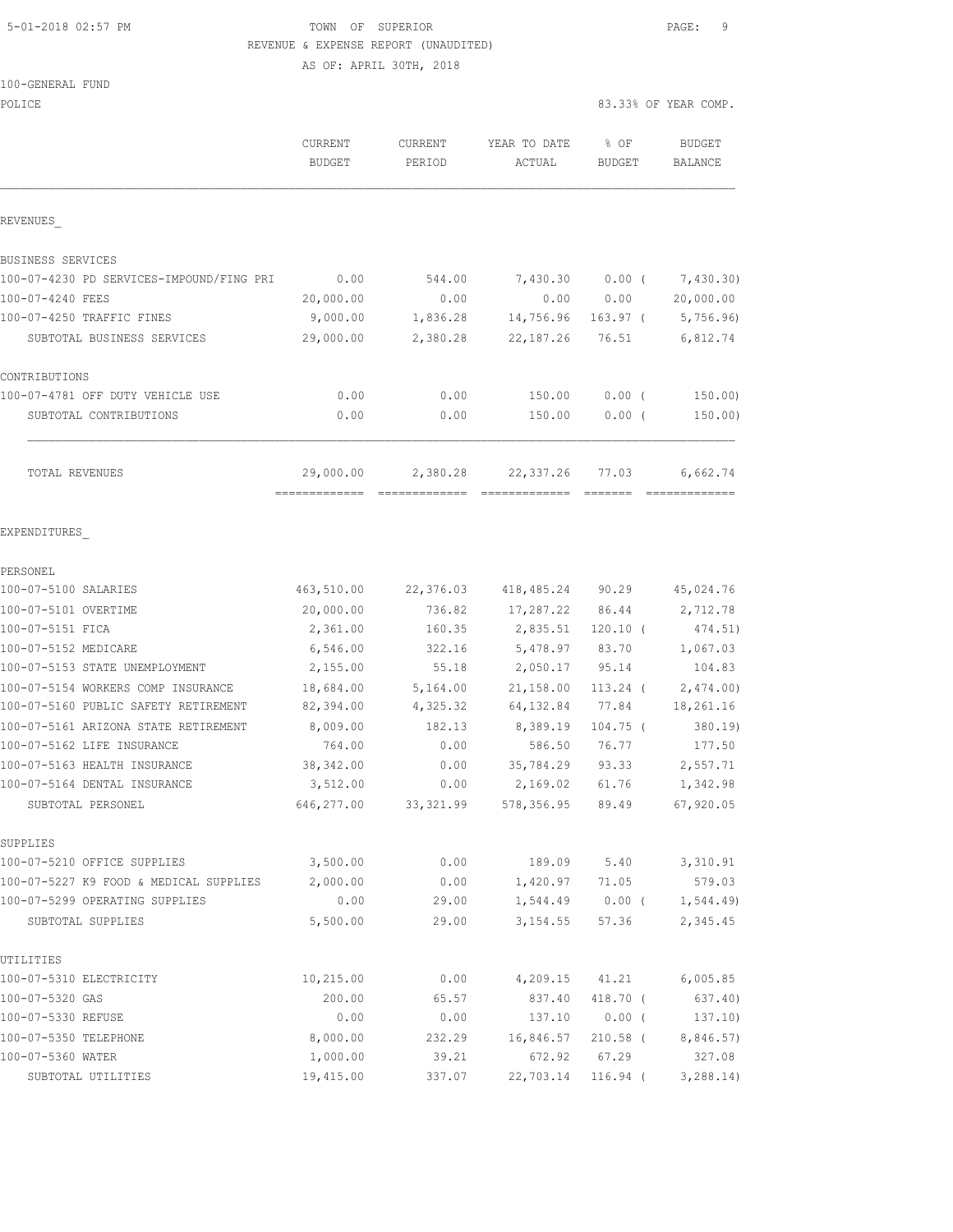#### 5-01-2018 02:57 PM TOWN OF SUPERIOR PAGE: 10 REVENUE & EXPENSE REPORT (UNAUDITED)

100-GENERAL FUND

AS OF: APRIL 30TH, 2018

POLICE 83.33% OF YEAR COMP.

|                                                | CURRENT<br><b>BUDGET</b> | <b>CURRENT</b><br>PERIOD | YEAR TO DATE<br>ACTUAL | % OF<br><b>BUDGET</b> |          | <b>BUDGET</b><br>BALANCE |
|------------------------------------------------|--------------------------|--------------------------|------------------------|-----------------------|----------|--------------------------|
|                                                |                          |                          |                        |                       |          |                          |
| GENERAL BUSINESS EXPENSE                       |                          |                          |                        |                       |          |                          |
| 100-07-5410 ADVERTISING                        | 500.00                   | 24.02                    | 24.02                  | 4.80                  |          | 475.98                   |
| 100-07-5420 DUES & SUBSCRIPTIONS               | 500.00                   | 0.00                     | 550.00                 | $110.00$ (            |          | 50.00                    |
| 100-07-5430 PRINTING                           | 0.00                     | 0.00                     | 2,608.59               | 0.00(                 |          | 2,608.59                 |
| 100-07-5450 UNIFORMS                           | 0.00                     | 0.00                     | 100.57                 | 0.00(                 |          | 100.57)                  |
| 100-07-5460 POSTAGE                            | 300.00                   | 35.00                    | 396.46                 | $132.15$ (            |          | 96.46)                   |
| 100-07-5471 AUDIT & ACCOUNTING                 | 1,545.00                 | 0.00                     | 1,500.00               | 97.09                 |          | 45.00                    |
| 100-07-5480 GENERAL INSURANCE                  | 12,820.00                | 0.00                     | 12,389.09              | 96.64                 |          | 430.91                   |
| 100-07-5492 BAD DEBT EXPENSE                   | 0.00                     | 600.00                   | 600.00                 | 0.00(                 |          | 600.00                   |
| SUBTOTAL GENERAL BUSINESS EXPENSE              | 15,665.00                | 659.02                   | 18,168.73              | $115.98$ (            |          | 2, 503, 73)              |
| PROFESSIONAL SERVICES                          |                          |                          |                        |                       |          |                          |
| 100-07-5520 CONTRACTUAL SERVICES               | 75,000.00                | 0.00                     | 75,000.00              | 100.00                |          | 0.00                     |
| 100-07-5530 Animal Control                     | 17,112.00                | 0.00                     | 0.00                   | 0.00                  |          | 17, 112.00               |
| 100-07-5550 OTHER PROFESSIONAL SERVICES        | 2,000.00                 | 35.00                    | 5,354.25               | $267.71$ (            |          | 3,354.25                 |
| SUBTOTAL PROFESSIONAL SERVICES                 | 94,112.00                | 35.00                    | 80, 354.25             | 85.38                 |          | 13,757.75                |
| REPAIR/MAINTENANCE                             |                          |                          |                        |                       |          |                          |
| 100-07-5640 AUTO & TRUCK REPAIRS               | 0.00                     | 0.00                     | 260.28                 | $0.00$ (              |          | 260.28)                  |
| 100-07-5641 GAS & OIL                          | 14,647.00                | 65.02                    | 14,474.25              | 98.82                 |          | 172.75                   |
| SUBTOTAL REPAIR/MAINTENANCE                    | 14,647.00                | 65.02                    | 14,734.53              | $100.60$ (            |          | 87.53)                   |
| CAPITAL OUTLAY                                 |                          |                          |                        |                       |          |                          |
| 100-07-5720 OFFICE EQUIPMENT                   | 0.00                     | 0.00                     | 189.12                 | 0.00(                 |          | 189.12)                  |
| 100-07-5750 OTHER EQUIP/SMALL TOOLS            | 0.00                     | 0.00                     | 20.00                  | $0.00$ (              |          | 20.00                    |
| SUBTOTAL CAPITAL OUTLAY                        | 0.00                     | 0.00                     | 209.12                 | 0.00(                 |          | 209.12)                  |
| TOTAL EXPENDITURES                             | 795,616.00               | 34,447.10                | 717,681.27             | 90.20                 |          | 77,934.73                |
| REVENUES OVER/(UNDER) EXPENDITURES<br>$\left($ | $766, 616.00$ (          | $32,066.82$ ) (          | 695, 344.01)           |                       | $\left($ | 71, 271.99               |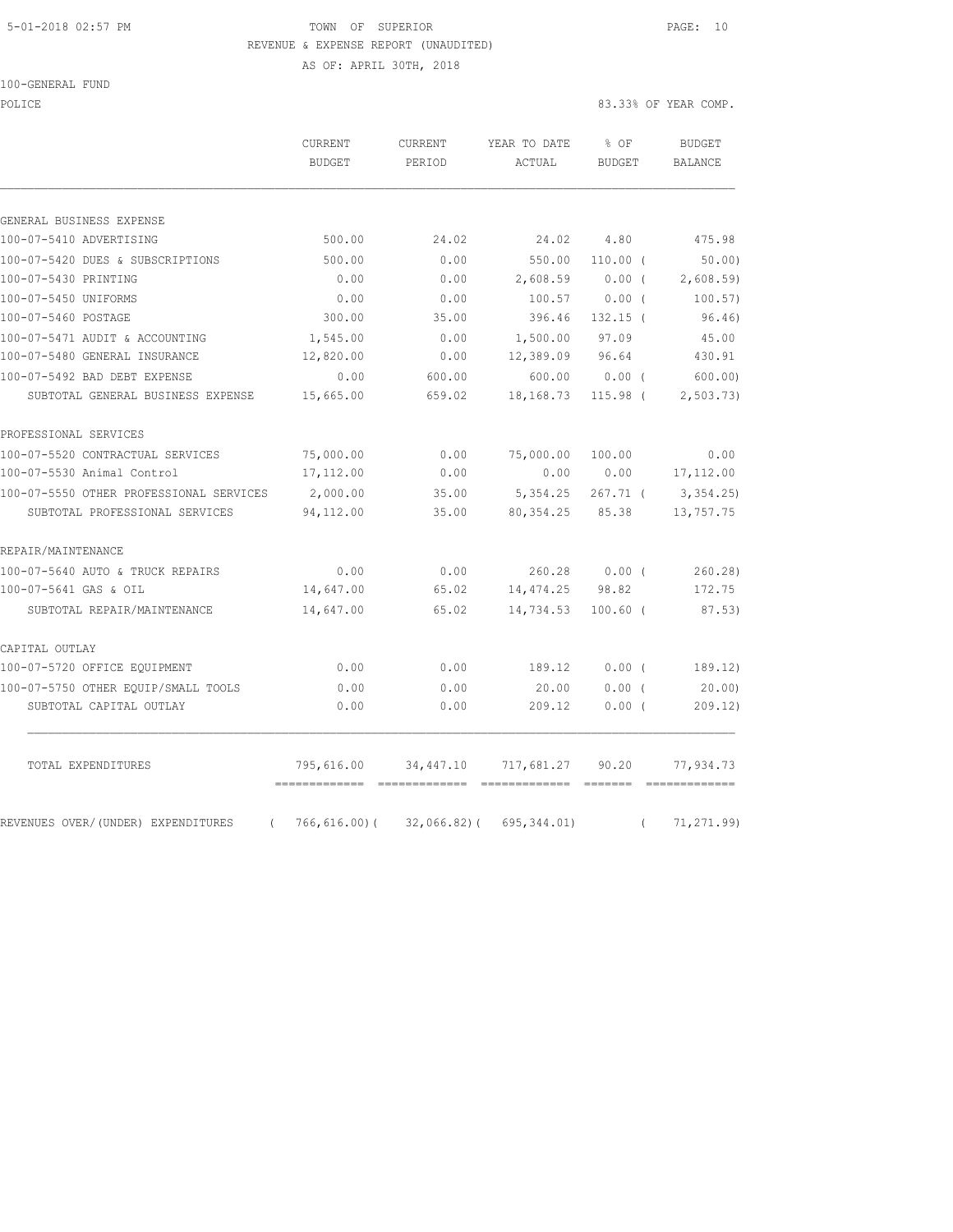# 5-01-2018 02:57 PM TOWN OF SUPERIOR PAGE: 11 REVENUE & EXPENSE REPORT (UNAUDITED)

AS OF: APRIL 30TH, 2018

| 100-GENERAL FUND |  |
|------------------|--|

| FIRE                                                |                                           |                          |                        | 83.33% OF YEAR COMP.                                                                                                                                                                                                                                                                                                                                                                                                                                                                         |                          |  |
|-----------------------------------------------------|-------------------------------------------|--------------------------|------------------------|----------------------------------------------------------------------------------------------------------------------------------------------------------------------------------------------------------------------------------------------------------------------------------------------------------------------------------------------------------------------------------------------------------------------------------------------------------------------------------------------|--------------------------|--|
|                                                     | CURRENT<br><b>BUDGET</b>                  | <b>CURRENT</b><br>PERIOD | YEAR TO DATE<br>ACTUAL | % OF<br><b>BUDGET</b>                                                                                                                                                                                                                                                                                                                                                                                                                                                                        | <b>BUDGET</b><br>BALANCE |  |
| REVENUES                                            |                                           |                          |                        |                                                                                                                                                                                                                                                                                                                                                                                                                                                                                              |                          |  |
| BUSINESS SERVICES                                   |                                           |                          |                        |                                                                                                                                                                                                                                                                                                                                                                                                                                                                                              |                          |  |
| 100-08-4240 FEES                                    | 5,000.00                                  | 0.00                     | 7.00                   | 0.14                                                                                                                                                                                                                                                                                                                                                                                                                                                                                         | 4,993.00                 |  |
| SUBTOTAL BUSINESS SERVICES                          | 5,000.00                                  | 0.00                     | 7.00                   | 0.14                                                                                                                                                                                                                                                                                                                                                                                                                                                                                         | 4,993.00                 |  |
| CONTRIBUTIONS                                       |                                           |                          |                        |                                                                                                                                                                                                                                                                                                                                                                                                                                                                                              |                          |  |
| TOTAL REVENUES                                      | 5,000.00<br>-------------- -------------- | 0.00                     | 7.00<br>=============  | 0.14<br>$\begin{array}{cccccc} \multicolumn{2}{c}{} & \multicolumn{2}{c}{} & \multicolumn{2}{c}{} & \multicolumn{2}{c}{} & \multicolumn{2}{c}{} & \multicolumn{2}{c}{} & \multicolumn{2}{c}{} & \multicolumn{2}{c}{} & \multicolumn{2}{c}{} & \multicolumn{2}{c}{} & \multicolumn{2}{c}{} & \multicolumn{2}{c}{} & \multicolumn{2}{c}{} & \multicolumn{2}{c}{} & \multicolumn{2}{c}{} & \multicolumn{2}{c}{} & \multicolumn{2}{c}{} & \multicolumn{2}{c}{} & \multicolumn{2}{c}{} & \multic$ | 4,993.00                 |  |
| EXPENDITURES                                        |                                           |                          |                        |                                                                                                                                                                                                                                                                                                                                                                                                                                                                                              |                          |  |
| PERSONEL                                            |                                           |                          |                        |                                                                                                                                                                                                                                                                                                                                                                                                                                                                                              |                          |  |
| 100-08-5100 SALARIES                                | 52,657.00                                 | 2,382.86                 | 47,501.59              | 90.21                                                                                                                                                                                                                                                                                                                                                                                                                                                                                        | 5,155.41                 |  |
| 100-08-5101 OVERTIME                                | 4,500.00                                  | 245.51                   | 7,078.98               | $157.31$ (                                                                                                                                                                                                                                                                                                                                                                                                                                                                                   | 2,578.98)                |  |
| 100-08-5151 FICA                                    | 3,360.00                                  | 144.06                   | 3,648.96               | $108.60$ (                                                                                                                                                                                                                                                                                                                                                                                                                                                                                   | 288.96                   |  |
| 100-08-5152 MEDICARE                                | 3,929.00                                  | 33.69                    | 853.46                 | 21.72                                                                                                                                                                                                                                                                                                                                                                                                                                                                                        | 3,075.54                 |  |
| 100-08-5153 STATE UNEMPLOYMENT                      | 363.00                                    | 19.38                    | 552.92                 | $152.32$ (                                                                                                                                                                                                                                                                                                                                                                                                                                                                                   | 189.92)                  |  |
| 100-08-5154 WORKERS COMP INSURANCE                  | 1,847.00                                  | 0.00                     | 0.00                   | 0.00                                                                                                                                                                                                                                                                                                                                                                                                                                                                                         | 1,847.00                 |  |
| 100-08-5160 PUBLIC SAFETY RETIREMENT                | 5,184.00                                  | 256.18                   | 7,812.15               | 150.70 (                                                                                                                                                                                                                                                                                                                                                                                                                                                                                     | 2,628.15                 |  |
| 100-08-5161 ARIZONA STATE RETIREMENT                | 0.00                                      | 0.00                     | 8.97                   | $0.00$ (                                                                                                                                                                                                                                                                                                                                                                                                                                                                                     | 8.97)                    |  |
| 100-08-5162 LIFE INSURANCE                          | 96.00                                     | 0.00                     | 220.80                 | $230.00$ (                                                                                                                                                                                                                                                                                                                                                                                                                                                                                   | 124.80)                  |  |
| 100-08-5163 HEALTH INSURANCE                        | 3,834.00                                  | 0.00                     | 9,947.91               | $259.47$ (                                                                                                                                                                                                                                                                                                                                                                                                                                                                                   | 6, 113.91)               |  |
| 100-08-5164 DENTAL INSURANCE                        | 444.00                                    | 0.00                     | 1,087.58               | 244.95 (                                                                                                                                                                                                                                                                                                                                                                                                                                                                                     | 643.58)                  |  |
| SUBTOTAL PERSONEL                                   | 76,214.00                                 | 3,081.68                 | 78,713.32              | $103.28$ (                                                                                                                                                                                                                                                                                                                                                                                                                                                                                   | 2,499.32)                |  |
| SUPPLIES                                            |                                           |                          |                        |                                                                                                                                                                                                                                                                                                                                                                                                                                                                                              |                          |  |
| 100-08-5210 OFFICE SUPPLIES                         | 250.00                                    | 0.00                     | 37.96                  | 15.18                                                                                                                                                                                                                                                                                                                                                                                                                                                                                        | 212.04                   |  |
| 100-08-5225 SAFETY SUPPLIES/EQUIPMENT               | 0.00                                      | 0.00                     | 1,148.10               | $0.00$ (                                                                                                                                                                                                                                                                                                                                                                                                                                                                                     | 1, 148.10)               |  |
| 100-08-5299 OPERATING SUPPLIES<br>SUBTOTAL SUPPLIES | 3,000.00<br>3,250.00                      | 0.00<br>0.00             | 2,463.56<br>3,649.62   | 82.12<br>$112.30$ (                                                                                                                                                                                                                                                                                                                                                                                                                                                                          | 536.44<br>399.62)        |  |
| UTILITIES                                           |                                           |                          |                        |                                                                                                                                                                                                                                                                                                                                                                                                                                                                                              |                          |  |
| 100-08-5310 ELECTRICITY                             | 2,840.00                                  | 0.00                     | 1,812.74               | 63.83                                                                                                                                                                                                                                                                                                                                                                                                                                                                                        | 1,027.26                 |  |
| 100-08-5350 TELEPHONE                               | 1,163.00                                  | 0.00                     | 944.91                 | 81.25                                                                                                                                                                                                                                                                                                                                                                                                                                                                                        | 218.09                   |  |
| 100-08-5360 WATER                                   | 811.00                                    | 64.76                    | 673.84                 | 83.09                                                                                                                                                                                                                                                                                                                                                                                                                                                                                        | 137.16                   |  |
| SUBTOTAL UTILITIES                                  | 4,814.00                                  | 64.76                    | 3,431.49               | 71.28                                                                                                                                                                                                                                                                                                                                                                                                                                                                                        | 1,382.51                 |  |
| GENERAL BUSINESS EXPENSE                            |                                           |                          |                        |                                                                                                                                                                                                                                                                                                                                                                                                                                                                                              |                          |  |
| 100-08-5410 ADVERTISING                             | 0.00                                      | 0.00                     | 34.94                  | $0.00$ (                                                                                                                                                                                                                                                                                                                                                                                                                                                                                     | 34.94)                   |  |
| 100-08-5420 DUES & SUBSCRIPTIONS                    | 0.00                                      | 0.00                     | 587.20                 | 0.00(                                                                                                                                                                                                                                                                                                                                                                                                                                                                                        | 587.20)                  |  |
| 100-08-5430 PRINTING                                | 0.00                                      | 100.16                   | 780.86                 | $0.00$ (                                                                                                                                                                                                                                                                                                                                                                                                                                                                                     | 780.86)                  |  |
| 100-08-5460 POSTAGE                                 | 250.00                                    | 35.00                    | 396.46                 | 158.58 (                                                                                                                                                                                                                                                                                                                                                                                                                                                                                     | 146.46)                  |  |
| 100-08-5471 AUDIT                                   | 1,545.00                                  | 0.00                     | 1,500.00               | 97.09                                                                                                                                                                                                                                                                                                                                                                                                                                                                                        | 45.00                    |  |

100-08-5480 GENERAL INSURANCE 6,410.00 0.00 6,194.52 96.64 215.48 SUBTOTAL GENERAL BUSINESS EXPENSE 8,205.00 135.16 9,493.98 115.71 ( 1,288.98)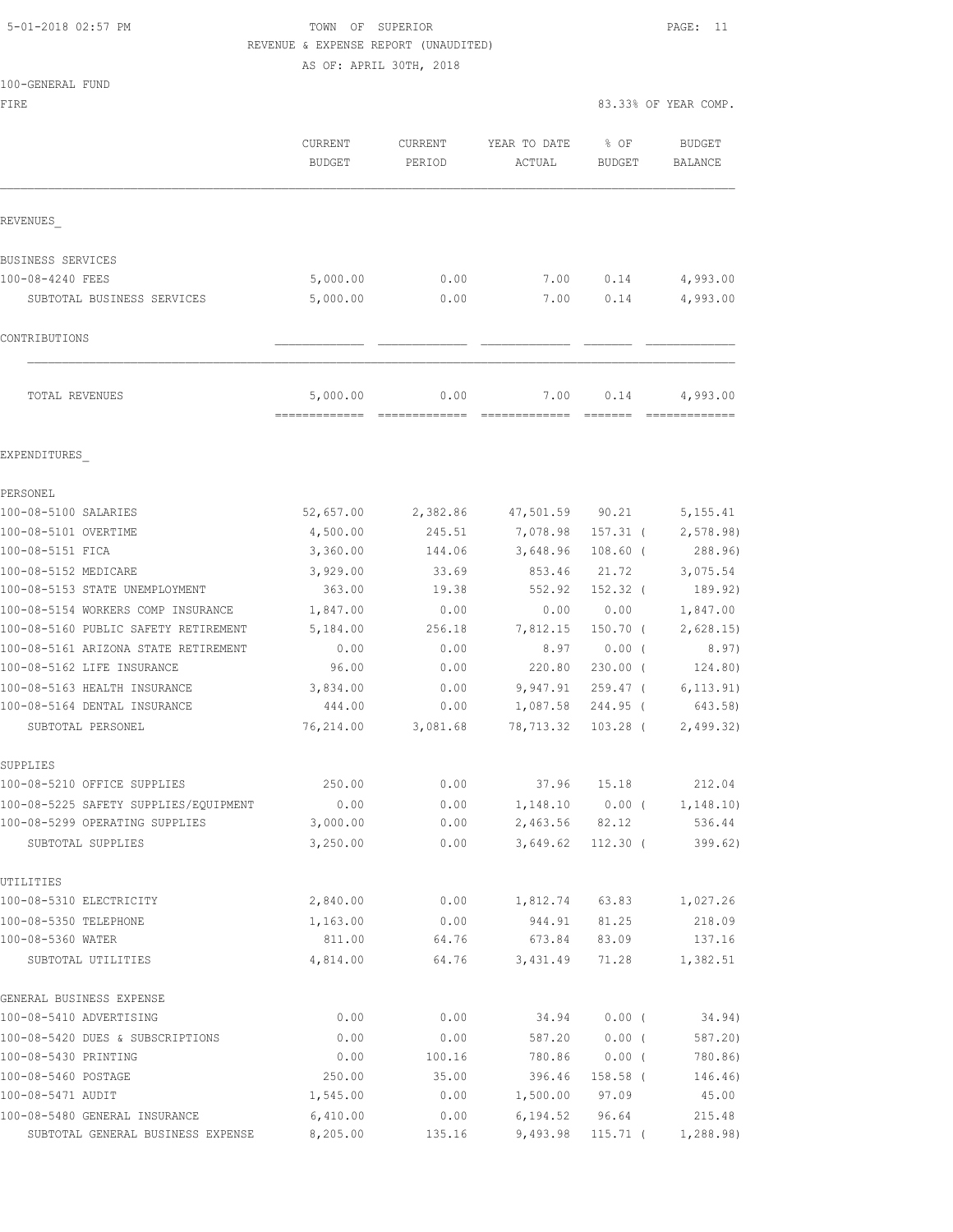#### 5-01-2018 02:57 PM TOWN OF SUPERIOR PAGE: 12 REVENUE & EXPENSE REPORT (UNAUDITED)

AS OF: APRIL 30TH, 2018

100-GENERAL FUND

| FIRE                                            |                   |                          |                                                  |                         | 83.33% OF YEAR COMP.     |
|-------------------------------------------------|-------------------|--------------------------|--------------------------------------------------|-------------------------|--------------------------|
|                                                 | CURRENT<br>BUDGET | <b>CURRENT</b><br>PERIOD | YEAR TO DATE<br>ACTUAL                           | $8$ OF<br><b>BUDGET</b> | BUDGET<br><b>BALANCE</b> |
|                                                 |                   |                          |                                                  |                         |                          |
| PROFESSIONAL SERVICES                           |                   |                          |                                                  |                         |                          |
| 100-08-5550 OTHER PROFESSIONAL SERVICES         | 3,000.00          |                          | 2,784.00  14,340.60  478.02  ( 11,340.60)        |                         |                          |
| SUBTOTAL PROFESSIONAL SERVICES                  | 3,000.00          | 2,784.00                 | 14,340.60                                        | 478.02 (                | 11,340.60)               |
| REPAIR/MAINTENANCE                              |                   |                          |                                                  |                         |                          |
| 100-08-5641 GAS & OIL                           | 5,000.00          | 0.00                     |                                                  | 1,576.84 31.54          | 3,423.16                 |
| SUBTOTAL REPAIR/MAINTENANCE                     | 5,000.00          | 0.00                     | 1,576.84 31.54                                   |                         | 3,423.16                 |
| CAPITAL OUTLAY                                  |                   |                          |                                                  |                         |                          |
| DEBT SERVICE                                    |                   |                          |                                                  |                         |                          |
| 100-08-5900 DEBT SVC- PRINCIPAL                 | 0.00              | 78.01                    | 609.79                                           | 0.00(                   | 609.79)                  |
| 100-08-5901 DEBT SVC INTEREST                   | 0.00              | 37.30                    | 322.89                                           | 0.00(                   | 322.89                   |
| SUBTOTAL DEBT SERVICE                           | 0.00              | 115.31                   | 932.68                                           | $0.00$ (                | 932.68)                  |
| TOTAL EXPENDITURES                              | 100,483.00        |                          | $6,180.91$ $112,138.53$ $111.60$ ( $11,655.53$ ) |                         |                          |
| REVENUES OVER/ (UNDER) EXPENDITURES<br>$\left($ | 95,483.00)(       |                          | $6, 180.91$ ( $112, 131.53$ )                    |                         | 16,648.53                |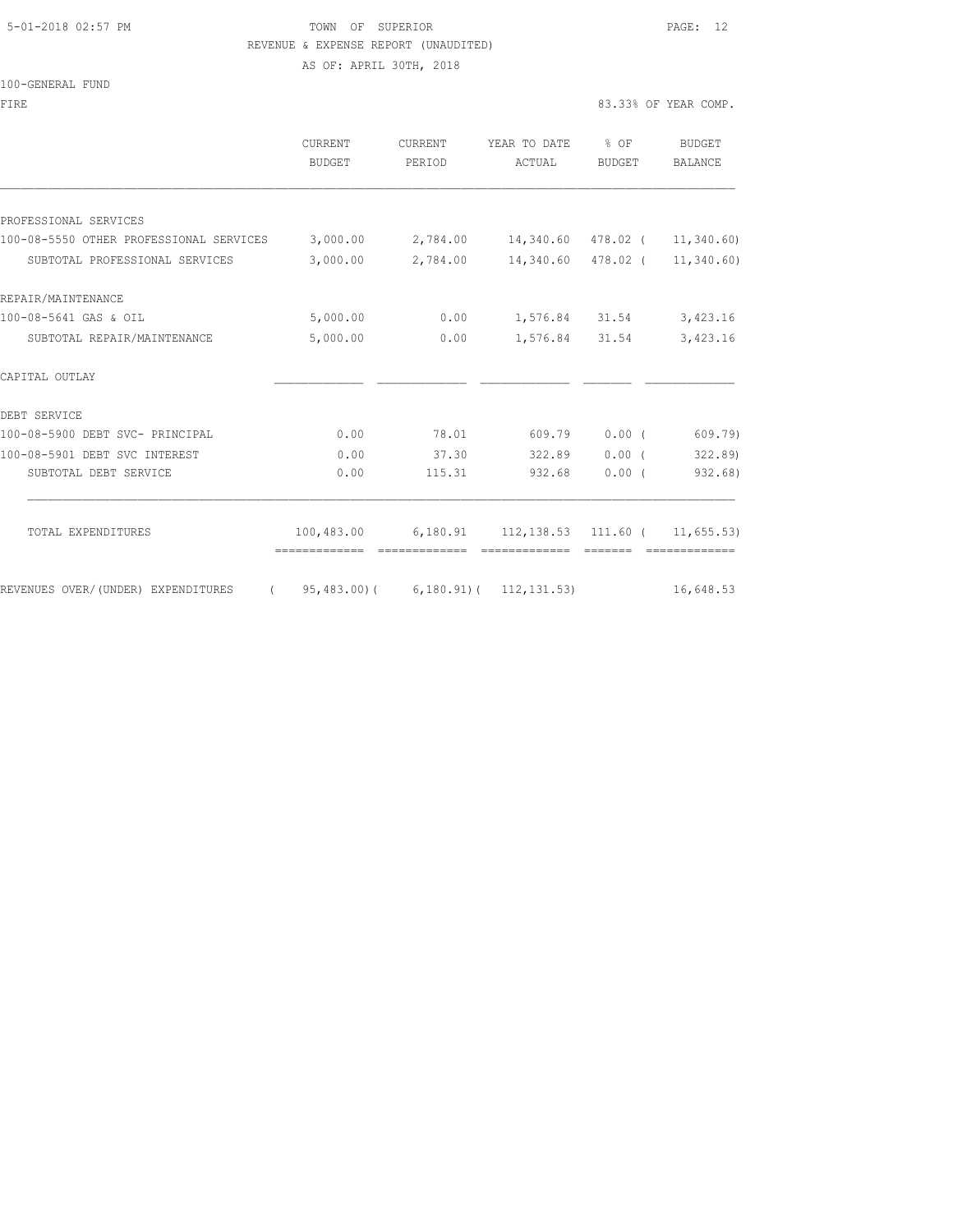#### 5-01-2018 02:57 PM TOWN OF SUPERIOR PAGE: 13 REVENUE & EXPENSE REPORT (UNAUDITED) AS OF: APRIL 30TH, 2018

100-GENERAL FUND

PW-STREETS/BLDG MAINT 83.33% OF YEAR COMP.

|                                                     | <b>CURRENT</b><br><b>BUDGET</b> | <b>CURRENT</b><br>PERIOD | YEAR TO DATE<br>ACTUAL | % OF<br><b>BUDGET</b>  | <b>BUDGET</b><br>BALANCE |
|-----------------------------------------------------|---------------------------------|--------------------------|------------------------|------------------------|--------------------------|
| REVENUES                                            |                                 |                          |                        |                        |                          |
| MISCELLANEOUS                                       |                                 |                          |                        |                        |                          |
| 100-09-4820 OTHER INCOME                            | 0.00                            | 0.00                     | 2,000.00               | $0.00$ (               | 2,000.00                 |
| SUBTOTAL MISCELLANEOUS                              | 0.00                            | 0.00                     | 2,000.00               | 0.00(                  | 2,000.00)                |
| TOTAL REVENUES                                      | 0.00<br>=========               | 0.00                     | 2,000.00               | $0.00$ (               | 2,000.00)                |
| EXPENDITURES                                        |                                 |                          |                        |                        |                          |
| PERSONEL                                            |                                 |                          |                        |                        |                          |
| 100-09-5100 SALARIES                                | 53,625.00                       | 2,129.89                 | 45, 155. 44 84. 21     |                        | 8,469.56                 |
| 100-09-5101 OVERTIME                                | 2,000.00                        | 86.21                    | 1,849.92 92.50         |                        | 150.08                   |
| 100-09-5120 INMATE LABOR                            | 3,000.00                        | 0.00                     | 3,485.00               | $116.17-$              | 485.00)                  |
| 100-09-5151 FICA                                    | 3,325.00                        | 135.20                   | 3, 145.53              | 94.60                  | 179.47                   |
| 100-09-5152 MEDICARE                                | 778.00                          | 31.62                    | 735.64                 | 94.56                  | 42.36                    |
| 100-09-5153 STATE UNEMPLOYMENT                      | 669.00                          | 14.61                    | 362.78                 | 54.23                  | 306.22                   |
| 100-09-5154 WORKERS COMP INSURANCE                  | 1,002.00                        | 354.00                   | 1,648.62               | $164.53$ (             | 646.62)                  |
| 100-09-5161 ARIZONA STATE RETIREMENT                | 5,759.00                        | 181.19                   | 5,200.68               | 90.31                  | 558.32                   |
| 100-09-5162 LIFE INSURANCE                          | 101.00                          | 0.00                     | 303.50                 | $300.50$ (             | 202.50)                  |
| 100-09-5163 HEALTH INSURANCE                        | 3,834.00                        | 0.00                     | 5,214.40               | $136.00$ (             | 1,380.40                 |
| 100-09-5164 DENTAL INSURANCE                        | 462.00                          | 0.00                     | 496.04                 | $107.37$ (             | 34.04)                   |
| SUBTOTAL PERSONEL                                   | 74,555.00                       | 2,932.72                 | 67, 597.55             | 90.67                  | 6,957.45                 |
| SUPPLIES                                            |                                 |                          |                        |                        |                          |
| 100-09-5225 SAFETY SUPPLIES/EQUIPMENT               | 1,000.00                        | 0.00                     | 1,682.88               | $168.29$ (             | 682.88)                  |
| 100-09-5227 K9 FOOD & MEDICAL SUPPLIES              | 0.00                            | $0.00$ (                 | 40.00)                 | 0.00                   | 40.00                    |
| 100-09-5230 SANITATION SUPPLIES                     | 8,800.00                        | 0.00                     | 10,673.89              | 121.29 (               | 1,873.89)                |
| 100-09-5299 OPERATING SUPPLIES<br>SUBTOTAL SUPPLIES | 8,000.00<br>17,800.00           | 0.00<br>0.00             | 8,895.11<br>21, 211.88 | $111.19$ (<br>119.17 ( | 895.11)<br>3,411.88)     |
| UTILITIES                                           |                                 |                          |                        |                        |                          |
| 100-09-5310 ELECTRICITY                             | 5,500.00                        | 0.00                     | 5,295.66               | 96.28                  | 204.34                   |
| 100-09-5330 REFUSE                                  | 0.00                            | 0.00                     | 1,154.72               | $0.00$ (               | 1, 154.72)               |
| 100-09-5350 TELEPHONE                               | 450.00                          | 50.00                    | 703.87                 | 156.42 (               | 253.87)                  |
| 100-09-5360 WATER                                   | 4,870.00                        | 714.10                   | 3,276.02               | 67.27                  | 1,593.98                 |
| 100-09-5380 SECURITY                                | 825.00                          | 0.00                     | 0.00                   | 0.00                   | 825.00                   |
| SUBTOTAL UTILITIES                                  | 11,645.00                       | 764.10                   | 10,430.27              | 89.57                  | 1,214.73                 |
| GENERAL BUSINESS EXPENSE                            |                                 |                          |                        |                        |                          |
| 100-09-5410 ADVERTISING                             | 955.00                          | 24.02                    | 24.02                  | 2.52                   | 930.98                   |
| 100-09-5425 CONFERENCES & TRAINING                  | 2,000.00                        | 0.00                     | 179.00                 | 8.95                   | 1,821.00                 |
| 100-09-5450 UNIFORMS                                | 2,000.00                        | 308.94                   | 4,521.06               | $226.05$ (             | 2, 521.06                |
| 100-09-5460 POSTAGE                                 | 100.00                          | 0.00                     | 0.00                   | 0.00                   | 100.00                   |
| 100-09-5471 AUDIT & ACCOUNTING                      | 1,545.00                        | 0.00                     | 1,500.00               | 97.09                  | 45.00                    |
| 100-09-5480 GENERAL INSURANCE                       | 12,820.00                       | 0.00                     | 12,389.09              | 96.64                  | 430.91                   |
| SUBTOTAL GENERAL BUSINESS EXPENSE                   | 19,420.00                       | 332.96                   | 18,613.17              | 95.85                  | 806.83                   |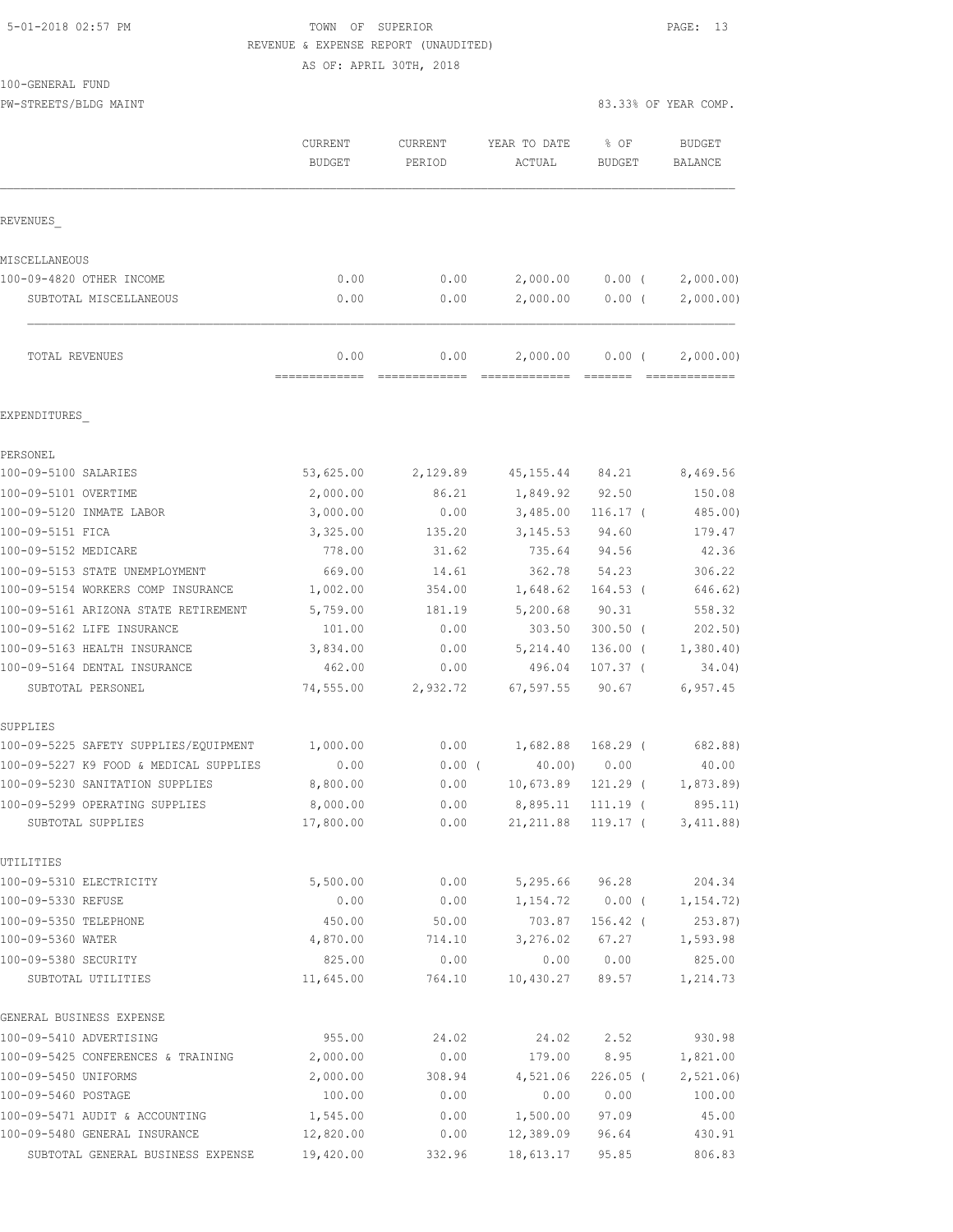### 5-01-2018 02:57 PM TOWN OF SUPERIOR PAGE: 14 REVENUE & EXPENSE REPORT (UNAUDITED)

AS OF: APRIL 30TH, 2018

100-GENERAL FUND

PW-STREETS/BLDG MAINT 83.33% OF YEAR COMP.

|                                                | CURRENT<br><b>BUDGET</b>                        | CURRENT<br>PERIOD | YEAR TO DATE<br>ACTUAL | % OF<br><b>BUDGET</b>                                                                                                                                                                                                                                                                                                                                                                                                                                                                | <b>BUDGET</b><br><b>BALANCE</b> |
|------------------------------------------------|-------------------------------------------------|-------------------|------------------------|--------------------------------------------------------------------------------------------------------------------------------------------------------------------------------------------------------------------------------------------------------------------------------------------------------------------------------------------------------------------------------------------------------------------------------------------------------------------------------------|---------------------------------|
| PROFESSIONAL SERVICES                          |                                                 |                   |                        |                                                                                                                                                                                                                                                                                                                                                                                                                                                                                      |                                 |
| 100-09-5520 CONTRACTUAL SERVICESL              | 0.00                                            | 0.00              | 2,223.58               | $0.00$ (                                                                                                                                                                                                                                                                                                                                                                                                                                                                             | 2,223.58)                       |
| 100-09-5550 OTHER PROFESSIONAL SERVICES        | 6,000.00                                        | 3,907.44          | 9,033.55               | $150.56$ (                                                                                                                                                                                                                                                                                                                                                                                                                                                                           | 3,033.55                        |
| SUBTOTAL PROFESSIONAL SERVICES                 | 6,000.00                                        | 3,907.44          | 11,257.13              | $187.62$ (                                                                                                                                                                                                                                                                                                                                                                                                                                                                           | 5, 257.13)                      |
| REPAIR/MAINTENANCE                             |                                                 |                   |                        |                                                                                                                                                                                                                                                                                                                                                                                                                                                                                      |                                 |
| 100-09-5610 PARK & BLDG IMPROVEMENTS           | 2,980.00                                        | 0.00              | 3,781.09               | $126.88$ (                                                                                                                                                                                                                                                                                                                                                                                                                                                                           | 801.09)                         |
| 100-09-5640 AUTO & TRUCK REPAIRS               | 5,000.00                                        | 0.00              | 2,465.91               | 49.32                                                                                                                                                                                                                                                                                                                                                                                                                                                                                | 2,534.09                        |
| 100-09-5641 GAS & OIL                          | 1,000.00                                        | 0.00              | 0.00                   | 0.00                                                                                                                                                                                                                                                                                                                                                                                                                                                                                 | 1,000.00                        |
| 100-09-5642 TIRES & TUBES                      | 0.00                                            | 0.00              | 83.40                  | $0.00$ (                                                                                                                                                                                                                                                                                                                                                                                                                                                                             | 83.40)                          |
| 100-09-5643 INMATE FUEL                        | 500.00                                          | 0.00              | 1,372.79               | $274.56$ (                                                                                                                                                                                                                                                                                                                                                                                                                                                                           | 872.79)                         |
| 100-09-5650 OTHER EOUIPMENT REPAIRS            | 5,000.00                                        | 0.00              | 7,354.55               | 147.09 (                                                                                                                                                                                                                                                                                                                                                                                                                                                                             | 2,354.55                        |
| SUBTOTAL REPAIR/MAINTENANCE                    | 14,480.00                                       | 0.00              | 15,057.74              | $103.99$ (                                                                                                                                                                                                                                                                                                                                                                                                                                                                           | 577.74)                         |
| CAPITAL OUTLAY                                 |                                                 |                   |                        |                                                                                                                                                                                                                                                                                                                                                                                                                                                                                      |                                 |
| 100-09-5710 BUILDING                           | 0.00                                            | 0.00              | 2,439.47               | 0.00(                                                                                                                                                                                                                                                                                                                                                                                                                                                                                | 2,439.47                        |
| 100-09-5711 MAGMA BUILDING                     | 2,000.00                                        | 0.00              | 6, 177.09              | $308.85$ (                                                                                                                                                                                                                                                                                                                                                                                                                                                                           | 4, 177.09                       |
| 100-09-5712 ROOSEVELT BUILDING                 | 2,000.00                                        | 0.00              | 1,134.26               | 56.71                                                                                                                                                                                                                                                                                                                                                                                                                                                                                | 865.74                          |
| 100-09-5750 OTHER EOUIP/SMALL TOOLS            | 5,000.00                                        | 0.00              | 3,234.66               | 64.69                                                                                                                                                                                                                                                                                                                                                                                                                                                                                | 1,765.34                        |
| SUBTOTAL CAPITAL OUTLAY                        | 9,000.00                                        | 0.00              | 12,985.48              | 144.28 (                                                                                                                                                                                                                                                                                                                                                                                                                                                                             | 3,985.48                        |
| DEBT SERVICE                                   |                                                 |                   |                        |                                                                                                                                                                                                                                                                                                                                                                                                                                                                                      |                                 |
| 100-09-5900 DEBT SVC - PRINCIPAL               | 0.00                                            | 0.00              | 1,102.65               | $0.00$ (                                                                                                                                                                                                                                                                                                                                                                                                                                                                             | 1, 102.65)                      |
| 100-09-5901 DEBT SVC - INTEREST                | 0.00                                            | 0.00              | 834.86                 | $0.00$ (                                                                                                                                                                                                                                                                                                                                                                                                                                                                             | 834.86)                         |
| SUBTOTAL DEBT SERVICE                          | 0.00                                            | 0.00              | 1,937.51               | 0.00(                                                                                                                                                                                                                                                                                                                                                                                                                                                                                | 1, 937.51)                      |
| TOTAL EXPENDITURES                             | 152,900.00                                      | 7,937.22          | 159,090.73             | $104.05$ (                                                                                                                                                                                                                                                                                                                                                                                                                                                                           | 6, 190.73)                      |
| REVENUES OVER/(UNDER) EXPENDITURES<br>$\left($ | ------------- --------------<br>$152,900.00)$ ( | $7,937.22$ )(     | 157,090.73)            | $\begin{array}{cccccc} \multicolumn{2}{c}{} & \multicolumn{2}{c}{} & \multicolumn{2}{c}{} & \multicolumn{2}{c}{} & \multicolumn{2}{c}{} & \multicolumn{2}{c}{} & \multicolumn{2}{c}{} & \multicolumn{2}{c}{} & \multicolumn{2}{c}{} & \multicolumn{2}{c}{} & \multicolumn{2}{c}{} & \multicolumn{2}{c}{} & \multicolumn{2}{c}{} & \multicolumn{2}{c}{} & \multicolumn{2}{c}{} & \multicolumn{2}{c}{} & \multicolumn{2}{c}{} & \multicolumn{2}{c}{} & \multicolumn{2}{c}{} & \multic$ | =============<br>4,190.73       |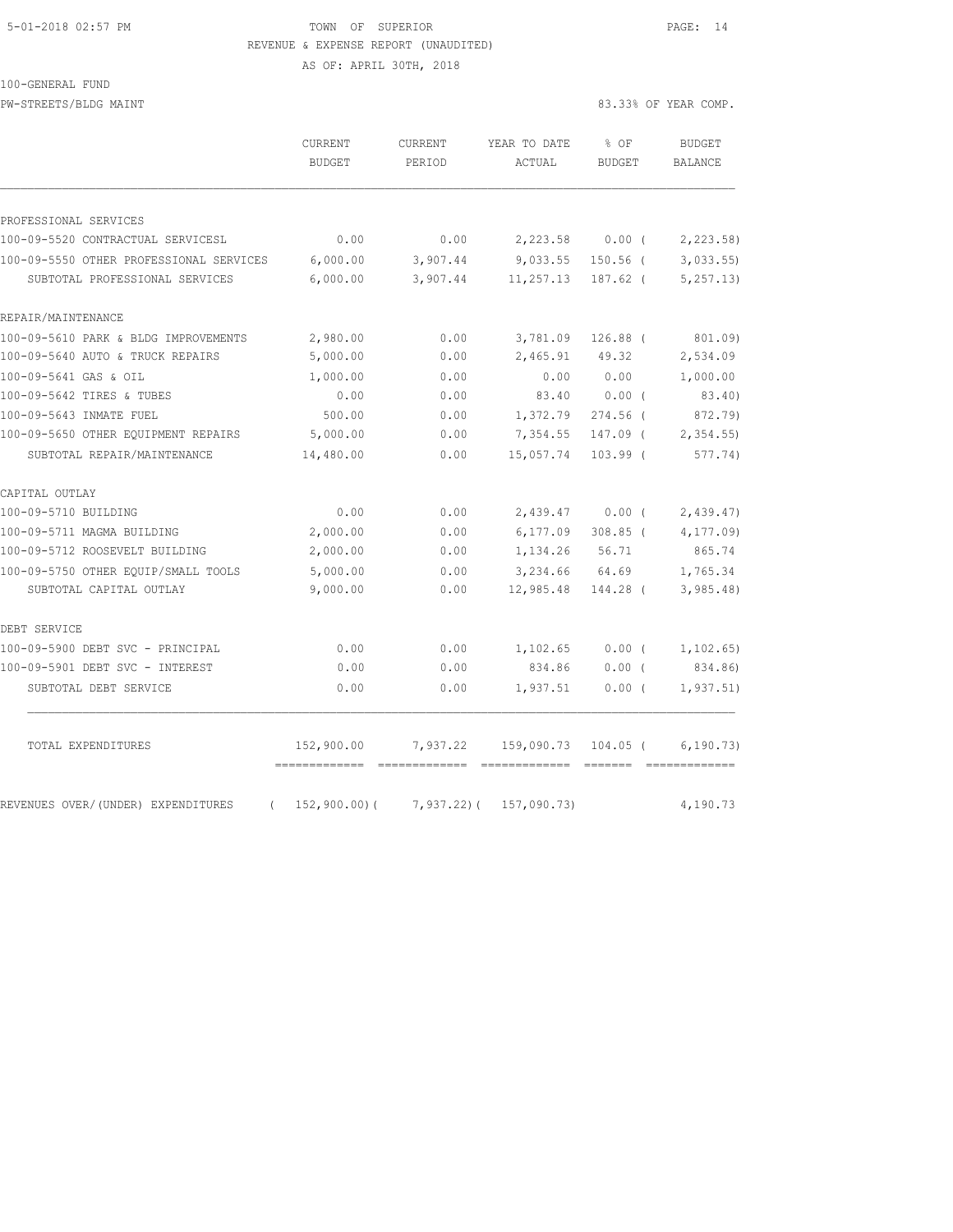| 5-01-2018 02:57 PM       | TOWN OF SUPERIOR |                                          |  |  |                      |  |  |  |
|--------------------------|------------------|------------------------------------------|--|--|----------------------|--|--|--|
|                          |                  | REVENUE & EXPENSE REPORT (UNAUDITED)     |  |  |                      |  |  |  |
|                          |                  | AS OF: APRIL 30TH, 2018                  |  |  |                      |  |  |  |
| 100-GENERAL FUND         |                  |                                          |  |  |                      |  |  |  |
| PW-BLDG REGS/ZONING      |                  |                                          |  |  | 83.33% OF YEAR COMP. |  |  |  |
|                          |                  |                                          |  |  |                      |  |  |  |
|                          |                  | CURRENT CURRENT YEAR TO DATE % OF BUDGET |  |  |                      |  |  |  |
|                          |                  | BUDGET PERIOD ACTUAL BUDGET BALANCE      |  |  |                      |  |  |  |
|                          |                  |                                          |  |  |                      |  |  |  |
|                          |                  |                                          |  |  |                      |  |  |  |
| REVENUES                 |                  |                                          |  |  |                      |  |  |  |
| BUSINESS SERVICES        |                  |                                          |  |  |                      |  |  |  |
|                          |                  |                                          |  |  |                      |  |  |  |
|                          |                  |                                          |  |  |                      |  |  |  |
|                          |                  |                                          |  |  |                      |  |  |  |
| EXPENDITURES             |                  |                                          |  |  |                      |  |  |  |
|                          |                  |                                          |  |  |                      |  |  |  |
| PERSONEL                 |                  |                                          |  |  |                      |  |  |  |
|                          |                  |                                          |  |  |                      |  |  |  |
| SUPPLIES                 |                  |                                          |  |  |                      |  |  |  |
|                          |                  |                                          |  |  |                      |  |  |  |
| UTILITIES                |                  |                                          |  |  |                      |  |  |  |
| GENERAL BUSINESS EXPENSE |                  |                                          |  |  |                      |  |  |  |
|                          |                  |                                          |  |  |                      |  |  |  |
| PROFESSIONAL SERVICES    |                  |                                          |  |  |                      |  |  |  |
|                          |                  |                                          |  |  |                      |  |  |  |
| REPAIR/MAINTENANCE       |                  |                                          |  |  |                      |  |  |  |
|                          |                  |                                          |  |  |                      |  |  |  |
| CAPITAL OUTLAY           |                  |                                          |  |  |                      |  |  |  |
|                          |                  |                                          |  |  |                      |  |  |  |
|                          |                  |                                          |  |  |                      |  |  |  |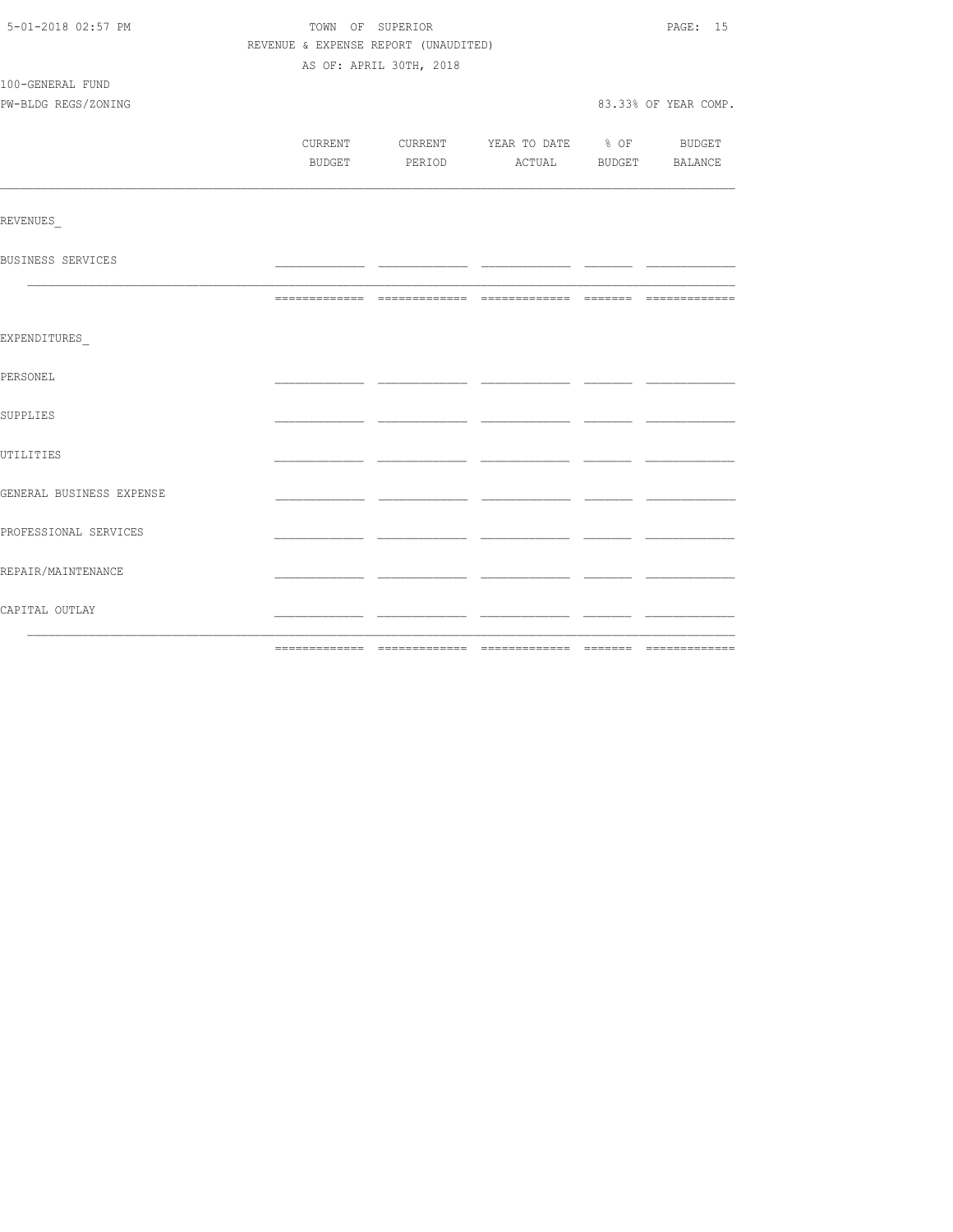### 5-01-2018 02:57 PM TOWN OF SUPERIOR PAGE: 16 REVENUE & EXPENSE REPORT (UNAUDITED)

AS OF: APRIL 30TH, 2018

| 100-GENERAL FUND                                                       |                                          |              |                         |                                                                                                                                                                                                                                                                                                                                                                                                                                                                                                                                                                                                        |                           |
|------------------------------------------------------------------------|------------------------------------------|--------------|-------------------------|--------------------------------------------------------------------------------------------------------------------------------------------------------------------------------------------------------------------------------------------------------------------------------------------------------------------------------------------------------------------------------------------------------------------------------------------------------------------------------------------------------------------------------------------------------------------------------------------------------|---------------------------|
| SWIMMING POOL                                                          |                                          |              |                         |                                                                                                                                                                                                                                                                                                                                                                                                                                                                                                                                                                                                        | 83.33% OF YEAR COMP.      |
|                                                                        | CURRENT                                  | CURRENT      | YEAR TO DATE            | % OF                                                                                                                                                                                                                                                                                                                                                                                                                                                                                                                                                                                                   | <b>BUDGET</b>             |
|                                                                        | <b>BUDGET</b>                            | PERIOD       | ACTUAL                  | <b>BUDGET</b>                                                                                                                                                                                                                                                                                                                                                                                                                                                                                                                                                                                          | <b>BALANCE</b>            |
| REVENUES                                                               |                                          |              |                         |                                                                                                                                                                                                                                                                                                                                                                                                                                                                                                                                                                                                        |                           |
| BUSINESS SERVICES                                                      |                                          |              |                         |                                                                                                                                                                                                                                                                                                                                                                                                                                                                                                                                                                                                        |                           |
| 100-11-4240 POOL SWIM/POOL RENTAL                                      | 2,000.00                                 | 0.00         | 579.00                  | 28.95                                                                                                                                                                                                                                                                                                                                                                                                                                                                                                                                                                                                  | 1,421.00                  |
| SUBTOTAL BUSINESS SERVICES                                             | 2,000.00                                 | 0.00         | 579.00                  | 28.95                                                                                                                                                                                                                                                                                                                                                                                                                                                                                                                                                                                                  | 1,421.00                  |
| TOTAL REVENUES                                                         | 2,000.00<br>------------- -------------- | 0.00         | 579.00<br>------------- | 28.95<br>$\qquad \qquad \overline{\qquad \qquad }=\overline{\qquad \qquad }=\overline{\qquad \qquad }=\overline{\qquad \qquad }=\overline{\qquad \qquad }=\overline{\qquad \qquad }=\overline{\qquad \qquad }=\overline{\qquad \qquad }=\overline{\qquad \qquad }=\overline{\qquad \qquad }=\overline{\qquad \qquad }=\overline{\qquad \qquad }=\overline{\qquad \qquad }=\overline{\qquad \qquad }=\overline{\qquad \qquad }=\overline{\qquad \qquad }=\overline{\qquad \qquad }=\overline{\qquad \qquad }=\overline{\qquad \qquad }=\overline{\qquad \qquad }=\overline{\qquad \qquad }=\overline{\$ | 1,421.00<br>============= |
| EXPENDITURES                                                           |                                          |              |                         |                                                                                                                                                                                                                                                                                                                                                                                                                                                                                                                                                                                                        |                           |
|                                                                        |                                          |              |                         |                                                                                                                                                                                                                                                                                                                                                                                                                                                                                                                                                                                                        |                           |
| PERSONEL<br>100-11-5100 SALARIES                                       | 12,559.00                                | 0.00         | 12,195.22               | 97.10                                                                                                                                                                                                                                                                                                                                                                                                                                                                                                                                                                                                  | 363.78                    |
| 100-11-5151 FICA                                                       | 838.00                                   | 0.00         | 764.70                  | 91.25                                                                                                                                                                                                                                                                                                                                                                                                                                                                                                                                                                                                  | 73.30                     |
| 100-11-5152 MEDICARE                                                   | 196.00                                   | 0.00         | 178.98                  | 91.32                                                                                                                                                                                                                                                                                                                                                                                                                                                                                                                                                                                                  | 17.02                     |
| 100-11-5153 STATE UNEMPLOYMENT                                         | 227.00                                   | 0.00         | 399.61                  | $176.04$ (                                                                                                                                                                                                                                                                                                                                                                                                                                                                                                                                                                                             | 172.61)                   |
| 100-11-5154 WORKERS COMP INSURANCE                                     | 179.00                                   | 0.00         | 294.00                  | $164.25$ (                                                                                                                                                                                                                                                                                                                                                                                                                                                                                                                                                                                             | 115.00                    |
| SUBTOTAL PERSONEL                                                      | 13,999.00                                | 0.00         | 13,832.51               | 98.81                                                                                                                                                                                                                                                                                                                                                                                                                                                                                                                                                                                                  | 166.49                    |
| SUPPLIES                                                               |                                          |              |                         |                                                                                                                                                                                                                                                                                                                                                                                                                                                                                                                                                                                                        |                           |
| 100-11-5240 CHEMICAL SUPPLIES                                          | 1,900.00                                 | 0.00         | 912.43                  | 48.02                                                                                                                                                                                                                                                                                                                                                                                                                                                                                                                                                                                                  | 987.57                    |
| 100-11-5299 OPERATING SUPPLIES                                         | 2,000.00                                 | 0.00         | 247.39                  | 12.37                                                                                                                                                                                                                                                                                                                                                                                                                                                                                                                                                                                                  | 1,752.61                  |
| SUBTOTAL SUPPLIES                                                      | 3,900.00                                 | 0.00         | 1,159.82                | 29.74                                                                                                                                                                                                                                                                                                                                                                                                                                                                                                                                                                                                  | 2,740.18                  |
| UTILITIES                                                              |                                          |              |                         |                                                                                                                                                                                                                                                                                                                                                                                                                                                                                                                                                                                                        |                           |
| 100-11-5310 ELECTRICITY                                                | 6,938.00                                 | 0.00         | 6,026.81                | 86.87                                                                                                                                                                                                                                                                                                                                                                                                                                                                                                                                                                                                  | 911.19                    |
| 100-11-5350 TELEPHONE                                                  | 453.00                                   | 0.00         | 325.77                  | 71.91                                                                                                                                                                                                                                                                                                                                                                                                                                                                                                                                                                                                  | 127.23                    |
| 100-11-5360 WATER                                                      | 5,666.00                                 | 270.74       | 3,209.70                | 56.65                                                                                                                                                                                                                                                                                                                                                                                                                                                                                                                                                                                                  | 2,456.30                  |
| SUBTOTAL UTILITIES                                                     | 13,057.00                                | 270.74       | 9,562.28                | 73.23                                                                                                                                                                                                                                                                                                                                                                                                                                                                                                                                                                                                  | 3,494.72                  |
| GENERAL BUSINESS EXPENSE                                               |                                          |              |                         |                                                                                                                                                                                                                                                                                                                                                                                                                                                                                                                                                                                                        |                           |
| 100-11-5410 ADVERTISING                                                | 100.00                                   | 0.00         | 522.63                  | $522.63$ (                                                                                                                                                                                                                                                                                                                                                                                                                                                                                                                                                                                             | 422.63)                   |
| 100-11-5420 DUES & SUBSCRIPTIONS<br>100-11-5425 CONFERENCES & TRAINING | 200.00<br>500.00                         | 0.00<br>0.00 | 192.00<br>0.00          | 96.00<br>0.00                                                                                                                                                                                                                                                                                                                                                                                                                                                                                                                                                                                          | 8.00<br>500.00            |
| 100-11-5450 UNIFORMS                                                   | 250.00                                   | 0.00         |                         | 0.00 0.00                                                                                                                                                                                                                                                                                                                                                                                                                                                                                                                                                                                              | 250.00                    |
| 100-11-5480 GENERAL INSURANCE                                          | 0.00                                     | 0.00         |                         | 2,685.20 0.00 (                                                                                                                                                                                                                                                                                                                                                                                                                                                                                                                                                                                        | 2,685.20                  |
| SUBTOTAL GENERAL BUSINESS EXPENSE                                      | 1,050.00                                 | 0.00         | 3,399.83                | 323.79 (                                                                                                                                                                                                                                                                                                                                                                                                                                                                                                                                                                                               | 2,349.83                  |
| PROFESSIONAL SERVICES                                                  |                                          |              |                         |                                                                                                                                                                                                                                                                                                                                                                                                                                                                                                                                                                                                        |                           |
| 100-11-5550 OTHER PROFESSIONAL SERVICES                                | 500.00                                   | 0.00         | 4,400.00                | 880.00 (                                                                                                                                                                                                                                                                                                                                                                                                                                                                                                                                                                                               | 3,900.00)                 |
| SUBTOTAL PROFESSIONAL SERVICES                                         | 500.00                                   | 0.00         | 4,400.00                | 880.00 (                                                                                                                                                                                                                                                                                                                                                                                                                                                                                                                                                                                               | 3,900.00)                 |
| REPAIR/MAINTENANCE                                                     |                                          |              |                         |                                                                                                                                                                                                                                                                                                                                                                                                                                                                                                                                                                                                        |                           |
| 100-11-5650 OTHER EQUIPMENT REPAIRS                                    | 8,000.00                                 | 0.00         | 0.00                    | 0.00                                                                                                                                                                                                                                                                                                                                                                                                                                                                                                                                                                                                   | 8,000.00                  |
| SUBTOTAL REPAIR/MAINTENANCE                                            | 8,000.00                                 | 0.00         | 0.00                    | 0.00                                                                                                                                                                                                                                                                                                                                                                                                                                                                                                                                                                                                   | 8,000.00                  |
| TOTAL EXPENDITURES                                                     | 40,506.00                                |              | 270.74 32,354.44 79.88  |                                                                                                                                                                                                                                                                                                                                                                                                                                                                                                                                                                                                        | 8,151.56                  |
|                                                                        |                                          |              |                         |                                                                                                                                                                                                                                                                                                                                                                                                                                                                                                                                                                                                        |                           |

REVENUES OVER/(UNDER) EXPENDITURES ( 38,506.00)( 270.74)( 31,775.44) ( 6,730.56)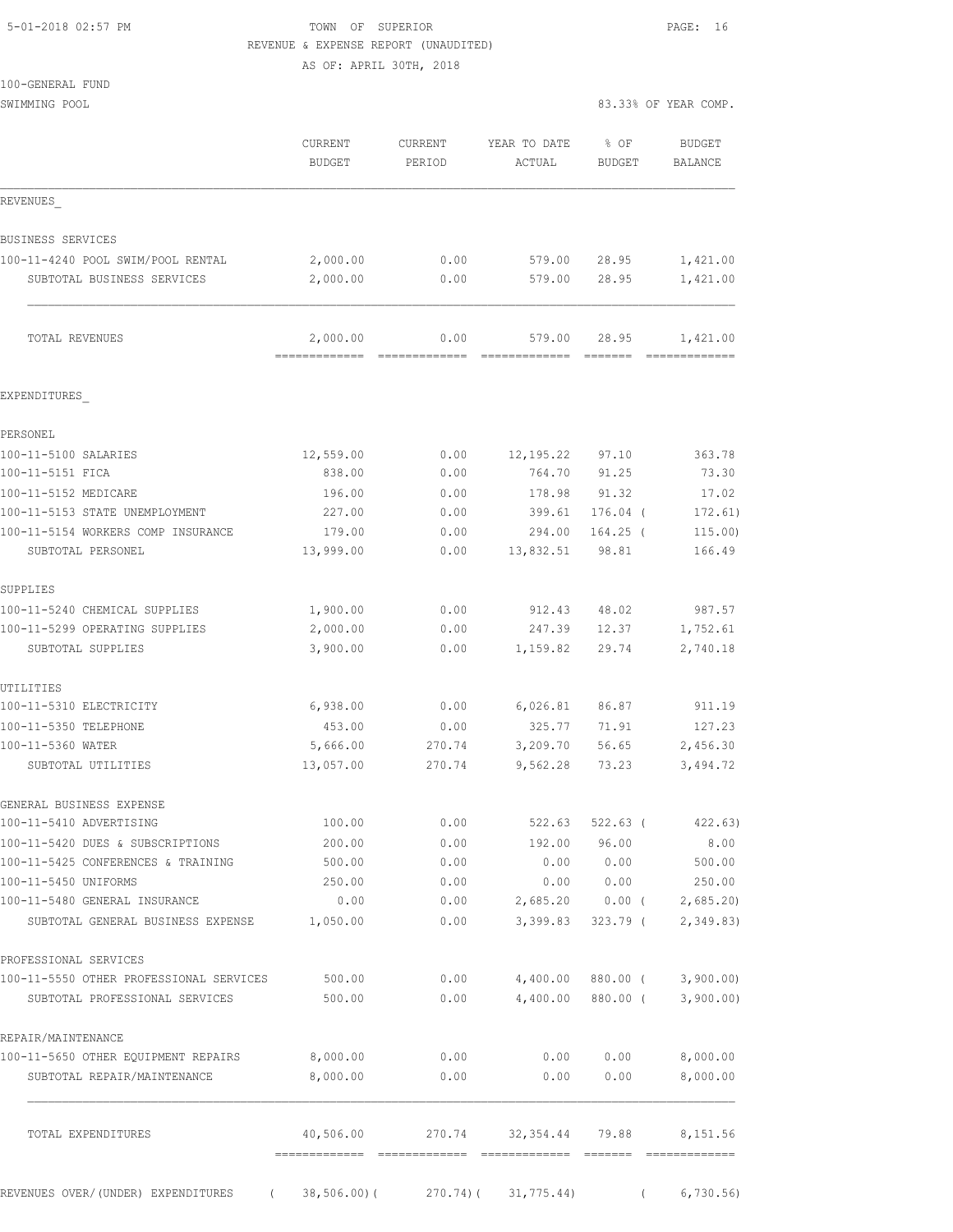### 5-01-2018 02:57 PM **TOWN** OF SUPERIOR **PAGE:** 17 REVENUE & EXPENSE REPORT (UNAUDITED) AS OF: APRIL 30TH, 2018

100-GENERAL FUND

| RECREATION                                                                |                   |                   |                                                     |                       | 83.33% OF YEAR COMP.       |
|---------------------------------------------------------------------------|-------------------|-------------------|-----------------------------------------------------|-----------------------|----------------------------|
|                                                                           | CURRENT<br>BUDGET | CURRENT<br>PERIOD | YEAR TO DATE<br>ACTUAL                              | % OF<br><b>BUDGET</b> | BUDGET<br>BALANCE          |
| REVENUES                                                                  |                   |                   |                                                     |                       |                            |
| BUSINESS SERVICES                                                         |                   |                   |                                                     |                       |                            |
| 100-12-4220 PARK RENTAL                                                   | 1,000.00          | 100.00            | 475.00                                              | 47.50                 | 525.00                     |
| 100-12-4240 RECREATION ACTIVITY FEES                                      | 1,000.00          | 250.00            | 250.00                                              | 25.00                 | 750.00                     |
| SUBTOTAL BUSINESS SERVICES                                                | 2,000.00          | 350.00            | 725.00                                              | 36.25                 | 1,275.00                   |
| MISCELLANEOUS                                                             |                   |                   |                                                     |                       |                            |
| 100-12-4820 OTHER INCOME                                                  | 0.00              | 0.00              | 5,370.00                                            | $0.00$ (              | 5,370.00)                  |
| SUBTOTAL MISCELLANEOUS                                                    | 0.00              | 0.00              | 5,370.00                                            | $0.00$ (              | 5,370.00                   |
| TOTAL REVENUES                                                            | 2,000.00          |                   | $350.00$ 6,095.00 304.75 ( 4,095.00)                |                       | ----- ------ ------------- |
| EXPENDITURES                                                              |                   |                   |                                                     |                       |                            |
| PERSONEL                                                                  |                   |                   |                                                     |                       |                            |
| 100-12-5100 SALARIES                                                      | 0.00              | 1,000.00          | 1,033.60                                            | $0.00$ (              | 1,033.60)                  |
| 100-12-5151 FICA                                                          | 0.00              | 0.00              | 2.08                                                | $0.00$ (              | 2.08)                      |
| 100-12-5152 MEDICARE                                                      | 0.00              | 0.00              | 0.49                                                | $0.00$ (              | 0.49)                      |
| 100-12-5153 STATE UNEMPLOYMENT                                            | 0.00              | 0.00              | 0.72                                                | $0.00$ (              | 0.72)                      |
| SUBTOTAL PERSONEL                                                         | 0.00              | 1,000.00          | 1,036.89                                            | $0.00$ (              | 1,036.89                   |
| SUPPLIES                                                                  |                   |                   |                                                     |                       |                            |
| 100-12-5299 OPERATING SUPPLIES                                            | 5,000.00          | 0.00              | 1,321.94 26.44                                      |                       | 3,678.06                   |
| SUBTOTAL SUPPLIES                                                         | 5,000.00          | 0.00              | 1,321.94                                            | 26.44                 | 3,678.06                   |
| UTILITIES                                                                 |                   |                   |                                                     |                       |                            |
| GENERAL BUSINESS EXPENSE                                                  |                   |                   |                                                     |                       |                            |
| 100-12-5450 UNIFORMS                                                      | 0.00              |                   | $0.00$ 1,274.59 0.00 ( 1,274.59)                    |                       |                            |
| SUBTOTAL GENERAL BUSINESS EXPENSE                                         | 0.00              |                   | $0.00$ 1,274.59 0.00 ( 1,274.59)                    |                       |                            |
| PROFESSIONAL SERVICES                                                     |                   |                   |                                                     |                       |                            |
| TOTAL EXPENDITURES                                                        |                   |                   | $5,000.00$ $1,000.00$ $3,633.42$ $72.67$ $1,366.58$ |                       |                            |
| REVENUES OVER/(UNDER) EXPENDITURES (3,000.00)(650.00) 2,461.58 (5,461.58) |                   |                   |                                                     |                       |                            |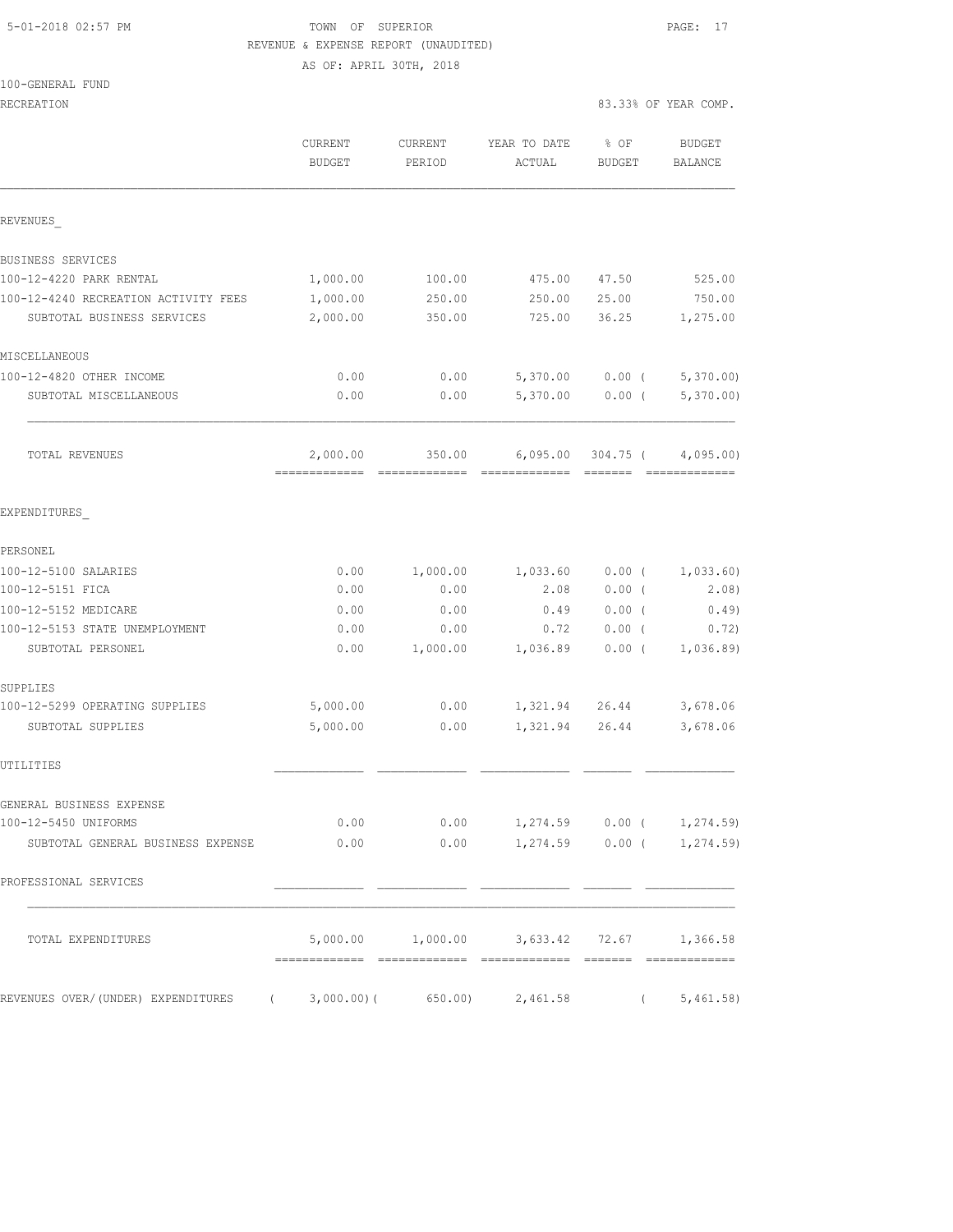## 5-01-2018 02:57 PM TOWN OF SUPERIOR PAGE: 18 REVENUE & EXPENSE REPORT (UNAUDITED)

AS OF: APRIL 30TH, 2018

|  | 100-GENERAL FUND |  |
|--|------------------|--|
|  |                  |  |

| LIBRARY                                                                    |                                          |                   |                        |                | 83.33% OF YEAR COMP.     |
|----------------------------------------------------------------------------|------------------------------------------|-------------------|------------------------|----------------|--------------------------|
|                                                                            | CURRENT<br><b>BUDGET</b>                 | CURRENT<br>PERIOD | YEAR TO DATE<br>ACTUAL | % OF<br>BUDGET | <b>BUDGET</b><br>BALANCE |
| REVENUES                                                                   |                                          |                   |                        |                |                          |
| BUSINESS SERVICES                                                          |                                          |                   |                        |                |                          |
| 100-13-4240 FEES                                                           | 2,000.00                                 | 0.00              | 0.00 0.00              |                | 2,000.00                 |
| 100-13-4250 INTERNET/LATE FEES                                             | 2,000.00                                 | 139.22            | 1, 192.99 59.65        |                | 807.01                   |
| SUBTOTAL BUSINESS SERVICES                                                 | 4,000.00                                 | 139.22            | 1,192.99               | 29.82          | 2,807.01                 |
| TOTAL REVENUES                                                             | 4,000.00<br>-------------- ------------- | 139.22            | 1,192.99               | 29.82          | 2,807.01                 |
| EXPENDITURES                                                               |                                          |                   |                        |                |                          |
| PERSONEL                                                                   |                                          |                   |                        |                |                          |
| 100-13-5100 SALARIES                                                       | 32,240.00                                | 1,367.04          | 25,258.92              | 78.35          | 6,981.08                 |
| 100-13-5151 FICA                                                           | 1,998.00                                 | 84.76             | 1,546.69               | 77.41          | 451.31                   |
| 100-13-5152 MEDICARE                                                       | 467.00                                   | 19.82             | 361.72                 | 77.46          | 105.28                   |
| 100-13-5153 STATE UNEMPLOYMENT                                             | 454.00                                   | 29.12             | 246.45                 | 54.28          | 207.55                   |
| 100-13-5154 WORKERS COMP INSURANCE<br>100-13-5161 ARIZONA STATE RETIREMENT | 75.00                                    | 16.00<br>80.96    | 70.00<br>2,296.65      | 93.33          | 5.00                     |
| SUBTOTAL PERSONEL                                                          | 3,708.00<br>38,942.00                    | 1,597.70          | 29,780.43              | 61.94<br>76.47 | 1,411.35<br>9,161.57     |
| SUPPLIES                                                                   |                                          |                   |                        |                |                          |
| 100-13-5270 LIBRARY BOOKS                                                  | 2,000.00                                 | 0.00              | 399.00                 | 19.95          | 1,601.00                 |
| 100-13-5299 OPERATING SUPPLIES                                             | 0.00                                     | 0.00              | 372.43                 | $0.00$ (       | 372.43)                  |
| SUBTOTAL SUPPLIES                                                          | 2,000.00                                 | 0.00              | 771.43                 | 38.57          | 1,228.57                 |
| UTILITIES                                                                  |                                          |                   |                        |                |                          |
| 100-13-5310 ELECTRICITY                                                    | 6,300.00                                 | 0.00              | 4,551.80               | 72.25          | 1,748.20                 |
| 100-13-5320 GAS                                                            | 1,100.00                                 | 71.24             | 670.44                 | 60.95          | 429.56                   |
| 100-13-5350 TELEPHONE                                                      | 544.00                                   | 0.00              | 713.31                 | 131.12 (       | 169.31)                  |
| 100-13-5360 WATER                                                          | 400.00                                   | 28.63             | 256.67                 | 64.17          | 143.33                   |
| 100-13-5380 SECURITY<br>SUBTOTAL UTILITIES                                 | 200.00<br>8,544.00                       | 0.00<br>99.87     | 100.00<br>6, 292.22    | 50.00<br>73.64 | 100.00<br>2,251.78       |
| GENERAL BUSINESS EXPENSE                                                   |                                          |                   |                        |                |                          |
| 100-13-5410 ADVERTISING                                                    | 100.00                                   | 0.00              | 0.00                   | 0.00           | 100.00                   |
| 100-13-5420 DUES & SUBSCRIPTIONS                                           | 1,000.00                                 | 0.00              | 439.08                 | 43.91          | 560.92                   |
| 100-13-5460 POSTAGE                                                        | 750.00                                   | 70.00             | 792.92                 | $105.72$ (     | 42.92)                   |
| 100-13-5471 AUDIT                                                          | 1,545.00                                 | 0.00              | 1,500.00               | 97.09          | 45.00                    |
| 100-13-5480 GENERAL INSURANCE                                              | 12,820.00                                | 0.00              | 12,389.09              | 96.64          | 430.91                   |
| SUBTOTAL GENERAL BUSINESS EXPENSE                                          | 16,215.00                                | 70.00             | 15,121.09              | 93.25          | 1,093.91                 |
| PROFESSIONAL SERVICES                                                      |                                          |                   |                        |                |                          |
| 100-13-5550 OTHER PROFESSIONAL SERVICES                                    | 0.00                                     | 25.00             | 150.00                 | $0.00$ (       | 150.00)                  |

SUBTOTAL PROFESSIONAL SERVICES 0.00 25.00 150.00 0.00 ( 150.00)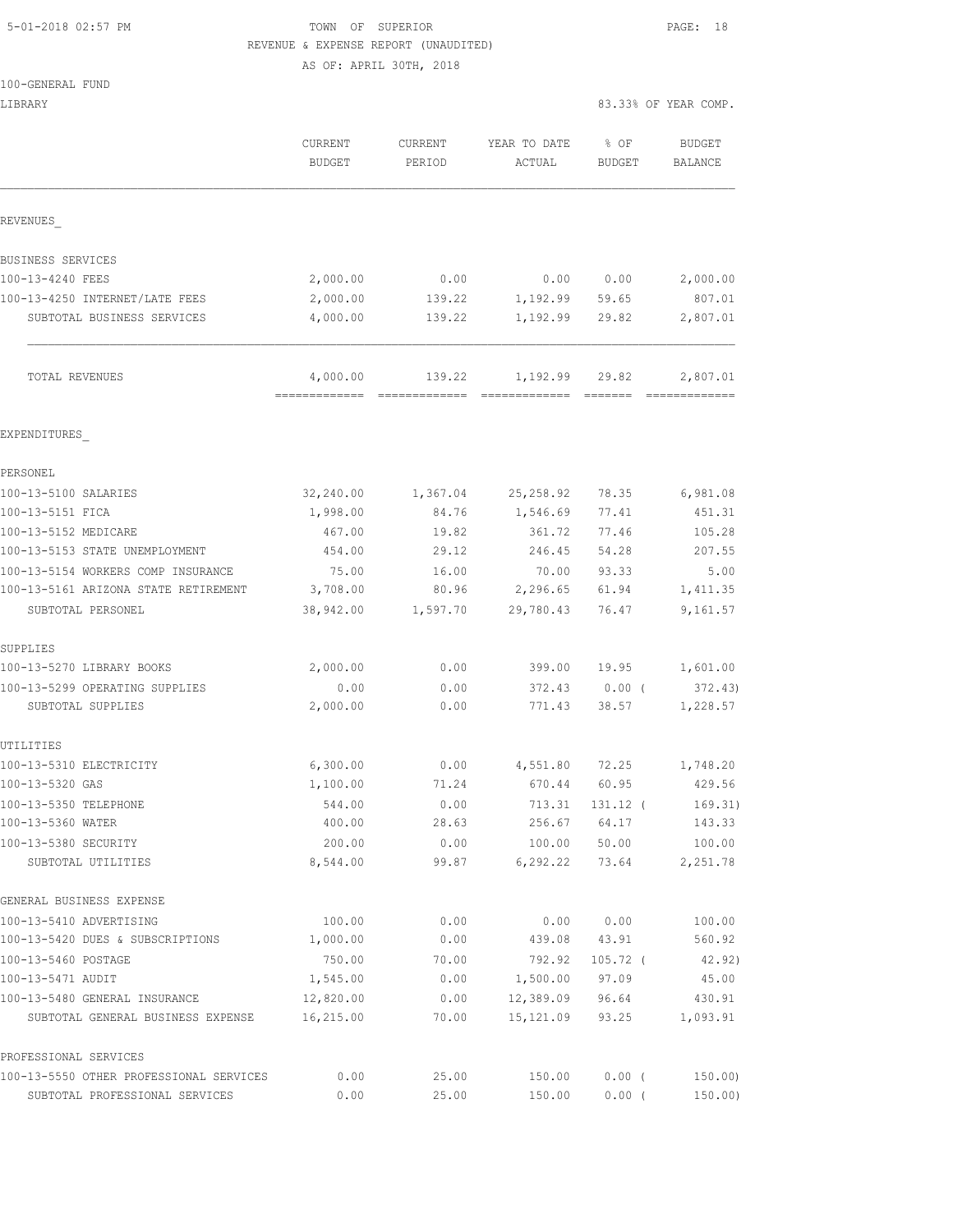| 5-01-2018 02:57 PM                 |            | TOWN                                 | OF SUPERIOR |                                                      |                  | PAGE: 19             |
|------------------------------------|------------|--------------------------------------|-------------|------------------------------------------------------|------------------|----------------------|
|                                    |            | REVENUE & EXPENSE REPORT (UNAUDITED) |             |                                                      |                  |                      |
|                                    |            | AS OF: APRIL 30TH, 2018              |             |                                                      |                  |                      |
| 100-GENERAL FUND                   |            |                                      |             |                                                      |                  |                      |
| LIBRARY                            |            |                                      |             |                                                      |                  | 83.33% OF YEAR COMP. |
|                                    |            |                                      |             |                                                      |                  |                      |
|                                    |            | CURRENT                              | CURRENT     | YEAR TO DATE                                         | $\textdegree$ OF | BUDGET               |
|                                    |            | <b>BUDGET</b>                        | PERIOD      | ACTUAL                                               | BUDGET           | BALANCE              |
|                                    |            |                                      |             |                                                      |                  |                      |
|                                    |            |                                      |             |                                                      |                  |                      |
| REPAIR/MAINTENANCE                 |            |                                      |             |                                                      |                  |                      |
|                                    |            |                                      |             |                                                      |                  |                      |
| TOTAL EXPENDITURES                 |            |                                      |             | 65,701.00   1,792.57   52,115.17   79.32   13,585.83 |                  |                      |
|                                    |            |                                      |             |                                                      |                  |                      |
|                                    |            |                                      |             |                                                      |                  |                      |
| REVENUES OVER/(UNDER) EXPENDITURES | $\sqrt{2}$ |                                      |             | $61, 701.00$ ( $1, 653.35$ ( $50, 922.18$ )          | $\sqrt{2}$       | 10,778.82)           |
|                                    |            |                                      |             |                                                      |                  |                      |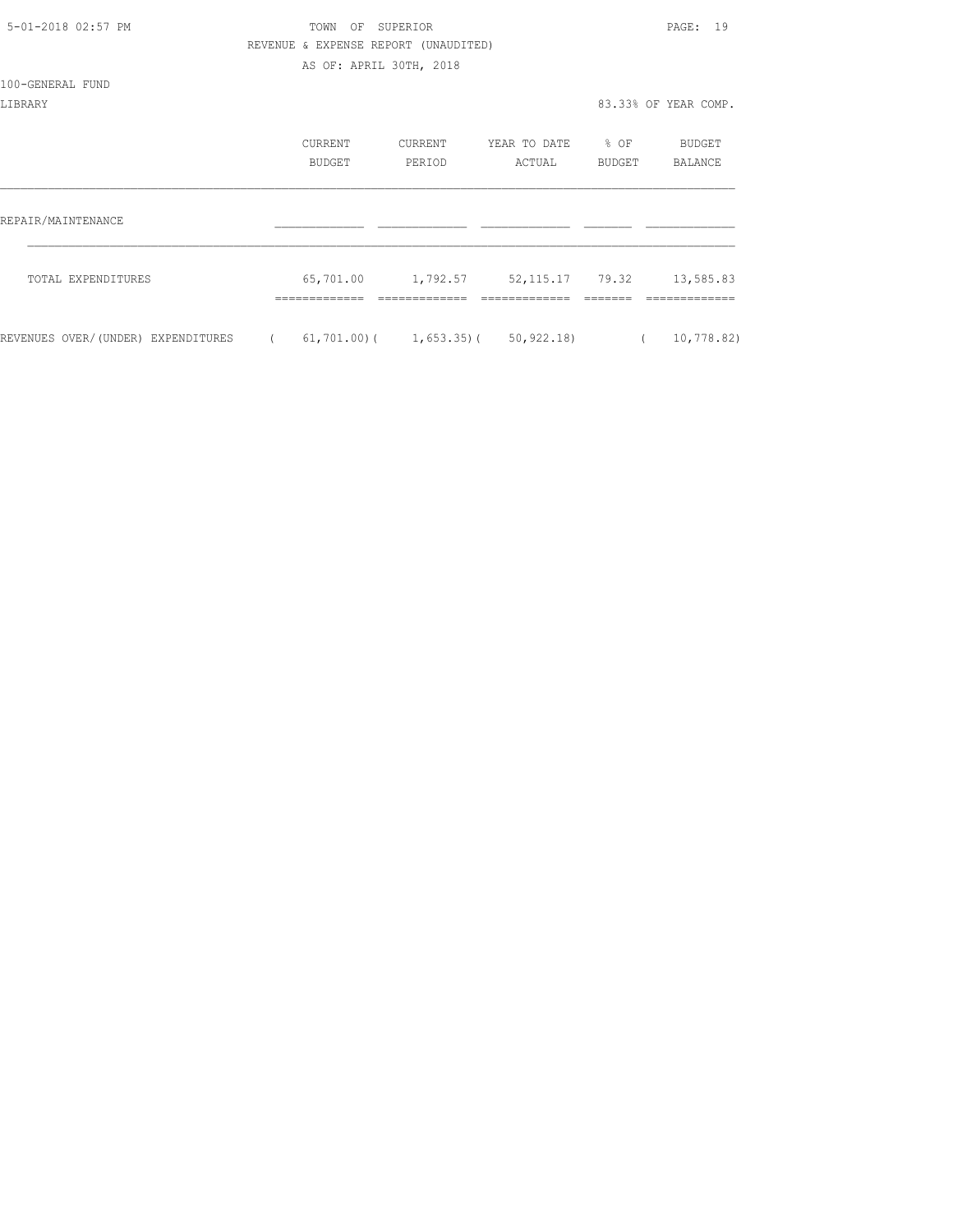|                                         |                         | REVENUE & EXPENSE REPORT (UNAUDITED) |                           |                                                                                                                                                                                                                                                                                                                                                                                                                                                                                                 |                                            |
|-----------------------------------------|-------------------------|--------------------------------------|---------------------------|-------------------------------------------------------------------------------------------------------------------------------------------------------------------------------------------------------------------------------------------------------------------------------------------------------------------------------------------------------------------------------------------------------------------------------------------------------------------------------------------------|--------------------------------------------|
|                                         | AS OF: APRIL 30TH, 2018 |                                      |                           |                                                                                                                                                                                                                                                                                                                                                                                                                                                                                                 |                                            |
| 100-GENERAL FUND                        |                         |                                      |                           |                                                                                                                                                                                                                                                                                                                                                                                                                                                                                                 |                                            |
| BUILDING RENTALS                        |                         |                                      |                           |                                                                                                                                                                                                                                                                                                                                                                                                                                                                                                 | 83.33% OF YEAR COMP.                       |
|                                         | CURRENT                 | CURRENT                              | YEAR TO DATE              | % OF                                                                                                                                                                                                                                                                                                                                                                                                                                                                                            | <b>BUDGET</b>                              |
|                                         | <b>BUDGET</b>           | PERIOD                               | ACTUAL                    | <b>BUDGET</b>                                                                                                                                                                                                                                                                                                                                                                                                                                                                                   | BALANCE                                    |
| REVENUES                                |                         |                                      |                           |                                                                                                                                                                                                                                                                                                                                                                                                                                                                                                 |                                            |
| ENTERPRISE SERVICES                     |                         |                                      |                           |                                                                                                                                                                                                                                                                                                                                                                                                                                                                                                 |                                            |
| 100-14-4330 RENTAL INCOME               | 30,000.00               | 1,101.00                             | 9,624.00                  | 32.08                                                                                                                                                                                                                                                                                                                                                                                                                                                                                           | 20,376.00                                  |
| SUBTOTAL ENTERPRISE SERVICES            | 30,000.00               | 1,101.00                             | 9,624.00                  | 32.08                                                                                                                                                                                                                                                                                                                                                                                                                                                                                           | 20,376.00                                  |
| TOTAL REVENUES                          | 30,000.00               | 1,101.00                             | 9,624.00<br>------------- | 32.08<br>$\begin{array}{cccccccccc} \multicolumn{2}{c}{} & \multicolumn{2}{c}{} & \multicolumn{2}{c}{} & \multicolumn{2}{c}{} & \multicolumn{2}{c}{} & \multicolumn{2}{c}{} & \multicolumn{2}{c}{} & \multicolumn{2}{c}{} & \multicolumn{2}{c}{} & \multicolumn{2}{c}{} & \multicolumn{2}{c}{} & \multicolumn{2}{c}{} & \multicolumn{2}{c}{} & \multicolumn{2}{c}{} & \multicolumn{2}{c}{} & \multicolumn{2}{c}{} & \multicolumn{2}{c}{} & \multicolumn{2}{c}{} & \multicolumn{2}{c}{} & \mult$ | 20,376.00<br>$=$ = = = = = = = = = = = = = |
| EXPENDITURES                            |                         |                                      |                           |                                                                                                                                                                                                                                                                                                                                                                                                                                                                                                 |                                            |
| SUPPLIES                                |                         |                                      |                           |                                                                                                                                                                                                                                                                                                                                                                                                                                                                                                 |                                            |
| UTILITIES                               |                         |                                      |                           |                                                                                                                                                                                                                                                                                                                                                                                                                                                                                                 |                                            |
| 100-14-5310 ELECTRICITY                 | 0.00                    | 0.00                                 | 4,720.86                  | $0.00$ (                                                                                                                                                                                                                                                                                                                                                                                                                                                                                        | 4,720.86)                                  |
| 100-14-5360 WATER                       | 0.00                    | 146.08                               | 661.77                    | $0.00$ (                                                                                                                                                                                                                                                                                                                                                                                                                                                                                        | 661.77)                                    |
| SUBTOTAL UTILITIES                      | 0.00                    | 146.08                               | 5,382.63                  | $0.00$ (                                                                                                                                                                                                                                                                                                                                                                                                                                                                                        | 5,382.63)                                  |
| GENERAL BUSINESS EXPENSE                |                         |                                      |                           |                                                                                                                                                                                                                                                                                                                                                                                                                                                                                                 |                                            |
| PROFESSIONAL SERVICES                   |                         |                                      |                           |                                                                                                                                                                                                                                                                                                                                                                                                                                                                                                 |                                            |
| 100-14-5550 OTHER PROFESSIONAL SERVICES | 8,000.00                | 0.00                                 | 0.00                      | 0.00                                                                                                                                                                                                                                                                                                                                                                                                                                                                                            | 8,000.00                                   |
| SUBTOTAL PROFESSIONAL SERVICES          | 8,000.00                | 0.00                                 | 0.00                      | 0.00                                                                                                                                                                                                                                                                                                                                                                                                                                                                                            | 8,000.00                                   |
| REPAIR/MAINTENANCE                      |                         |                                      |                           |                                                                                                                                                                                                                                                                                                                                                                                                                                                                                                 |                                            |
| TOTAL EXPENDITURES                      | 8,000.00                | 146.08                               | 5,382.63                  | 67.28                                                                                                                                                                                                                                                                                                                                                                                                                                                                                           | 2,617.37                                   |
| REVENUES OVER/(UNDER) EXPENDITURES      | 22,000.00               | 954.92                               | 4,241.37                  |                                                                                                                                                                                                                                                                                                                                                                                                                                                                                                 | 17,758.63                                  |

5-01-2018 02:57 PM TOWN OF SUPERIOR PAGE: 20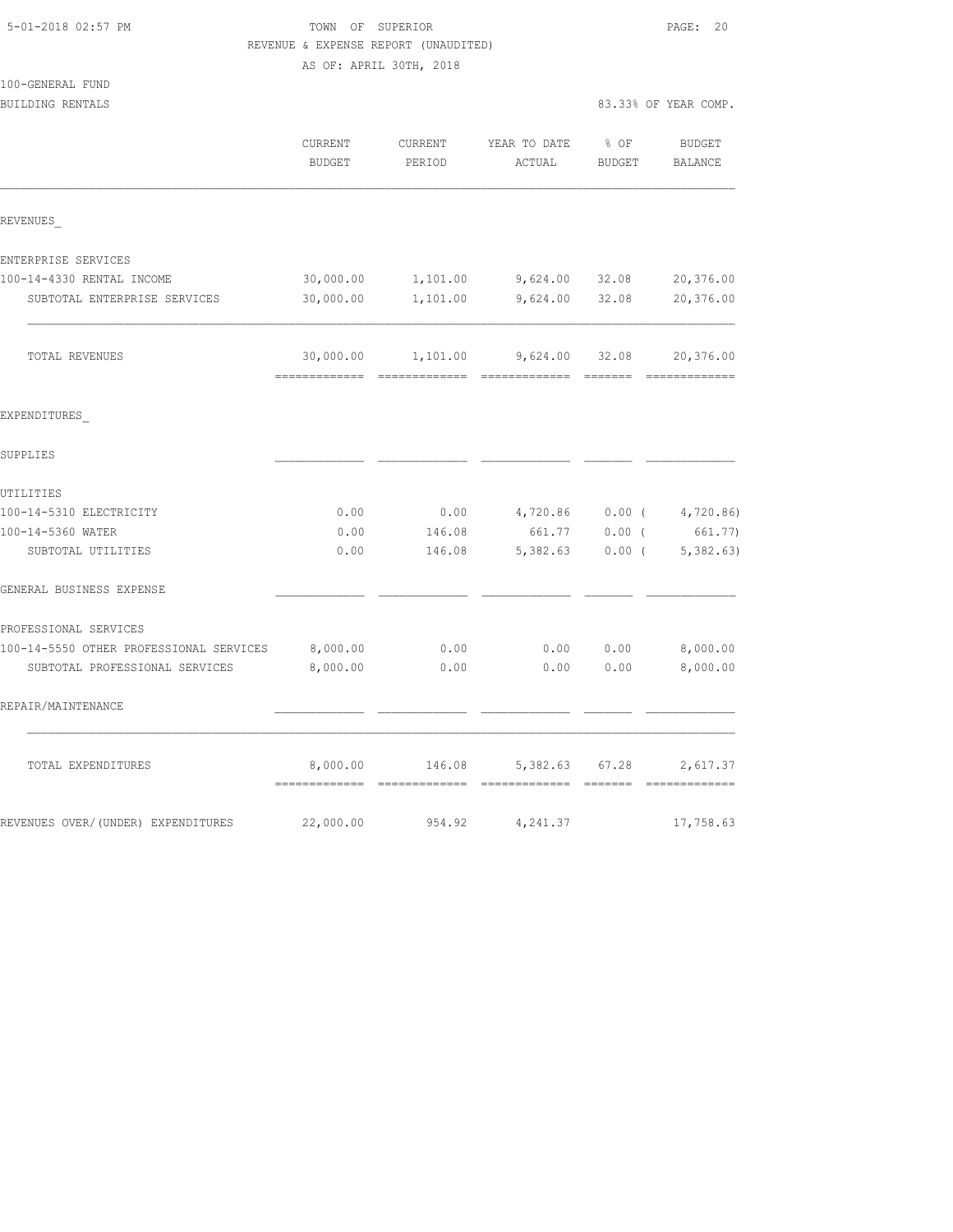### 5-01-2018 02:57 PM TOWN OF SUPERIOR PAGE: 21 REVENUE & EXPENSE REPORT (UNAUDITED) AS OF: APRIL 30TH, 2018

100-GENERAL FUND

| SR CITIZENS-CONGREGATE                              |                          |                   |                               |                         | 83.33% OF YEAR COMP. |
|-----------------------------------------------------|--------------------------|-------------------|-------------------------------|-------------------------|----------------------|
|                                                     | CURRENT<br><b>BUDGET</b> | CURRENT<br>PERIOD | YEAR TO DATE<br>ACTUAL        | $8$ OF<br><b>BUDGET</b> | BUDGET<br>BALANCE    |
|                                                     |                          |                   |                               |                         |                      |
| REVENUES                                            |                          |                   |                               |                         |                      |
| BUSINESS SERVICES                                   |                          |                   |                               |                         |                      |
| 100-15-4215 SRC AAA DOLLARS                         | 65,793.00                | 0.00              | 0.00                          | 0.00                    | 65,793.00            |
| 100-15-4217 SRC PROGRAM REVENUE                     | 0.00                     | 657.22            |                               | 30,743.50 0.00 (        | 30,743.50)           |
| SUBTOTAL BUSINESS SERVICES                          | 65,793.00                | 657.22            | 30,743.50                     | 46.73                   | 35,049.50            |
| GRANTS                                              |                          |                   |                               |                         |                      |
| 100-15-4600 SR CENTER REVENUE                       | 0.00                     | 534.00            | 534.00                        | $0.00$ (                | 534.00)              |
| SUBTOTAL GRANTS                                     | 0.00                     | 534.00            | 534.00                        | 0.00(                   | 534.00)              |
| TOTAL REVENUES                                      | 65,793.00                |                   | 1, 191. 22 31, 277. 50 47. 54 | --- ------- --------    | 34,515.50            |
| EXPENDITURES                                        |                          |                   |                               |                         |                      |
| PERSONEL                                            |                          |                   |                               |                         |                      |
| 100-15-5100 SALARIES                                | 12,476.00                | 678.24            | 16,291.14                     | 130.58 (                | 3,815.14             |
| 100-15-5120 INMATE LABOR                            | 800.00                   | 0.00              | 1,212.00                      | $151.50$ (              | 412.00)              |
| 100-15-5151 FICA                                    | 774.00                   | 42.05             | 1,030.04                      | $133.08$ (              | 256.04)              |
| 100-15-5152 MEDICARE                                | 181.00                   | 9.83              | 240.88                        | 133.08 (                | 59.88)               |
| 100-15-5153 STATE UNEMPLOYMENT                      | 170.00                   | 14.45             | 226.91                        | $133.48$ (              | 56.91)               |
| 100-15-5154 WORKERS COMP INSURANCE                  | 146.00                   | 62.66             | 216.33                        | 148.17 (                | 70.33)               |
| 100-15-5161 ARIZONA STATE RETIREMENT                | 1,435.00                 | 58.66             | 1,132.10                      | 78.89                   | 302.90               |
| SUBTOTAL PERSONEL                                   | 15,982.00                | 865.89            | 20,349.40                     | 127.33 (                | 4, 367.40            |
| SUPPLIES                                            |                          |                   |                               |                         |                      |
| 100-15-5210 OFFICE SUPPLIES                         | 500.00                   | 0.00              | 0.00                          | 0.00                    | 500.00               |
| 100-15-5225 SAFETY SUPPLIES/EQUIPMENT               | 0.00                     | 0.00              | 212.00                        | $0.00$ (                | 212.00)              |
| 100-15-5230 SANITATION SUPPLIES                     | 300.00                   | 0.00              | 0.00                          | 0.00                    | 300.00               |
| 100-15-5250 KITCHEN SUPPLIES                        | 500.00                   | 0.00              | 0.00                          | 0.00                    | 500.00               |
| 100-15-5260 FOOD SUPPLIES                           | 1,000.00                 | 0.00              | 0.00                          | 0.00                    | 1,000.00             |
| 100-15-5299 OPERATING SUPPLIES<br>SUBTOTAL SUPPLIES | 400.00<br>2,700.00       | 0.00<br>0.00      | 401.03<br>613.03              | $100.26$ (<br>22.70     | 1.03)<br>2,086.97    |
| UTILITIES                                           |                          |                   |                               |                         |                      |
| 100-15-5310 ELECTRICITY                             | 4,640.00                 | 0.00              | 4,262.82                      | 91.87                   | 377.18               |
| 100-15-5320 GAS                                     | 746.00                   | 51.93             | 459.58                        | 61.61                   | 286.42               |
| 100-15-5350 TELEPHONE                               | 250.00                   | 0.00              | 132.98                        | 53.19                   | 117.02               |
| 100-15-5360 WATER                                   | 200.00                   | 16.92             | 164.48                        | 82.24                   | 35.52                |
| SUBTOTAL UTILITIES                                  | 5,836.00                 | 68.85             | 5,019.86                      | 86.02                   | 816.14               |
| GENERAL BUSINESS EXPENSE                            |                          |                   |                               |                         |                      |
| 100-15-5420 DUES & SUBSCRIPTIONS                    | 200.00                   | 0.00              | 0.00                          | 0.00                    | 200.00               |
| 100-15-5460 POSTAGE                                 | 0.00                     | 10.50             | 118.95                        | $0.00$ (                | 118.95)              |
| 100-15-5471 AUDIT                                   | 773.00                   | 0.00              | 500.01                        | 64.68                   | 272.99               |
| 100-15-5480 GENERAL INSURANCE                       | 4,273.00                 | 0.00              | 4,129.61                      | 96.64                   | 143.39               |
| SUBTOTAL GENERAL BUSINESS EXPENSE                   | 5,246.00                 | 10.50             | 4,748.57                      | 90.52                   | 497.43               |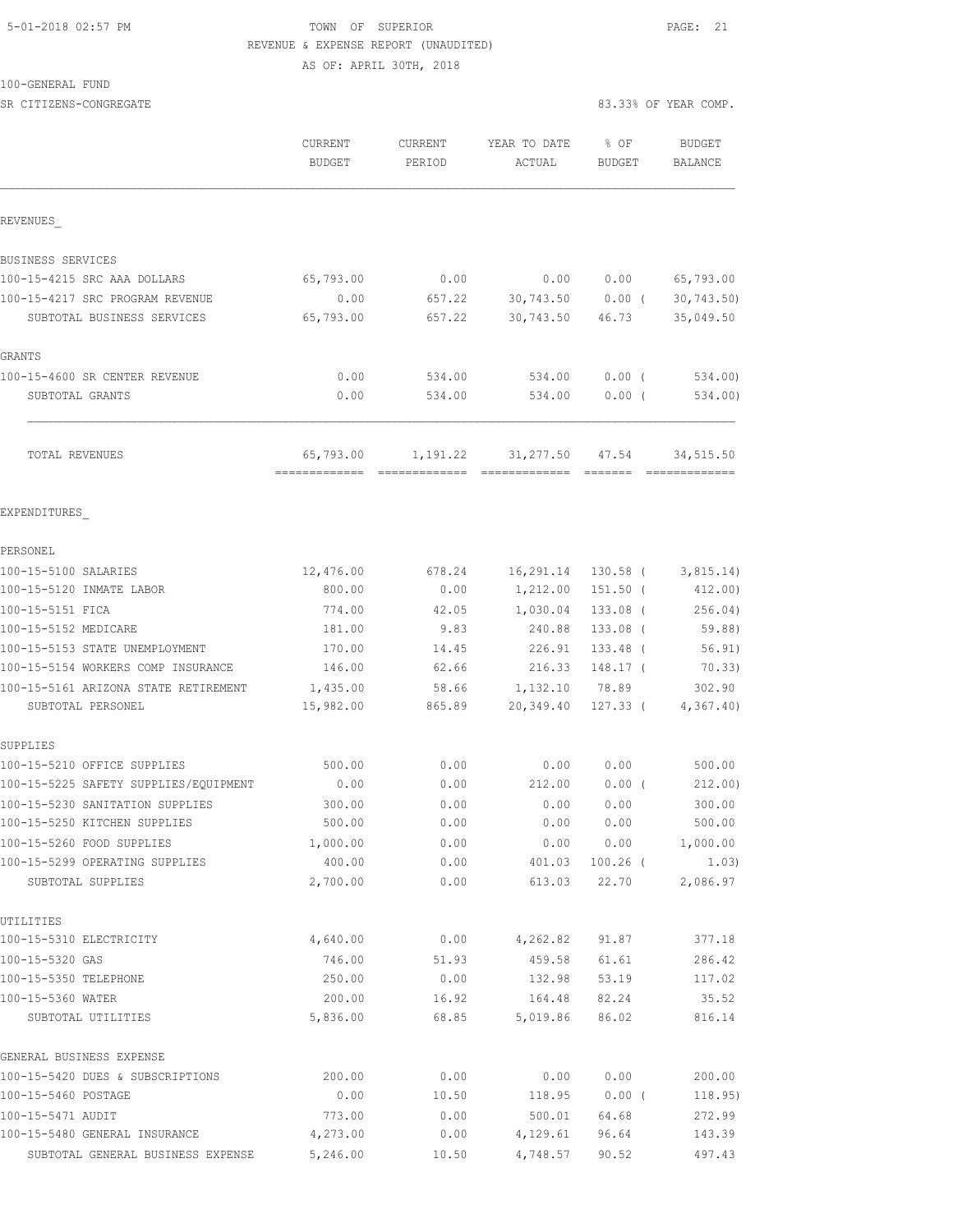#### 5-01-2018 02:57 PM TOWN OF SUPERIOR PAGE: 22 REVENUE & EXPENSE REPORT (UNAUDITED)

AS OF: APRIL 30TH, 2018

100-GENERAL FUND

SR CITIZENS-CONGREGATE 83.33% OF YEAR COMP.

|                                         | <b>CURRENT</b><br>BUDGET | <b>CURRENT</b><br>PERIOD | YEAR TO DATE<br>ACTUAL | $\frac{6}{10}$<br>OF<br><b>BUDGET</b> | <b>BUDGET</b><br><b>BALANCE</b> |
|-----------------------------------------|--------------------------|--------------------------|------------------------|---------------------------------------|---------------------------------|
|                                         |                          |                          |                        |                                       |                                 |
| PROFESSIONAL SERVICES                   |                          |                          |                        |                                       |                                 |
| 100-15-5550 OTHER PROFESSIONAL SERVICES | 16,000.00                | 0.00                     | 14, 115.52             | 88.22                                 | 1,884.48                        |
| SUBTOTAL PROFESSIONAL SERVICES          | 16,000.00                | 0.00                     | 14, 115.52             | 88.22                                 | 1,884.48                        |
| REPAIR/MAINTENANCE                      |                          |                          |                        |                                       |                                 |
| 100-15-5640 AUTO & TRUCK REPAIRS        | 0.00                     | 0.00                     | 84.31                  | $0.00$ (                              | 84.31)                          |
| 100-15-5642 TIRES & TUBES               | 0.00                     | 0.00                     | 197.83                 | $0.00$ (                              | 197.83)                         |
| 100-15-5643 INMATE FUEL                 | 300.00                   | 0.00                     | 267.88                 | 89.29                                 | 32.12                           |
| 100-15-5650 OTHER EQUIPMENT REPAIRS     | 150.00                   | 0.00                     | 19.29                  | 12.86                                 | 130.71                          |
| SUBTOTAL REPAIR/MAINTENANCE             | 450.00                   | 0.00                     | 569.31                 | $126.51$ (                            | 119.31)                         |
|                                         |                          |                          |                        |                                       |                                 |
| <b>TOTAL EXPENDITURES</b>               | 46,214.00                | 945.24                   | 45, 415.69             | 98.27                                 | 798.31                          |
| REVENUES OVER/ (UNDER) EXPENDITURES     | 19,579.00                |                          | 245.98 ( 14,138.19)    |                                       | 33,717.19                       |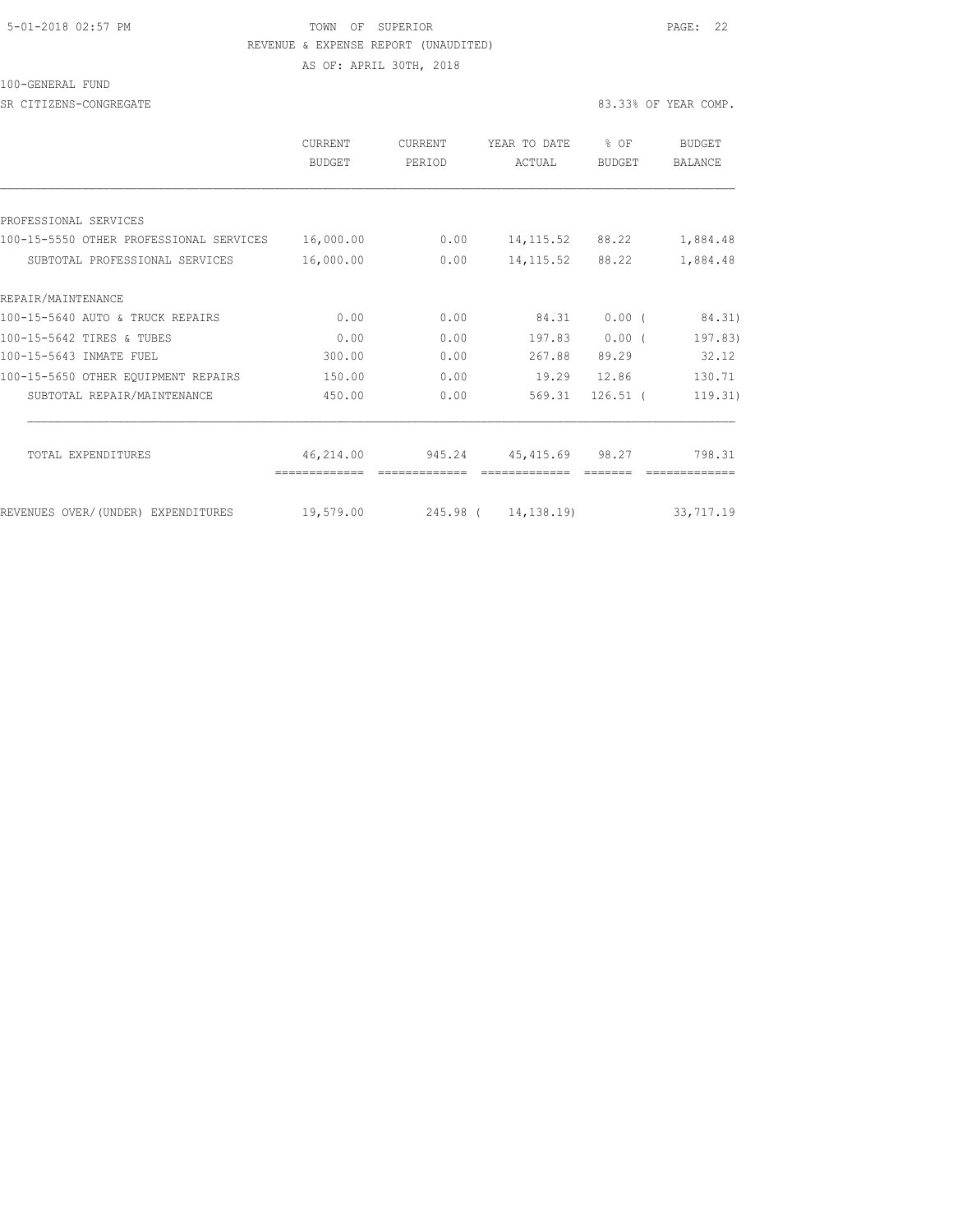## 5-01-2018 02:57 PM TOWN OF SUPERIOR PAGE: 23 REVENUE & EXPENSE REPORT (UNAUDITED)

AS OF: APRIL 30TH, 2018

|--|

| SR CITIZENS-HOME DELIVERY               |                          |                   |                             |                         | 83.33% OF YEAR COMP. |
|-----------------------------------------|--------------------------|-------------------|-----------------------------|-------------------------|----------------------|
|                                         | <b>CURRENT</b><br>BUDGET | CURRENT<br>PERIOD | YEAR TO DATE<br>ACTUAL      | $8$ OF<br><b>BUDGET</b> | BUDGET<br>BALANCE    |
| REVENUES                                |                          |                   |                             |                         |                      |
| BUSINESS SERVICES                       |                          |                   |                             |                         |                      |
| 100-16-4217 SRC PROGRAM REVENUE         | 0.00                     |                   | 3, 113.34 40, 710.13        | $0.00$ (                | 40,710.13)           |
| 100-16-4219 UNITED WAY                  | 0.00                     | 0.00              | 60.61                       | $0.00$ (                | 60.61)               |
| 100-16-4220 FEMA                        | 0.00                     | 0.00              | 1,800.00                    | $0.00$ (                | 1,800.00)            |
| SUBTOTAL BUSINESS SERVICES              | 0.00                     | 3, 113.34         |                             | 42,570.74 0.00 (        | 42, 570.74)          |
| TOTAL REVENUES                          | 0.00<br>=============    |                   | 3, 113.34 42, 570.74 0.00 ( |                         | 42,570.74)           |
| EXPENDITURES                            |                          |                   |                             |                         |                      |
| PERSONEL                                |                          |                   |                             |                         |                      |
| 100-16-5100 SALARIES                    | 12,475.00                | 547.28            | 8,330.58                    | 66.78                   | 4,144.42             |
| 100-16-5120 INMATE LABOR                | 1,100.00                 | 0.00              | 423.00                      | 38.45                   | 677.00               |
| 100-16-5151 FICA                        | 828.00                   | 33.93             | 490.40                      | 59.23                   | 337.60               |
| 100-16-5152 MEDICARE                    | 194.00                   | 7.94              | 114.72                      | 59.13                   | 79.28                |
| 100-16-5153 STATE UNEMPLOYMENT          | 204.00                   | 11.66             | 81.36                       | 39.88                   | 122.64               |
| 100-16-5154 WORKERS COMP INSURANCE      | 143.00                   | 62.67             | 216.34                      | 151.29 (                | 73.34)               |
| 100-16-5161 ARIZONA STATE RETIREMENT    | 1,535.00                 | 62.87             | 1,122.92                    | 73.15                   | 412.08               |
| SUBTOTAL PERSONEL                       | 16,479.00                | 726.35            | 10,779.32                   | 65.41                   | 5,699.68             |
| SUPPLIES                                |                          |                   |                             |                         |                      |
| 100-16-5299 OPERATING SUPPLIES          | 0.00                     | 0.00              | 30.43                       | $0.00$ (                | 30.43                |
| SUBTOTAL SUPPLIES                       | 0.00                     | 0.00              | 30.43                       | $0.00$ (                | 30.43)               |
| UTILITIES                               |                          |                   |                             |                         |                      |
| 100-16-5310 ELECTRICITY                 | 4,640.00                 | 0.00              | 4,262.80                    | 91.87                   | 377.20               |
| 100-16-5320 GAS                         | 802.00                   | 51.92             | 461.61                      | 57.56                   | 340.39               |
| 100-16-5350 TELEPHONE                   | 250.00                   | 0.00              | 132.95                      | 53.18                   | 117.05               |
| 100-16-5360 WATER                       | 200.00                   | 16.92             | 164.43                      | 82.22                   | 35.57                |
| SUBTOTAL UTILITIES                      | 5,892.00                 | 68.84             | 5,021.79                    | 85.23                   | 870.21               |
| GENERAL BUSINESS EXPENSE                |                          |                   |                             |                         |                      |
| 100-16-5450 UNIFORMS                    | 0.00                     | 0.00              | 21.13                       | $0.00$ (                | 21.13)               |
| 100-16-5460 POSTAGE                     | 0.00                     | 10.50             | 97.79                       | $0.00$ (                | 97.79)               |
| 100-16-5471 AUDIT                       | 773.00                   | 0.00              | 500.01                      | 64.68                   | 272.99               |
| 100-16-5480 GENERAL INSURANCE           | 4,273.00                 | 0.00              | 4,129.61                    | 96.64                   | 143.39               |
| SUBTOTAL GENERAL BUSINESS EXPENSE       | 5,046.00                 | 10.50             | 4,748.54                    | 94.11                   | 297.46               |
| PROFESSIONAL SERVICES                   |                          |                   |                             |                         |                      |
| 100-16-5550 OTHER PROFESSIONAL SERVICES | 21,854.00                | 0.00              | 15,609.22                   | 71.43                   | 6,244.78             |
| SUBTOTAL PROFESSIONAL SERVICES          | 21,854.00                | 0.00              | 15,609.22                   | 71.43                   | 6,244.78             |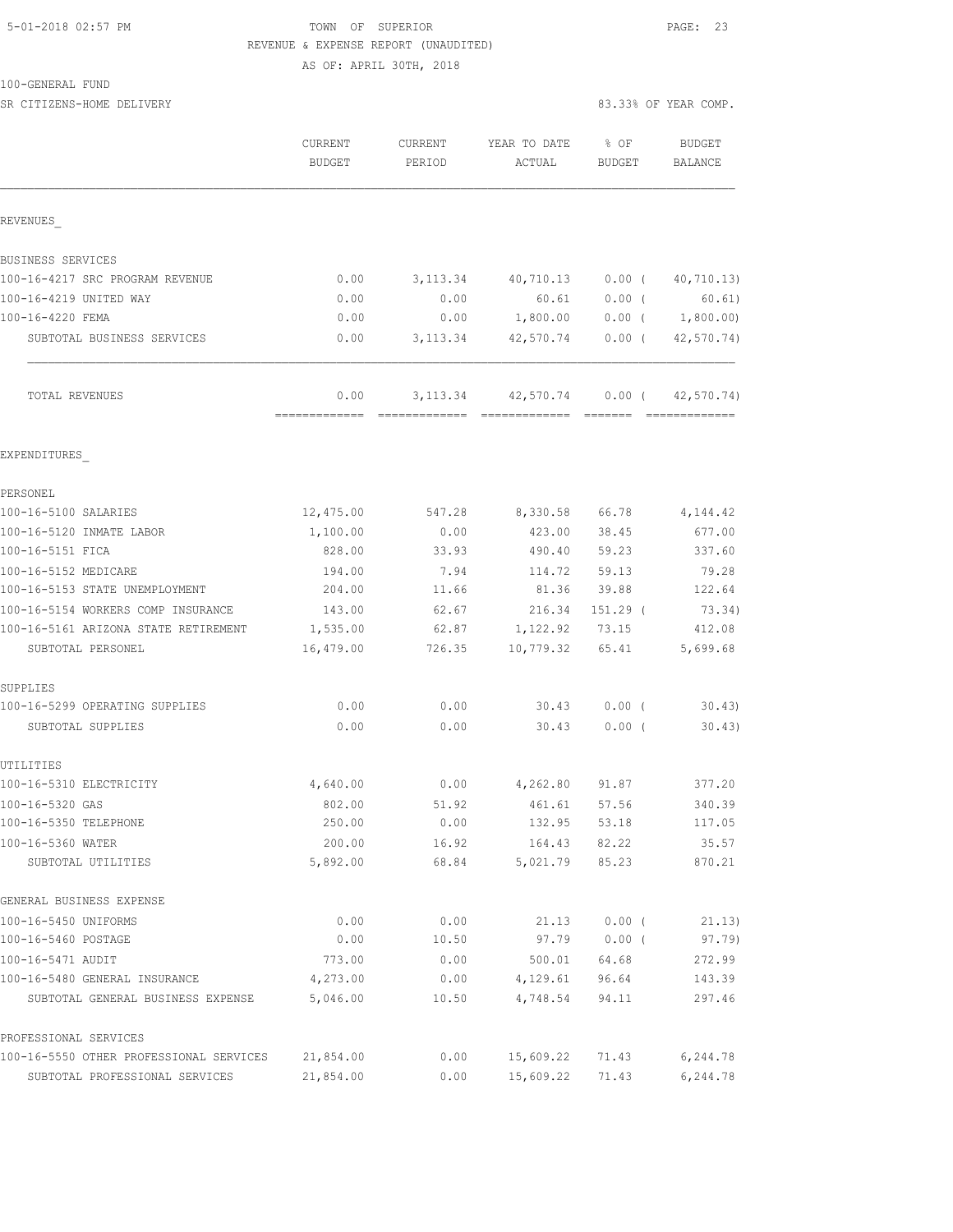### 5-01-2018 02:57 PM TOWN OF SUPERIOR PAGE: 24 REVENUE & EXPENSE REPORT (UNAUDITED) AS OF: APRIL 30TH, 2018

100-GENERAL FUND

SR CITIZENS-HOME DELIVERY 83.33% OF YEAR COMP.

|                                     | <b>CURRENT</b><br>BUDGET | <b>CURRENT</b><br>PERIOD | YEAR TO DATE<br>ACTUAL | % OF<br><b>BUDGET</b> | <b>BUDGET</b><br><b>BALANCE</b> |
|-------------------------------------|--------------------------|--------------------------|------------------------|-----------------------|---------------------------------|
|                                     |                          |                          |                        |                       |                                 |
| REPAIR/MAINTENANCE                  |                          |                          |                        |                       |                                 |
| 100-16-5640 AUTO & TRUCK REPAIRS    | 0.00                     | 0.00                     | 84.31                  | $0.00$ (              | 84.31)                          |
| 100-16-5641 GAS & OIL               | 500.00                   | 0.00                     | 488.80                 | 97.76                 | 11.20                           |
| 100-16-5642 TIRES & TUBES           | 0.00                     | 0.00                     | 197.67                 | 0.00(                 | 197.67)                         |
| 100-16-5643 INMATE FUEL             | 300.00                   | 0.00                     | 294.58                 | 98.19                 | 5.42                            |
| 100-16-5650 OTHER EOUIPMENT REPAIRS | 0.00                     | 0.00                     | 19.29                  | $0.00$ (              | 19,29                           |
| SUBTOTAL REPAIR/MAINTENANCE         | 800.00                   | 0.00                     | 1,084.65               | 135.58 (              | 284.65)                         |
| TOTAL EXPENDITURES                  | 50,071.00                | 805.69                   | 37, 273.95             | 74.44                 | 12,797.05                       |
|                                     |                          |                          |                        |                       |                                 |
| REVENUES OVER/(UNDER) EXPENDITURES  | 50,071.00)<br>$\left($   | 2,307.65                 | 5,296.79               |                       | 55, 367. 79)                    |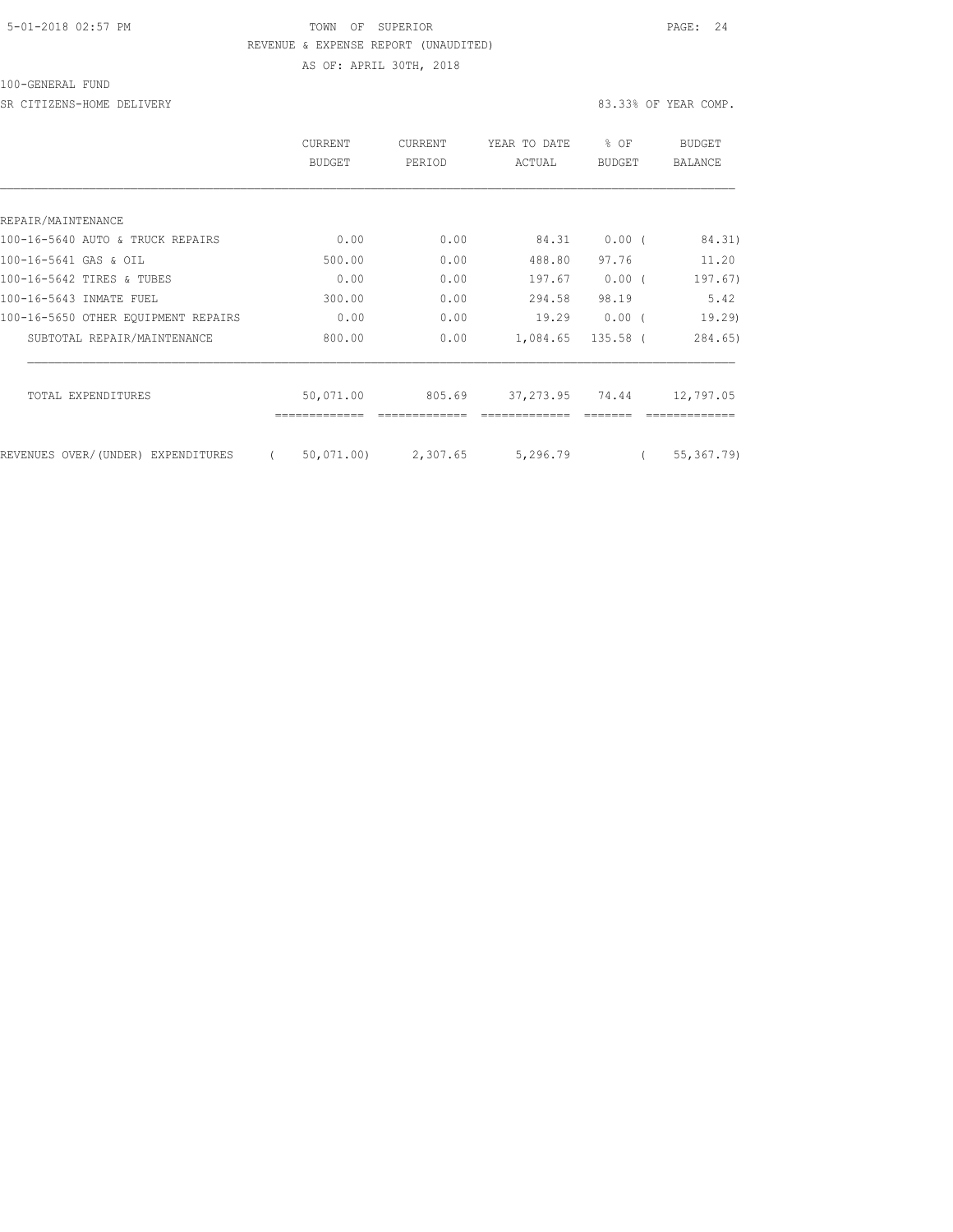#### 5-01-2018 02:57 PM TOWN OF SUPERIOR PAGE: 25 REVENUE & EXPENSE REPORT (UNAUDITED) AS OF: APRIL 30TH, 2018

100-GENERAL FUND

|                                                  | CURRENT<br><b>BUDGET</b>                   | <b>CURRENT</b><br>PERIOD | YEAR TO DATE<br>ACTUAL                                                                                                                                                                                                                                                                                                                                                                                                                                                                  | % OF<br>BUDGET    | <b>BUDGET</b><br>BALANCE    |
|--------------------------------------------------|--------------------------------------------|--------------------------|-----------------------------------------------------------------------------------------------------------------------------------------------------------------------------------------------------------------------------------------------------------------------------------------------------------------------------------------------------------------------------------------------------------------------------------------------------------------------------------------|-------------------|-----------------------------|
| REVENUES                                         |                                            |                          |                                                                                                                                                                                                                                                                                                                                                                                                                                                                                         |                   |                             |
| BUSINESS SERVICES                                |                                            |                          |                                                                                                                                                                                                                                                                                                                                                                                                                                                                                         |                   |                             |
| 100-17-4217 SRC PROGRAM REVENUE                  | 0.00                                       | 322.00                   | 3,135.13                                                                                                                                                                                                                                                                                                                                                                                                                                                                                | $0.00$ (          | 3, 135.13                   |
| SUBTOTAL BUSINESS SERVICES                       | 0.00                                       | 322.00                   | 3,135.13                                                                                                                                                                                                                                                                                                                                                                                                                                                                                | $0.00$ (          | 3, 135.13)                  |
| TOTAL REVENUES                                   | 0.00<br>-------------                      | 322.00                   | 3,135.13<br>=============                                                                                                                                                                                                                                                                                                                                                                                                                                                               | 0.00(<br>-------- | 3, 135.13)<br>============= |
| EXPENDITURES                                     |                                            |                          |                                                                                                                                                                                                                                                                                                                                                                                                                                                                                         |                   |                             |
| PERSONEL                                         |                                            |                          |                                                                                                                                                                                                                                                                                                                                                                                                                                                                                         |                   |                             |
| 100-17-5100 SALARIES                             | 5,126.00                                   | 210.26                   | 3,906.34                                                                                                                                                                                                                                                                                                                                                                                                                                                                                | 76.21             | 1,219.66                    |
| 100-17-5151 FICA                                 | 318.00                                     | 13.04                    | 258.21                                                                                                                                                                                                                                                                                                                                                                                                                                                                                  | 81.20             | 59.79                       |
| 100-17-5152 MEDICARE                             | 74.00                                      | 3.05                     | 60.36                                                                                                                                                                                                                                                                                                                                                                                                                                                                                   | 81.57             | 13.64                       |
| 100-17-5153 STATE UNEMPLOYMENT                   | 79.00                                      | 4.48                     | 40.19                                                                                                                                                                                                                                                                                                                                                                                                                                                                                   | 50.87             | 38.81                       |
| 100-17-5154 WORKERS COMP INSURANCE               | 23.00                                      | 62.67                    | 213.33                                                                                                                                                                                                                                                                                                                                                                                                                                                                                  | $927.52$ (        | 190.33)                     |
| 100-17-5161 ARIZONA STATE RETIREMENT             | 590.00                                     | 24.15                    | 478.66                                                                                                                                                                                                                                                                                                                                                                                                                                                                                  | 81.13             | 111.34                      |
| SUBTOTAL PERSONEL                                | 6,210.00                                   | 317.65                   | 4,957.09                                                                                                                                                                                                                                                                                                                                                                                                                                                                                | 79.82             | 1,252.91                    |
| SUPPLIES                                         |                                            |                          |                                                                                                                                                                                                                                                                                                                                                                                                                                                                                         |                   |                             |
| UTILITIES                                        |                                            |                          |                                                                                                                                                                                                                                                                                                                                                                                                                                                                                         |                   |                             |
| 100-17-5350 TELEPHONE                            | 490.00                                     | 0.00                     | 363.84                                                                                                                                                                                                                                                                                                                                                                                                                                                                                  | 74.25             | 126.16                      |
| SUBTOTAL UTILITIES                               | 490.00                                     | 0.00                     | 363.84                                                                                                                                                                                                                                                                                                                                                                                                                                                                                  | 74.25             | 126.16                      |
| GENERAL BUSINESS EXPENSE                         |                                            |                          |                                                                                                                                                                                                                                                                                                                                                                                                                                                                                         |                   |                             |
| 100-17-5471 AUDIT                                | 773.00                                     | 0.00                     | 499.99                                                                                                                                                                                                                                                                                                                                                                                                                                                                                  | 64.68             | 273.01                      |
| 100-17-5480 GENERAL INSURANCE                    | 4,273.00                                   | 0.00                     | 4,127.61                                                                                                                                                                                                                                                                                                                                                                                                                                                                                | 96.60             | 145.39                      |
| SUBTOTAL GENERAL BUSINESS EXPENSE                | 5,046.00                                   | 0.00                     | 4,627.60                                                                                                                                                                                                                                                                                                                                                                                                                                                                                | 91.71             | 418.40                      |
| PROFESSIONAL SERVICES                            |                                            |                          |                                                                                                                                                                                                                                                                                                                                                                                                                                                                                         |                   |                             |
| 100-17-5550 OTHER PROFESSIONAL SERVICES          | 1,000.00                                   | 0.00                     | 0.00                                                                                                                                                                                                                                                                                                                                                                                                                                                                                    | 0.00              | 1,000.00                    |
| SUBTOTAL PROFESSIONAL SERVICES                   | 1,000.00                                   | 0.00                     | 0.00                                                                                                                                                                                                                                                                                                                                                                                                                                                                                    | 0.00              | 1,000.00                    |
| REPAIR/MAINTENANCE                               |                                            |                          |                                                                                                                                                                                                                                                                                                                                                                                                                                                                                         |                   |                             |
| 100-17-5640 AUTO & TRUCK REPAIRS                 | 3,000.00                                   | 0.00                     | 84.31                                                                                                                                                                                                                                                                                                                                                                                                                                                                                   | 2.81              | 2,915.69                    |
| 100-17-5641 GAS & OIL                            | 1,000.00                                   | 0.00                     | 774.86                                                                                                                                                                                                                                                                                                                                                                                                                                                                                  | 77.49             | 225.14                      |
| 100-17-5642 TIRES & TUBES                        | 0.00                                       | 0.00                     | 198.00                                                                                                                                                                                                                                                                                                                                                                                                                                                                                  | $0.00$ (          | 198.00)                     |
| SUBTOTAL REPAIR/MAINTENANCE                      | 4,000.00                                   | 0.00                     | 1,057.17                                                                                                                                                                                                                                                                                                                                                                                                                                                                                | 26.43             | 2,942.83                    |
| TOTAL EXPENDITURES                               | 16,746.00<br>-------------- -------------- | 317.65                   | 11,005.70<br>$\begin{minipage}{0.03\textwidth} \begin{tabular}{@{}l@{}} \hline \multicolumn{3}{c}{\textbf{r}} & \multicolumn{3}{c}{\textbf{r}} & \multicolumn{3}{c}{\textbf{r}} & \multicolumn{3}{c}{\textbf{r}} & \multicolumn{3}{c}{\textbf{r}} & \multicolumn{3}{c}{\textbf{r}} & \multicolumn{3}{c}{\textbf{r}} & \multicolumn{3}{c}{\textbf{r}} & \multicolumn{3}{c}{\textbf{r}} & \multicolumn{3}{c}{\textbf{r}} & \multicolumn{3}{c}{\textbf{r}} & \multicolumn{3}{c}{\textbf{r$ | 65.72             | 5,740.30                    |
|                                                  |                                            |                          |                                                                                                                                                                                                                                                                                                                                                                                                                                                                                         |                   |                             |
| REVENUES OVER/(UNDER) EXPENDITURES<br>$\sqrt{2}$ | 16,746.00                                  | $4.35$ (                 | 7,870.57)                                                                                                                                                                                                                                                                                                                                                                                                                                                                               | $\sqrt{2}$        | 8,875.43                    |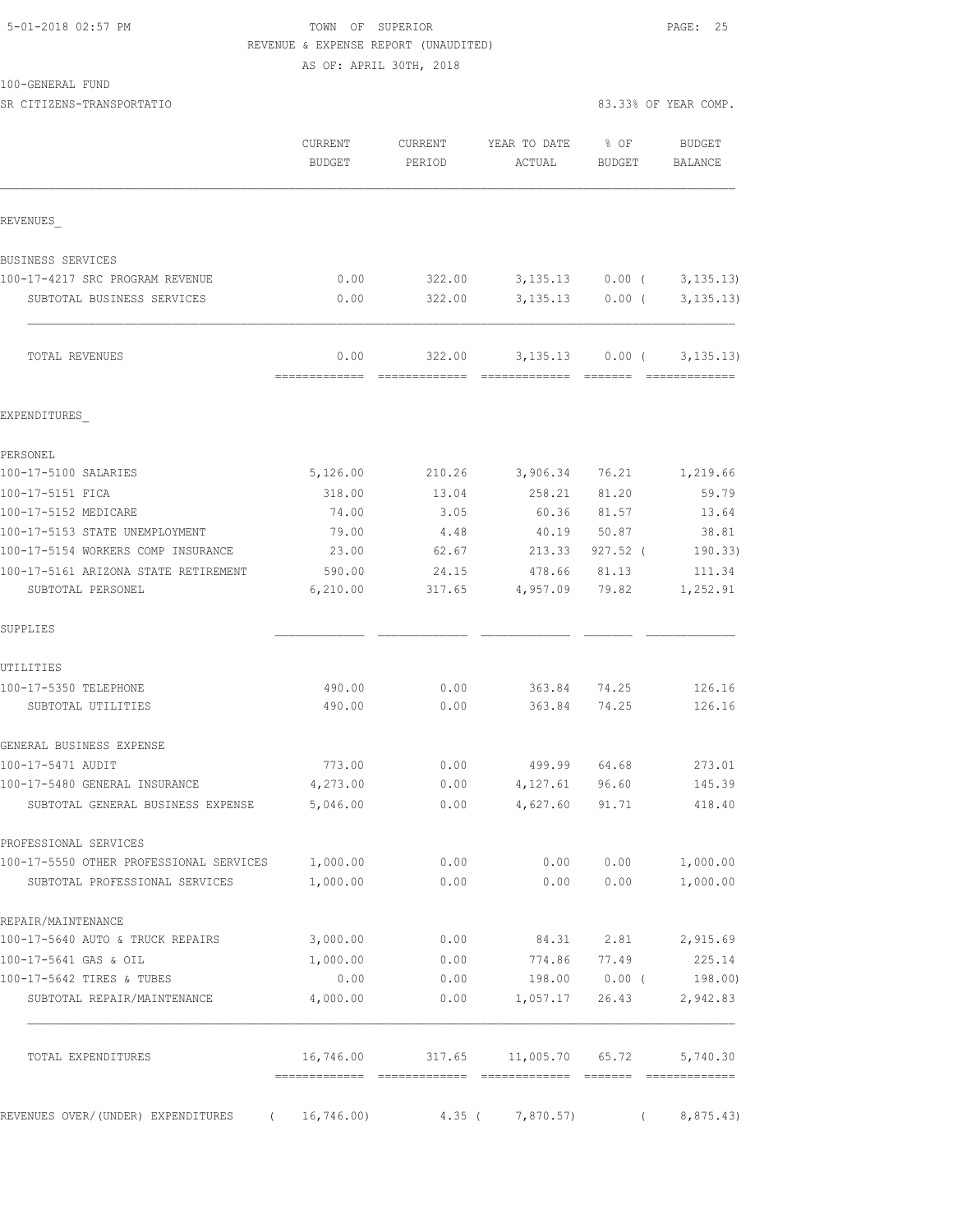# TOWN OF SUPERIOR **Example 2018** PAGE: 26 REVENUE & EXPENSE REPORT (UNAUDITED)

AS OF: APRIL 30TH, 2018

| 100-GENERAL FUND |  |  |
|------------------|--|--|
|                  |  |  |

| CODE ENFORCEMENT                                |                                 |                   |                           |                       | 83.33% OF YEAR COMP.     |
|-------------------------------------------------|---------------------------------|-------------------|---------------------------|-----------------------|--------------------------|
|                                                 | <b>CURRENT</b><br><b>BUDGET</b> | CURRENT<br>PERIOD | YEAR TO DATE<br>ACTUAL    | % OF<br><b>BUDGET</b> | <b>BUDGET</b><br>BALANCE |
|                                                 |                                 |                   |                           |                       |                          |
| EXPENDITURES                                    |                                 |                   |                           |                       |                          |
| PERSONEL                                        |                                 |                   |                           |                       |                          |
| 100-18-5100 SALARIES                            | 21,585.00                       | 790.80            | 2,372.40                  | 10.99                 | 19,212.60                |
| 100-18-5101 OVERTIME                            | 0.00                            | 148.28            | 2,911.74                  | $0.00$ (              | 2, 911.74)               |
| 100-18-5151 FICA                                | 1,338.00                        | 0.00              | 0.00                      | 0.00                  | 1,338.00                 |
| 100-18-5152 MEDICARE                            | 313.00                          | 13.62             | 72.97                     | 23.31                 | 240.03                   |
| 100-18-5153 STATE UNEMPLOYMENT                  | 113.00                          | 0.00              | 0.00                      | 0.00                  | 113.00                   |
| 100-18-5154 WORKERS COMP INSURANCE              | 324.00                          | 0.00              | 0.00                      | 0.00                  | 324.00                   |
| 100-18-5161 ARIZONA STATE RETIREMENT            | 4,539.00                        | 0.00              | 0.00                      | 0.00                  | 4,539.00                 |
| 100-18-5162 LIFE INSURANCE                      | 40.00                           | 0.00              | 0.00                      | 0.00                  | 40.00                    |
| 100-18-5164 DENTAL INSURANCE                    | 185.00                          | 0.00              | 0.00                      | 0.00                  | 185.00                   |
| SUBTOTAL PERSONEL                               | 28,437.00                       | 952.70            | 5,357.11                  | 18.84                 | 23,079.89                |
| PROFESSIONAL SERVICES                           |                                 |                   |                           |                       |                          |
| 100-18-5520 Blight Mitigation                   | 10,000.00                       | 0.00              | 3,110.50                  | 31.11                 | 6,889.50                 |
| SUBTOTAL PROFESSIONAL SERVICES                  | 10,000.00                       | 0.00              | 3,110.50                  | 31.11                 | 6,889.50                 |
| TOTAL EXPENDITURES                              | 38,437.00                       | 952.70            | 8,467.61<br>============= | 22.03                 | 29,969.39                |
| REVENUES OVER/ (UNDER) EXPENDITURES<br>$\left($ | $38,437.00$ (                   | 952.70(           | 8,467.61)                 | $\left($              | 29,969.39)               |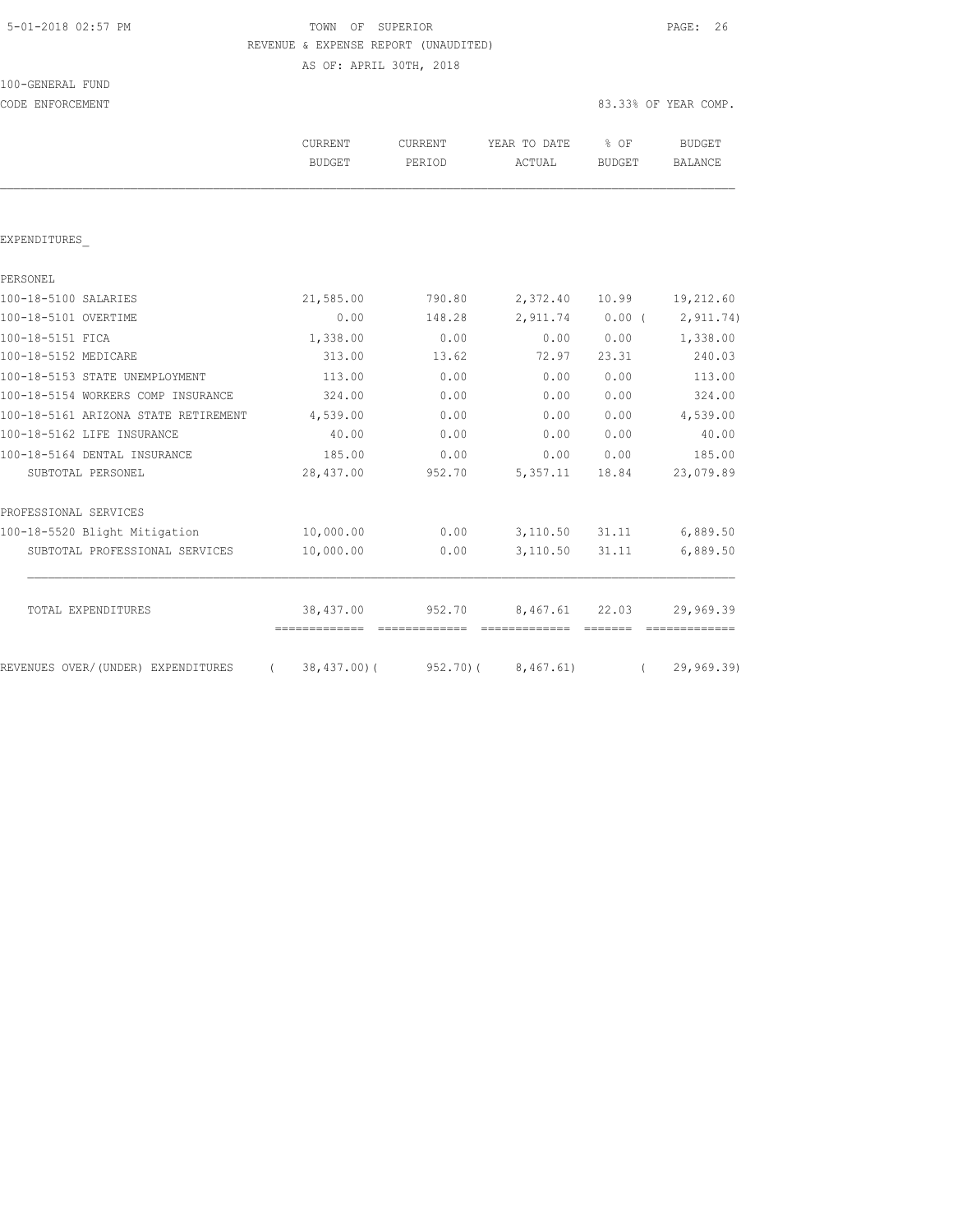|                          |                                      |                         |                   | $\begin{array}{cccccccccccccc} \multicolumn{2}{c}{} & \multicolumn{2}{c}{} & \multicolumn{2}{c}{} & \multicolumn{2}{c}{} & \multicolumn{2}{c}{} & \multicolumn{2}{c}{} & \multicolumn{2}{c}{} & \multicolumn{2}{c}{} & \multicolumn{2}{c}{} & \multicolumn{2}{c}{} & \multicolumn{2}{c}{} & \multicolumn{2}{c}{} & \multicolumn{2}{c}{} & \multicolumn{2}{c}{} & \multicolumn{2}{c}{} & \multicolumn{2}{c}{} & \multicolumn{2}{c}{} & \multicolumn{2}{c}{} & \multicolumn{2}{c}{} & \$ |
|--------------------------|--------------------------------------|-------------------------|-------------------|----------------------------------------------------------------------------------------------------------------------------------------------------------------------------------------------------------------------------------------------------------------------------------------------------------------------------------------------------------------------------------------------------------------------------------------------------------------------------------------|
| PROFESSIONAL SERVICES    |                                      |                         |                   |                                                                                                                                                                                                                                                                                                                                                                                                                                                                                        |
| GENERAL BUSINESS EXPENSE |                                      |                         |                   |                                                                                                                                                                                                                                                                                                                                                                                                                                                                                        |
| SUPPLIES                 |                                      |                         |                   |                                                                                                                                                                                                                                                                                                                                                                                                                                                                                        |
| EXPENDITURES             |                                      |                         |                   |                                                                                                                                                                                                                                                                                                                                                                                                                                                                                        |
|                          |                                      |                         |                   |                                                                                                                                                                                                                                                                                                                                                                                                                                                                                        |
|                          | BUDGET                               | PERIOD                  | ACTUAL            | BUDGET BALANCE                                                                                                                                                                                                                                                                                                                                                                                                                                                                         |
|                          | CURRENT                              | CURRENT                 | YEAR TO DATE % OF | BUDGET                                                                                                                                                                                                                                                                                                                                                                                                                                                                                 |
| <b>EDC</b>               |                                      |                         |                   | 83.33% OF YEAR COMP.                                                                                                                                                                                                                                                                                                                                                                                                                                                                   |
| 100-GENERAL FUND         |                                      |                         |                   |                                                                                                                                                                                                                                                                                                                                                                                                                                                                                        |
|                          |                                      | AS OF: APRIL 30TH, 2018 |                   |                                                                                                                                                                                                                                                                                                                                                                                                                                                                                        |
|                          | REVENUE & EXPENSE REPORT (UNAUDITED) |                         |                   |                                                                                                                                                                                                                                                                                                                                                                                                                                                                                        |
| 5-01-2018 02:57 PM       |                                      | TOWN OF SUPERIOR        |                   | PAGE: 27                                                                                                                                                                                                                                                                                                                                                                                                                                                                               |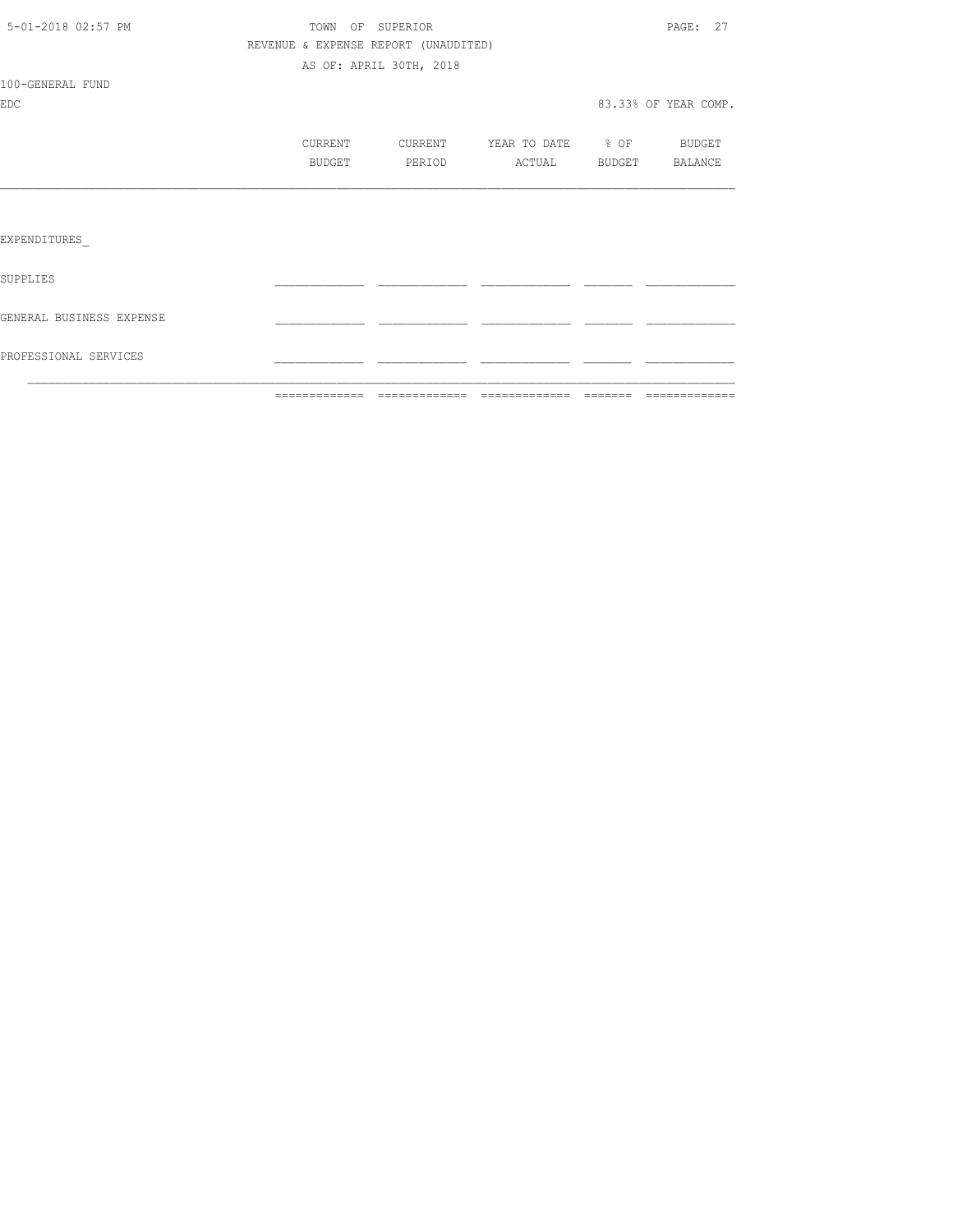| TOWN                     |                   |                                        |                                      | PAGE: 28                 |                      |
|--------------------------|-------------------|----------------------------------------|--------------------------------------|--------------------------|----------------------|
|                          |                   |                                        |                                      |                          |                      |
|                          |                   |                                        |                                      |                          |                      |
|                          |                   |                                        |                                      |                          |                      |
|                          |                   |                                        |                                      |                          |                      |
| <b>CURRENT</b><br>BUDGET | CURRENT<br>PERIOD | YEAR TO DATE<br>ACTUAL                 | % OF<br>BUDGET                       | <b>BUDGET</b><br>BALANCE |                      |
|                          |                   |                                        |                                      |                          |                      |
|                          |                   | OF SUPERIOR<br>AS OF: APRIL 30TH, 2018 | REVENUE & EXPENSE REPORT (UNAUDITED) |                          | 83.33% OF YEAR COMP. |

 ${\tt SUPPLIES}$  $\mathcal{L}_\text{max}$ 

============= ============= ============= ======= =============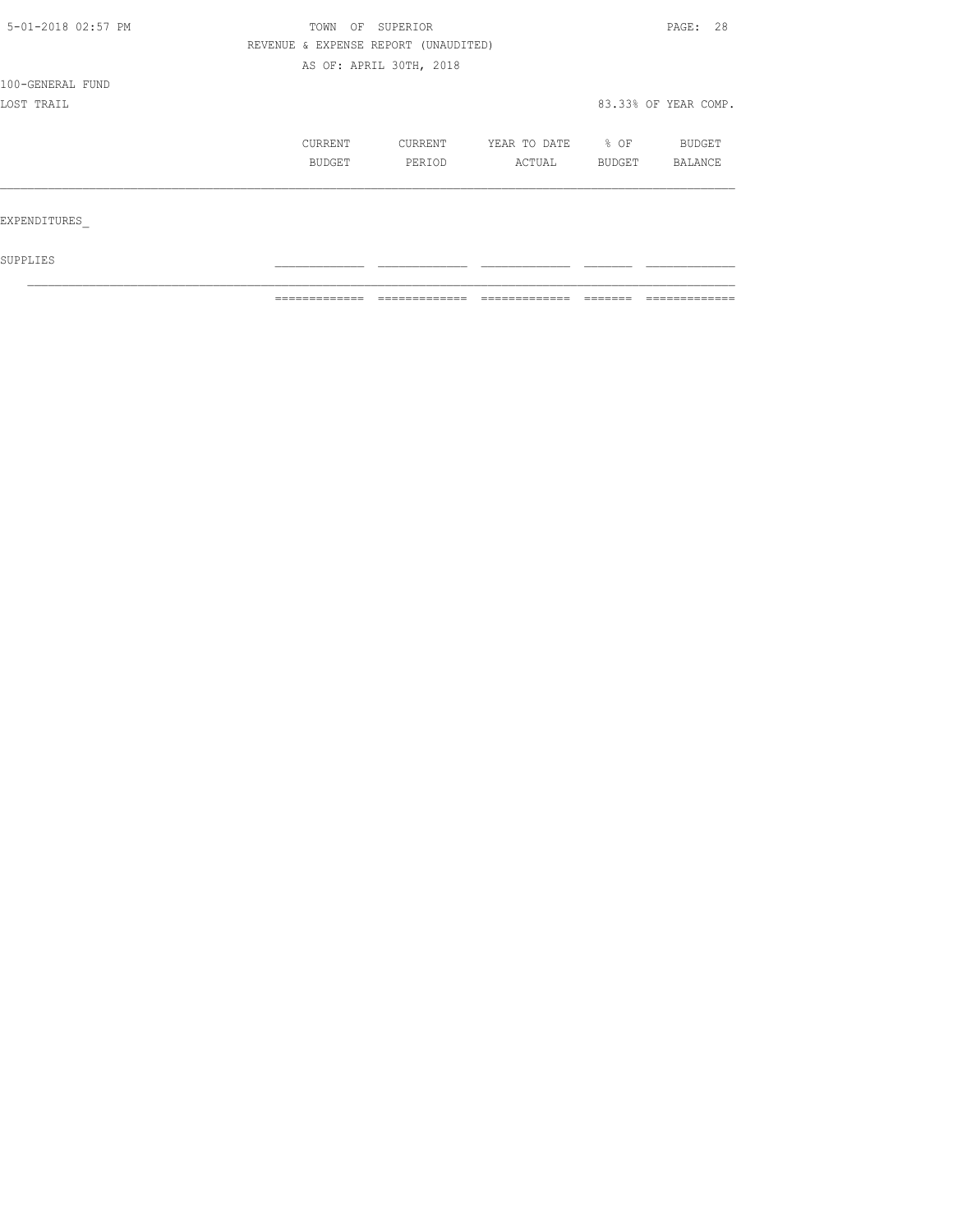| 5-01-2018 02:57 PM        |               | TOWN OF SUPERIOR                     |                          | PAGE: 29             |
|---------------------------|---------------|--------------------------------------|--------------------------|----------------------|
|                           |               | REVENUE & EXPENSE REPORT (UNAUDITED) |                          |                      |
|                           |               | AS OF: APRIL 30TH, 2018              |                          |                      |
| 100-GENERAL FUND          |               |                                      |                          |                      |
| SOCIO-ECONOMIC CONTINGNCY |               |                                      |                          | 83.33% OF YEAR COMP. |
|                           | CURRENT       | CURRENT                              | YEAR TO DATE % OF BUDGET |                      |
|                           | <b>BUDGET</b> | PERIOD                               | ACTUAL BUDGET BALANCE    |                      |
| REVENUES                  |               |                                      |                          |                      |
| CONTRIBUTIONS             |               |                                      |                          |                      |
|                           | ============= | =============                        |                          |                      |
| EXPENDITURES              |               |                                      |                          |                      |
| SUPPLIES                  |               |                                      |                          |                      |
|                           |               |                                      |                          |                      |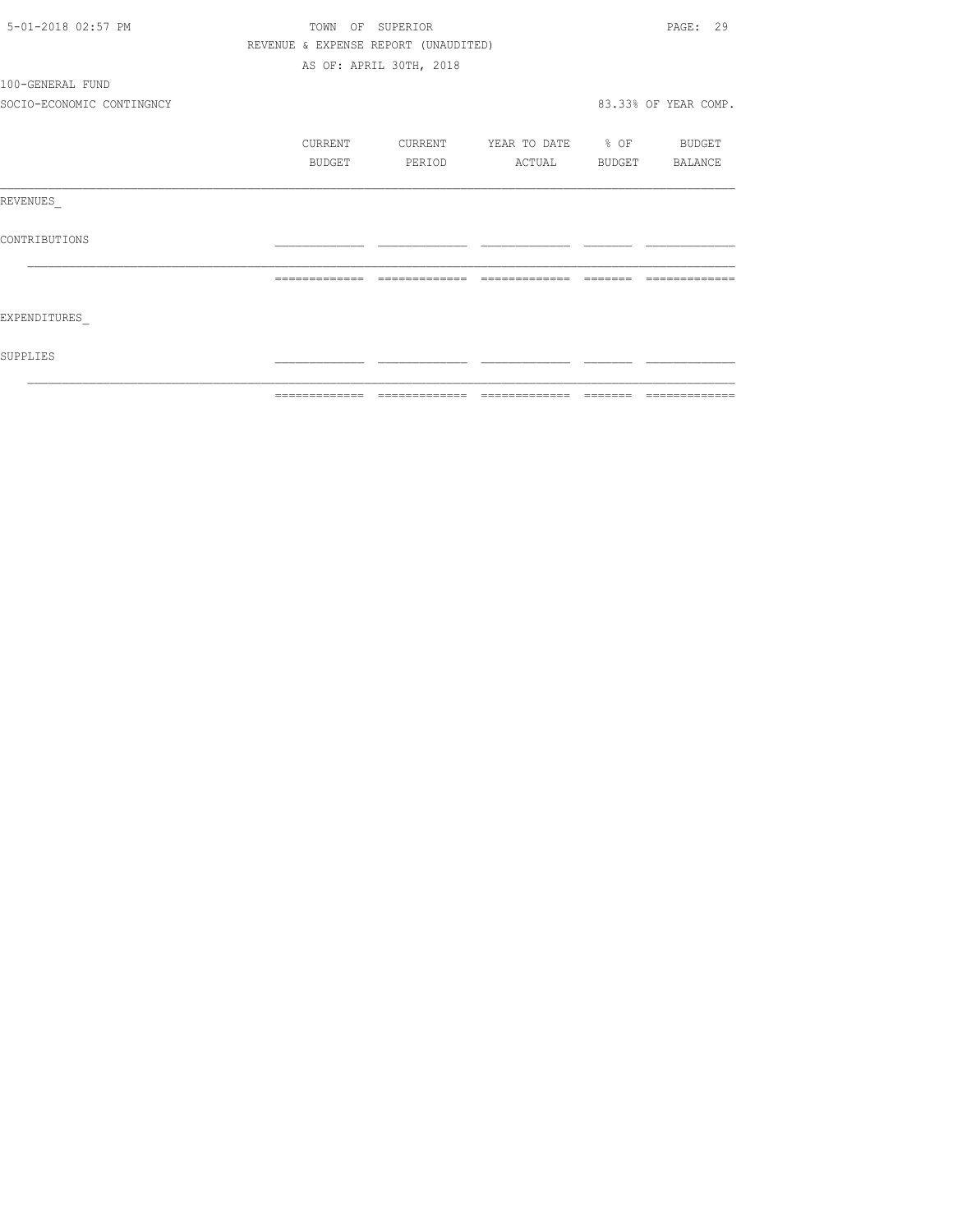|  | 5-01-2018 02:57 PM |  |
|--|--------------------|--|
|  |                    |  |

### TOWN OF SUPERIOR **Example 2018** PAGE: 30 REVENUE & EXPENSE REPORT (UNAUDITED) AS OF: APRIL 30TH, 2018

100-GENERAL FUND

|                                    | <b>CURRENT</b><br><b>BUDGET</b> | CURRENT<br>PERIOD | YEAR TO DATE<br>ACTUAL | % OF<br><b>BUDGET</b> | <b>BUDGET</b><br><b>BALANCE</b> |
|------------------------------------|---------------------------------|-------------------|------------------------|-----------------------|---------------------------------|
| EXPENDITURES                       |                                 |                   |                        |                       |                                 |
| SUPPLIES                           |                                 |                   |                        |                       |                                 |
| 100-99-5299 OPERATING SUPPLIES     | 56,679.00                       | 0.00              | 3,990.00               | 7.04                  | 52,689.00                       |
| SUBTOTAL SUPPLIES                  | 56,679.00                       | 0.00              | 3,990.00               | 7.04                  | 52,689.00                       |
| TOTAL EXPENDITURES                 | 56,679.00                       | 0.00              | 3,990.00               | 7.04                  | 52,689.00                       |
|                                    |                                 |                   |                        |                       |                                 |
| REVENUES OVER/(UNDER) EXPENDITURES | 56, 679.00                      | $0.00$ (          | 3,990.00               |                       | 52,689.00                       |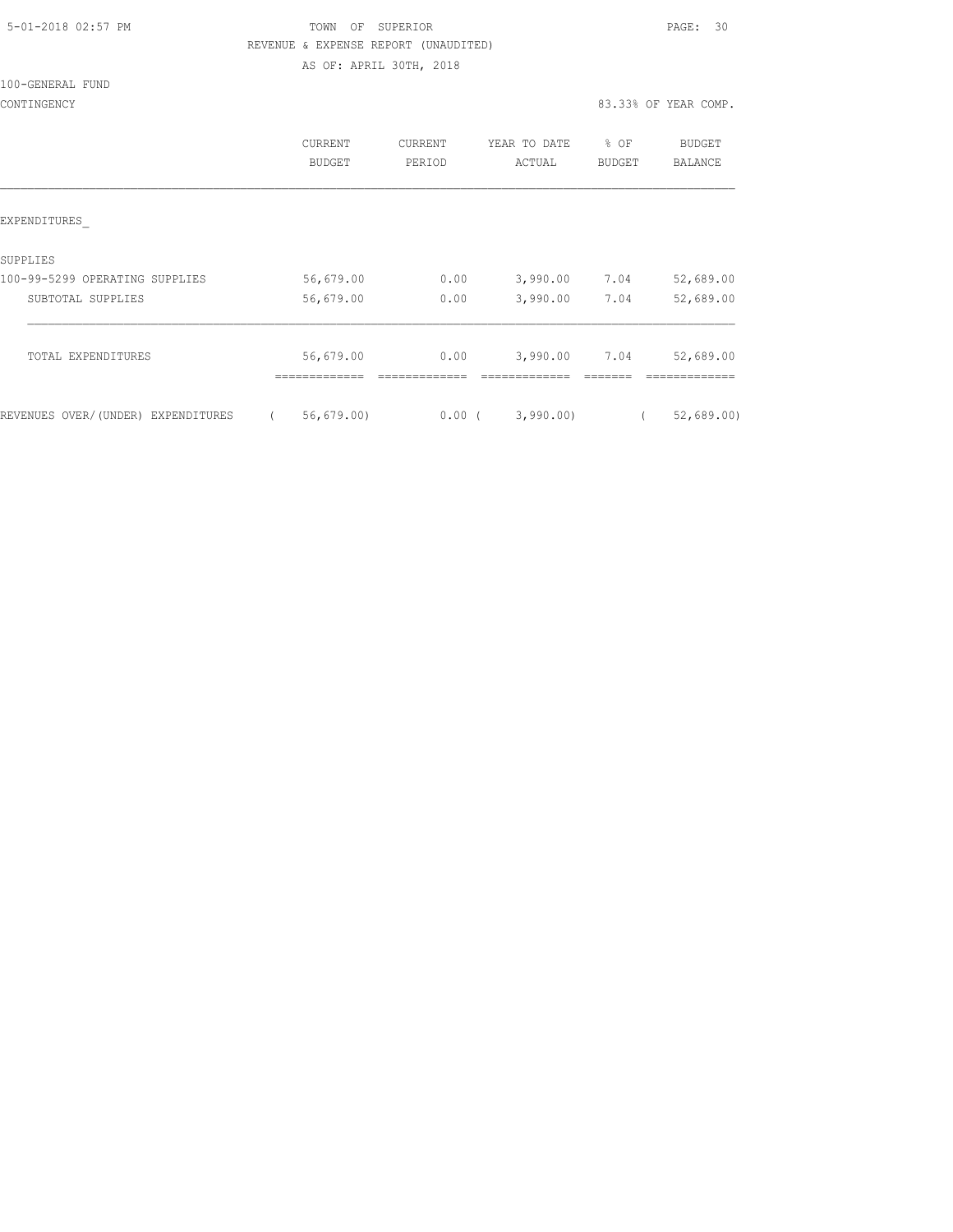# 5-01-2018 02:57 PM TOWN OF SUPERIOR PAGE: 31 REVENUE & EXPENSE REPORT (UNAUDITED)

AS OF: APRIL 30TH, 2018

100-GENERAL FUND

83.33% OF YEAR COMP.

|                                    | CURRENT<br><b>BUDGET</b> | CURRENT<br>PERIOD | YEAR TO DATE<br>ACTUAL | % OF<br>BUDGET | BUDGET<br>BALANCE |
|------------------------------------|--------------------------|-------------------|------------------------|----------------|-------------------|
|                                    |                          |                   |                        |                |                   |
| FUND TOTAL REVENUES                | 2,390,941.00             | 220, 164. 12      | 2,037,093.45           | 85.20          | 353,847.55        |
| FUND TOTAL EXPENDITURES            | 1,929,412.00             | 119,772.01        | 1,734,530.81           | 89.90          | 194,881.19        |
| REVENUES OVER/(UNDER) EXPENDITURES | 461,529.00               | 100,392.11        | 302,562.64             |                | 158,966.36        |
|                                    |                          |                   |                        |                |                   |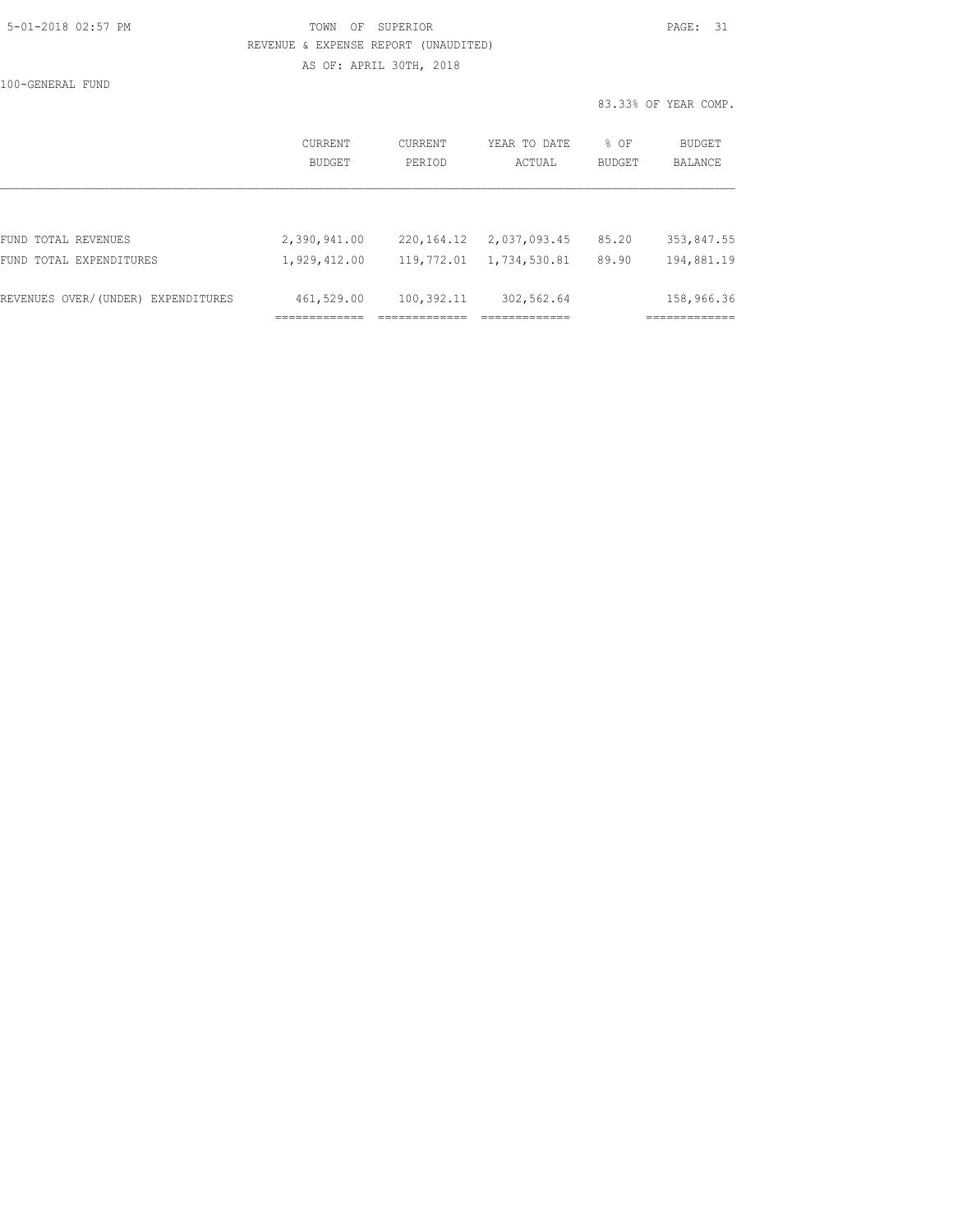### TOWN OF SUPERIOR **Example 2018** PAGE: 1 REVENUE & EXPENSE REPORT (UNAUDITED) AS OF: APRIL 30TH, 2018

| 200-REFUSE SERVICE |                      |
|--------------------|----------------------|
| NON-DEPARTMENTAL   | 83.33% OF YEAR COMP. |

|                                          | CURRENT<br><b>BUDGET</b> | <b>CURRENT</b><br>PERIOD | YEAR TO DATE<br>ACTUAL | % OF<br><b>BUDGET</b>    | <b>BUDGET</b><br><b>BALANCE</b> |
|------------------------------------------|--------------------------|--------------------------|------------------------|--------------------------|---------------------------------|
| REVENUES                                 |                          |                          |                        |                          |                                 |
| BUSINESS SERVICES                        |                          |                          |                        |                          |                                 |
| 200-00-4240 REFUSE FEES                  | $10,000.00$ (            | 373.26                   | 591.74                 | 5.92                     | 9,408.26                        |
| 200-00-4241 TIPPING FEES-                | 0.00                     | 540.00                   | 3,180.00               | $0.00$ (                 | 3,180.00)                       |
| 200-00-4250 PENALTIES                    | $0.00$ (                 | $7,023.24$ ) (           | 7,023.24)              | 0.00                     | 7,023.24                        |
| SUBTOTAL BUSINESS SERVICES               | $10,000.00$ (            | $6,856.50$ (             | 3,251.50)              | $32.52 -$                | 13,251.50                       |
| ENTERPRISE SERVICES                      |                          |                          |                        |                          |                                 |
| TOTAL REVENUES                           | $10,000.00$ (            | $6,856.50$ (             | 3, 251, 50)            | $32.52 -$                | 13,251.50                       |
| EXPENDITURES                             |                          |                          |                        |                          |                                 |
| PERSONEL                                 |                          |                          |                        |                          |                                 |
| 200-00-5100 Salaries                     | 9,855.00                 | 0.00                     | 0.00                   | 0.00                     | 9,855.00                        |
| 200-00-5151 FICA                         | 610.00                   | 0.00                     | 0.00                   | 0.00                     | 610.00                          |
| 200-00-5152 Medicare                     | 143.00                   | 0.00                     | 0.00                   | 0.00                     | 143.00                          |
| 200-00-5153 SUTA                         | 91.00                    | 0.00                     | 0.00                   | 0.00                     | 91.00                           |
| 200-00-5154 Workers Comp                 | 118.00                   | 0.00                     | 0.00                   | 0.00                     | 118.00                          |
| 200-00-5161 ASRS                         | 1,133.00                 | 0.00                     | 0.00                   | 0.00                     | 1,133.00                        |
| 200-00-5162 Life Insurance               | 32.00                    | 0.00                     | 0.00                   | 0.00                     | 32.00                           |
| 200-00-5164 Dental Insurance             | 148.00                   | 0.00                     | 0.00                   | 0.00                     | 148.00                          |
| SUBTOTAL PERSONEL                        | 12,130.00                | 0.00                     | 0.00                   | 0.00                     | 12,130.00                       |
| SUPPLIES                                 |                          |                          |                        |                          |                                 |
| 200-00-5225 Safety Supplies & Equip      | 1,000.00                 | 0.00                     | 0.00                   | 0.00                     | 1,000.00                        |
| 200-00-5299 Operating Supplies           | 500.00                   | 0.00                     | 1,092.44               | 218.49 (                 | 592.44)                         |
| SUBTOTAL SUPPLIES                        | 1,500.00                 | 0.00                     | 1,092.44               | 72.83                    | 407.56                          |
| UTILITIES                                |                          |                          |                        |                          |                                 |
| 200-00-5310 Electricity                  | 1,000.00                 | 0.00                     | 35.67                  | 3.57                     | 964.33                          |
| 200-00-5330 REFUSE                       | 0.00                     | 0.00                     | 31, 118.76             | 0.00(                    | 31, 118.76                      |
| SUBTOTAL UTILITIES                       | 1,000.00                 | 0.00                     |                        | 31, 154. 43 3, 115. 44 ( | 30, 154.43)                     |
| GENERAL BUSINESS EXPENSE                 |                          |                          |                        |                          |                                 |
| 200-00-5420 DUES, PERMITS, SUBSCRIPTIONS | 0.00                     | 954.87                   | 954.87                 | $0.00$ (                 | 954.87)                         |
| 200-00-5492 BAD DEBT EXPENSE             | 0.00                     | 5,907.40                 | 5,907.40               | $0.00$ (                 | 5,907.40                        |
| SUBTOTAL GENERAL BUSINESS EXPENSE        | 0.00                     | 6,862.27                 | 6,862.27               | $0.00$ (                 | 6,862.27)                       |
| PROFESSIONAL SERVICES                    |                          |                          |                        |                          |                                 |
| 200-00-5520 CONTRACT SERVICES            | 0.00                     | 1,193.38                 | 7,508.92               | $0.00$ (                 | 7,508.92)                       |
| 200-00-5550 Professional Services        | 80,000.00                | 0.00                     | 272.50                 | 0.34                     | 79,727.50                       |
| 200-00-5560 REFUSE LANDFILL TIPPING      | 15,000.00                | 0.00                     | 0.00                   | 0.00                     | 15,000.00                       |
| 200-00-5599 Transfer Clean-Up            | 0.00                     | 0.00                     | 66,279.50              | $0.00$ (                 | 66,279.50)                      |
| SUBTOTAL PROFESSIONAL SERVICES           | 95,000.00                | 1,193.38                 | 74,060.92              | 77.96                    | 20,939.08                       |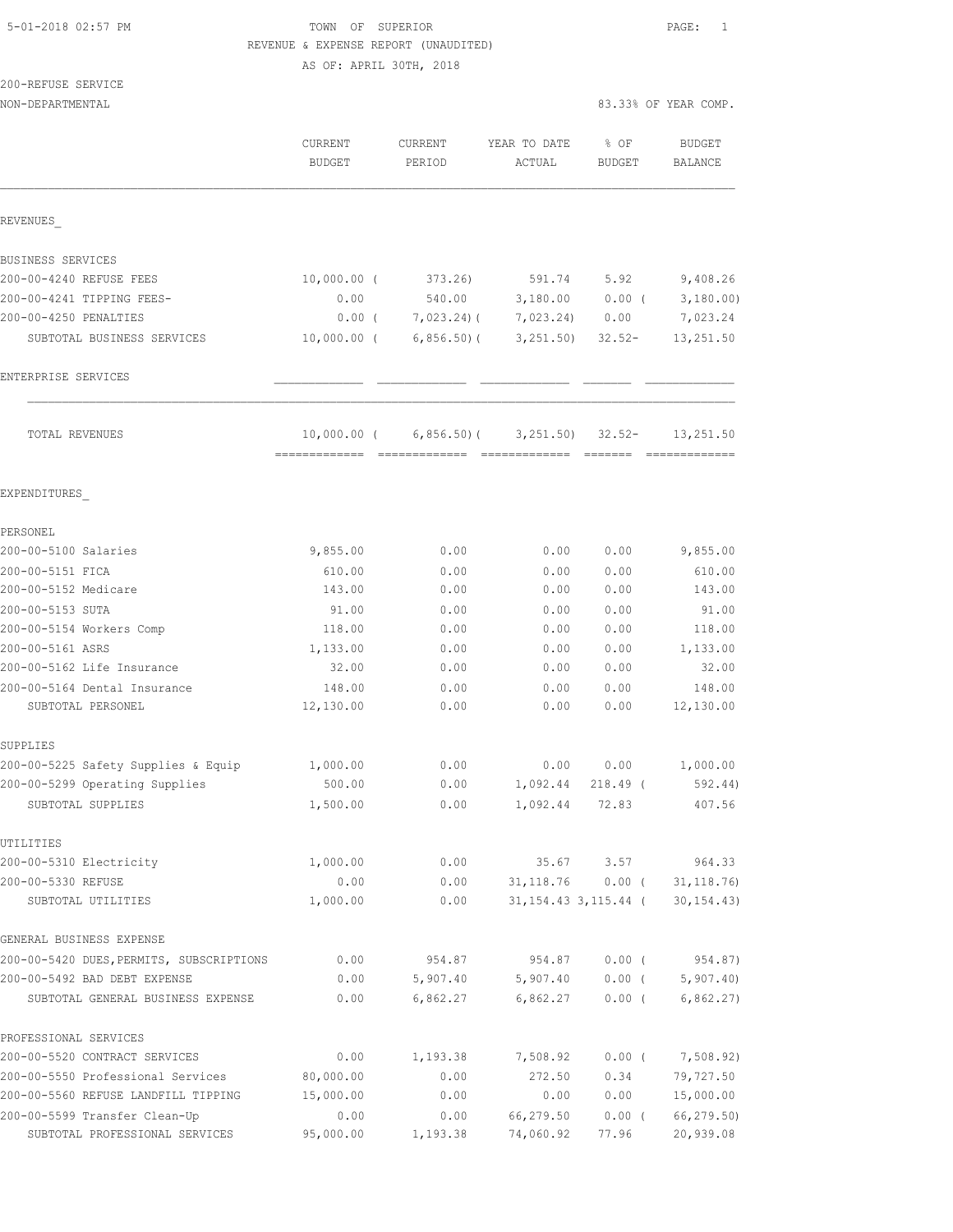#### 5-01-2018 02:57 PM TOWN OF SUPERIOR PAGE: 2 REVENUE & EXPENSE REPORT (UNAUDITED) AS OF: APRIL 30TH, 2018

### 200-REFUSE SERVICE

|                                    | <b>CURRENT</b><br><b>BUDGET</b> | <b>CURRENT</b><br>PERIOD                       | YEAR TO DATE<br>ACTUAL | % OF<br><b>BUDGET</b> | <b>BUDGET</b><br><b>BALANCE</b> |
|------------------------------------|---------------------------------|------------------------------------------------|------------------------|-----------------------|---------------------------------|
|                                    |                                 |                                                |                        |                       |                                 |
| REPAIR/MAINTENANCE                 |                                 |                                                |                        |                       |                                 |
| 200-00-5640 Auto Truck Repair      | 1,000.00                        | 0.00                                           | 0.00                   | 0.00                  | 1,000.00                        |
| 200-00-5641 Gas & Oil              | 2,000.00                        | 0.00                                           | 0.00                   | 0.00                  | 2,000.00                        |
| SUBTOTAL REPAIR/MAINTENANCE        | 3,000.00                        | 0.00                                           | 0.00                   | 0.00                  | 3,000.00                        |
| CAPITAL OUTLAY                     |                                 |                                                |                        |                       |                                 |
| DEBT SERVICE                       |                                 |                                                |                        |                       |                                 |
| 200-00-5900 DEBT SVC - PRINCIPAL   | 0.00                            | 0.00                                           | 399.00                 | 0.00(                 | 399.00)                         |
| 200-00-5901 DEBT SVC - INTEREST    | 0.00                            | 0.00                                           | 246.86                 | $0.00$ (              | 246.86)                         |
| SUBTOTAL DEBT SERVICE              | 0.00                            | 0.00                                           | 645.86                 | $0.00$ (              | 645.86)                         |
|                                    |                                 |                                                |                        |                       |                                 |
| TOTAL EXPENDITURES                 | 112,630.00                      | 8,055.65                                       | 113,815.92             | $101.05$ (            | 1, 185, 92)                     |
| REVENUES OVER/(UNDER) EXPENDITURES | $\sqrt{2}$                      | $102, 630.00$ ( $14, 912.15$ ( $117, 067.42$ ) |                        |                       | 14,437.42                       |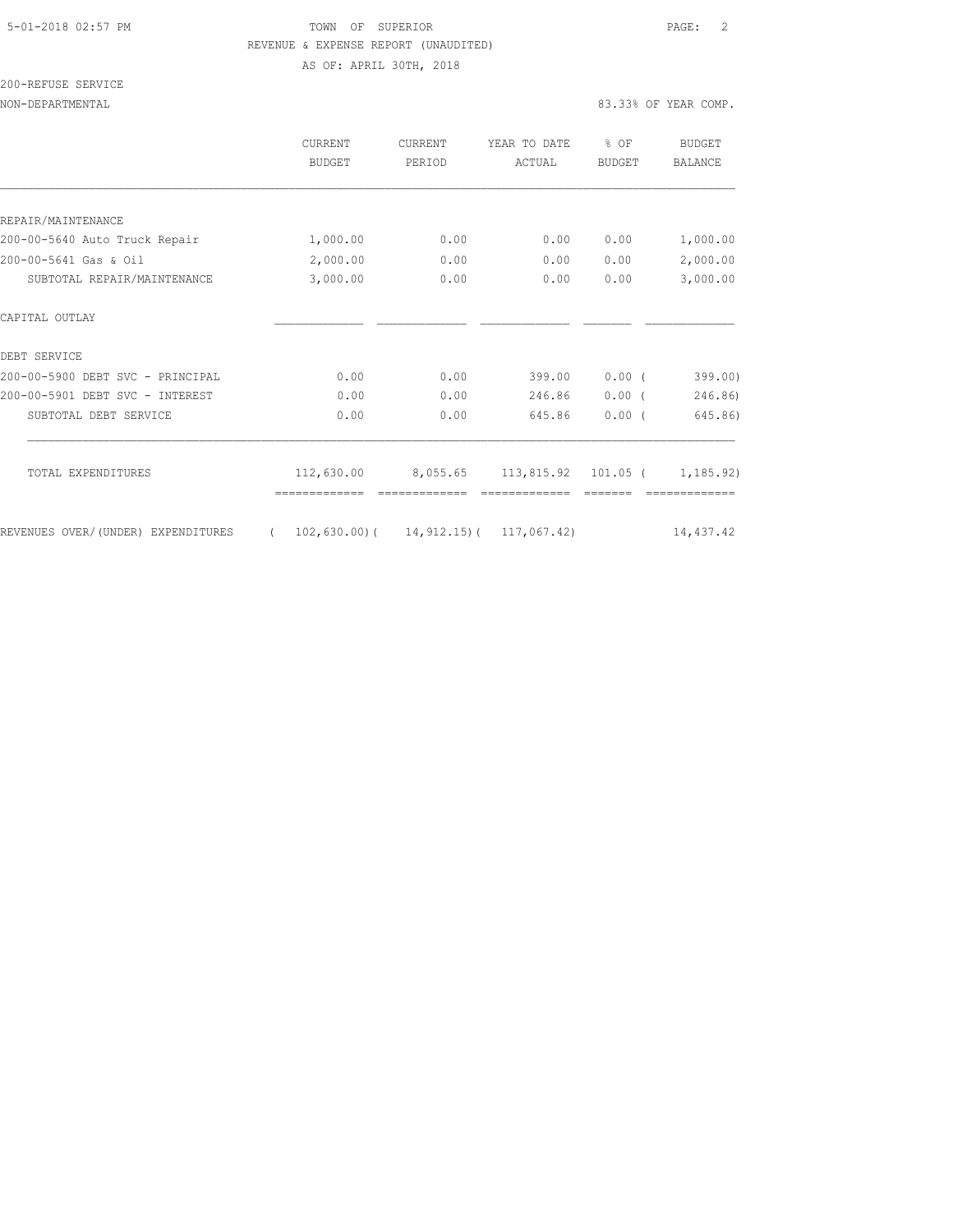| 5-01-2018 02:57 PM |  |
|--------------------|--|
|                    |  |

### TOWN OF SUPERIOR **Example 2018** PAGE: 3 REVENUE & EXPENSE REPORT (UNAUDITED) AS OF: APRIL 30TH, 2018

200-REFUSE SERVICE

|                                    |                   |                   |                        |                | 83.33% OF YEAR COMP.      |
|------------------------------------|-------------------|-------------------|------------------------|----------------|---------------------------|
|                                    | CURRENT<br>BUDGET | CURRENT<br>PERIOD | YEAR TO DATE<br>ACTUAL | % OF<br>BUDGET | BUDGET<br>BALANCE         |
|                                    |                   |                   |                        |                |                           |
| FUND TOTAL REVENUES                | $10,000.00$ (     | $6,856.50$ (      | 3,251.50               | $32.52 -$      | 13,251.50                 |
| FUND TOTAL EXPENDITURES            | 112,630.00        | 8,055.65          | 113,815.92             | $101.05$ (     | 1,185.92)                 |
| REVENUES OVER/(UNDER) EXPENDITURES | $102,630.00$ (    | 14,912.15)(       | 117,067.42)            |                | 14,437.42<br>------------ |
|                                    | __________        |                   | _____________          |                | --------                  |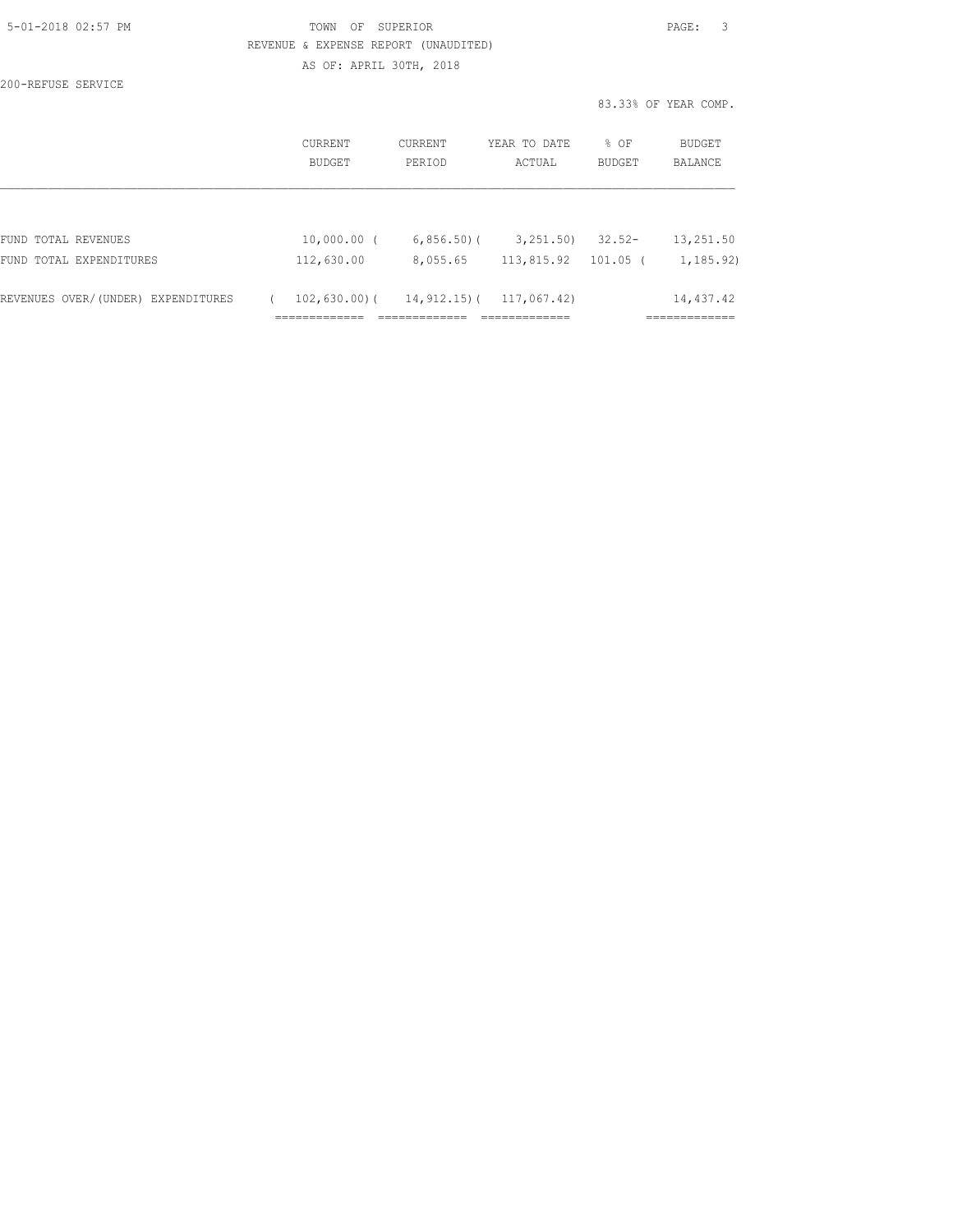| 5-01-2018 02:57 PM |
|--------------------|
|--------------------|

# TOWN OF SUPERIOR PAGE: 1 REVENUE & EXPENSE REPORT (UNAUDITED)

|  | . . | -SEWER |  |
|--|-----|--------|--|
|  |     |        |  |

|                                                   | AS OF: APRIL 30TH, 2018  |                   |                        |                |                                 |  |
|---------------------------------------------------|--------------------------|-------------------|------------------------|----------------|---------------------------------|--|
| 210-SEWER                                         |                          |                   |                        |                |                                 |  |
| NON-DEPARTMENTAL                                  |                          |                   |                        |                | 83.33% OF YEAR COMP.            |  |
|                                                   | CURRENT<br><b>BUDGET</b> | CURRENT<br>PERIOD | YEAR TO DATE<br>ACTUAL | % OF<br>BUDGET | <b>BUDGET</b><br><b>BALANCE</b> |  |
| REVENUES                                          |                          |                   |                        |                |                                 |  |
| TAXE S                                            |                          |                   |                        |                |                                 |  |
| BUSINESS SERVICES                                 |                          |                   |                        |                |                                 |  |
| 210-00-4240 SEWER FEES                            | 400,000.00               | 23,610.00         | 237,192.97 59.30       |                | 162,807.03                      |  |
| 210-00-4250 PENALTIES                             | 0.00                     | 0.00              | 9,510.00               | $0.00$ (       | 9,510.00                        |  |
| SUBTOTAL BUSINESS SERVICES                        | 400,000.00               | 23,610.00         | 246,702.97             | 61.68          | 153,297.03                      |  |
| GRANTS                                            |                          |                   |                        |                |                                 |  |
| CONTINGENCY                                       |                          |                   |                        |                |                                 |  |
| TOTAL REVENUES                                    | 400,000.00               | 23,610.00         | 246,702.97             | 61.68          | 153,297.03                      |  |
| EXPENDITURES                                      |                          |                   |                        |                |                                 |  |
| PERSONEL                                          |                          |                   |                        |                |                                 |  |
| 210-00-5100 SALARIES                              | 74,276.00                | 2,553.20          | 51,785.24              | 69.72          | 22,490.76                       |  |
| 210-00-5101 OVERTIME                              | 5,000.00                 | 10.76             | 7,568.97               | $151.38$ (     | 2,568.97)                       |  |
| 210-00-5151 FICA                                  | 4,338.00                 | 156.30            | 3,638.65               | 83.88          | 699.35                          |  |
| 210-00-5152 MEDICARE                              | 1,014.00                 | 36.55             | 850.96                 | 83.92          | 163.04                          |  |
| 210-00-5153 STATE UNEMPLOYMENT                    | 465.00                   | 0.00              | 440.23                 | 94.67          | 24.77                           |  |
| 210-00-5154 WORKERS COMP INSURANCE                | 2,262.00                 | 614.00            | 2,394.00               | $105.84$ (     | 132.00)                         |  |
| 210-00-5161 ARIZONA STATE RETIREMENT              | 8,045.00                 | 294.86            | 6,690.03               | 83.16          | 1,354.97                        |  |
| 210-00-5162 LIFE INSURANCE                        | 165.00                   | 0.00              | 94.60                  | 57.33          | 70.40                           |  |
| 210-00-5163 HEALTH INSURANCE                      | 12,781.00                | 0.00              | 7,742.15 60.58         |                | 5,038.85                        |  |
| 210-00-5164 DENTAL INSURANCE<br>SUBTOTAL PERSONEL | 758.00<br>109,104.00     | 0.00<br>3,665.67  | 526.85<br>81,731.68    | 69.51<br>74.91 | 231.15<br>27, 372.32            |  |
|                                                   |                          |                   |                        |                |                                 |  |
| SUPPLIES                                          |                          |                   |                        |                |                                 |  |
| 210-00-5210 OFFICE SUPPLIES                       | 2,000.00                 | 0.00              | 0.00                   | 0.00           | 2,000.00                        |  |
| 210-00-5240 CHEMICAL SUPPLIES                     | 15,146.00                | 0.00              | 5,711.06               | 37.71          | 9,434.94                        |  |
| 210-00-5299 OPERATING SUPPLIES                    | 30,000.00                | 75.00             | 4,510.23               | 15.03          | 25,489.77                       |  |
| SUBTOTAL SUPPLIES                                 | 47,146.00                | 75.00             | 10,221.29              | 21.68          | 36, 924.71                      |  |
| UTILITIES                                         |                          |                   |                        |                |                                 |  |
| 210-00-5310 ELECTRICITY                           | 60,410.00                | 0.00              | 46,340.83              | 76.71          | 14,069.17                       |  |
| 210-00-5350 TELEPHONE                             | 1,158.00                 | 0.00              | 744.13                 | 64.26          | 413.87                          |  |
| 210-00-5360 WATER                                 | 3,000.00                 | 232.05            | 2,516.68               | 83.89          | 483.32                          |  |
| 210-00-5380 SECURITY                              | 500.00                   | 0.00              | 100.00                 | 20.00          | 400.00                          |  |

210-00-5360 WATER 3,000.00 232.05 2,516.68 83.89 483.32 210-00-5380 SECURITY 500.00 0.00 100.00 20.00 400.00 SUBTOTAL UTILITIES 65,068.00 232.05 49,701.64 76.38 15,366.36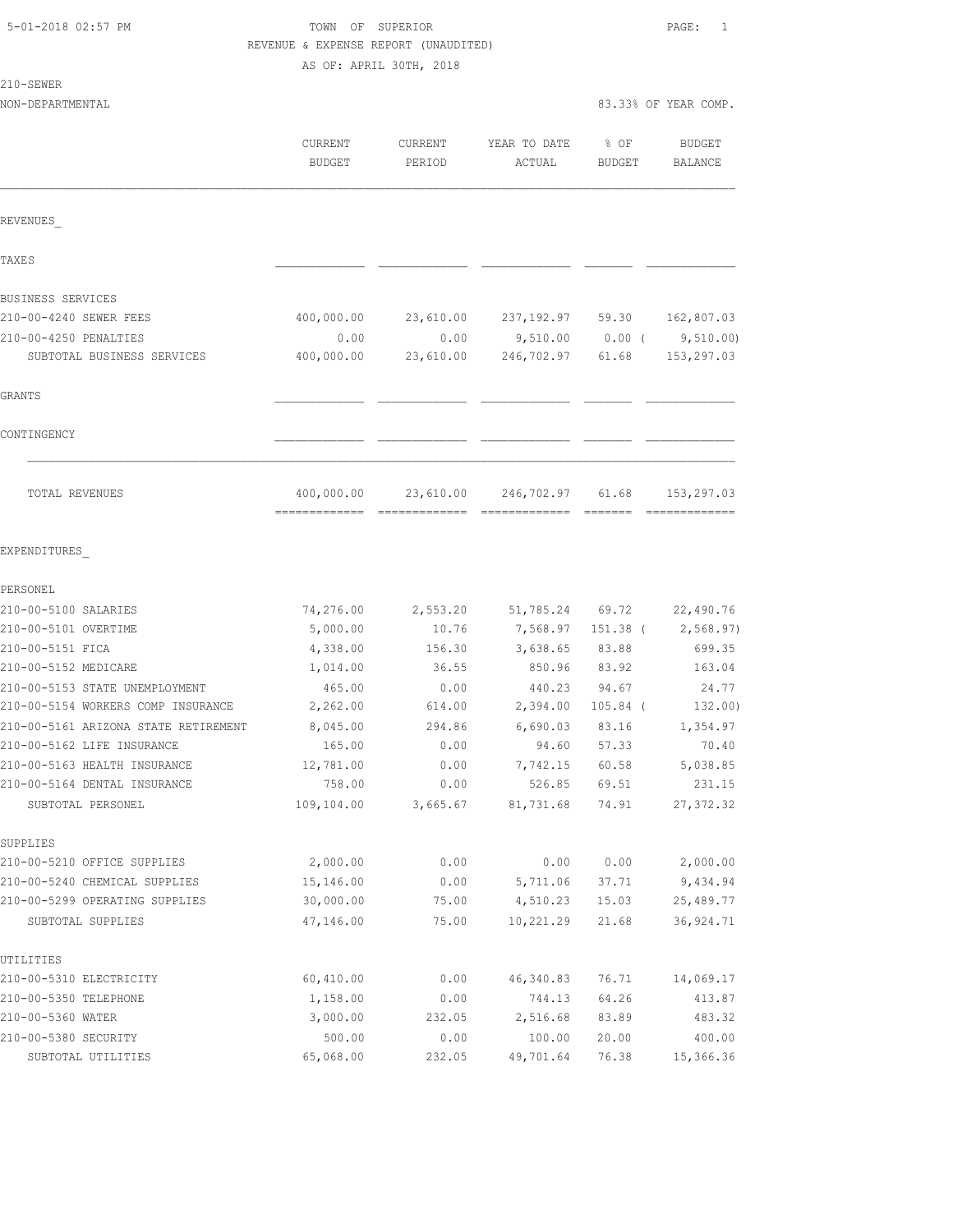### 5-01-2018 02:57 PM TOWN OF SUPERIOR PAGE: 2 REVENUE & EXPENSE REPORT (UNAUDITED)

AS OF: APRIL 30TH, 2018

210-SEWER

NON-DEPARTMENTAL 83.33% OF YEAR COMP.

|                                        | <b>CURRENT</b>            | CURRENT    | YEAR TO DATE                          | % OF          | <b>BUDGET</b> |
|----------------------------------------|---------------------------|------------|---------------------------------------|---------------|---------------|
|                                        | <b>BUDGET</b>             | PERIOD     | ACTUAL                                | <b>BUDGET</b> | BALANCE       |
|                                        |                           |            |                                       |               |               |
| GENERAL BUSINESS EXPENSE               |                           |            |                                       |               |               |
| 210-00-5410 ADVERTISING                | 0.00                      | 46.94      | 116.62                                | $0.00$ (      | 116.62)       |
| 210-00-5420 DUES & SUBSCRIPTIONS       | 20,000.00                 | 375.30     | 11,810.30                             | 59.05         | 8,189.70      |
| 210-00-5425 CONFERENCES & TRAINING     | 2,000.00                  | 0.00       | 94.94                                 | 4.75          | 1,905.06      |
| 210-00-5450 UNIFORMS                   | 659.00                    | 32.91      | 490.30                                | 74.40         | 168.70        |
| 210-00-5460 POSTAGE                    | 0.00                      | 357.00     | 2,427.88                              | 0.00(         | 2,427.88)     |
| 210-00-5471 AUDIT                      | 1,545.00                  | 0.00       | 1,500.00                              | 97.09         | 45.00         |
| 210-00-5480 GENERAL INSURANCE          | 12,820.00                 | 0.00       | 12,389.09                             | 96.64         | 430.91        |
| 210-00-5491 Credit Card Fees           | 10,000.00                 | 0.00       | 0.00                                  | 0.00          | 10,000.00     |
| 210-00-5492 BAD DEBT EXPENSE           | 15,000.00                 | 22, 177.53 | 22, 177.53                            | 147.85 (      | 7,177.53)     |
| SUBTOTAL GENERAL BUSINESS EXPENSE      | 62,024.00                 | 22,989.68  | 51,006.66                             | 82.24         | 11,017.34     |
| PROFESSIONAL SERVICES                  |                           |            |                                       |               |               |
| 210-00-5520 CONTRACTUAL SERVICES       | 0.00                      | 0.00       | 2,773.31                              | $0.00$ (      | 2,773.31)     |
| 210-00-5550 OTHER PROFESSIONAL SERVICE | 73,161.00                 | 590.00     | 66,490.32                             | 90.88         | 6,670.68      |
| 210-00-5580 SLUDGE REMOVAL             | 9,000.00                  | 0.00       | 1,613.16                              | 17.92         | 7,386.84      |
| 210-00-5581 BACKFLOW TESTING           | 1,439.00                  | 0.00       | 785.00                                | 54.55         | 654.00        |
| SUBTOTAL PROFESSIONAL SERVICES         | 83,600.00                 | 590.00     | 71,661.79                             | 85.72         | 11,938.21     |
| REPAIR/MAINTENANCE                     |                           |            |                                       |               |               |
| 210-00-5640 AUTO & TRUCK REPAIRS       | 2,000.00                  | 0.00       | 0.00                                  | 0.00          | 2,000.00      |
| 210-00-5641 GAS & OIL                  | 3,000.00                  | 0.00       | 834.26                                | 27.81         | 2,165.74      |
| 210-00-5642 TIRES & TUBES              | 1,000.00                  | 0.00       | 0.00                                  | 0.00          | 1,000.00      |
| 210-00-5650 OTHER EQUIPMENT REPAIRS    | 8,085.00                  | 0.00       | 270.01                                | 3.34          | 7,814.99      |
| SUBTOTAL REPAIR/MAINTENANCE            | 14,085.00                 | 0.00       | 1,104.27                              | 7.84          | 12,980.73     |
| CAPITAL OUTLAY                         |                           |            |                                       |               |               |
| 210-00-5710 BUILDING                   | 500.00                    | 0.00       | 0.00                                  | 0.00          | 500.00        |
| 210-00-5750 OTHER EQUIP/SMALL TOOLS    | 8,151.00                  | 0.00       | 160.14                                | 1.96          | 7,990.86      |
| 210-00-5760 R&M WELLS & PUMPS          | 25,000.00                 | 0.00       | 7,744.27                              | 30.98         | 17,255.73     |
| 210-00-5790 MACHINERY AND EQUIPMENT    | 30,000.00                 | 0.00       | 0.00                                  | 0.00          | 30,000.00     |
| SUBTOTAL CAPITAL OUTLAY                | 63,651.00                 | 0.00       | 7,904.41                              | 12.42         | 55,746.59     |
| NON-OPERATING                          |                           |            |                                       |               |               |
| DEBT SERVICE                           |                           |            |                                       |               |               |
| 210-00-5999 CONTINGENCY                | 15,188.00                 | 0.00       | 0.00                                  | 0.00          | 15,188.00     |
| SUBTOTAL DEBT SERVICE                  | 15,188.00                 | 0.00       | 0.00                                  | 0.00          | 15,188.00     |
| TOTAL EXPENDITURES                     |                           |            | 459,866.00 27,552.40 273,331.74 59.44 |               | 186,534.26    |
|                                        |                           |            |                                       |               |               |
| REVENUES OVER/(UNDER) EXPENDITURES     | 59,866.00)(<br>$\sqrt{2}$ | 3,942.40)( | 26,628.77)                            | $\left($      | 33, 237. 23)  |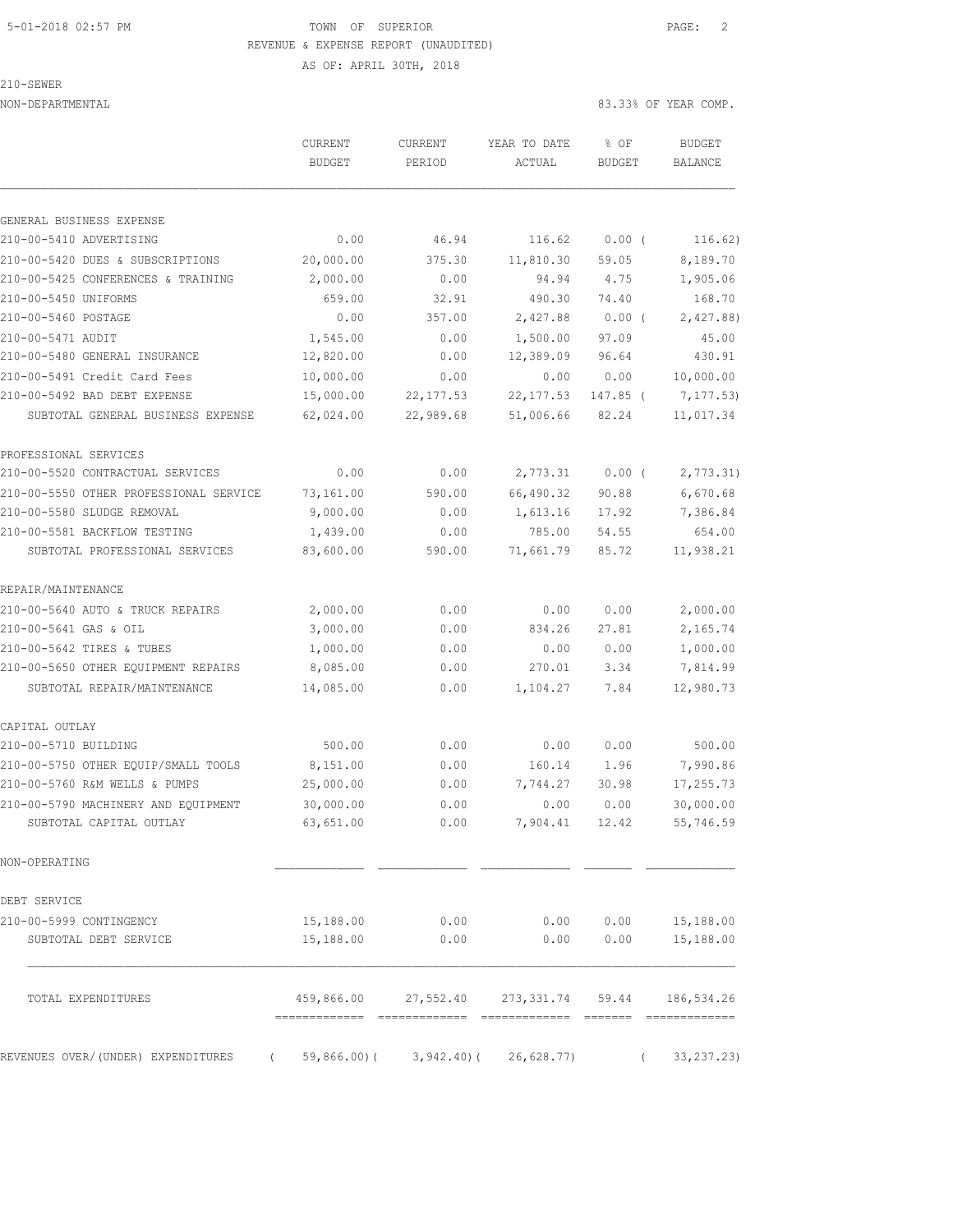# 5-01-2018 02:57 PM TOWN OF SUPERIOR PAGE: 3 REVENUE & EXPENSE REPORT (UNAUDITED)

AS OF: APRIL 30TH, 2018

210-SEWER

|                                           |                          |                            |                       | 83.33% OF YEAR COMP.           |
|-------------------------------------------|--------------------------|----------------------------|-----------------------|--------------------------------|
| CURRENT<br>BUDGET                         | <b>CURRENT</b><br>PERIOD | YEAR TO DATE<br>ACTUAL     | % OF<br><b>BUDGET</b> | BUDGET<br><b>BALANCE</b>       |
|                                           |                          |                            |                       |                                |
| 400,000.00                                | 23,610.00                | 246,702.97                 | 61.68                 | 153,297.03                     |
| 459,866.00                                | 27,552.40                | 273, 331.74                | 59.44                 | 186,534.26                     |
| $59,866.00$ (<br>-----------<br>_________ |                          | 26,628.77<br>.============ |                       | 33, 237. 23)<br>. ____________ |
|                                           |                          |                            | $3,942,40$ ) (        |                                |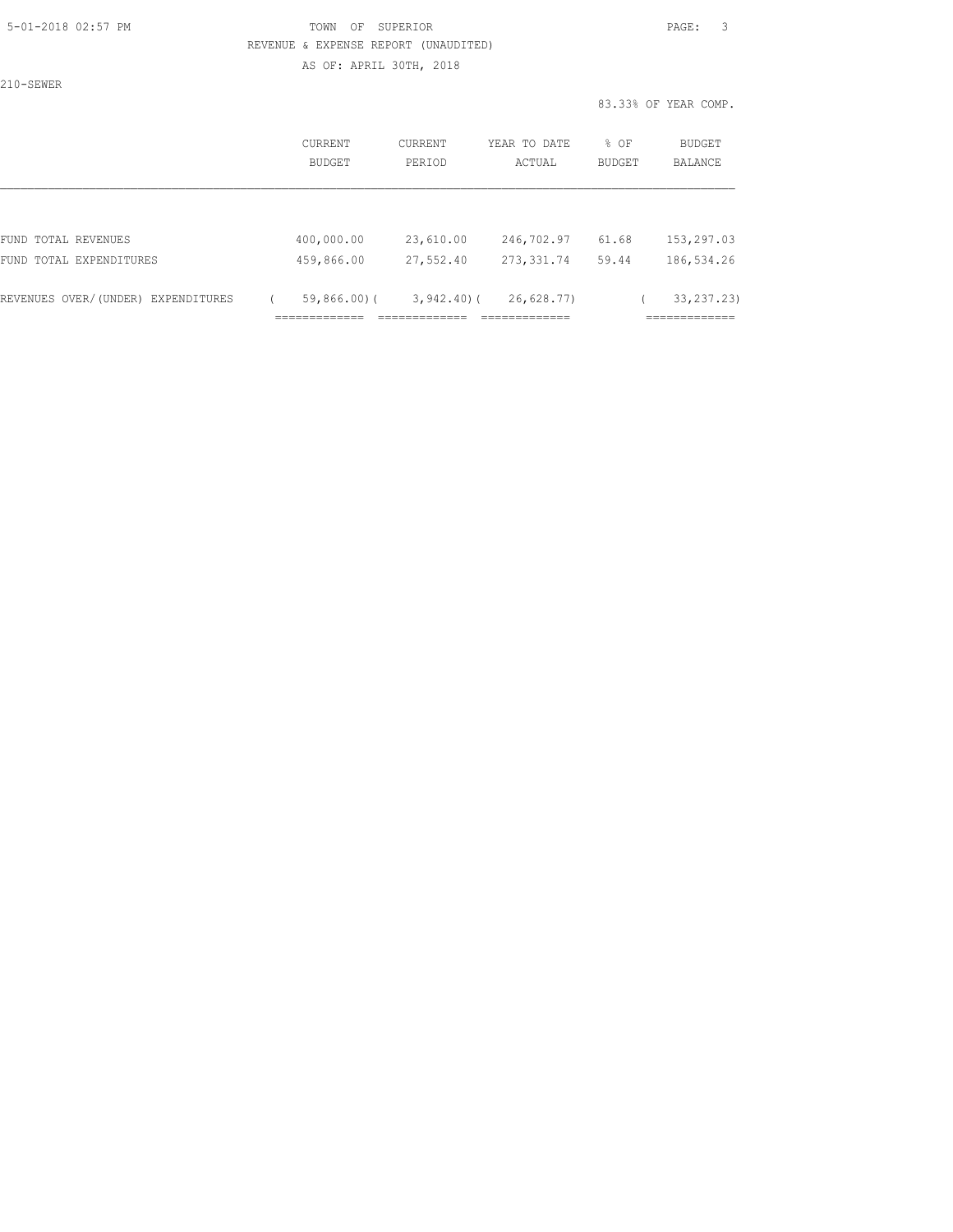# TOWN OF SUPERIOR **PAGE:** 1

|                                                   | REVENUE & EXPENSE REPORT (UNAUDITED)<br>AS OF: APRIL 30TH, 2018 |                   |                        |                       |                      |
|---------------------------------------------------|-----------------------------------------------------------------|-------------------|------------------------|-----------------------|----------------------|
| 220-AMBULANCE<br>NON-DEPARTMENTAL                 |                                                                 |                   |                        |                       | 83.33% OF YEAR COMP. |
|                                                   |                                                                 |                   |                        |                       |                      |
|                                                   | CURRENT<br>BUDGET                                               | CURRENT<br>PERIOD | YEAR TO DATE<br>ACTUAL | % OF<br><b>BUDGET</b> | BUDGET<br>BALANCE    |
| REVENUES                                          |                                                                 |                   |                        |                       |                      |
| <b>TAXES</b>                                      |                                                                 |                   |                        |                       |                      |
| BUSINESS SERVICES                                 |                                                                 |                   |                        |                       |                      |
| ENTERPRISE SERVICES                               |                                                                 |                   |                        |                       |                      |
| 220-00-4310 AMBULANCE BILLINGS                    | 340,000.00                                                      | 40.00             | 248,297.98             | 73.03                 | 91,702.02            |
| SUBTOTAL ENTERPRISE SERVICES                      | 340,000.00                                                      | 40.00             | 248,297.98             | 73.03                 | 91,702.02            |
| CONTINGENCY                                       |                                                                 |                   |                        |                       |                      |
| TOTAL REVENUES                                    | 340,000.00                                                      | 40.00             | 248,297.98             | 73.03                 | 91,702.02            |
| EXPENDITURES                                      |                                                                 |                   |                        |                       |                      |
| PERSONEL                                          |                                                                 |                   |                        |                       |                      |
| 220-00-5100 SALARIES                              | 210,647.00                                                      | 9,111.36          | 187,588.60             | 89.05                 | 23,058.40            |
| 220-00-5101 OVERTIME                              | 20,000.00                                                       | 982.03            | 24,396.99              | 121.98 (              | 4,396.99)            |
| 220-00-5151 FICA                                  | 13,442.00                                                       | 629.86            | 11,481.03              | 85.41                 | 1,960.97             |
| 220-00-5152 MEDICARE                              | 3,144.00                                                        | 147.31            | 2,685.17               | 85.41                 | 458.83               |
| 220-00-5153 STATE UNEMPLOYMENT                    | 1,453.00                                                        | 68.57             | 1,719.99               | 118.38 (              | 266.99               |
| 220-00-5154 WORKERS COMP INSURANCE                | 7,388.00                                                        | 2,225.00          | 10,230.00              | $138.47$ (            | 2,842.00             |
| 220-00-5160 PUBLIC SAFETY RETIREMENT              | 0.00                                                            | 1,024.69          | 9,202.62               | 0.00(                 | 9, 202.62)           |
| 220-00-5161 ARIZONA STATE RETIREMENT              | 20,738.00                                                       | 0.00              | 35.88                  | 0.17                  | 20,702.12            |
| 220-00-5162 LIFE INSURANCE                        | 386.00                                                          | 0.00              | 150.08                 | 38.88                 | 235.92               |
| 220-00-5163 HEALTH INSURANCE                      | 15,337.00                                                       | 0.00              | 4,645.29               | 30.29                 | 10,691.71            |
| 220-00-5164 DENTAL INSURANCE                      | 1,775.00                                                        | 0.00              | 369.72                 | 20.83                 | 1,405.28             |
| SUBTOTAL PERSONEL                                 | 294,310.00                                                      | 14,188.82         | 252,505.37             | 85.80                 | 41,804.63            |
| SUPPLIES                                          |                                                                 |                   |                        |                       |                      |
| 220-00-5220 MEDICAL SUPPLIES<br>SUBTOTAL SUPPLIES | 14,000.00<br>14,000.00                                          | 658.99<br>658.99  | 9,690.83<br>9,690.83   | 69.22<br>69.22        | 4,309.17<br>4,309.17 |
| UTILITIES                                         |                                                                 |                   |                        |                       |                      |
| 220-00-5310 ELECTRICITY                           | 2,840.00                                                        | 0.00              | 1,989.97               | 70.07                 | 850.03               |
| 220-00-5350 TELEPHONE                             | 1,804.00                                                        | 0.00              | 1,015.87               | 56.31                 | 788.13               |
| 220-00-5360 WATER                                 | 900.00                                                          | 64.75             | 673.82                 | 74.87                 | 226.18               |
| SUBTOTAL UTILITIES                                | 5,544.00                                                        | 64.75             | 3,679.66               | 66.37                 | 1,864.34             |
| GENERAL BUSINESS EXPENSE                          |                                                                 |                   |                        |                       |                      |
| 220-00-5420 DUES & SUBSCRIPTIONS                  | 811.00                                                          | 0.00              | 869.00                 | $107.15$ (            | 58.00)               |
| 220-00-5430 PRINTING                              | 0.00                                                            | 0.00              | 204.10                 | $0.00$ (              | 204.10)              |
| 220-00-5471 AUDIT                                 | 0.00                                                            | 0.00              | 1,500.00               | $0.00$ (              | 1,500.00)            |

220-00-5480 GENERAL INSURANCE 6,410.00 0.00 6,194.52 96.64 215.48<br>SUBTOTAL GENERAL BUSINESS EXPENSE 7,221.00 0.00 8,767.62 121.42 ( 1,546.62) SUBTOTAL GENERAL BUSINESS EXPENSE 7,221.00 0.00 8,767.62 121.42 ( 1,546.62)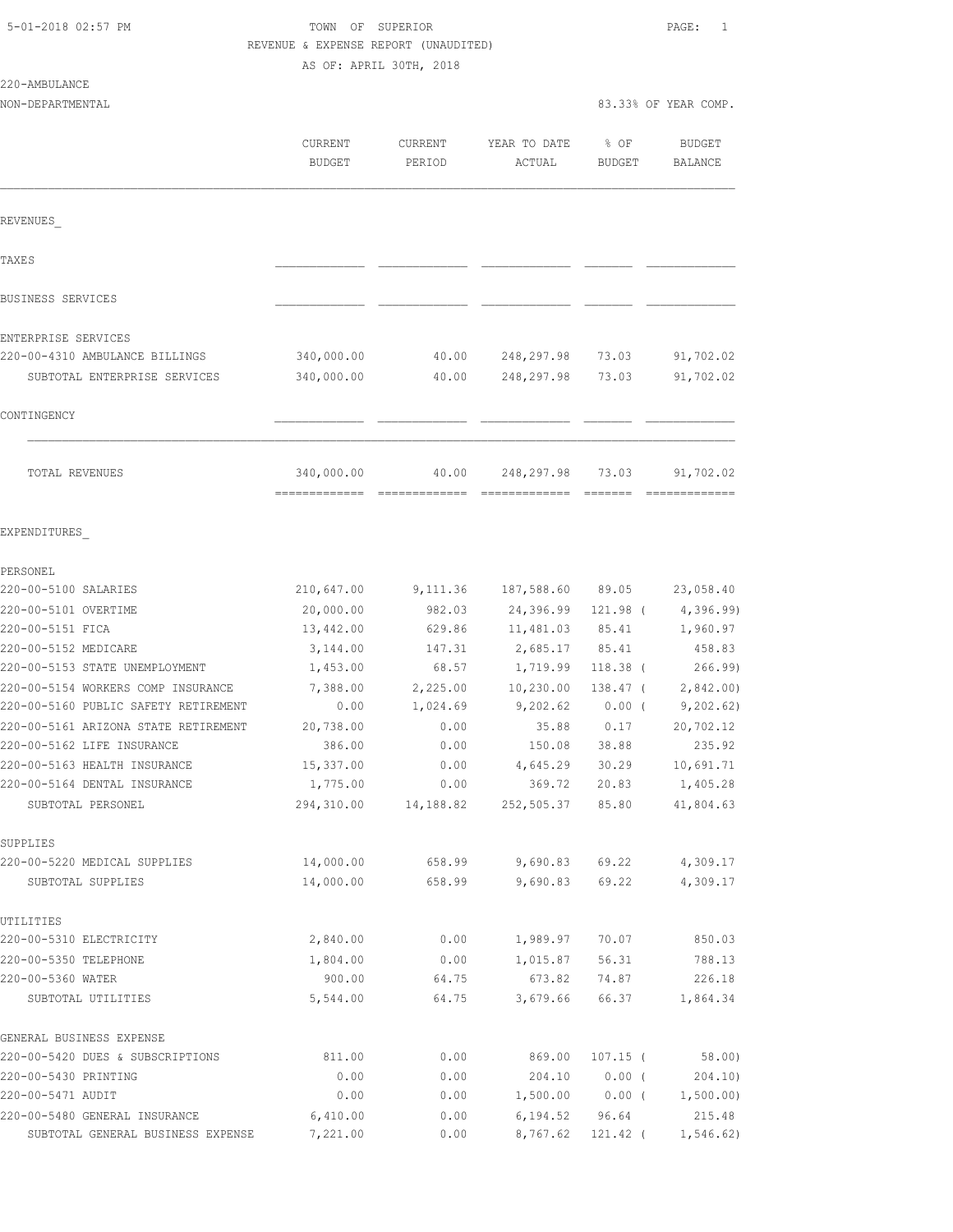#### 220-AMBULANCE

NON-DEPARTMENTAL 83.33% OF YEAR COMP.

|                                        | CURRENT<br><b>BUDGET</b> | CURRENT<br>PERIOD | YEAR TO DATE % OF<br>ACTUAL | BUDGET             | BUDGET<br><b>BALANCE</b> |
|----------------------------------------|--------------------------|-------------------|-----------------------------|--------------------|--------------------------|
| PROFESSIONAL SERVICES                  |                          |                   |                             |                    |                          |
| 220-00-5520 CONTRACTUAL SERVICES       | 24,000.00                | 1,955.67          | 18,661.65                   | 77.76              | 5,338.35                 |
| 220-00-5550 OTHER PROFESSIONAL SERVICE | 10,080.00                | 0.00              | 1,099.40                    | 10.91              | 8,980.60                 |
| SUBTOTAL PROFESSIONAL SERVICES         | 34,080.00                | 1,955.67          | 19,761.05 57.98             |                    | 14,318.95                |
| REPAIR/MAINTENANCE                     |                          |                   |                             |                    |                          |
| 220-00-5641 GAS & OIL                  | 6,000.00                 | 0.00              |                             | 6,177.31 102.96 (  | 177.31)                  |
| SUBTOTAL REPAIR/MAINTENANCE            | 6,000.00                 | 0.00              |                             | 6, 177.31 102.96 ( | 177.31)                  |
| CAPITAL OUTLAY                         |                          |                   |                             |                    |                          |
| 220-00-5741 Audit                      | 1,545.00                 | 0.00              | 0.00                        | 0.00               | 1,545.00                 |
| SUBTOTAL CAPITAL OUTLAY                | 1,545.00                 | 0.00              | 0.00                        | 0.00               | 1,545.00                 |
| NON-OPERATING                          |                          |                   |                             |                    |                          |
| DEBT SERVICE                           |                          |                   |                             |                    |                          |
| 220-00-5999 CONTINGENCY                | 31,700.00                | 0.00              | 0.00                        | 0.00               | 31,700.00                |
| SUBTOTAL DEBT SERVICE                  | 31,700.00                | 0.00              | 0.00                        | 0.00               | 31,700.00                |
| TOTAL EXPENDITURES                     | 394,400.00               |                   | 16,868.23 300,581.84 76.21  |                    | 93,818.16                |
|                                        | -------------            |                   |                             |                    |                          |

REVENUES OVER/(UNDER) EXPENDITURES ( 54,400.00)( 16,828.23)( 52,283.86) ( 2,116.14)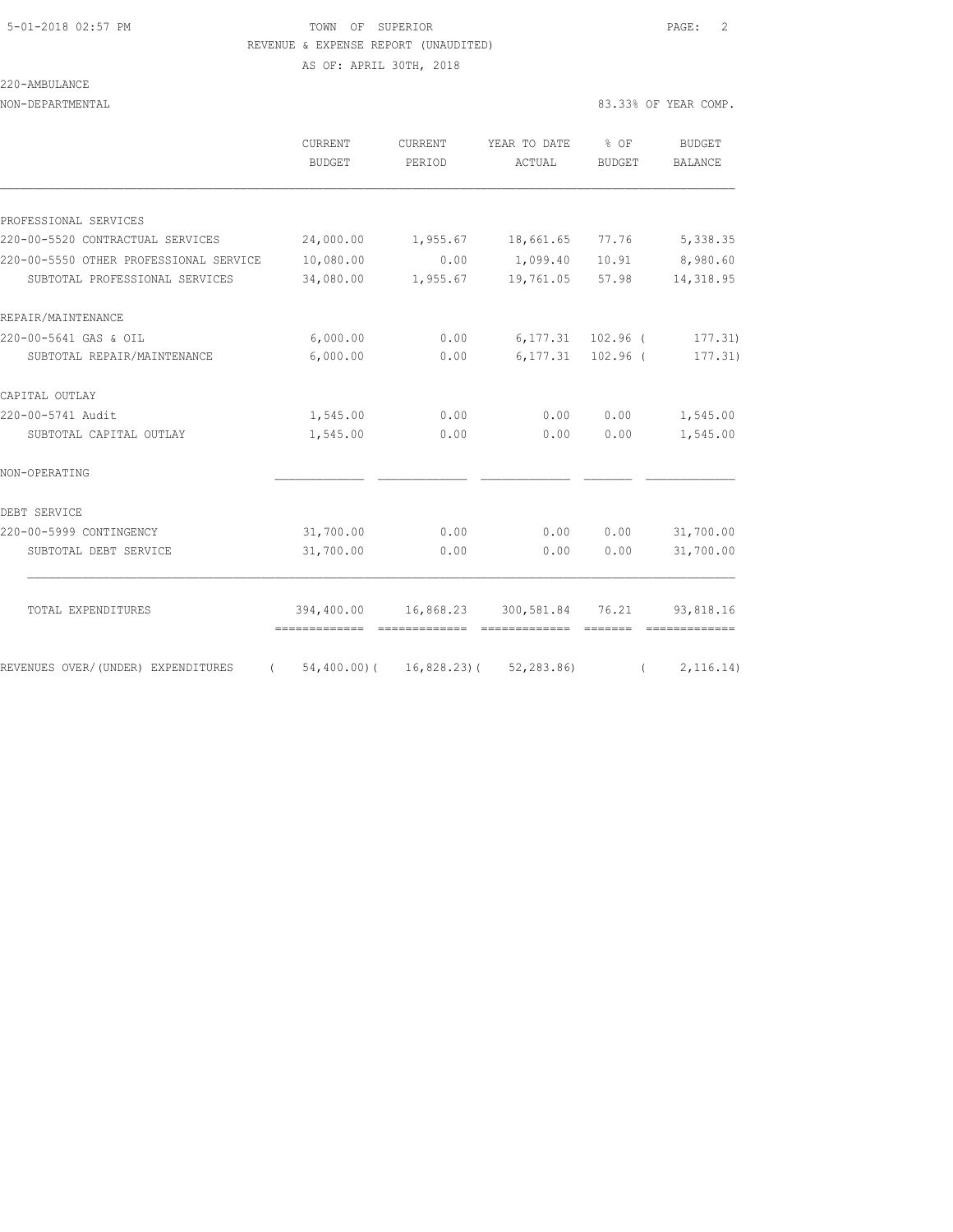220-AMBULANCE

| CURRENT<br>BUDGET | <b>CURRENT</b><br>PERIOD | YEAR TO DATE<br>ACTUAL | % OF<br><b>BUDGET</b> | BUDGET<br><b>BALANCE</b> |
|-------------------|--------------------------|------------------------|-----------------------|--------------------------|
|                   |                          |                        |                       |                          |
| 340,000.00        | 40.00                    | 248,297.98             | 73.03                 | 91,702.02                |
| 394,400.00        | 16,868.23                | 300,581.84             | 76.21                 | 93,818.16                |
| $54,400.00)$ (    |                          | 52,283.86)             |                       | 2, 116.14)               |
|                   |                          |                        | $16,828.23$ ) (       |                          |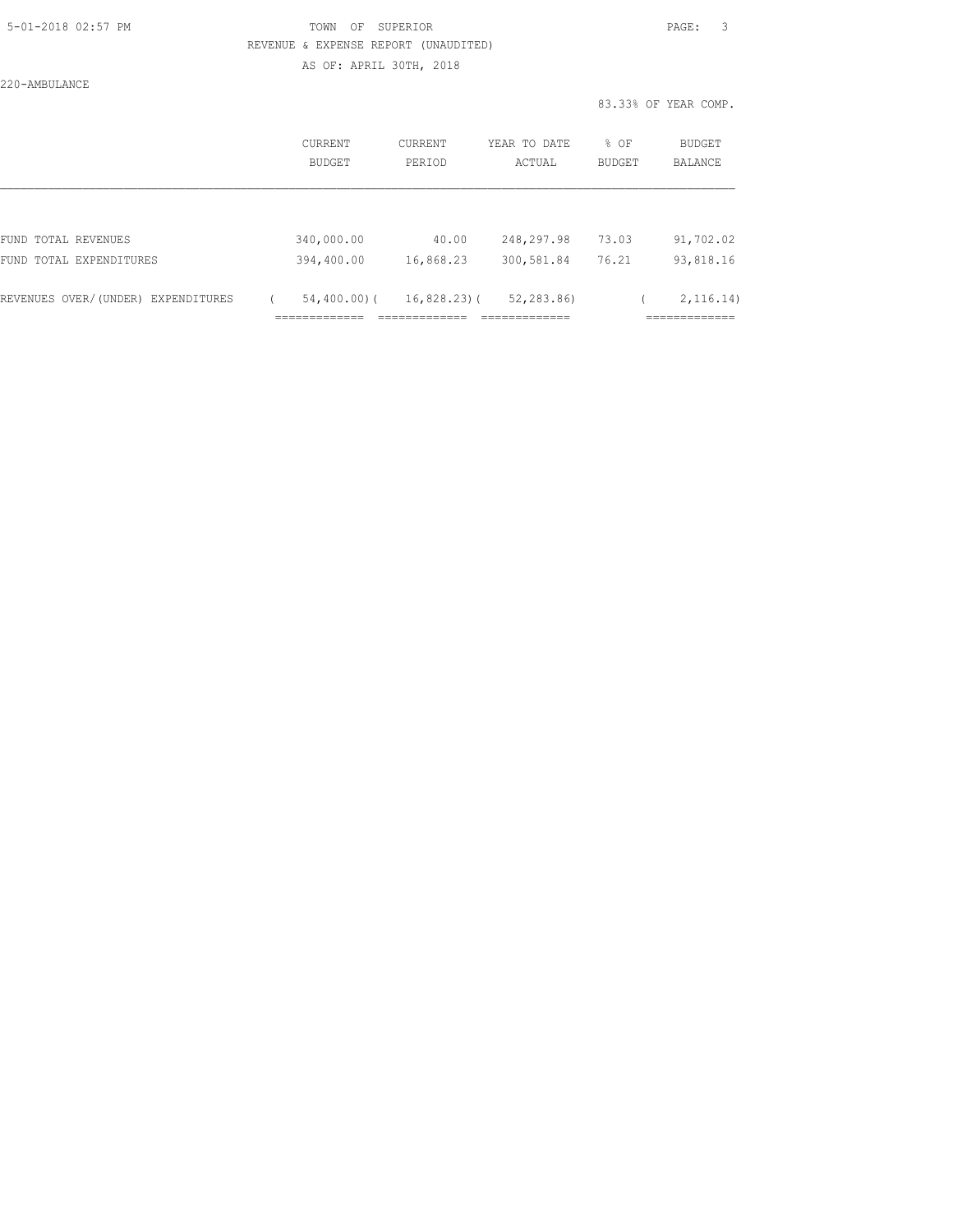230-CEMETARY

|                                      | CURRENT<br><b>BUDGET</b> | CURRENT<br>PERIOD | YEAR TO DATE<br>ACTUAL | $8$ OF<br><b>BUDGET</b> | <b>BUDGET</b><br><b>BALANCE</b> |
|--------------------------------------|--------------------------|-------------------|------------------------|-------------------------|---------------------------------|
| REVENUES                             |                          |                   |                        |                         |                                 |
| <b>BUSINESS SERVICES</b>             |                          |                   |                        |                         |                                 |
| 230-00-4220 CEMETARY WORK PERMITS    | 25,000.00                | 0.00              | 0.00                   | 0.00                    | 25,000.00                       |
| 230-00-4240 WEEKEND FEE              | 0.00                     | 300.00            |                        |                         | 2,700.00 0.00 (2,700.00)        |
| SUBTOTAL BUSINESS SERVICES           | 25,000.00                | 300.00            | 2,700.00               | 10.80                   | 22,300.00                       |
| ENTERPRISE SERVICES                  |                          |                   |                        |                         |                                 |
| 230-00-4320 PLOT PURCHASE            | 0.00                     | 2,500.00          | 7,385.00               | $0.00$ (                | 7,385.00)                       |
| 230-00-4321 OPEN/CLOSE               | 0.00                     | 900.00            | 10, 150.00             | $0.00$ (                | 10, 150.00                      |
| SUBTOTAL ENTERPRISE SERVICES         | 0.00                     | 3,400.00          | 17,535.00              | $0.00$ (                | 17, 535.00                      |
| CONTINGENCY                          |                          |                   |                        |                         |                                 |
| TOTAL REVENUES                       | 25,000.00                | 3,700.00          | 20,235.00              | 80.94                   | 4,765.00                        |
| EXPENDITURES                         |                          |                   |                        |                         |                                 |
| PERSONEL                             |                          |                   |                        |                         |                                 |
| 230-00-5100 SALARIES                 | 4,548.00                 | 277.16            | 5,898.60               |                         | $129.70$ ( $1,350.60$ )         |
| 230-00-5101 OVERTIME                 | 0.00                     | 18.86             | 341.94                 | $0.00$ (                | 341.94)                         |
| 230-00-5151 FICA                     | 281.00                   | 18.35             | 368.51                 | 131.14 (                | 87.51)                          |
| 230-00-5152 MEDICARE                 | 66.00                    | 4.29              | 86.19                  | $130.59$ (              | 20.19                           |
| 230-00-5153 STATE UNEMPLOYMENT       | 34.00                    | 1.92              | 40.47                  | $119.03$ (              | 6.47)                           |
| 230-00-5154 WORKERS COMP INSURANCE   | 10.00                    | 0.00              | 0.00                   | 0.00                    | 10.00                           |
| 230-00-5161 ARIZONA STATE RETIREMENT | 523.00                   | 34.05             | 687.76                 | $131.50$ (              | 164.76)                         |
| 230-00-5162 LIFE INSURANCE           | 12.00                    | 0.00              | 0.00                   | 0.00                    | 12.00                           |
| 230-00-5164 DENTAL INSURANCE         | 55.00                    | 0.00              | 0.00                   | 0.00                    | 55.00                           |
| SUBTOTAL PERSONEL                    | 5,529.00                 | 354.63            | 7,423.47               | 134.26 (                | 1,894.47)                       |
| SUPPLIES                             |                          |                   |                        |                         |                                 |
| 230-00-5299 OPERATING SUPPLIES       | 1,000.00                 | 0.00              | 6, 269.00              | $626.90$ (              | 5, 269.00                       |
| SUBTOTAL SUPPLIES                    | 1,000.00                 | 0.00              | 6, 269.00              | $626.90$ (              | 5, 269.00                       |
| UTILITIES                            |                          |                   |                        |                         |                                 |
| 230-00-5310 ELECTRICITY              | 613.00                   | 0.00              | 420.23                 | 68.55                   | 192.77                          |
| 230-00-5350 TELEPHONE                | 500.00                   | 0.00              | 0.00                   | 0.00                    | 500.00                          |
| 230-00-5360 WATER                    | 700.00                   | 48.36             | 641.15                 | 91.59                   | 58.85                           |
| SUBTOTAL UTILITIES                   | 1,813.00                 | 48.36             | 1,061.38               | 58.54                   | 751.62                          |

GENERAL BUSINESS EXPENSE \_\_\_\_\_\_\_\_\_\_\_\_\_ \_\_\_\_\_\_\_\_\_\_\_\_\_ \_\_\_\_\_\_\_\_\_\_\_\_\_ \_\_\_\_\_\_\_ \_\_\_\_\_\_\_\_\_\_\_\_\_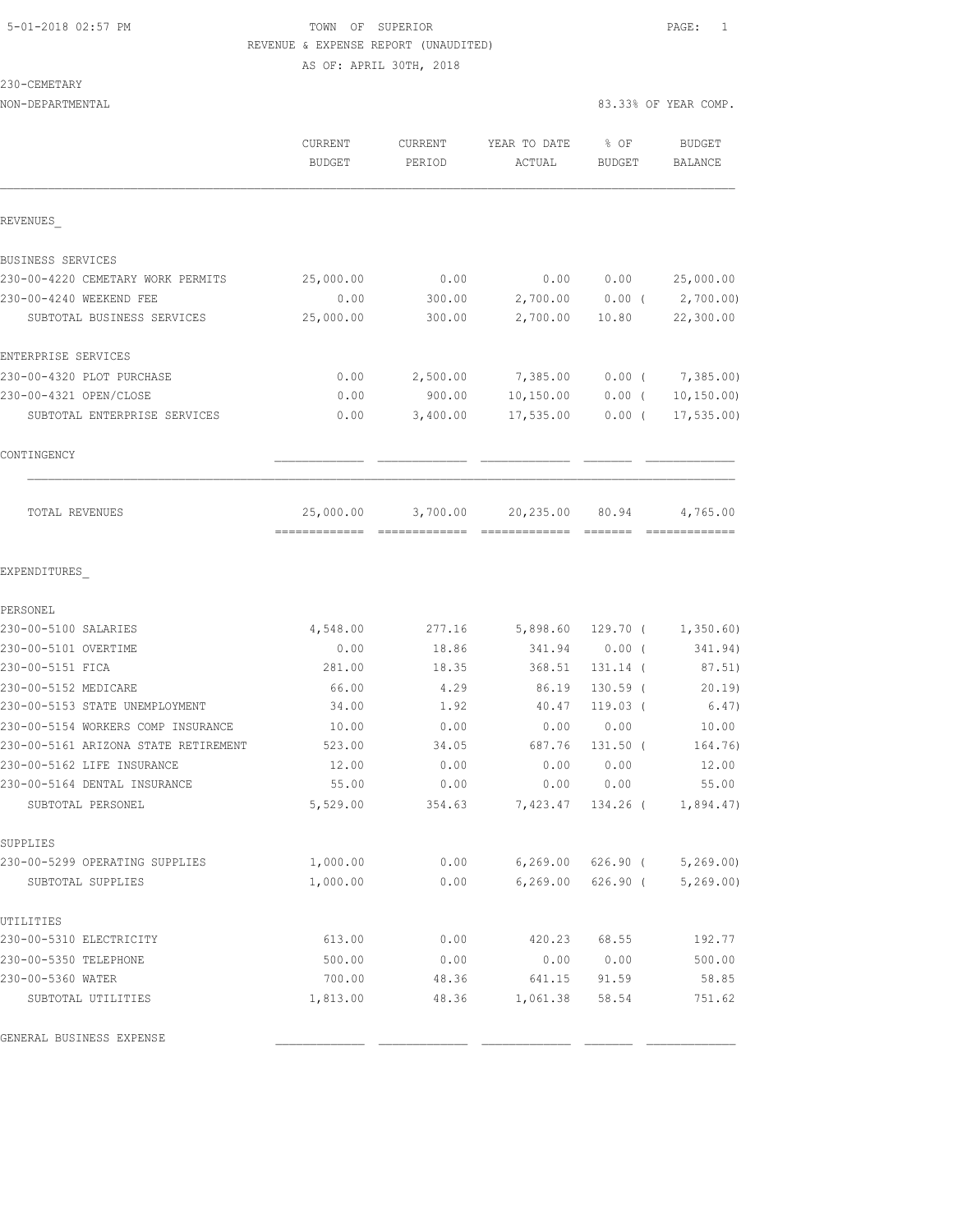230-CEMETARY

|                                             | <b>CURRENT</b> | CURRENT | YEAR TO DATE                              | $\frac{8}{6}$ OF | BUDGET   |
|---------------------------------------------|----------------|---------|-------------------------------------------|------------------|----------|
|                                             | BUDGET         | PERIOD  | ACTUAL                                    | BUDGET           | BALANCE  |
|                                             |                |         |                                           |                  |          |
| PROFESSIONAL SERVICES                       |                |         |                                           |                  |          |
| REPAIR/MAINTENANCE                          |                |         |                                           |                  |          |
| 230-00-5650 OTHER EQUIPMENT REPAIRS         | 4,620.00       | 0.00    | 0.00                                      | 0.00             | 4,620.00 |
| SUBTOTAL REPAIR/MAINTENANCE                 | 4,620.00       | 0.00    | 0.00                                      | 0.00             | 4,620.00 |
| CAPITAL OUTLAY                              |                |         |                                           |                  |          |
| NON-OPERATING                               |                |         |                                           |                  |          |
| DEBT SERVICE                                |                |         |                                           |                  |          |
| 230-00-5999 CONTINGENCY                     | 6,671.00       | 0.00    | 0.00                                      | 0.00             | 6,671.00 |
| SUBTOTAL DEBT SERVICE                       | 6,671.00       | 0.00    | 0.00                                      | 0.00             | 6,671.00 |
| TOTAL EXPENDITURES                          |                |         | 19,633.00 402.99 14,753.85 75.15 4,879.15 |                  |          |
|                                             |                |         |                                           |                  |          |
| REVENUES OVER/(UNDER) EXPENDITURES 5,367.00 |                |         | 3, 297.01 5, 481.15                       |                  | (114.15) |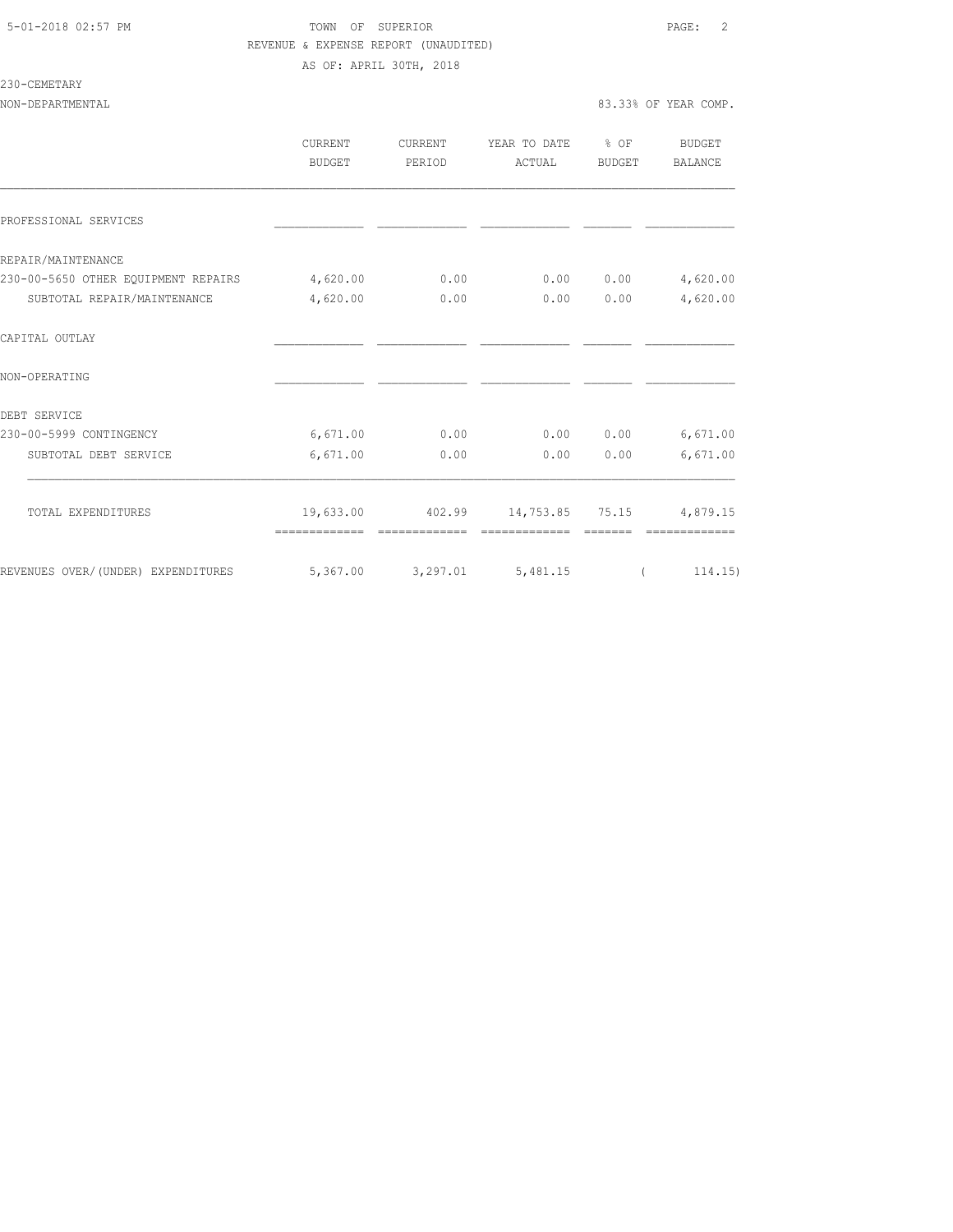230-CEMETARY

|                                    | CURRENT<br>BUDGET | <b>CURRENT</b><br>PERIOD | YEAR TO DATE<br>ACTUAL | % OF<br><b>BUDGET</b> | <b>BUDGET</b><br><b>BALANCE</b> |
|------------------------------------|-------------------|--------------------------|------------------------|-----------------------|---------------------------------|
|                                    |                   |                          |                        |                       |                                 |
| FUND TOTAL REVENUES                | 25,000.00         | 3,700.00                 | 20,235.00              | 80.94                 | 4,765.00                        |
| FUND TOTAL EXPENDITURES            | 19,633.00         | 402.99                   | 14,753.85              | 75.15                 | 4,879.15                        |
| REVENUES OVER/(UNDER) EXPENDITURES | 5,367.00          | 3,297.01                 | 5,481.15               |                       | 114.15)                         |
|                                    |                   |                          |                        |                       |                                 |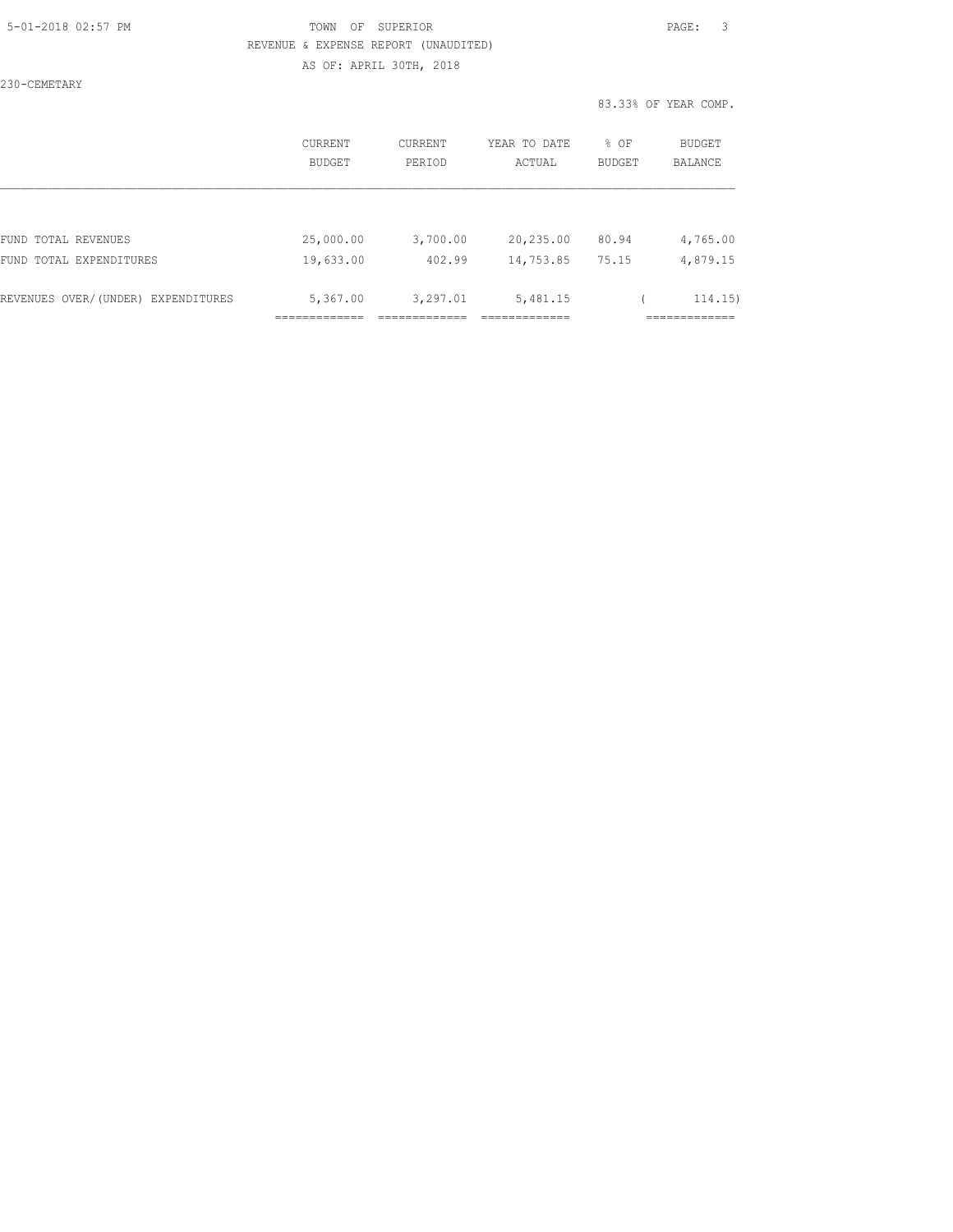| 5-01-2018 02:57 PM |  |
|--------------------|--|
|                    |  |

# TOWN OF SUPERIOR **Example 2018** PAGE: 1 REVENUE & EXPENSE REPORT (UNAUDITED)

AS OF: APRIL 30TH, 2018

# 300-HIGHWAY USERS REVENUE

|                                        | <b>CURRENT</b><br><b>BUDGET</b> | CURRENT<br>PERIOD | YEAR TO DATE<br>ACTUAL | % OF<br><b>BUDGET</b> | <b>BUDGET</b><br>BALANCE   |
|----------------------------------------|---------------------------------|-------------------|------------------------|-----------------------|----------------------------|
| REVENUES                               |                                 |                   |                        |                       |                            |
| TAXES                                  |                                 |                   |                        |                       |                            |
| 300-00-4132 HIGHWAY USERS REVENUE FUND | 220,326.00                      | 19,955.85         | 190, 134.95 86.30      |                       | 30,191.05                  |
| SUBTOTAL TAXES                         | 220,326.00                      | 19,955.85         | 190, 134.95            | 86.30                 | 30,191.05                  |
| CONTINGENCY                            |                                 |                   |                        |                       |                            |
| TOTAL REVENUES                         | 220,326.00                      | 19,955.85         | 190,134.95             | 86.30                 | 30,191.05<br>============= |
| EXPENDITURES                           |                                 |                   |                        |                       |                            |
| PERSONEL                               |                                 |                   |                        |                       |                            |
| 300-00-5100 SALARIES                   | 86,427.00                       | 3,010.89          | 60,103.71 69.54        |                       | 26, 323.29                 |
| 300-00-5101 OVERTIME                   | 2,000.00                        | 159.51            | 2,589.53               | $129.48$ (            | 589.53)                    |
| 300-00-5120 INMATE LABOR               | 2,000.00                        | 0.00              | 1,742.50               | 87.13                 | 257.50                     |
| 300-00-5151 FICA                       | 5,360.00                        | 195.39            | 3,667.80               | 68.43                 | 1,692.20                   |
| 300-00-5152 MEDICARE                   | 1,254.00                        | 45.70             | 857.88                 | 68.41                 | 396.12                     |
| 300-00-5153 STATE UNEMPLOYMENT         | 635.00                          | 3.82              | 404.65                 | 63.72                 | 230.35                     |
| 300-00-5154 WORKERS COMP INSURANCE     | 1,003.00                        | 826.00            | 3,703.00               | $369.19$ (            | 2,700.00)                  |
| 300-00-5161 ARIZONA STATE RETIREMENT   | 9,705.00                        | 320.41            | 6,440.42               | 66.36                 | 3,264.58                   |
| 300-00-5162 LIFE INSURANCE             | 201.00                          | 0.00              | 0.00                   | 0.00                  | 201.00                     |
| 300-00-5163 HEALTH INSURANCE           | 6,390.00                        | 0.00              | 0.00                   | 0.00                  | 6,390.00                   |
| 300-00-5164 DENTAL INSURANCE           | 924.00                          | 0.00              | 0.00                   | 0.00                  | 924.00                     |
| SUBTOTAL PERSONEL                      | 115,899.00                      | 4,561.72          | 79,509.49              | 68.60                 | 36, 389.51                 |
| SUPPLIES                               |                                 |                   |                        |                       |                            |
| 300-00-5225 SAFETY SUPPLIES/EQUIPMENT  | 1,000.00                        | 0.00              | 223.66                 | 22.37                 | 776.34                     |
| 300-00-5299 OPERATING SUPPLIES         | 492.00                          | 0.00              |                        | 8,816.81 1,792.03 (   | 8,324.81)                  |
| SUBTOTAL SUPPLIES                      | 1,492.00                        | 0.00              | 9,040.47               | $605.93$ (            | 7,548.47)                  |
| UTILITIES                              |                                 |                   |                        |                       |                            |
| 300-00-5310 ELECTRICITY                | 43,108.00                       | 0.00              | 32,527.03              | 75.45                 | 10,580.97                  |
| 300-00-5315 APS CONTRACT               | 39,500.00                       | 0.00              | 10,848.00              | 27.46                 | 28,652.00                  |
| 300-00-5350 TELEPHONE                  | 0.00                            | 0.00              | 40.43                  | $0.00$ (              | 40.43)                     |
| 300-00-5360 WATER                      | 0.00                            | 140.51            | 1,072.18               | $0.00$ (              | 1,072.18                   |
| SUBTOTAL UTILITIES                     | 82,608.00                       | 140.51            | 44,487.64              | 53.85                 | 38,120.36                  |
| GENERAL BUSINESS EXPENSE               |                                 |                   |                        |                       |                            |
| 300-00-5471 AUDIT                      | 1,545.00                        | 0.00              | 1,500.00               | 97.09                 | 45.00                      |
| 300-00-5480 GENERAL INSURANCE          | 0.00                            | 0.00              | 12,389.28              | $0.00$ (              | 12, 389.28                 |
| SUBTOTAL GENERAL BUSINESS EXPENSE      | 1,545.00                        | 0.00              | 13,889.28              | 898.98 (              | 12, 344.28)                |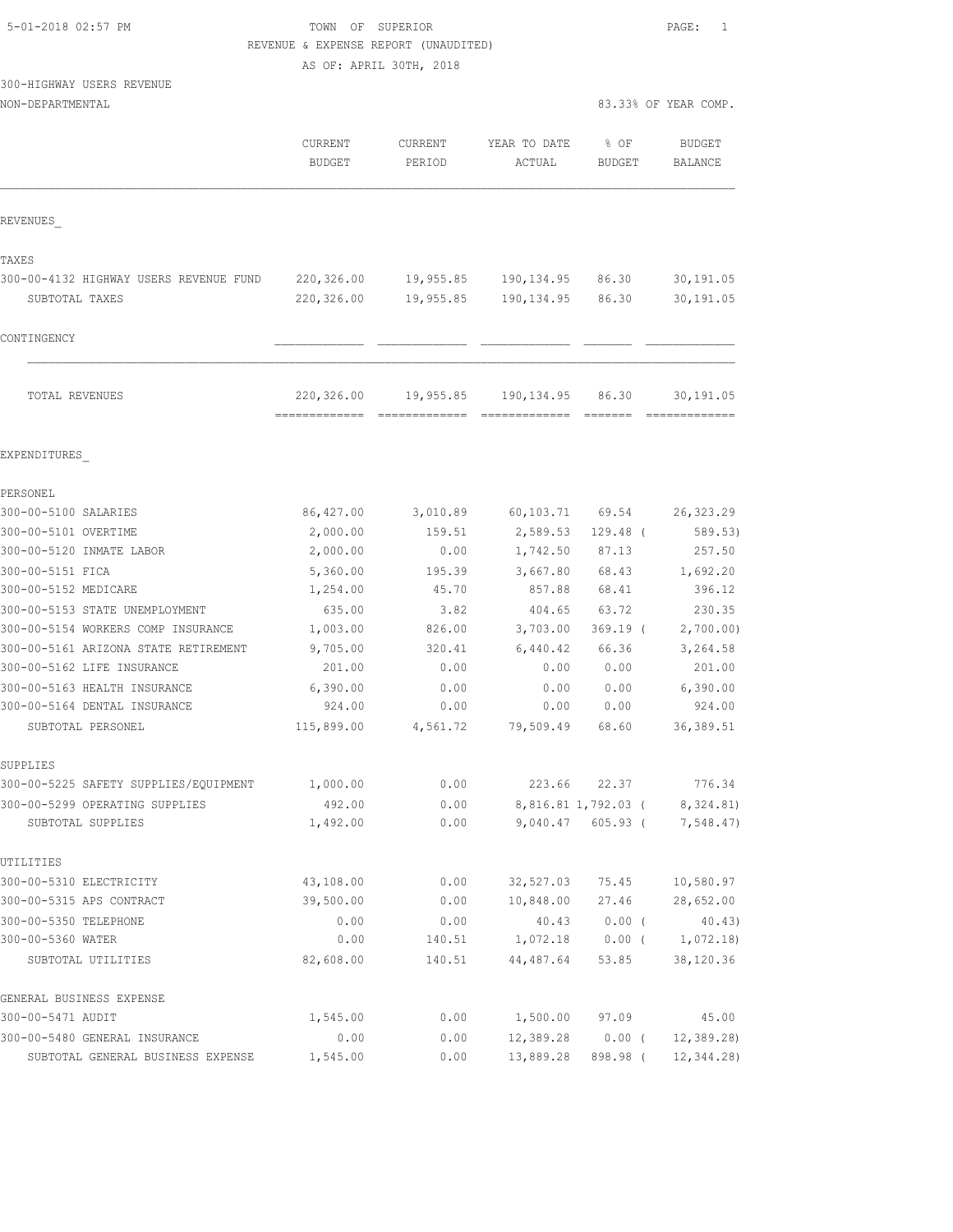# 5-01-2018 02:57 PM TOWN OF SUPERIOR PAGE: 2 REVENUE & EXPENSE REPORT (UNAUDITED)

AS OF: APRIL 30TH, 2018

# 300-HIGHWAY USERS REVENUE

|                                                                           | CURRENT<br><b>BUDGET</b>    | CURRENT<br>PERIOD    | YEAR TO DATE<br>ACTUAL | % OF<br><b>BUDGET</b>    | <b>BUDGET</b><br><b>BALANCE</b> |
|---------------------------------------------------------------------------|-----------------------------|----------------------|------------------------|--------------------------|---------------------------------|
|                                                                           |                             |                      |                        |                          |                                 |
| PROFESSIONAL SERVICES                                                     |                             |                      |                        |                          |                                 |
| 300-00-5520 CONTRACTUAL SERVICES                                          | 0.00                        | 0.00                 | 3,444.56               | $0.00$ (                 | 3,444.56)                       |
| 300-00-5550 OTHER PROFESSIONAL SERVICES<br>SUBTOTAL PROFESSIONAL SERVICES | 13,000.00<br>13,000.00      | 7,699.00<br>7,699.00 | 14,222.40<br>17,666.96 | $109.40$ (<br>$135.90$ ( | 1,222.40<br>4,666.96)           |
| REPAIR/MAINTENANCE                                                        |                             |                      |                        |                          |                                 |
| 300-00-5640 AUTO & TRUCK REPAIRS                                          | 5,000.00                    | 0.00                 | 2,999.11               | 59.98                    | 2,000.89                        |
| 300-00-5641 GAS & OIL                                                     | 3,000.00                    | 0.00                 | 4,657.81               | $155.26$ (               | 1,657.81)                       |
| 300-00-5642 TIRES & TUBES                                                 | 0.00                        | 0.00                 | 9,043.93               | $0.00$ (                 | 9,043.93)                       |
| 300-00-5643 INMATE FUEL                                                   | 1,000.00                    | 0.00                 | 686.46                 | 68.65                    | 313.54                          |
| 300-00-5650 OTHER EOUIPMENT REPAIRS                                       | 5,000.00                    | 83.59                | 5,355.87               | $107.12$ (               | 355.87)                         |
| 300-00-5670 STREET & SIDEWALK REPAIR                                      | 0.00                        | 0.00                 | 3,778.95               | $0.00$ (                 | 3,778.95                        |
| SUBTOTAL REPAIR/MAINTENANCE                                               | 14,000.00                   | 83.59                | 26,522.13              | 189.44 (                 | 12, 522.13)                     |
| CAPITAL OUTLAY                                                            |                             |                      |                        |                          |                                 |
| 300-00-5750 OTHER EQUIP/SMALL TOOLS                                       | 0.00                        | 0.00                 | 506.61                 | 0.00(                    | 506.61)                         |
| 300-00-5770 TRAFFIC SIGNS                                                 | 0.00                        | 0.00                 | 3,731.79               | $0.00$ (                 | 3,731.79                        |
| 300-00-5790 MACHINERY & EQUIPMENT                                         | 0.00                        | 0.00                 | 737.76                 | $0.00$ (                 | 737.76)                         |
| SUBTOTAL CAPITAL OUTLAY                                                   | 0.00                        | 0.00                 | 4,976.16               | 0.00(                    | 4,976.16                        |
| NON-OPERATING                                                             |                             |                      |                        |                          |                                 |
| DEBT SERVICE                                                              |                             |                      |                        |                          |                                 |
| 300-00-5999 CONTINGENCY                                                   | 28,761.00                   | 0.00                 | 0.00                   | 0.00                     | 28,761.00                       |
| SUBTOTAL DEBT SERVICE                                                     | 28,761.00                   | 0.00                 | 0.00                   | 0.00                     | 28,761.00                       |
| TOTAL EXPENDITURES                                                        | 257,305.00                  | 12,484.82            | 196,092.13             | 76.21                    | 61, 212.87                      |
| REVENUES OVER/(UNDER) EXPENDITURES                                        | -------------<br>36, 979.00 | 7,471.03 (           | 5, 957.18              |                          | 31,021.82)                      |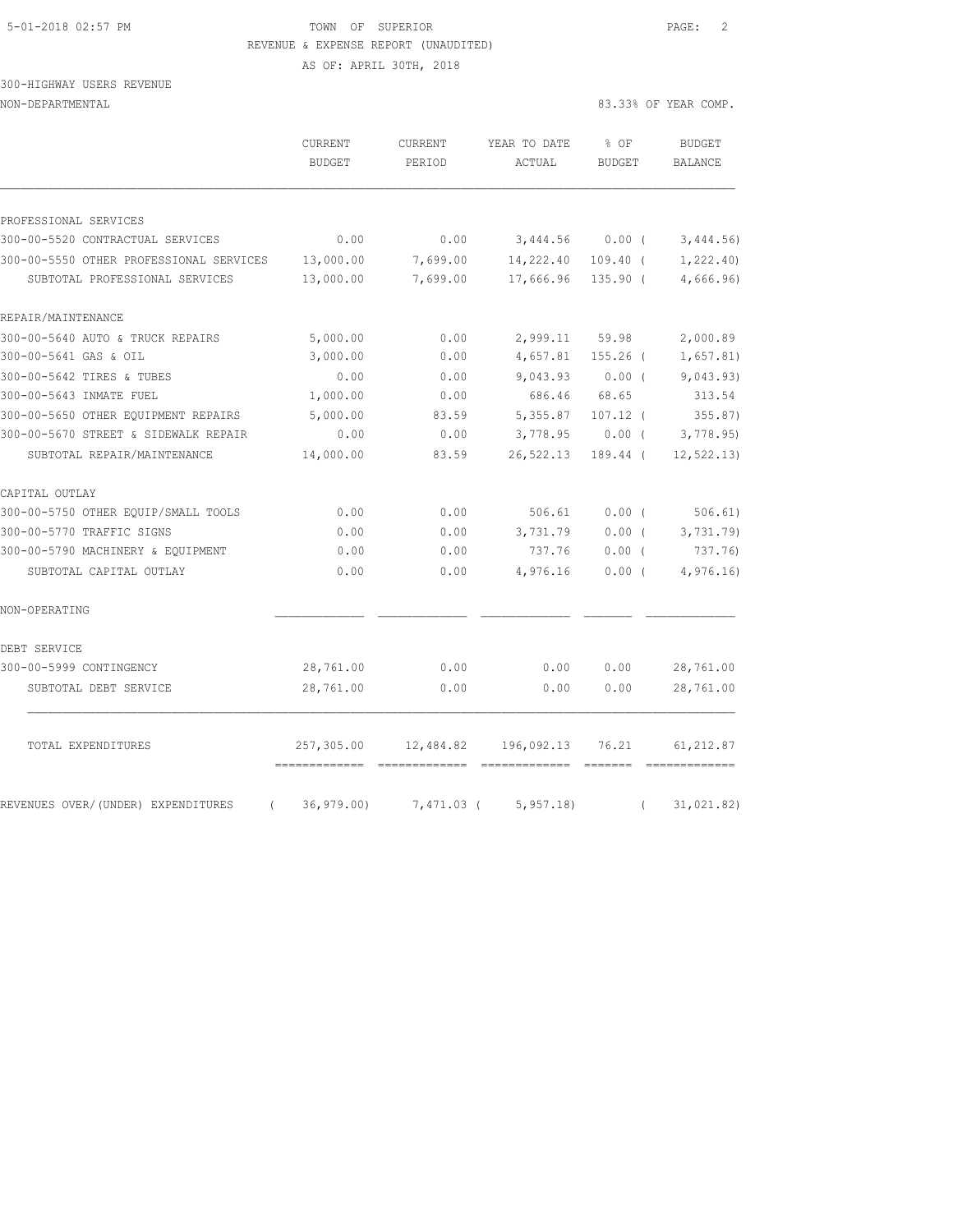300-HIGHWAY USERS REVENUE

|                                    | <b>CURRENT</b><br><b>BUDGET</b> | CURRENT<br>PERIOD | YEAR TO DATE<br>ACTUAL | % OF<br>BUDGET | BUDGET<br><b>BALANCE</b> |
|------------------------------------|---------------------------------|-------------------|------------------------|----------------|--------------------------|
|                                    |                                 |                   |                        |                |                          |
| FUND TOTAL REVENUES                | 220,326.00                      | 19,955.85         | 190, 134.95            | 86.30          | 30,191.05                |
| FUND TOTAL EXPENDITURES            | 257,305.00                      | 12,484.82         | 196,092.13             | 76.21          | 61,212.87                |
| REVENUES OVER/(UNDER) EXPENDITURES | 36, 979, 00                     | 7,471.03 (        | 5, 957, 18             |                | 31,021.82)               |
|                                    |                                 |                   |                        |                |                          |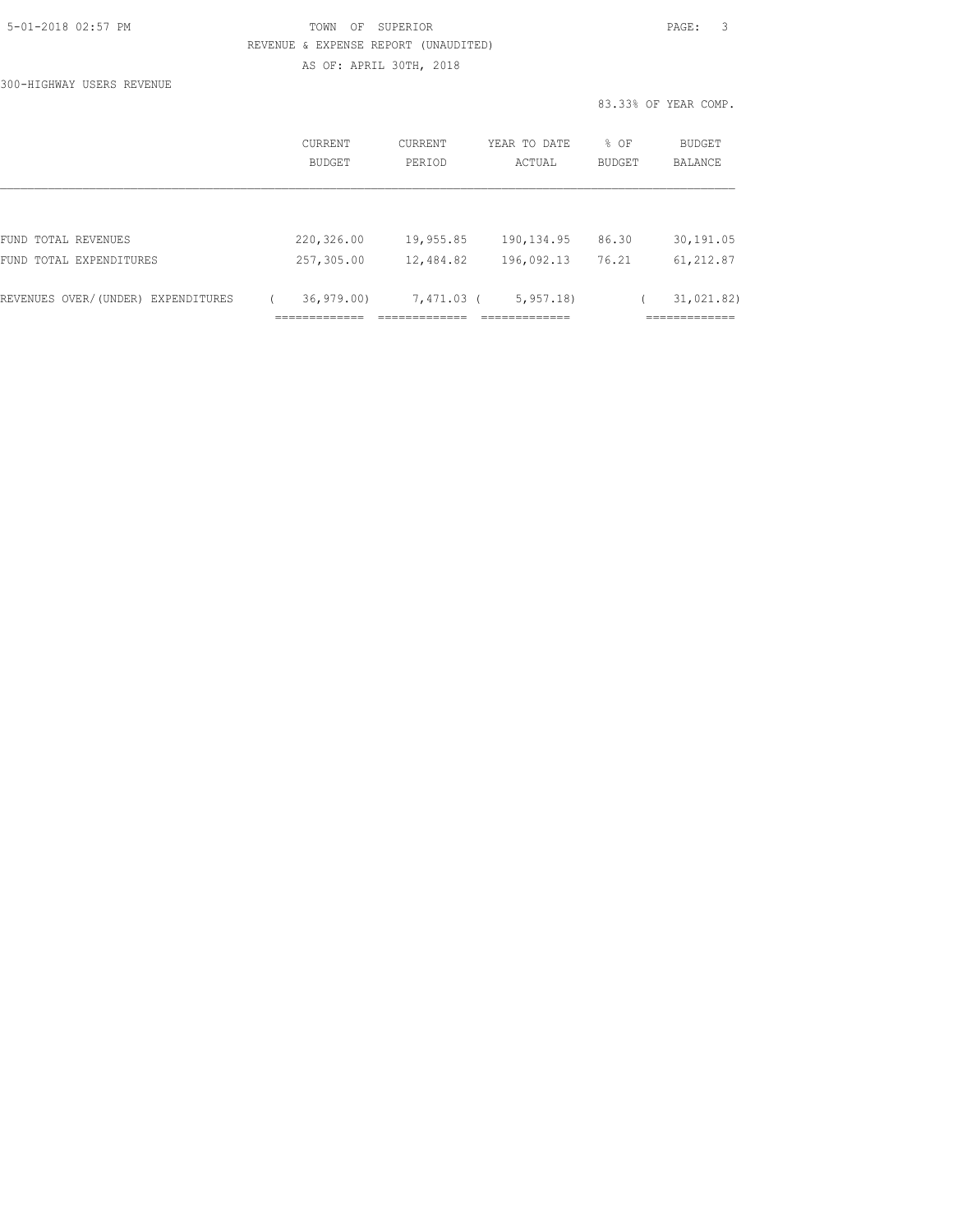# 5-01-2018 02:57 PM TOWN OF SUPERIOR PAGE: 1 REVENUE & EXPENSE REPORT (UNAUDITED)

AS OF: APRIL 30TH, 2018

| 310-EXCISE<br>TAX |  |
|-------------------|--|
|-------------------|--|

NON-DEPARTMENTAL 83.33% OF YEAR COMP.

|                                         | CURRENT<br><b>BUDGET</b>                   | <b>CURRENT</b><br>PERIOD | YEAR TO DATE<br>ACTUAL | % OF<br>BUDGET | <b>BUDGET</b><br><b>BALANCE</b> |
|-----------------------------------------|--------------------------------------------|--------------------------|------------------------|----------------|---------------------------------|
| REVENUES                                |                                            |                          |                        |                |                                 |
| TAXES                                   |                                            |                          |                        |                |                                 |
| 310-00-4130 EXCISE TAX-1/2 SALES PINAL  | 356,962.00                                 | 0.00                     | 0.00                   | 0.00           | 356,962.00                      |
| SUBTOTAL TAXES                          | 356,962.00                                 | 0.00                     | 0.00                   | 0.00           | 356,962.00                      |
|                                         |                                            |                          |                        |                |                                 |
| CONTINGENCY                             |                                            |                          |                        |                |                                 |
| TOTAL REVENUES                          | 356,962.00<br>------------- -------------- | 0.00                     | 0.00<br>=============  | 0.00           | 356,962.00<br>222222222222222   |
| EXPENDITURES                            |                                            |                          |                        |                |                                 |
| PERSONEL                                |                                            |                          |                        |                |                                 |
| 310-00-5100 SALARIES                    | 53,514.00                                  | 2,381.87                 | 41,747.37 78.01        |                | 11,766.63                       |
| 310-00-5101 OVERTIME                    | 0.00                                       | 119.12                   | 1,644.99               | $0.00$ (       | 1,644.99)                       |
| 310-00-5120 INMATE LABOR                | 1,550.00                                   | 0.00                     | 1,742.50               | $112.42$ (     | 192.50)                         |
| 310-00-5151 FICA                        | 3,316.00                                   | 155.06                   | 2,577.93               | 77.74          | 738.07                          |
| 310-00-5152 MEDICARE                    | 776.00                                     | 36.26                    | 602.83                 | 77.68          | 173.17                          |
| 310-00-5153 STATE UNEMPLOYMENT          | 374.00                                     | 2.55                     | 309.76                 | 82.82          | 64.24                           |
| 310-00-5154 WORKERS COMP INSURANCE      | 223.00                                     | 0.00                     | 0.00                   | 0.00           | 223.00                          |
| 310-00-5161 ARIZONA STATE RETIREMENT    | 5,998.00                                   | 258.16                   | 4,503.05               | 75.08          | 1,494.95                        |
| 310-00-5162 LIFE INSURANCE              | 117.00                                     | 0.00                     | 0.00                   | 0.00           | 117.00                          |
| 310-00-5163 HEALTH INSURANCE            | 5,112.00                                   | 0.00                     | 0.00                   | 0.00           | 5,112.00                        |
| 310-00-5164 DENTAL INSURANCE            | 536.00                                     | 0.00                     | 0.00                   | 0.00           | 536.00                          |
| SUBTOTAL PERSONEL                       | 71,516.00                                  | 2,953.02                 | 53, 128.43             | 74.29          | 18,387.57                       |
| SUPPLIES                                |                                            |                          |                        |                |                                 |
| 310-00-5299 OPERATING SUPPLIES          | 0.00                                       | 0.00                     | 1,951.11               | $0.00$ (       | 1,951.11)                       |
| SUBTOTAL SUPPLIES                       | 0.00                                       | 0.00                     | 1,951.11               | $0.00$ (       | 1, 951.11)                      |
| UTILITIES                               |                                            |                          |                        |                |                                 |
| 310-00-5310 ELECTRICITY                 | 1,700.00                                   | 0.00                     | 1,994.13               | $117.30$ (     | 294.13)                         |
| 310-00-5360 WATER                       | 0.00                                       | 141.50                   | 1,073.14               | $0.00$ (       | 1,073.14                        |
| SUBTOTAL UTILITIES                      | 1,700.00                                   | 141.50                   | 3,067.27               | $180.43$ (     | 1, 367, 27)                     |
| GENERAL BUSINESS EXPENSE                |                                            |                          |                        |                |                                 |
| 310-00-5471 Audit                       | 1,545.00                                   | 0.00                     | 0.00                   | 0.00           | 1,545.00                        |
| SUBTOTAL GENERAL BUSINESS EXPENSE       | 1,545.00                                   | 0.00                     | 0.00                   | 0.00           | 1,545.00                        |
| PROFESSIONAL SERVICES                   |                                            |                          |                        |                |                                 |
| 310-00-5520 CONTRACTUAL SERVICES        | 0.00                                       | 0.00                     | 26,818.08              | $0.00$ (       | 26, 818.08                      |
| 310-00-5550 OTHER PROFESSIONAL SERVICES | 0.00                                       | 0.00                     | 39,269.27              | $0.00$ (       | 39, 269.27)                     |
| SUBTOTAL PROFESSIONAL SERVICES          | 0.00                                       | 0.00                     | 66,087.35              | $0.00$ (       | 66,087.35)                      |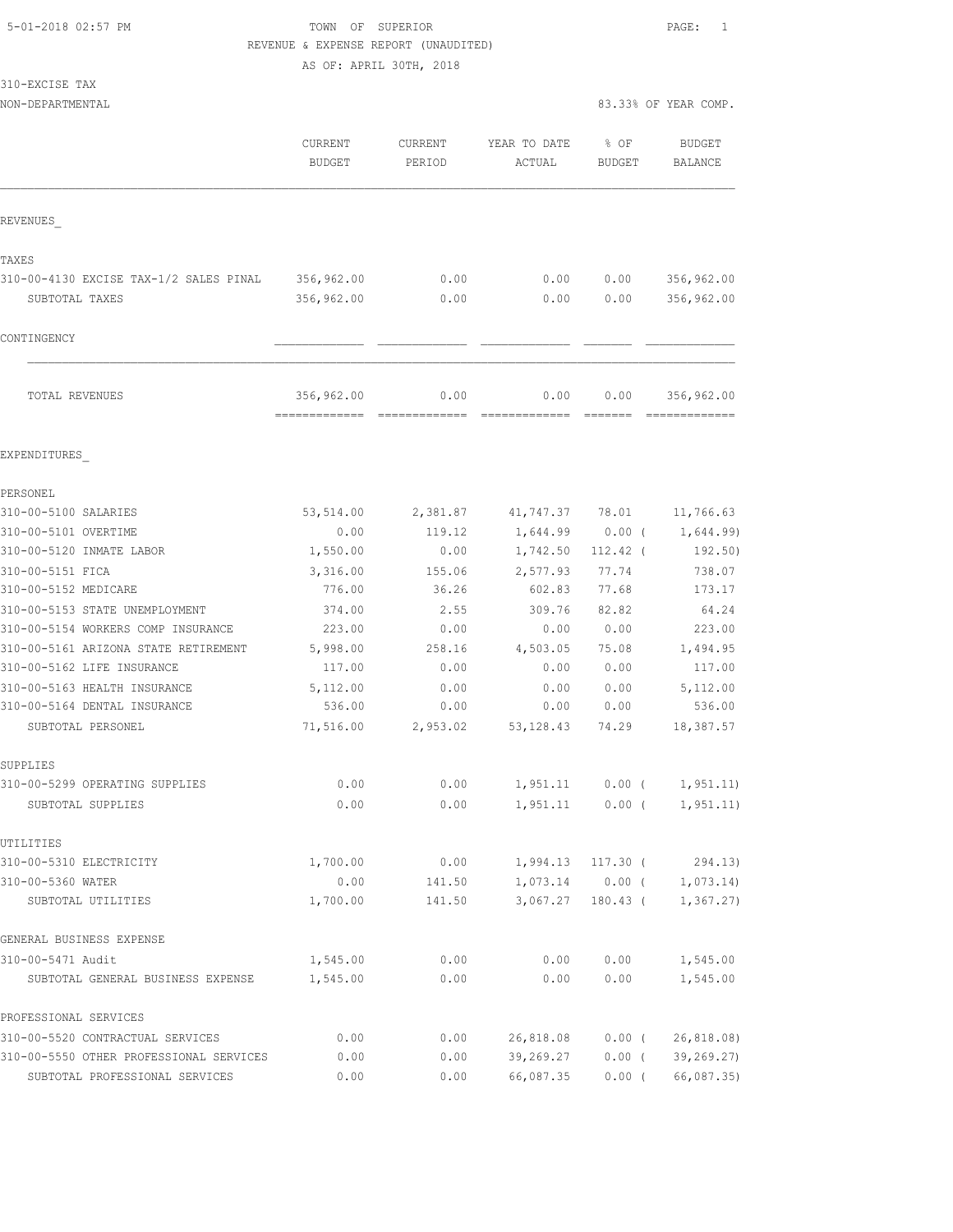# 5-01-2018 02:57 PM TOWN OF SUPERIOR PAGE: 2 REVENUE & EXPENSE REPORT (UNAUDITED)

310-EXCISE TAX

AS OF: APRIL 30TH, 2018

NON-DEPARTMENTAL 83.33% OF YEAR COMP.

| <b>BUDGET</b> | PERIOD                                                                           | ACTUAL                                               | <b>BUDGET</b>                                                              | BALANCE                                                                                                                       |
|---------------|----------------------------------------------------------------------------------|------------------------------------------------------|----------------------------------------------------------------------------|-------------------------------------------------------------------------------------------------------------------------------|
|               |                                                                                  |                                                      |                                                                            |                                                                                                                               |
|               |                                                                                  |                                                      |                                                                            |                                                                                                                               |
|               |                                                                                  |                                                      |                                                                            |                                                                                                                               |
|               |                                                                                  |                                                      |                                                                            | 2,000.00                                                                                                                      |
|               |                                                                                  |                                                      |                                                                            | 1,656.78)                                                                                                                     |
|               |                                                                                  |                                                      |                                                                            | 599.50)                                                                                                                       |
|               |                                                                                  |                                                      |                                                                            | 313.54                                                                                                                        |
|               |                                                                                  |                                                      |                                                                            | 4,126.08                                                                                                                      |
|               |                                                                                  |                                                      |                                                                            | 17, 355.34                                                                                                                    |
|               |                                                                                  |                                                      |                                                                            | 13, 172.00                                                                                                                    |
|               |                                                                                  |                                                      |                                                                            |                                                                                                                               |
| 7,000.00      | 0.00                                                                             | 0.00                                                 | 0.00                                                                       | 7,000.00                                                                                                                      |
| 0.00          | 0.00                                                                             | 373.85                                               | $0.00$ (                                                                   | 373.85                                                                                                                        |
| 0.00          | 0.00                                                                             |                                                      |                                                                            | 10, 707.39                                                                                                                    |
| 7,000.00      | 0.00                                                                             | 11,081.24                                            | $158.30$ (                                                                 | 4,081.24)                                                                                                                     |
|               |                                                                                  |                                                      |                                                                            |                                                                                                                               |
|               |                                                                                  |                                                      |                                                                            |                                                                                                                               |
| 0.00          | 0.00                                                                             |                                                      |                                                                            | 3,327.36)                                                                                                                     |
| 0.00          | 0.00                                                                             | 1,839.53                                             | $0.00$ (                                                                   | 1,839.53)                                                                                                                     |
| 254, 472.00   | 0.00                                                                             | 0.00                                                 |                                                                            | 254,472.00                                                                                                                    |
| 254,472.00    | 0.00                                                                             | 5,166.89                                             | 2.03                                                                       | 249, 305.11                                                                                                                   |
| 569,983.00    | 3,094.52                                                                         | 387,404.29                                           | 67.97                                                                      | 182,578.71                                                                                                                    |
|               | 2,000.00<br>3,000.00<br>0.00<br>1,000.00<br>5,000.00<br>222,750.00<br>233,750.00 | 0.00<br>0.00<br>0.00<br>0.00<br>0.00<br>0.00<br>0.00 | 0.00<br>4,656.78<br>599.50<br>686.46<br>873.92<br>240,105.34<br>246,922.00 | 0.00<br>$155.23$ (<br>0.00(<br>68.65<br>17.48<br>107.79 (<br>$105.64$ (<br>10,707.39<br>0.00(<br>3,327.36<br>$0.00$ (<br>0.00 |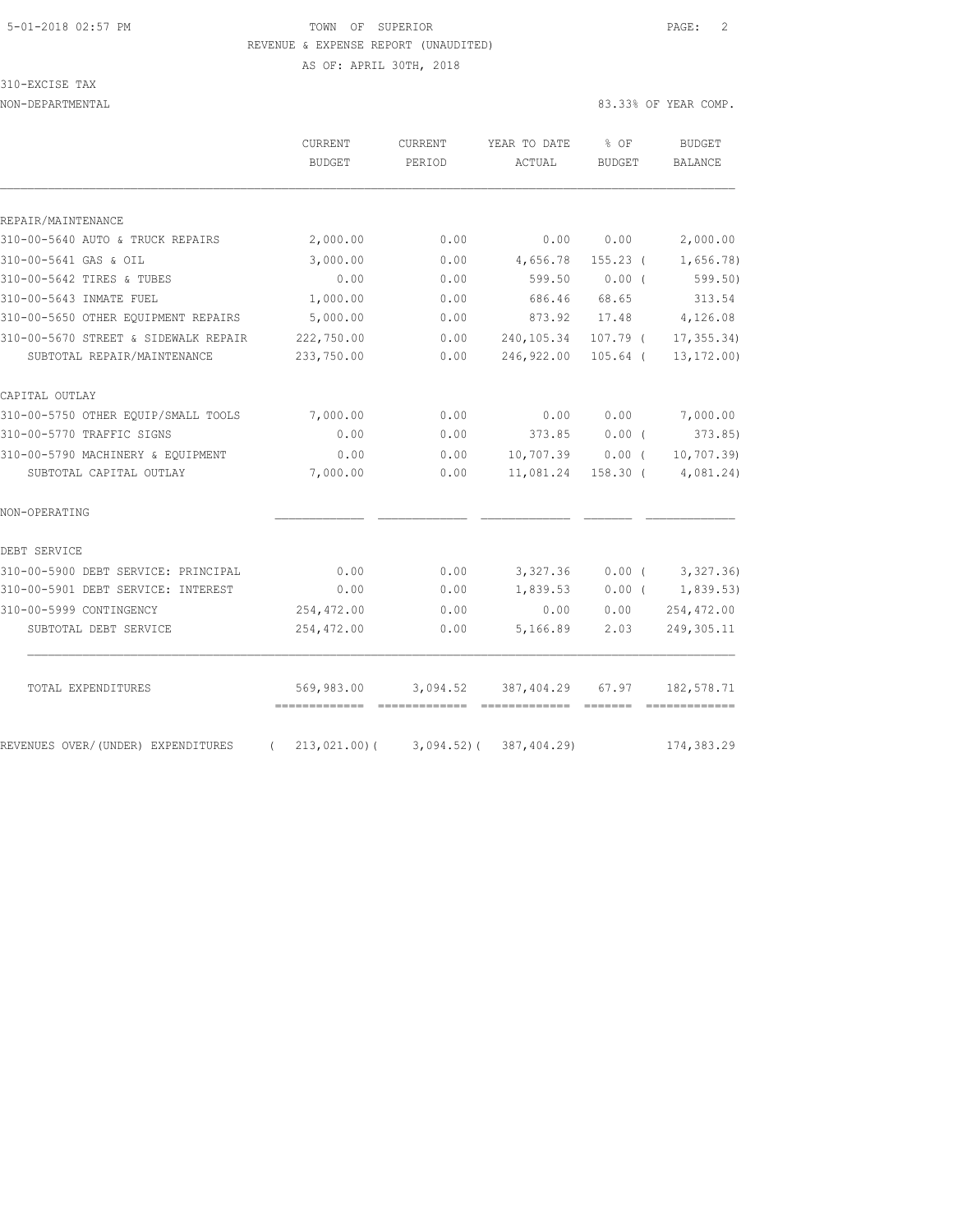310-EXCISE TAX

|                                                               | CURRENT<br>BUDGET             | CURRENT<br>PERIOD          | YEAR TO DATE<br>ACTUAL    | $8$ OF<br>BUDGET | BUDGET<br><b>BALANCE</b> |
|---------------------------------------------------------------|-------------------------------|----------------------------|---------------------------|------------------|--------------------------|
| FUND TOTAL REVENUES                                           | 356,962.00                    | 0.00                       | 0.00                      | 0.00             | 356,962.00               |
| FUND TOTAL EXPENDITURES<br>REVENUES OVER/(UNDER) EXPENDITURES | 569,983.00<br>$213,021,00)$ ( | 3,094.52<br>$3,094.52$ ) ( | 387,404.29<br>387,404.29) | 67.97            | 182,578.71<br>174,383.29 |
|                                                               |                               |                            |                           |                  |                          |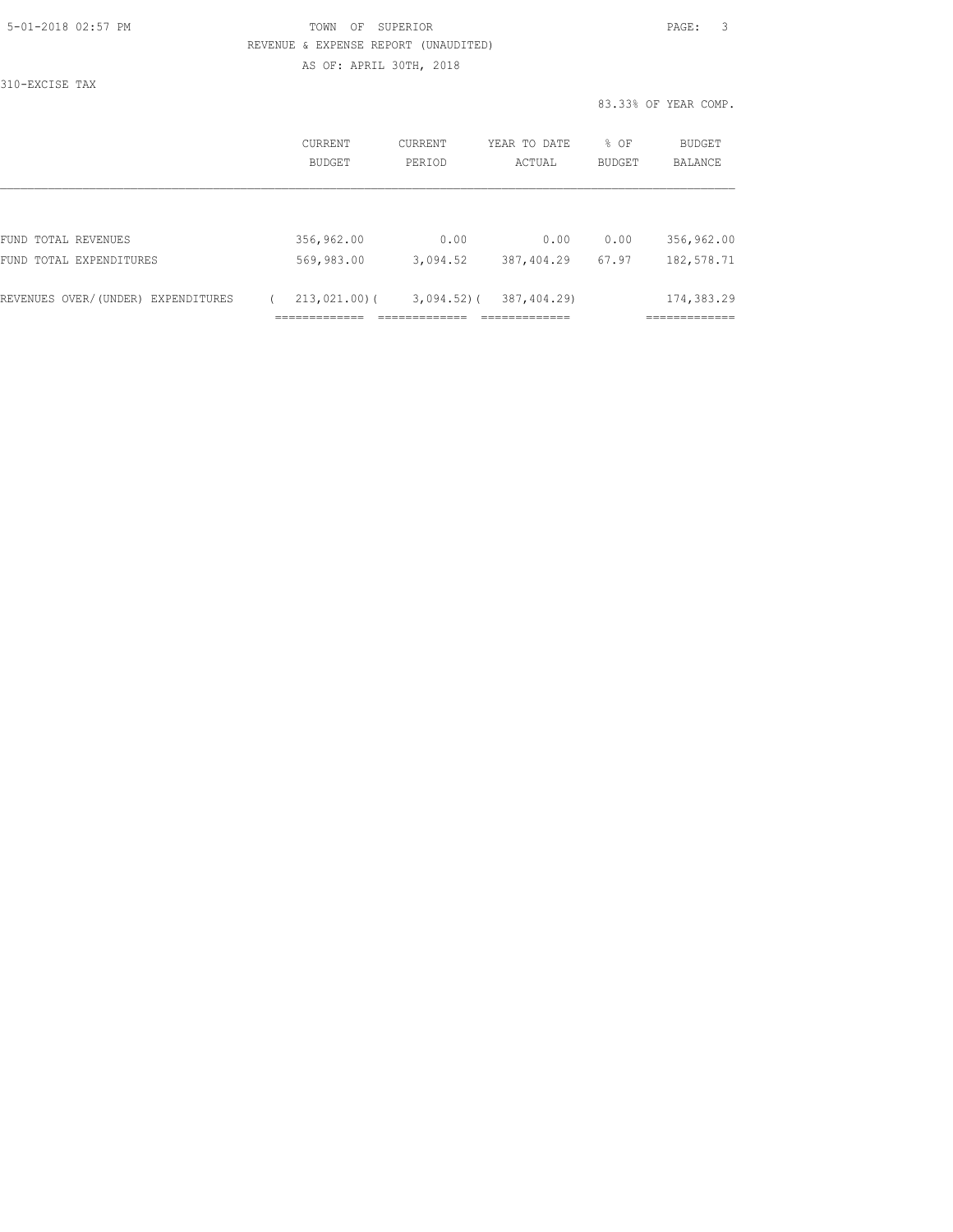| 5-01-2018 02:57 PM         | TOWN OF SUPERIOR                     | PAGE: 1                 |                                          |  |                      |
|----------------------------|--------------------------------------|-------------------------|------------------------------------------|--|----------------------|
|                            | REVENUE & EXPENSE REPORT (UNAUDITED) |                         |                                          |  |                      |
|                            |                                      | AS OF: APRIL 30TH, 2018 |                                          |  |                      |
| 320-LOCAL TRANS ASSISTANCE |                                      |                         |                                          |  |                      |
| NON-DEPARTMENTAL           |                                      |                         |                                          |  | 83.33% OF YEAR COMP. |
|                            |                                      |                         |                                          |  |                      |
|                            |                                      |                         | CURRENT CURRENT YEAR TO DATE % OF BUDGET |  |                      |
|                            | BUDGET                               |                         | PERIOD ACTUAL BUDGET BALANCE             |  |                      |
|                            |                                      |                         |                                          |  |                      |
| <b>REVENUES</b>            |                                      |                         |                                          |  |                      |
| <b>TAXES</b>               |                                      |                         |                                          |  |                      |
|                            |                                      |                         |                                          |  |                      |
| EXPENDITURES               |                                      |                         |                                          |  |                      |
| SUPPLIES                   |                                      |                         |                                          |  |                      |
| PROFESSIONAL SERVICES      |                                      |                         |                                          |  |                      |
| REPAIR/MAINTENANCE         |                                      |                         |                                          |  |                      |
| CAPITAL OUTLAY             |                                      |                         |                                          |  |                      |
| NON-OPERATING              |                                      |                         |                                          |  |                      |
| DEBT SERVICE               |                                      |                         |                                          |  |                      |
|                            | --------------                       |                         |                                          |  |                      |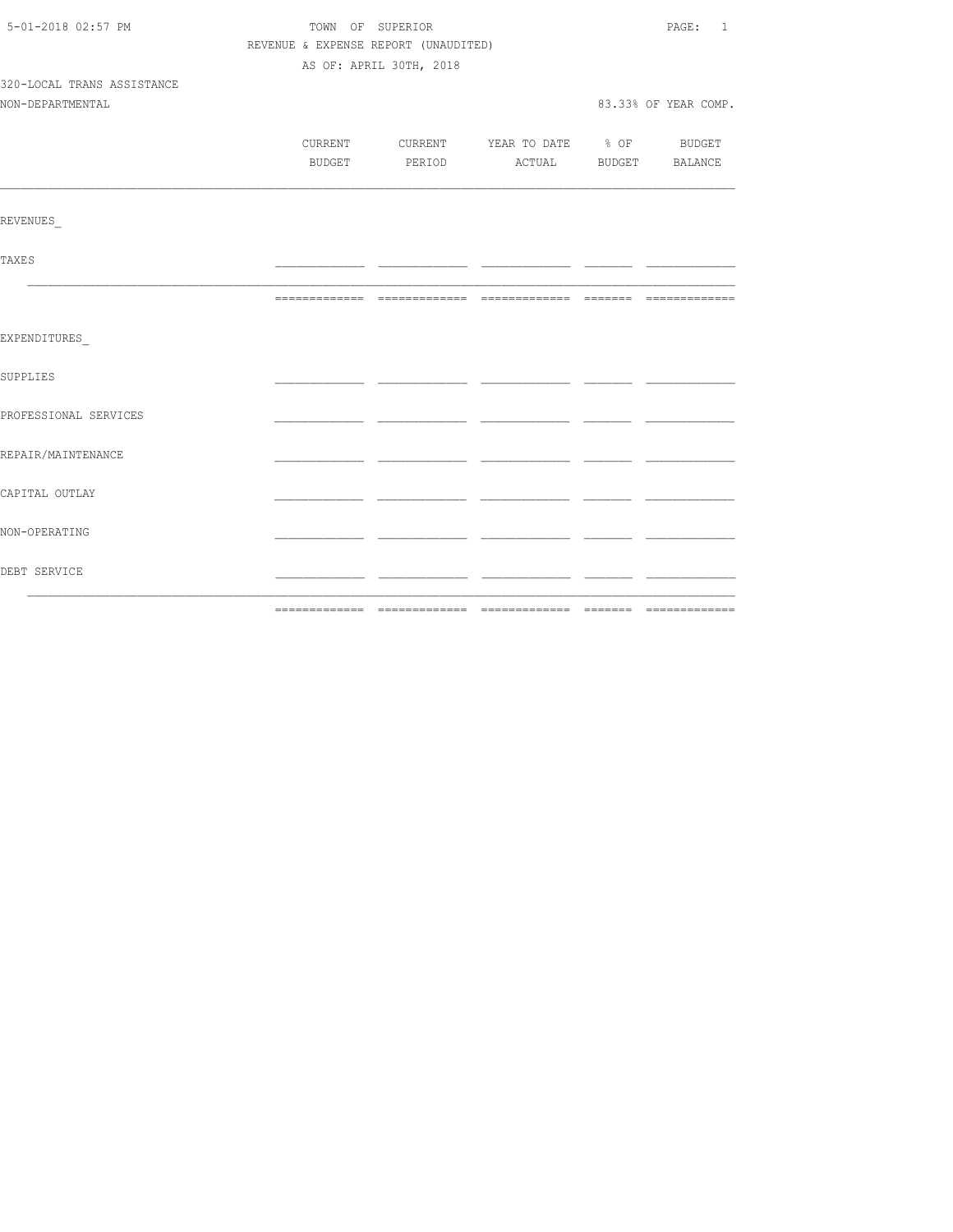| 5-01-2018 02:57 PM         | OF SUPERIOR<br>TOWN                  | PAGE: 2              |
|----------------------------|--------------------------------------|----------------------|
|                            | REVENUE & EXPENSE REPORT (UNAUDITED) |                      |
|                            | AS OF: APRIL 30TH, 2018              |                      |
| 320-LOCAL TRANS ASSISTANCE |                                      |                      |
|                            |                                      | 83.33% OF YEAR COMP. |

|   | .<br>$n - n$<br>-44<br>-----<br>----- | ΩF<br>◡ | nт   |
|---|---------------------------------------|---------|------|
| . | <br>$C$ mrt $7$<br>.                  |         | 12 A |

============= ============= ============= =============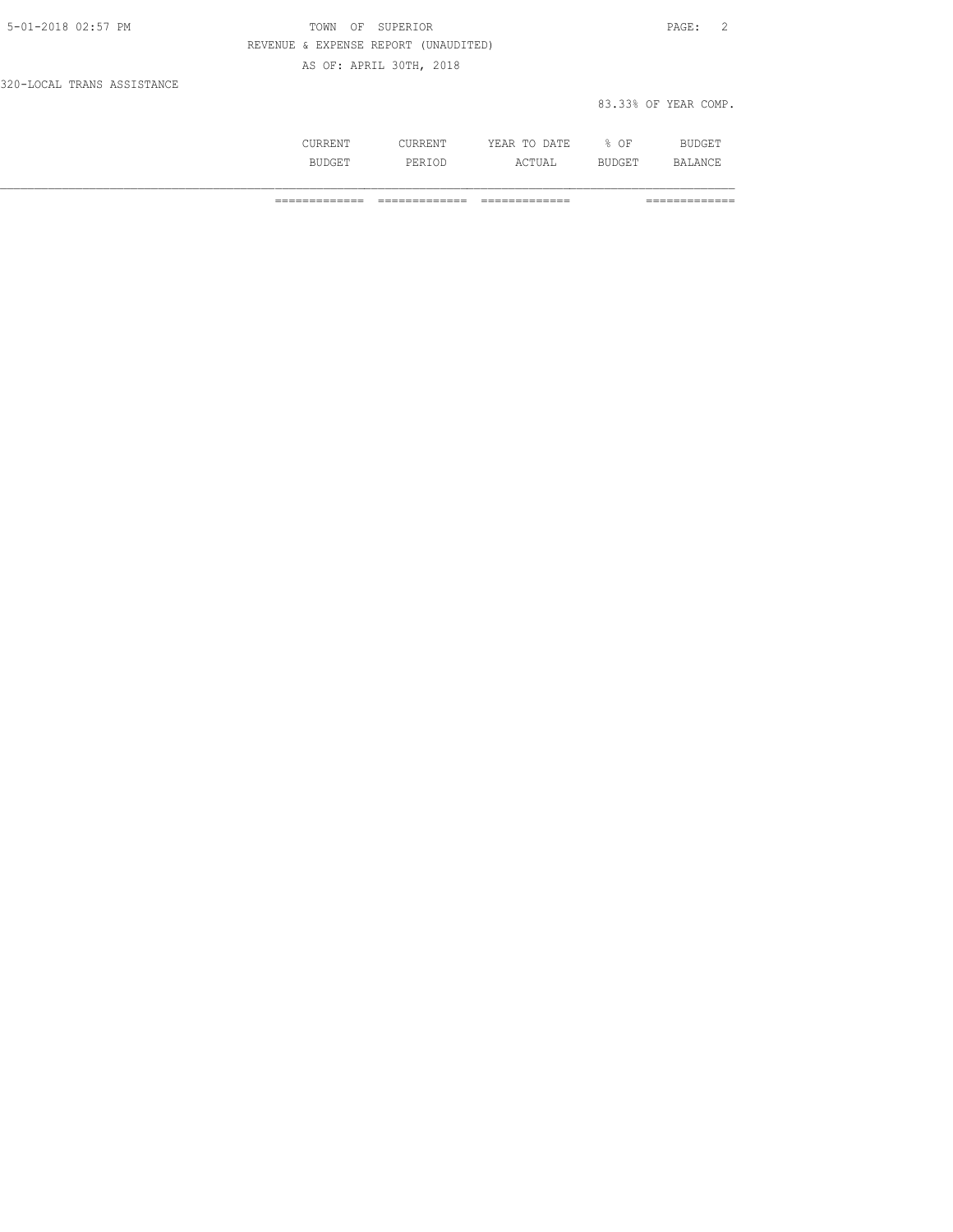| 5-01-2018 02:57 PM       | TOWN OF SUPERIOR                     | PAGE: 1                 |                          |  |                       |
|--------------------------|--------------------------------------|-------------------------|--------------------------|--|-----------------------|
|                          | REVENUE & EXPENSE REPORT (UNAUDITED) |                         |                          |  |                       |
|                          |                                      | AS OF: APRIL 30TH, 2018 |                          |  |                       |
| 400-GADA BOND            |                                      |                         |                          |  |                       |
| NON-DEPARTMENTAL         |                                      |                         |                          |  | 83.33% OF YEAR COMP.  |
|                          |                                      |                         |                          |  |                       |
|                          | CURRENT                              | CURRENT                 | YEAR TO DATE % OF BUDGET |  |                       |
|                          | BUDGET                               | PERIOD                  |                          |  | ACTUAL BUDGET BALANCE |
|                          |                                      |                         |                          |  |                       |
| REVENUES                 |                                      |                         |                          |  |                       |
| CONTINGENCY              |                                      |                         |                          |  |                       |
|                          |                                      |                         |                          |  |                       |
| EXPENDITURES             |                                      |                         |                          |  |                       |
| <b>SUPPLIES</b>          |                                      |                         |                          |  |                       |
| GENERAL BUSINESS EXPENSE |                                      |                         |                          |  |                       |
| NON-OPERATING            |                                      |                         |                          |  |                       |
| DEBT SERVICE             |                                      |                         |                          |  |                       |
|                          |                                      |                         |                          |  |                       |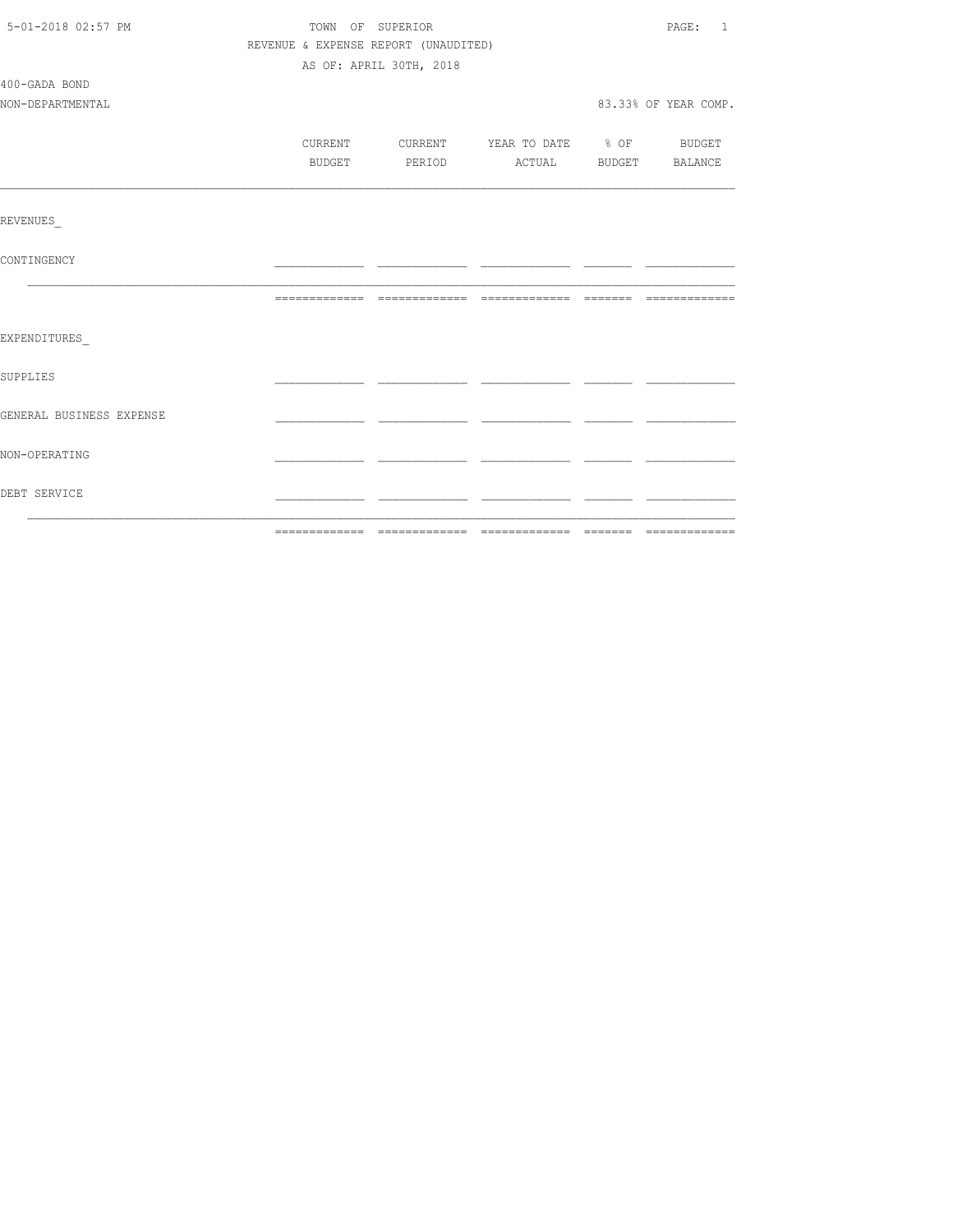| 5-01-2018 02:57 PM | TOWN OF SUPERIOR                     | 2<br>PAGE:           |
|--------------------|--------------------------------------|----------------------|
|                    | REVENUE & EXPENSE REPORT (UNAUDITED) |                      |
|                    | AS OF: APRIL 30TH, 2018              |                      |
| 400-GADA BOND      |                                      |                      |
|                    |                                      | 83.33% OF YEAR COMP. |

|     |        | π מו.<br>.<br>----<br>----- | ΟF           | ----- |
|-----|--------|-----------------------------|--------------|-------|
| --- | ∘≀⊡ د، | UAL                         | mm<br>.<br>. | D ∧   |

============= ============= ============= =============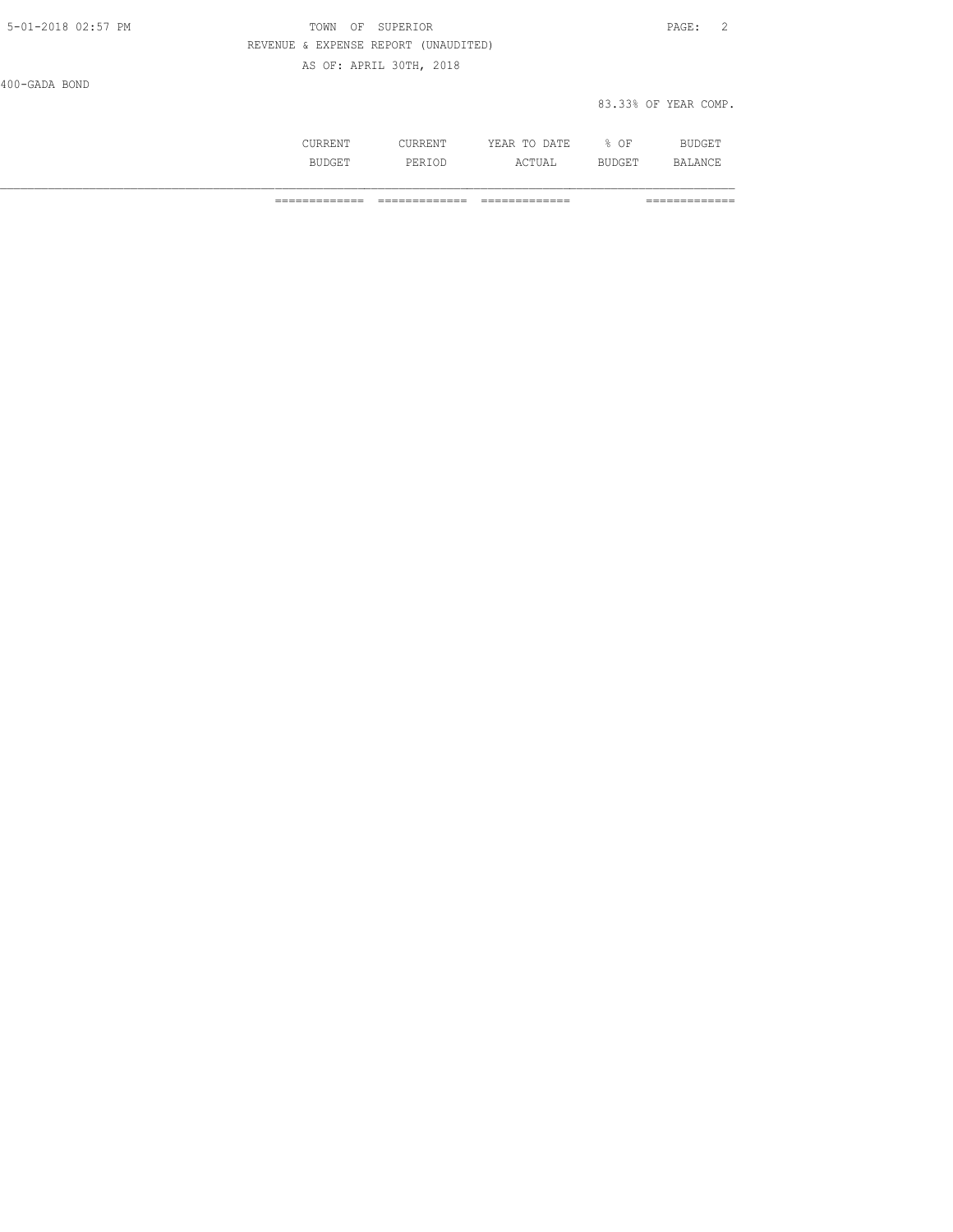| 5-01-2018 02:57 PM       | TOWN OF SUPERIOR<br>REVENUE & EXPENSE REPORT (UNAUDITED) |                         |                                          |  |                      |  |
|--------------------------|----------------------------------------------------------|-------------------------|------------------------------------------|--|----------------------|--|
|                          |                                                          |                         |                                          |  |                      |  |
|                          |                                                          | AS OF: APRIL 30TH, 2018 |                                          |  |                      |  |
| 410-MPC BOND             |                                                          |                         |                                          |  |                      |  |
| NON-DEPARTMENTAL         |                                                          |                         |                                          |  | 83.33% OF YEAR COMP. |  |
|                          |                                                          |                         |                                          |  |                      |  |
|                          |                                                          |                         | CURRENT CURRENT YEAR TO DATE % OF BUDGET |  |                      |  |
|                          |                                                          |                         | BUDGET PERIOD ACTUAL BUDGET BALANCE      |  |                      |  |
|                          |                                                          |                         |                                          |  |                      |  |
| REVENUES                 |                                                          |                         |                                          |  |                      |  |
| BUSINESS SERVICES        |                                                          |                         |                                          |  |                      |  |
| CONTINGENCY              |                                                          |                         |                                          |  |                      |  |
|                          |                                                          |                         |                                          |  |                      |  |
| EXPENDITURES             |                                                          |                         |                                          |  |                      |  |
|                          |                                                          |                         |                                          |  |                      |  |
| SUPPLIES                 |                                                          |                         |                                          |  |                      |  |
| GENERAL BUSINESS EXPENSE |                                                          |                         |                                          |  |                      |  |
| NON-OPERATING            |                                                          |                         |                                          |  |                      |  |
| DEBT SERVICE             |                                                          |                         |                                          |  |                      |  |
|                          |                                                          |                         |                                          |  |                      |  |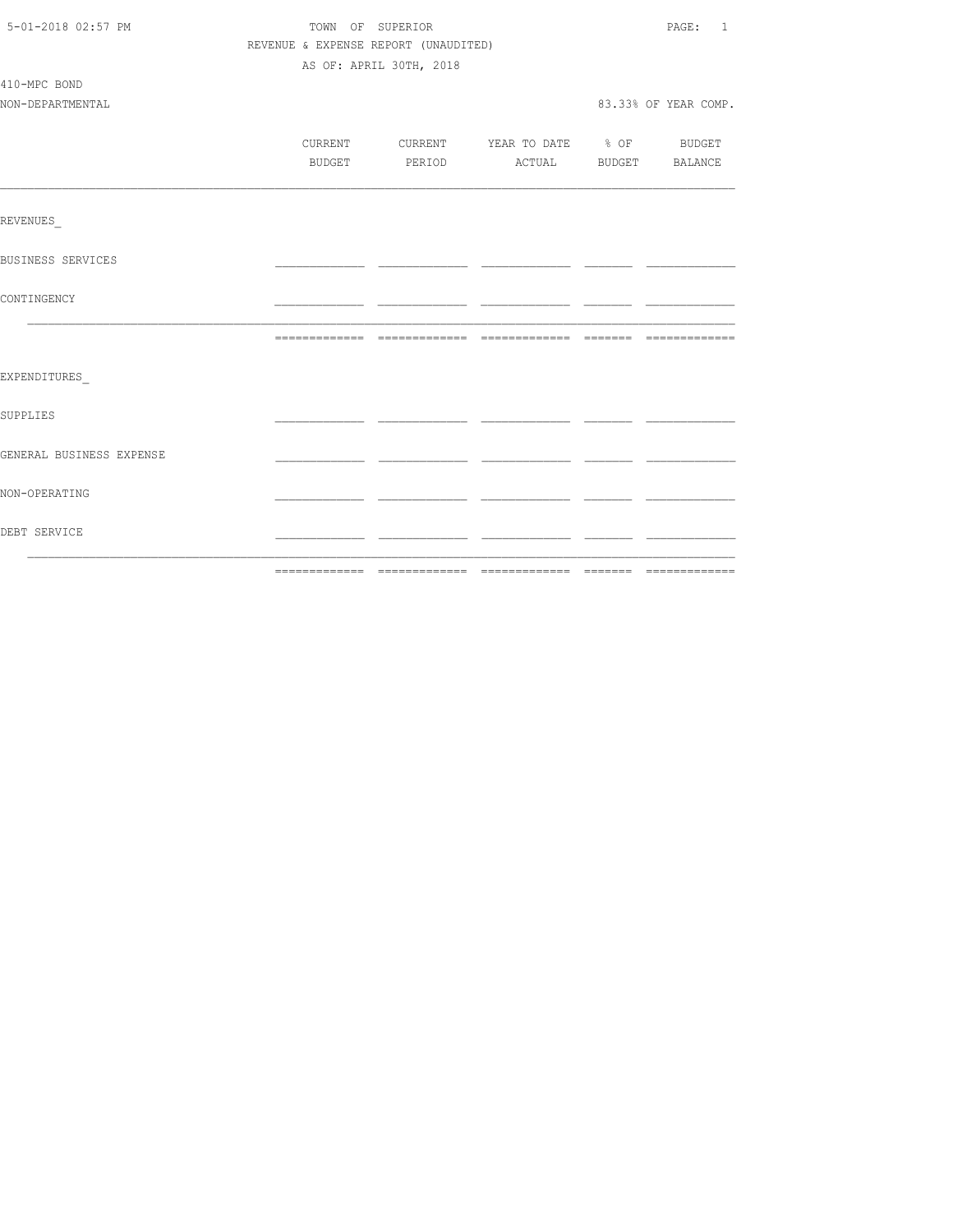| 5-01-2018 02:57 PM | SUPERIOR<br>TOWN<br>OF               | $\texttt{PAGE}$ :<br>$\overline{2}$ |
|--------------------|--------------------------------------|-------------------------------------|
|                    | REVENUE & EXPENSE REPORT (UNAUDITED) |                                     |
|                    | AS OF: APRIL 30TH, 2018              |                                     |
| 410-MPC BOND       |                                      |                                     |
|                    |                                      | 83.33% OF YEAR COMP.                |
|                    |                                      |                                     |

 CURRENT CURRENT YEAR TO DATE % OF BUDGET BUDGET PERIOD ACTUAL BUDGET BALANCE

============= ============= ============= =============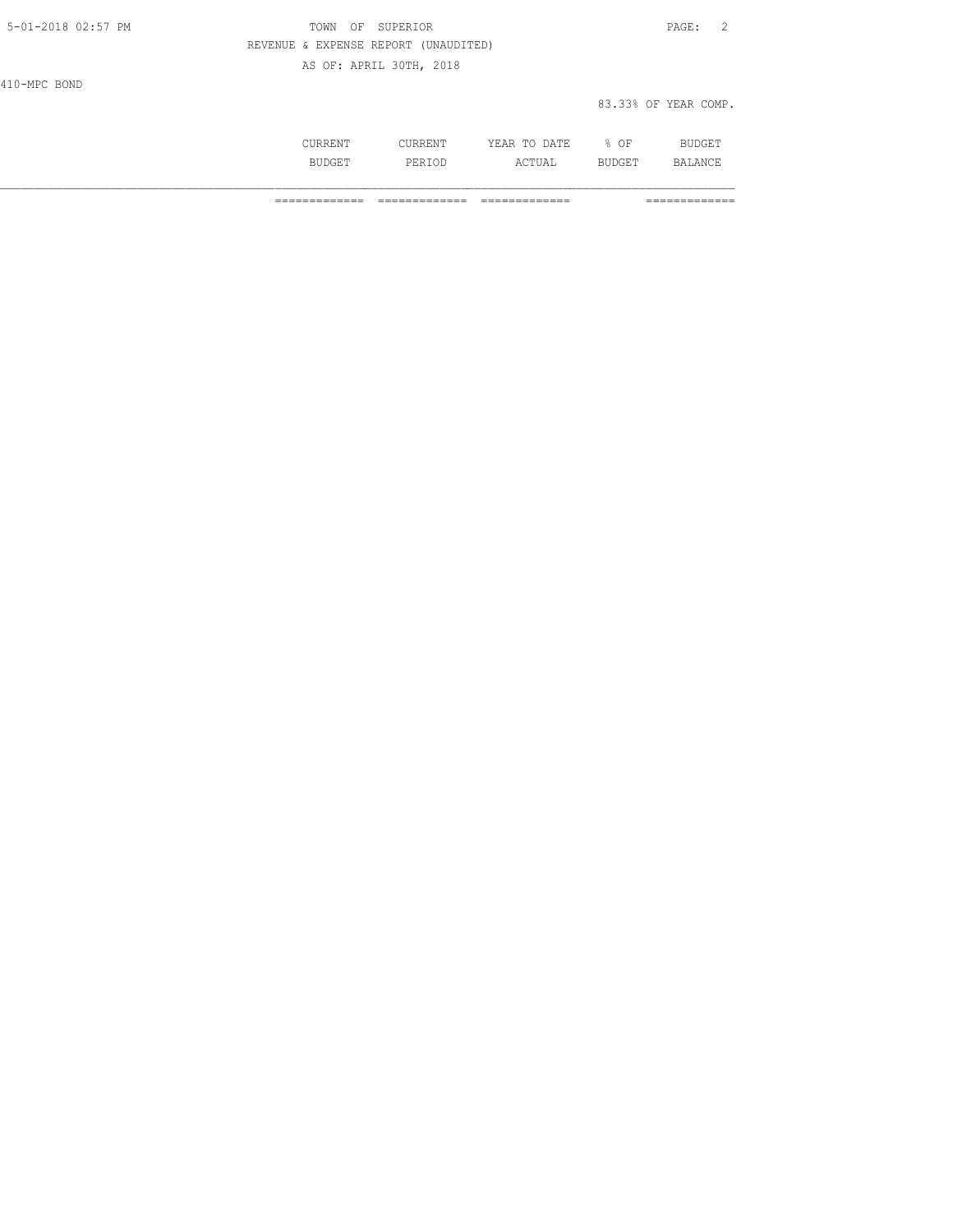# 500-GRANTS

|                                    | CURRENT<br><b>BUDGET</b>                         | CURRENT<br>PERIOD     | YEAR TO DATE<br>ACTUAL                 | $\frac{1}{2}$ OF<br><b>BUDGET</b> | <b>BUDGET</b><br>BALANCE    |
|------------------------------------|--------------------------------------------------|-----------------------|----------------------------------------|-----------------------------------|-----------------------------|
| REVENUES                           |                                                  |                       |                                        |                                   |                             |
| GRANTS                             |                                                  |                       |                                        |                                   |                             |
| 500-00-4600 GRANT REVENUES         | 2,500,000.00                                     | 0.00                  | 0.00                                   | 0.00                              | 2,500,000.00                |
| SUBTOTAL GRANTS                    | 2,500,000.00                                     | 0.00                  | 0.00                                   | 0.00                              | 2,500,000.00                |
| CONTINGENCY                        |                                                  |                       |                                        |                                   |                             |
| 500-00-4900 CONTINGENCY            | 525,000.00                                       | 0.00                  | 0.00                                   | 0.00                              | 525,000.00                  |
| 500-00-4901 Transfers              | 0.00                                             |                       | $0.00$ ( $244,594.46$ ) $0.00$         |                                   | 244,594.46                  |
| SUBTOTAL CONTINGENCY               | 525,000.00                                       |                       | $0.00$ ( $244,594.46$ ) $46.59-$       |                                   | 769,594.46                  |
| TOTAL REVENUES                     | 3,025,000.00<br>================================ |                       | $0.00$ ( 244,594.46) 8.09-3,269,594.46 |                                   | $-222222222222222$          |
| EXPENDITURES                       |                                                  |                       |                                        |                                   |                             |
| PERSONEL                           |                                                  |                       |                                        |                                   |                             |
| SUPPLIES                           |                                                  |                       |                                        |                                   |                             |
| 500-00-5299 OPERATING SUPPLIES     | 0.00                                             |                       | $0.00$ 14,854.00 0.00 ( 14,854.00)     |                                   |                             |
| SUBTOTAL SUPPLIES                  | 0.00                                             | 0.00                  | 14,854.00                              | $0.00$ (                          | 14,854.00)                  |
| GENERAL BUSINESS EXPENSE           |                                                  |                       |                                        |                                   |                             |
| TOTAL EXPENDITURES                 | 0.00<br>=============                            | 0.00<br>============= | 14,854.00<br>=============             | $0.00$ (<br>--------              | 14,854.00)<br>============= |
| REVENUES OVER/(UNDER) EXPENDITURES | 3,025,000.00                                     |                       | $0.00$ ( 259, 448.46)                  |                                   | 3, 284, 448.46              |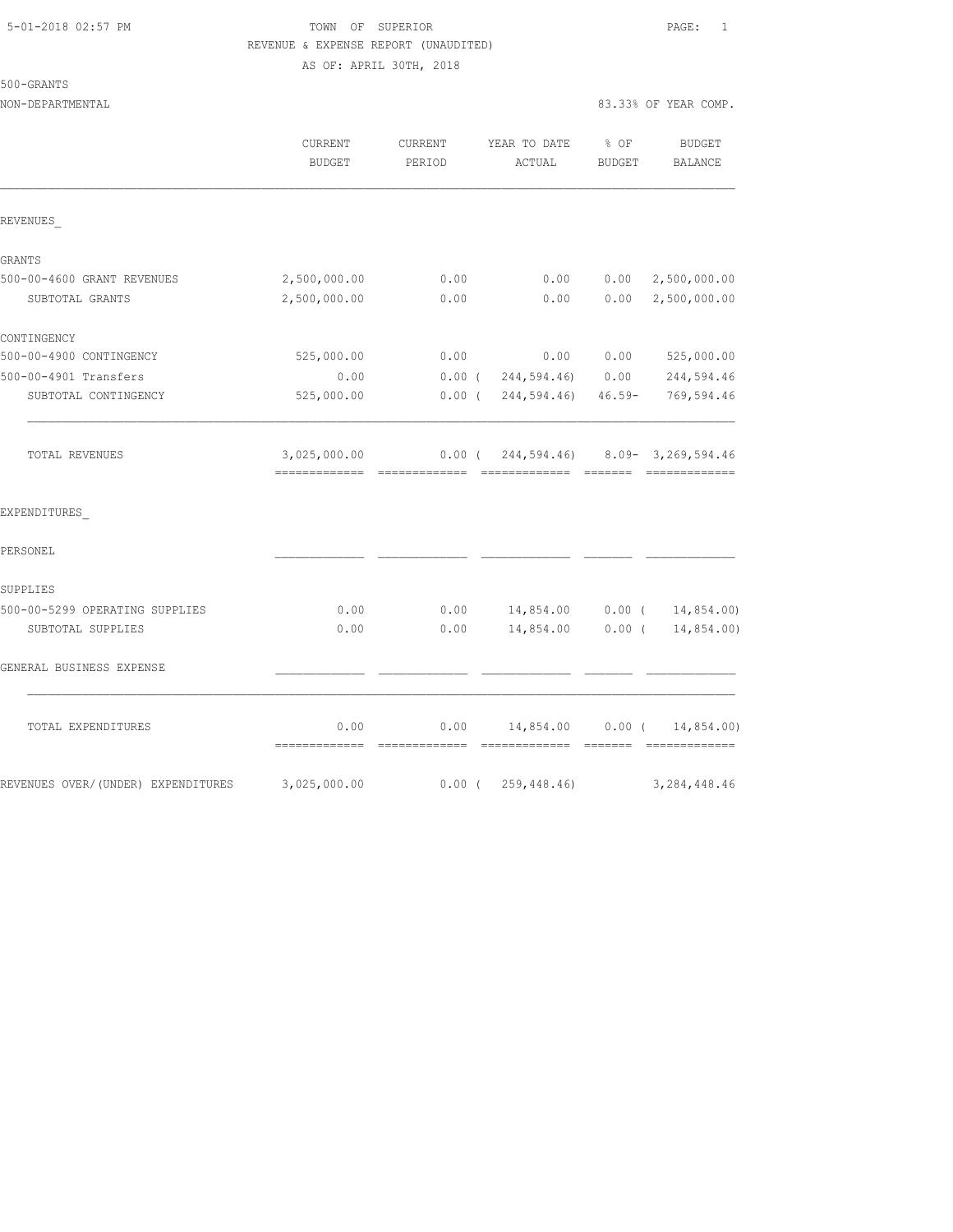| 5-01-2018 02:57 PM     |         | TOWN OF SUPERIOR                     |                          |               | PAGE: 2              |
|------------------------|---------|--------------------------------------|--------------------------|---------------|----------------------|
|                        |         | REVENUE & EXPENSE REPORT (UNAUDITED) |                          |               |                      |
|                        |         | AS OF: APRIL 30TH, 2018              |                          |               |                      |
| 500-GRANTS             |         |                                      |                          |               |                      |
| CDBG 153-09 MAGMA CLUB |         |                                      |                          |               | 83.33% OF YEAR COMP. |
|                        | CURRENT | CURRENT                              | YEAR TO DATE % OF BUDGET |               |                      |
|                        | BUDGET  | PERIOD                               | ACTUAL                   | <b>BUDGET</b> | BALANCE              |
| REVENUES               |         |                                      |                          |               |                      |
| <b>GRANTS</b>          |         |                                      |                          |               |                      |
|                        |         |                                      |                          |               |                      |
| EXPENDITURES           |         |                                      |                          |               |                      |
| SUPPLIES               |         |                                      |                          |               |                      |
|                        |         |                                      |                          |               |                      |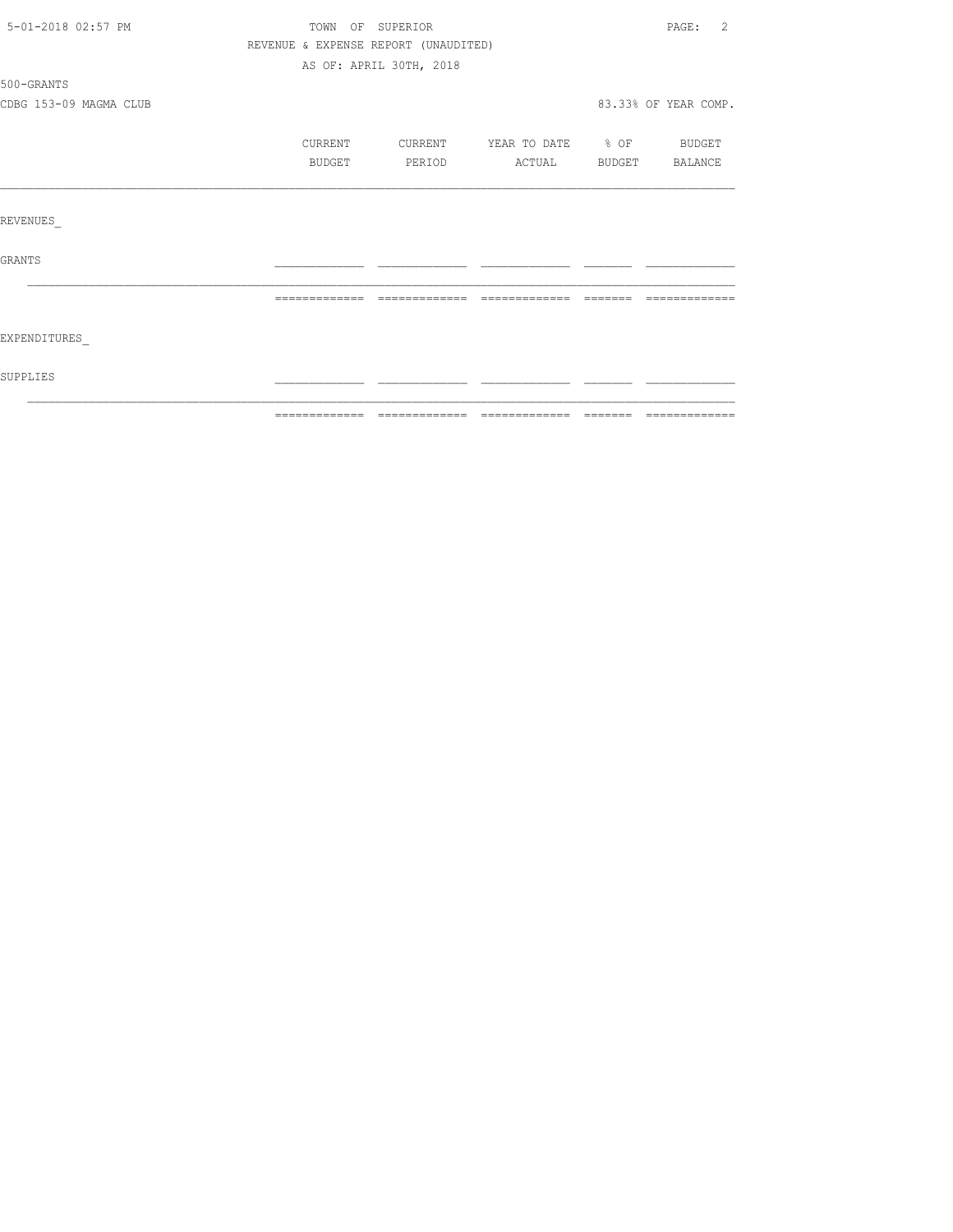|                       | =============    | $\qquad \qquad = \qquad \qquad = \qquad \qquad = \qquad$ | =============     |               | =============        |
|-----------------------|------------------|----------------------------------------------------------|-------------------|---------------|----------------------|
| SUPPLIES              |                  |                                                          |                   |               |                      |
| EXPENDITURES          |                  |                                                          |                   |               |                      |
|                       | -------------    | =============                                            | =============     |               |                      |
| GRANTS                |                  |                                                          |                   |               |                      |
| REVENUES              |                  |                                                          |                   |               |                      |
|                       | BUDGET           | PERIOD                                                   | ACTUAL            | <b>BUDGET</b> | BALANCE              |
|                       | CURRENT          | CURRENT                                                  | YEAR TO DATE % OF |               | <b>BUDGET</b>        |
| DEPT OF COMM-STIMULUS |                  |                                                          |                   |               | 83.33% OF YEAR COMP. |
| 500-GRANTS            |                  |                                                          |                   |               |                      |
|                       |                  | AS OF: APRIL 30TH, 2018                                  |                   |               |                      |
|                       |                  | REVENUE & EXPENSE REPORT (UNAUDITED)                     |                   |               |                      |
| 5-01-2018 02:57 PM    | TOWN OF SUPERIOR |                                                          |                   |               | 3<br>PAGE:           |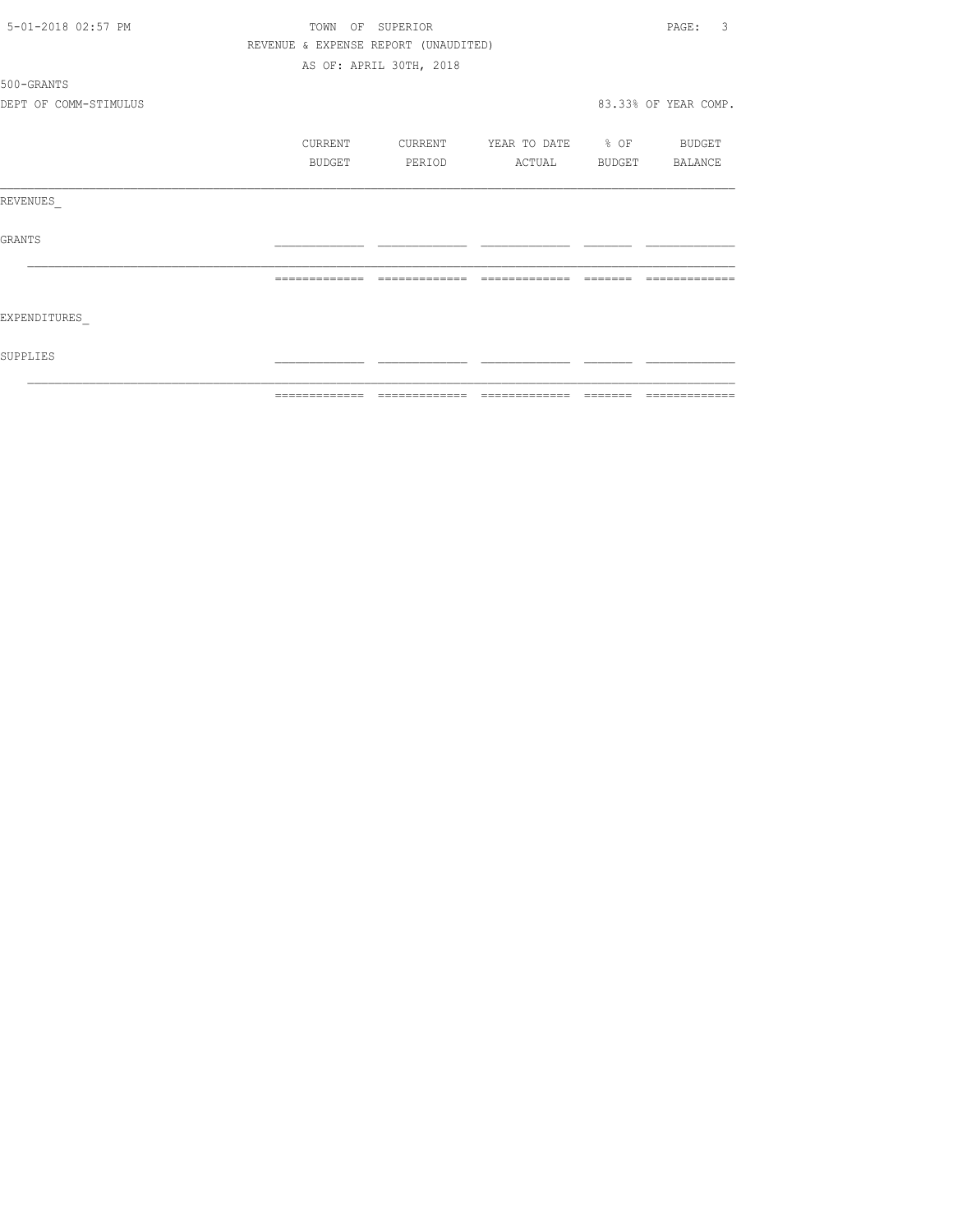|                       | ============= |                                      | =============     |               | =============           |
|-----------------------|---------------|--------------------------------------|-------------------|---------------|-------------------------|
| SUPPLIES              |               |                                      |                   |               |                         |
| EXPENDITURES          |               |                                      |                   |               |                         |
|                       | ============= | -------------                        | =============     |               |                         |
| <b>GRANTS</b>         |               |                                      |                   |               |                         |
| REVENUES              |               |                                      |                   |               |                         |
|                       | BUDGET        | PERIOD                               | ACTUAL            | <b>BUDGET</b> | BALANCE                 |
|                       | CURRENT       | CURRENT                              | YEAR TO DATE % OF |               | BUDGET                  |
| PINAL COUNTY-STIMULUS |               |                                      |                   |               | 83.33% OF YEAR COMP.    |
| 500-GRANTS            |               |                                      |                   |               |                         |
|                       |               | AS OF: APRIL 30TH, 2018              |                   |               |                         |
|                       |               | REVENUE & EXPENSE REPORT (UNAUDITED) |                   |               |                         |
| 5-01-2018 02:57 PM    | TOWN OF       | SUPERIOR                             |                   |               | PAGE:<br>$\overline{4}$ |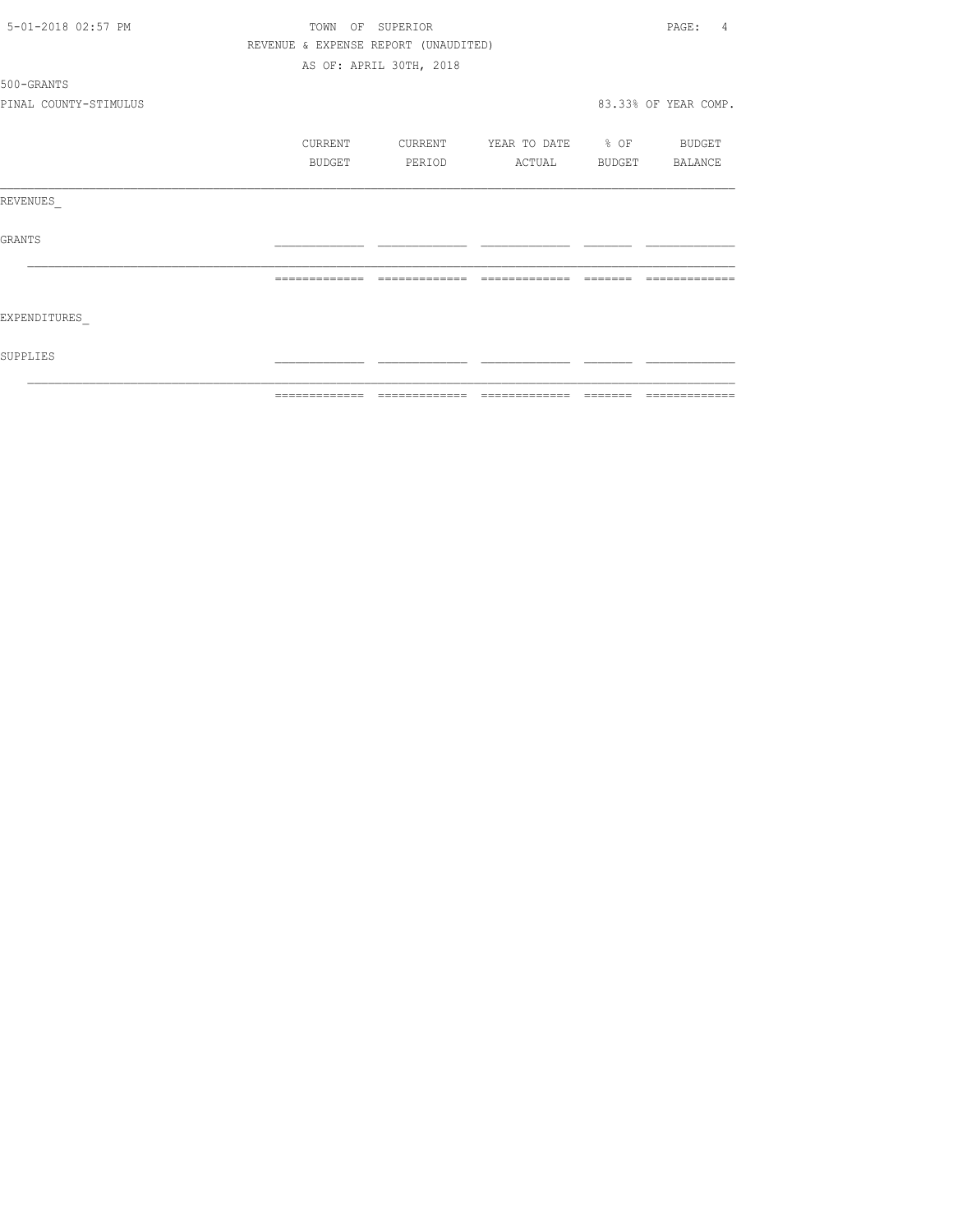| 5-01-2018 02:57 PM       | TOWN                                                                                                                                                                                                                                                                                                                                                                                                                                                          | OF SUPERIOR                          |                       |          | .5<br>PAGE:          |
|--------------------------|---------------------------------------------------------------------------------------------------------------------------------------------------------------------------------------------------------------------------------------------------------------------------------------------------------------------------------------------------------------------------------------------------------------------------------------------------------------|--------------------------------------|-----------------------|----------|----------------------|
|                          |                                                                                                                                                                                                                                                                                                                                                                                                                                                               | REVENUE & EXPENSE REPORT (UNAUDITED) |                       |          |                      |
|                          |                                                                                                                                                                                                                                                                                                                                                                                                                                                               | AS OF: APRIL 30TH, 2018              |                       |          |                      |
| 500-GRANTS               |                                                                                                                                                                                                                                                                                                                                                                                                                                                               |                                      |                       |          |                      |
| AZ DEPT OF HOMELAND SRTY |                                                                                                                                                                                                                                                                                                                                                                                                                                                               |                                      |                       |          | 83.33% OF YEAR COMP. |
|                          | CURRENT                                                                                                                                                                                                                                                                                                                                                                                                                                                       | CURRENT                              | YEAR TO DATE % OF     |          | BUDGET               |
|                          | BUDGET                                                                                                                                                                                                                                                                                                                                                                                                                                                        | PERIOD                               | ACTUAL BUDGET BALANCE |          |                      |
| REVENUES                 |                                                                                                                                                                                                                                                                                                                                                                                                                                                               |                                      |                       |          |                      |
| <b>GRANTS</b>            |                                                                                                                                                                                                                                                                                                                                                                                                                                                               |                                      |                       |          |                      |
|                          | =============                                                                                                                                                                                                                                                                                                                                                                                                                                                 | =============                        | =============         |          |                      |
| <b>EXPENDITURES</b>      |                                                                                                                                                                                                                                                                                                                                                                                                                                                               |                                      |                       |          |                      |
| SUPPLIES                 |                                                                                                                                                                                                                                                                                                                                                                                                                                                               |                                      |                       |          |                      |
|                          | $\begin{array}{c} \multicolumn{3}{c} {\textbf{2.5}} \multicolumn{3}{c} {\textbf{2.5}} \multicolumn{3}{c} {\textbf{2.5}} \multicolumn{3}{c} {\textbf{2.5}} \multicolumn{3}{c} {\textbf{2.5}} \multicolumn{3}{c} {\textbf{2.5}} \multicolumn{3}{c} {\textbf{2.5}} \multicolumn{3}{c} {\textbf{2.5}} \multicolumn{3}{c} {\textbf{2.5}} \multicolumn{3}{c} {\textbf{2.5}} \multicolumn{3}{c} {\textbf{2.5}} \multicolumn{3}{c} {\textbf{2.5}} \multicolumn{3}{c}$ | --------------                       | -------------         | -------- | --------------       |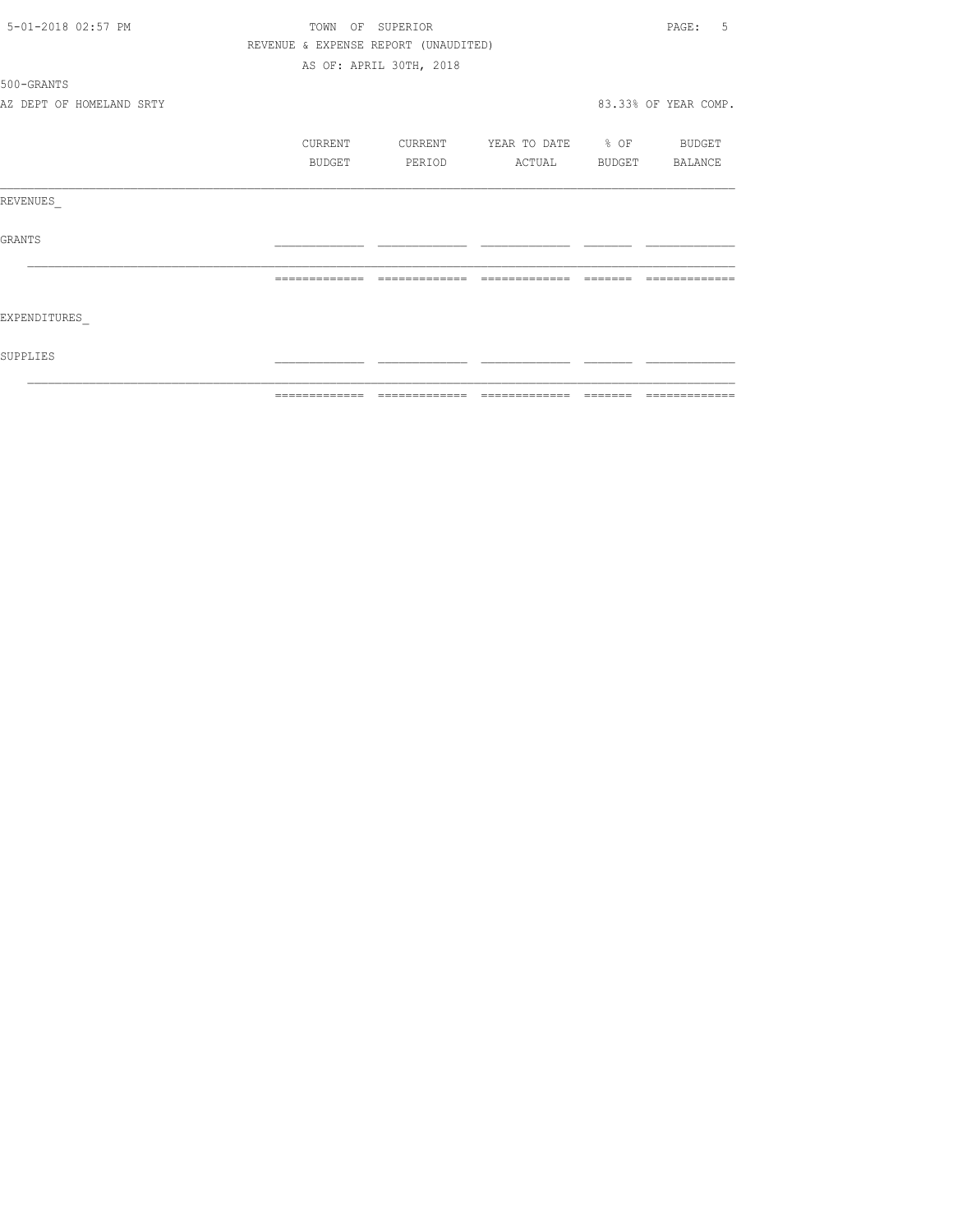| 5-01-2018 02:57 PM | TOWN<br>OF    | SUPERIOR                             |                                 |         | 6<br>PAGE:           |
|--------------------|---------------|--------------------------------------|---------------------------------|---------|----------------------|
|                    |               | REVENUE & EXPENSE REPORT (UNAUDITED) |                                 |         |                      |
|                    |               | AS OF: APRIL 30TH, 2018              |                                 |         |                      |
| 500-GRANTS         |               |                                      |                                 |         |                      |
| GOHS GRANT         |               |                                      |                                 |         | 83.33% OF YEAR COMP. |
|                    | CURRENT       | CURRENT                              | YEAR TO DATE % OF BUDGET        |         |                      |
|                    | <b>BUDGET</b> | PERIOD                               | ACTUAL                          | BUDGET  | BALANCE              |
| REVENUES           |               |                                      |                                 |         |                      |
| <b>GRANTS</b>      |               |                                      |                                 |         |                      |
|                    |               |                                      |                                 |         |                      |
| EXPENDITURES       |               |                                      |                                 |         |                      |
| SUPPLIES           |               |                                      |                                 |         |                      |
|                    | ============= |                                      | =============================== | ======= | =============        |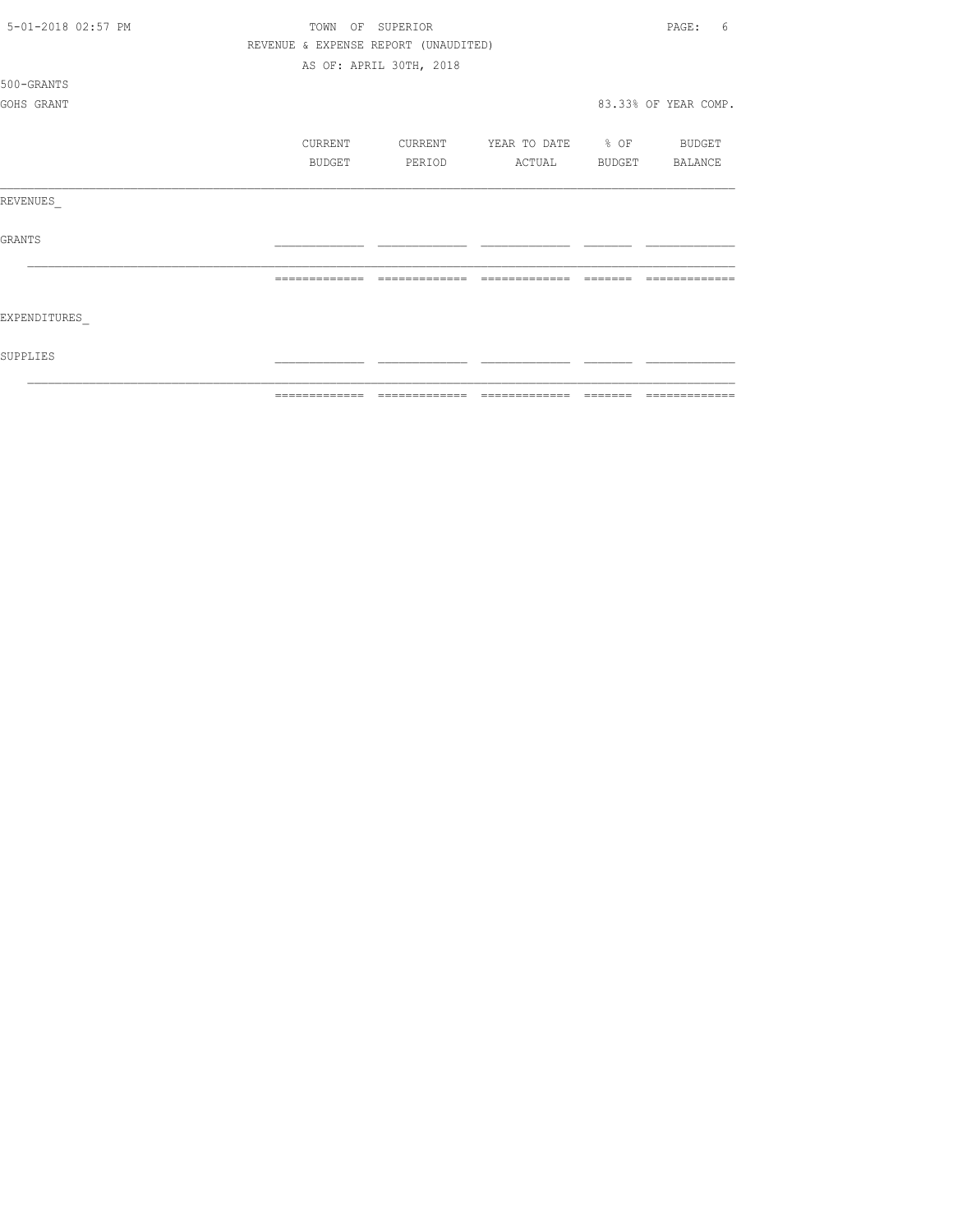| 5-01-2018 02:57 PM      | TOWN<br>OF    | SUPERIOR                                                                                                                                                                                                                                                                                                                                                                                                                                                         |                   |         | 7<br>PAGE:           |
|-------------------------|---------------|------------------------------------------------------------------------------------------------------------------------------------------------------------------------------------------------------------------------------------------------------------------------------------------------------------------------------------------------------------------------------------------------------------------------------------------------------------------|-------------------|---------|----------------------|
|                         |               | REVENUE & EXPENSE REPORT (UNAUDITED)                                                                                                                                                                                                                                                                                                                                                                                                                             |                   |         |                      |
|                         |               | AS OF: APRIL 30TH, 2018                                                                                                                                                                                                                                                                                                                                                                                                                                          |                   |         |                      |
| 500-GRANTS              |               |                                                                                                                                                                                                                                                                                                                                                                                                                                                                  |                   |         |                      |
| ENERGY EFFICIENCY GRANT |               |                                                                                                                                                                                                                                                                                                                                                                                                                                                                  |                   |         | 83.33% OF YEAR COMP. |
|                         | CURRENT       | CURRENT                                                                                                                                                                                                                                                                                                                                                                                                                                                          | YEAR TO DATE % OF |         | BUDGET               |
|                         | BUDGET        | PERIOD                                                                                                                                                                                                                                                                                                                                                                                                                                                           | ACTUAL            | BUDGET  | BALANCE              |
| REVENUES                |               |                                                                                                                                                                                                                                                                                                                                                                                                                                                                  |                   |         |                      |
| <b>GRANTS</b>           |               |                                                                                                                                                                                                                                                                                                                                                                                                                                                                  |                   |         |                      |
|                         |               |                                                                                                                                                                                                                                                                                                                                                                                                                                                                  |                   |         |                      |
| EXPENDITURES            |               |                                                                                                                                                                                                                                                                                                                                                                                                                                                                  |                   |         |                      |
| SUPPLIES                |               |                                                                                                                                                                                                                                                                                                                                                                                                                                                                  |                   |         |                      |
|                         | ============= | $\begin{array}{c} \multicolumn{2}{c} {\textbf{2.4}} & \multicolumn{2}{c} {\textbf{2.5}} & \multicolumn{2}{c} {\textbf{2.6}} \\ \multicolumn{2}{c} {\textbf{2.6}} & \multicolumn{2}{c} {\textbf{2.6}} & \multicolumn{2}{c} {\textbf{2.6}} \\ \multicolumn{2}{c} {\textbf{2.6}} & \multicolumn{2}{c} {\textbf{2.6}} & \multicolumn{2}{c} {\textbf{2.6}} \\ \multicolumn{2}{c} {\textbf{2.6}} & \multicolumn{2}{c} {\textbf{2.6}} & \multicolumn{2}{c} {\textbf{2.$ |                   | ------- | -------------        |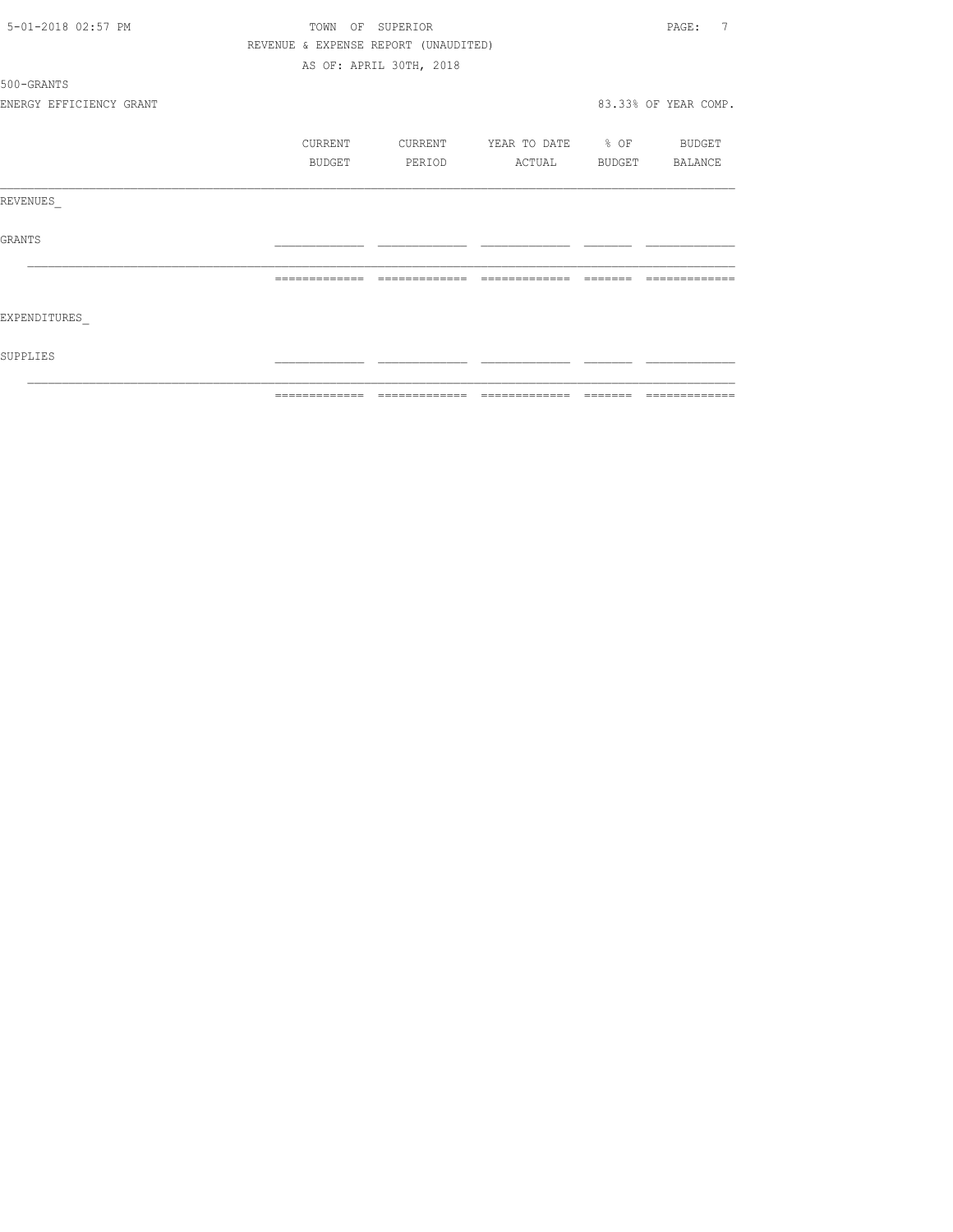| 5-01-2018 02:57 PM | TOWN    | OF SUPERIOR                          |                   |        | 8<br>PAGE:           |
|--------------------|---------|--------------------------------------|-------------------|--------|----------------------|
|                    |         | REVENUE & EXPENSE REPORT (UNAUDITED) |                   |        |                      |
|                    |         | AS OF: APRIL 30TH, 2018              |                   |        |                      |
| 500-GRANTS         |         |                                      |                   |        |                      |
| TTAC GRANT         |         |                                      |                   |        | 83.33% OF YEAR COMP. |
|                    |         |                                      |                   |        |                      |
|                    | CURRENT | CURRENT                              | YEAR TO DATE % OF |        | BUDGET               |
|                    | BUDGET  | PERIOD                               | ACTUAL            | BUDGET | BALANCE              |
| REVENUES           |         |                                      |                   |        |                      |
| <b>GRANTS</b>      |         |                                      |                   |        |                      |
|                    |         |                                      |                   |        |                      |
| EXPENDITURES       |         |                                      |                   |        |                      |
| SUPPLIES           |         |                                      |                   |        |                      |
|                    |         |                                      |                   |        | $22222222222222$     |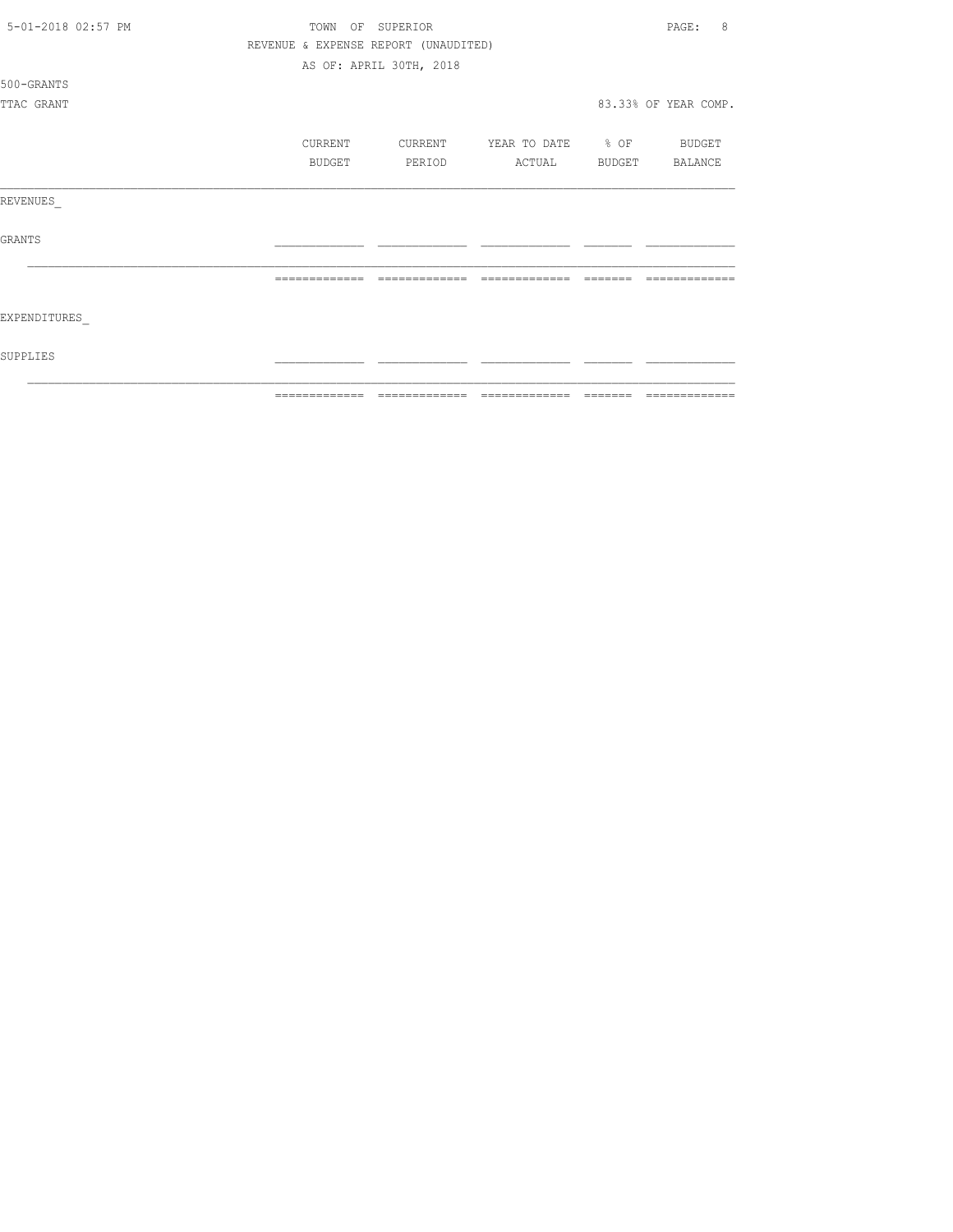| 5-01-2018 02:57 PM | TOWN OF SUPERIOR |                                      |                   |                                                                                                                                                                                                                                                                                                                                                                                                                                                                                                                          | 9<br>PAGE:           |
|--------------------|------------------|--------------------------------------|-------------------|--------------------------------------------------------------------------------------------------------------------------------------------------------------------------------------------------------------------------------------------------------------------------------------------------------------------------------------------------------------------------------------------------------------------------------------------------------------------------------------------------------------------------|----------------------|
|                    |                  | REVENUE & EXPENSE REPORT (UNAUDITED) |                   |                                                                                                                                                                                                                                                                                                                                                                                                                                                                                                                          |                      |
|                    |                  | AS OF: APRIL 30TH, 2018              |                   |                                                                                                                                                                                                                                                                                                                                                                                                                                                                                                                          |                      |
| 500-GRANTS         |                  |                                      |                   |                                                                                                                                                                                                                                                                                                                                                                                                                                                                                                                          |                      |
| CDBG 2011 WWTP     |                  |                                      |                   |                                                                                                                                                                                                                                                                                                                                                                                                                                                                                                                          | 83.33% OF YEAR COMP. |
|                    | CURRENT          | CURRENT                              | YEAR TO DATE % OF |                                                                                                                                                                                                                                                                                                                                                                                                                                                                                                                          | BUDGET               |
|                    | BUDGET           | PERIOD                               | ACTUAL            | BUDGET                                                                                                                                                                                                                                                                                                                                                                                                                                                                                                                   | BALANCE              |
| REVENUES           |                  |                                      |                   |                                                                                                                                                                                                                                                                                                                                                                                                                                                                                                                          |                      |
| GRANTS             |                  |                                      |                   |                                                                                                                                                                                                                                                                                                                                                                                                                                                                                                                          |                      |
|                    | =============    | =============                        | -------------     | $\qquad \qquad = \qquad \qquad = \qquad \qquad = \qquad \qquad = \qquad \qquad = \qquad \qquad = \qquad \qquad = \qquad \qquad = \qquad \qquad = \qquad \qquad = \qquad \qquad = \qquad \qquad = \qquad \qquad = \qquad \qquad = \qquad \qquad = \qquad \qquad = \qquad \qquad = \qquad \qquad = \qquad \qquad = \qquad \qquad = \qquad \qquad = \qquad \qquad = \qquad \qquad = \qquad \qquad = \qquad \qquad = \qquad \qquad = \qquad \qquad = \qquad \qquad = \qquad \qquad = \qquad \qquad = \qquad \qquad = \qquad$ |                      |
| EXPENDITURES       |                  |                                      |                   |                                                                                                                                                                                                                                                                                                                                                                                                                                                                                                                          |                      |
| SUPPLIES           |                  |                                      |                   |                                                                                                                                                                                                                                                                                                                                                                                                                                                                                                                          |                      |
|                    |                  |                                      |                   | --------                                                                                                                                                                                                                                                                                                                                                                                                                                                                                                                 | --------------       |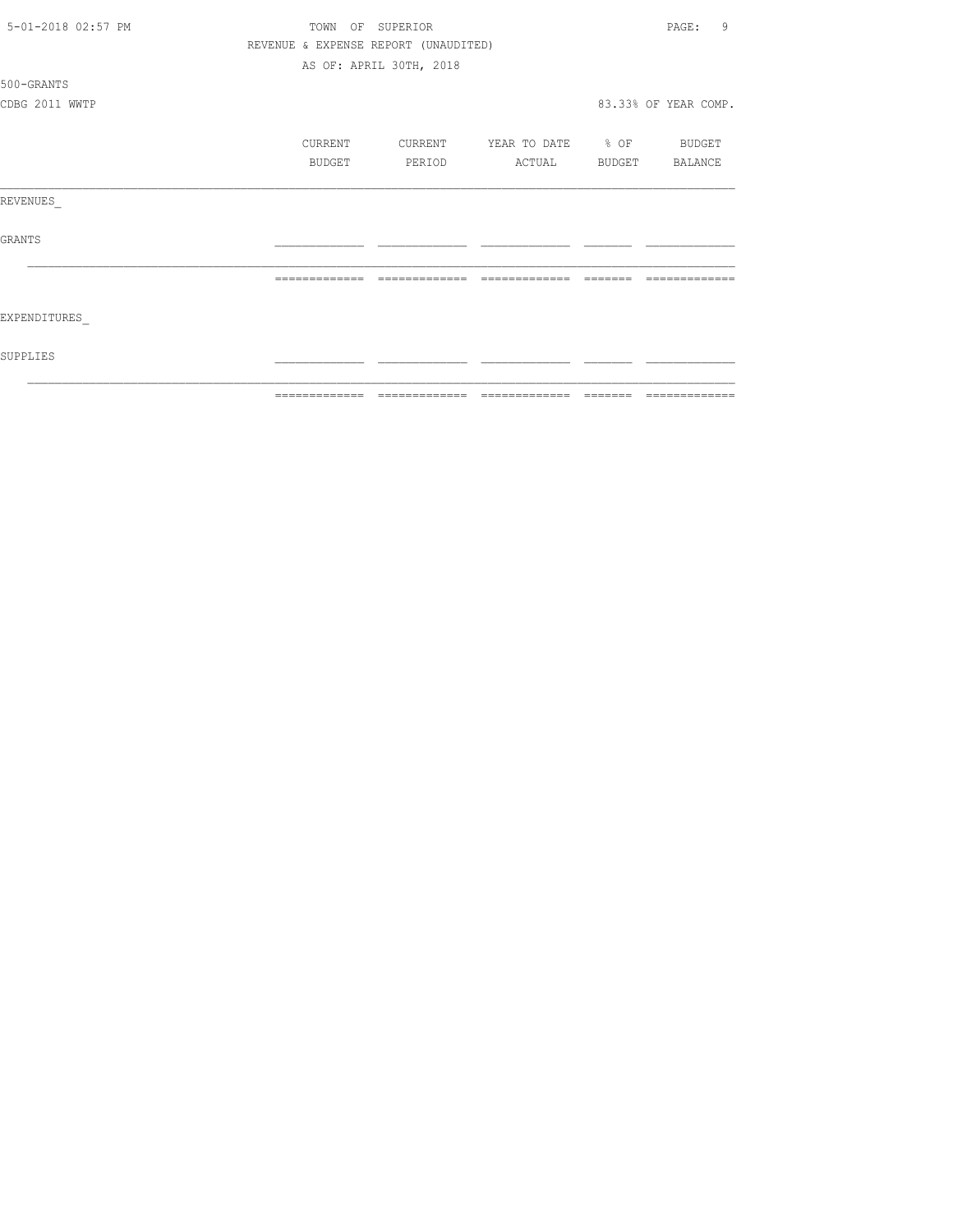| 5-01-2018 02:57 PM | TOWN |         | OF SUPERIOR                          |                   |        | PAGE: 10             |
|--------------------|------|---------|--------------------------------------|-------------------|--------|----------------------|
|                    |      |         | REVENUE & EXPENSE REPORT (UNAUDITED) |                   |        |                      |
|                    |      |         | AS OF: APRIL 30TH, 2018              |                   |        |                      |
| 500-GRANTS         |      |         |                                      |                   |        |                      |
| PSSP GRANT         |      |         |                                      |                   |        | 83.33% OF YEAR COMP. |
|                    |      | CURRENT | CURRENT                              | YEAR TO DATE % OF |        | BUDGET               |
|                    |      | BUDGET  | PERIOD                               | ACTUAL            | BUDGET | BALANCE              |
| REVENUES           |      |         |                                      |                   |        |                      |
| <b>GRANTS</b>      |      |         |                                      |                   |        |                      |
|                    |      |         |                                      |                   |        |                      |
| EXPENDITURES       |      |         |                                      |                   |        |                      |
| SUPPLIES           |      |         |                                      |                   |        |                      |
|                    |      |         |                                      |                   |        |                      |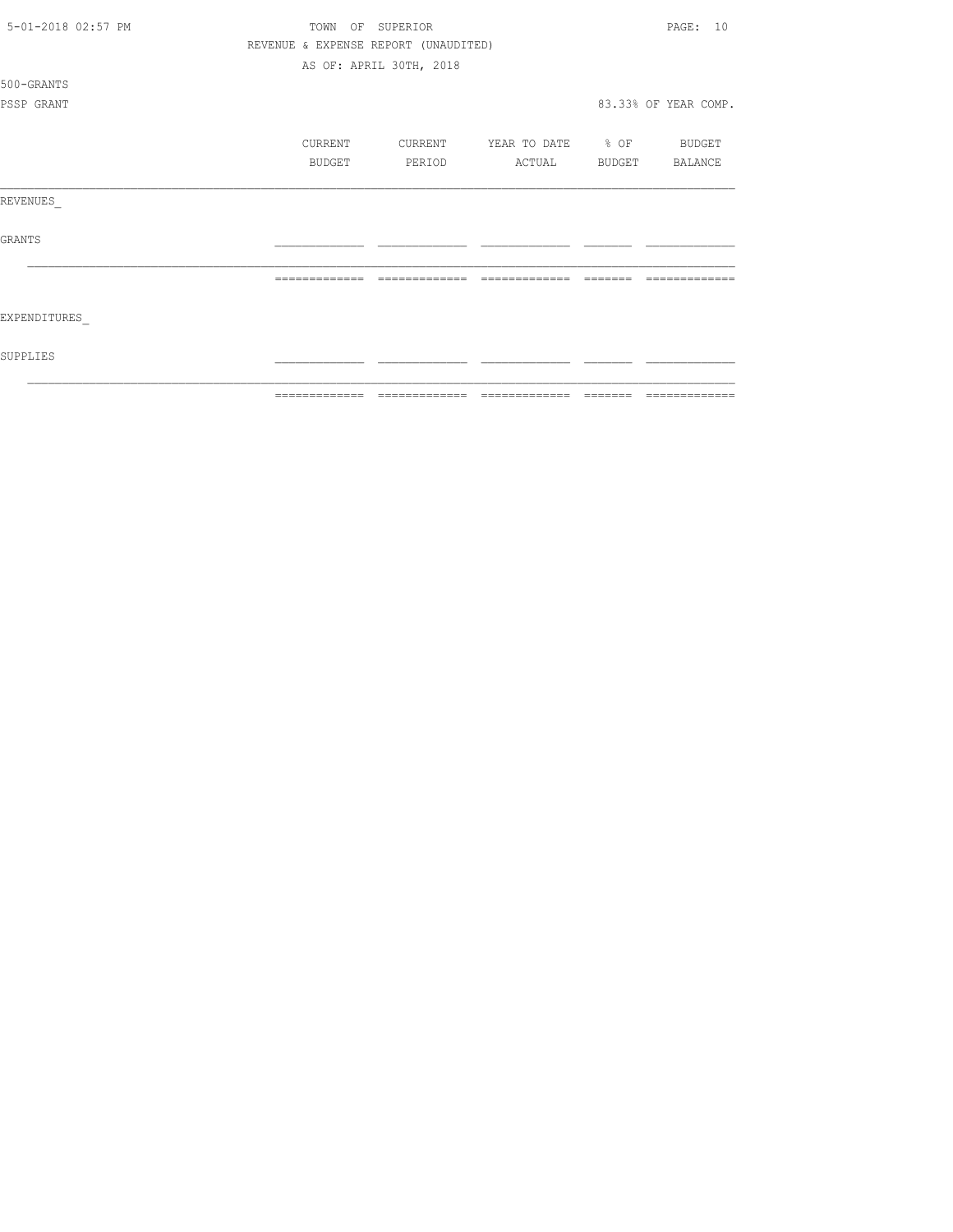| 5-01-2018 02:57 PM                 | TOWN OF SUPERIOR<br>REVENUE & EXPENSE REPORT (UNAUDITED) |          |                         |          | PAGE: 11             |
|------------------------------------|----------------------------------------------------------|----------|-------------------------|----------|----------------------|
|                                    | AS OF: APRIL 30TH, 2018                                  |          |                         |          |                      |
| 500-GRANTS                         |                                                          |          |                         |          |                      |
| RESOLUTION COPPER GIVING           |                                                          |          |                         |          | 83.33% OF YEAR COMP. |
|                                    | CURRENT                                                  |          | CURRENT YEAR TO DATE    | $8$ OF   | BUDGET               |
|                                    | BUDGET                                                   | PERIOD   | ACTUAL BUDGET           |          | BALANCE              |
| REVENUES                           |                                                          |          |                         |          |                      |
| GRANTS                             |                                                          |          |                         |          |                      |
|                                    |                                                          |          |                         |          |                      |
| EXPENDITURES                       |                                                          |          |                         |          |                      |
| PERSONEL                           |                                                          |          |                         |          |                      |
| SUPPLIES                           |                                                          |          |                         |          |                      |
| UTILITIES                          |                                                          |          |                         |          |                      |
| GENERAL BUSINESS EXPENSE           |                                                          |          |                         |          |                      |
| 500-41-5425 CONFERENCES & TRAINING | 0.00                                                     |          | $0.00$ ( 336.66) $0.00$ |          | 336.66               |
| 500-41-5450 UNIFORM PURCHASE       | 0.00                                                     | 0.00     | 35.00                   | $0.00$ ( | 35.00)               |
| SUBTOTAL GENERAL BUSINESS EXPENSE  | 0.00                                                     | $0.00$ ( | 301.66)                 | 0.00     | 301.66               |
| PROFESSIONAL SERVICES              |                                                          |          |                         |          |                      |
| REPAIR/MAINTENANCE                 |                                                          |          |                         |          |                      |
| CAPITAL OUTLAY                     |                                                          |          |                         |          |                      |
| DEBT SERVICE                       |                                                          |          |                         |          |                      |
| TOTAL EXPENDITURES                 | 0.00                                                     |          | $0.00$ ( 301.66) 0.00   |          | 301.66               |
| REVENUES OVER/(UNDER) EXPENDITURES | 0.00                                                     | 0.00     | 301.66 (301.66)         |          |                      |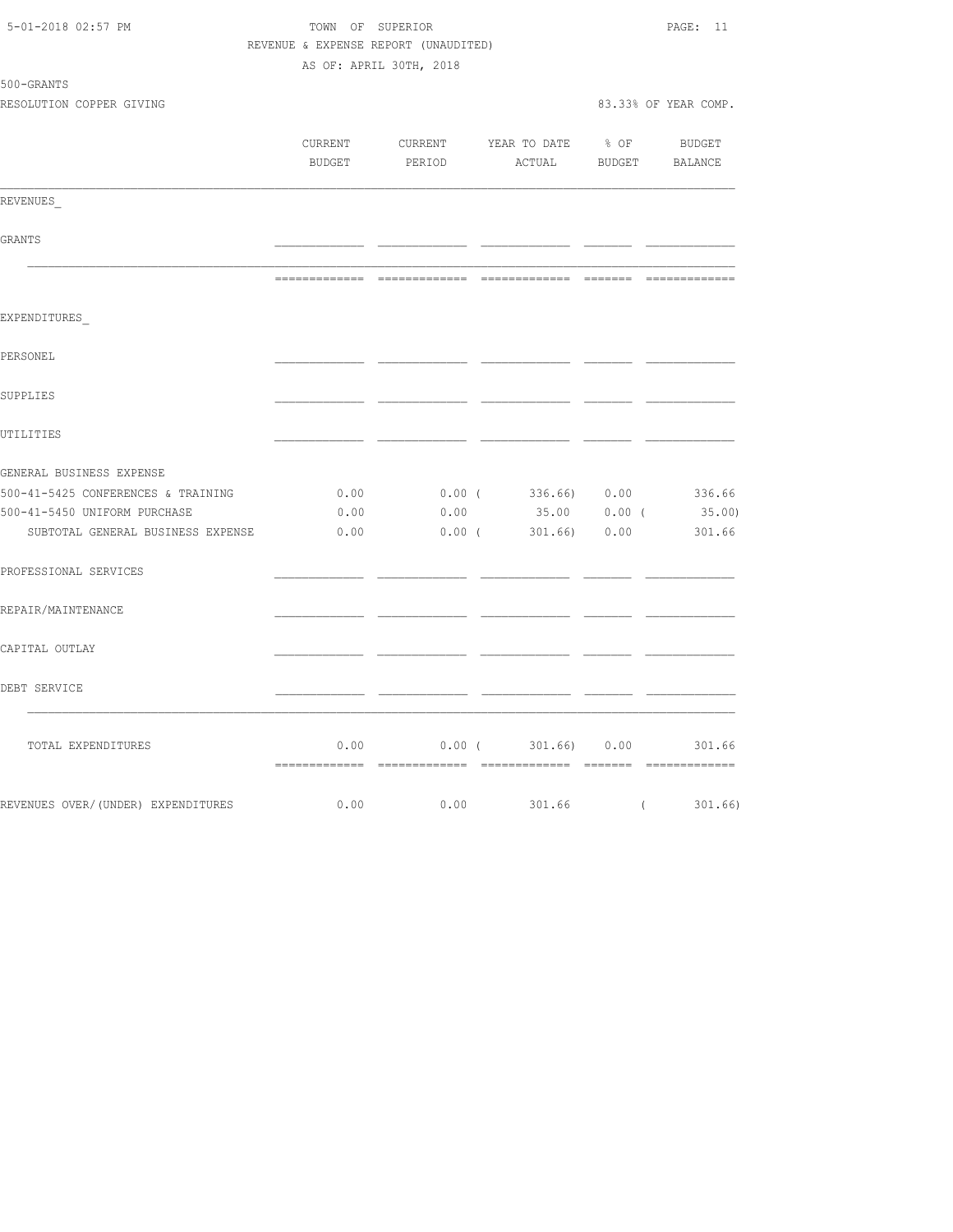| SUPPLIES           |         |                                      |                                  |                                                                                                                                                                                                                                                                                                                                                                                                                                                                                        |
|--------------------|---------|--------------------------------------|----------------------------------|----------------------------------------------------------------------------------------------------------------------------------------------------------------------------------------------------------------------------------------------------------------------------------------------------------------------------------------------------------------------------------------------------------------------------------------------------------------------------------------|
| EXPENDITURES       |         |                                      |                                  |                                                                                                                                                                                                                                                                                                                                                                                                                                                                                        |
|                    |         |                                      |                                  | $\begin{array}{cccccccccc} \multicolumn{2}{c}{} & \multicolumn{2}{c}{} & \multicolumn{2}{c}{} & \multicolumn{2}{c}{} & \multicolumn{2}{c}{} & \multicolumn{2}{c}{} & \multicolumn{2}{c}{} & \multicolumn{2}{c}{} & \multicolumn{2}{c}{} & \multicolumn{2}{c}{} & \multicolumn{2}{c}{} & \multicolumn{2}{c}{} & \multicolumn{2}{c}{} & \multicolumn{2}{c}{} & \multicolumn{2}{c}{} & \multicolumn{2}{c}{} & \multicolumn{2}{c}{} & \multicolumn{2}{c}{} & \multicolumn{2}{c}{} & \mult$ |
| GRANTS             |         |                                      |                                  |                                                                                                                                                                                                                                                                                                                                                                                                                                                                                        |
| REVENUES           |         |                                      |                                  |                                                                                                                                                                                                                                                                                                                                                                                                                                                                                        |
|                    |         |                                      |                                  |                                                                                                                                                                                                                                                                                                                                                                                                                                                                                        |
|                    | BUDGET  | PERIOD                               | ACTUAL BUDGET BALANCE            |                                                                                                                                                                                                                                                                                                                                                                                                                                                                                        |
|                    | CURRENT |                                      | CURRENT YEAR TO DATE % OF BUDGET |                                                                                                                                                                                                                                                                                                                                                                                                                                                                                        |
| MISC               |         |                                      |                                  | 83.33% OF YEAR COMP.                                                                                                                                                                                                                                                                                                                                                                                                                                                                   |
| 500-GRANTS         |         |                                      |                                  |                                                                                                                                                                                                                                                                                                                                                                                                                                                                                        |
|                    |         | AS OF: APRIL 30TH, 2018              |                                  |                                                                                                                                                                                                                                                                                                                                                                                                                                                                                        |
|                    |         | REVENUE & EXPENSE REPORT (UNAUDITED) |                                  |                                                                                                                                                                                                                                                                                                                                                                                                                                                                                        |
| 5-01-2018 02:57 PM |         | TOWN OF SUPERIOR                     |                                  | PAGE: 12                                                                                                                                                                                                                                                                                                                                                                                                                                                                               |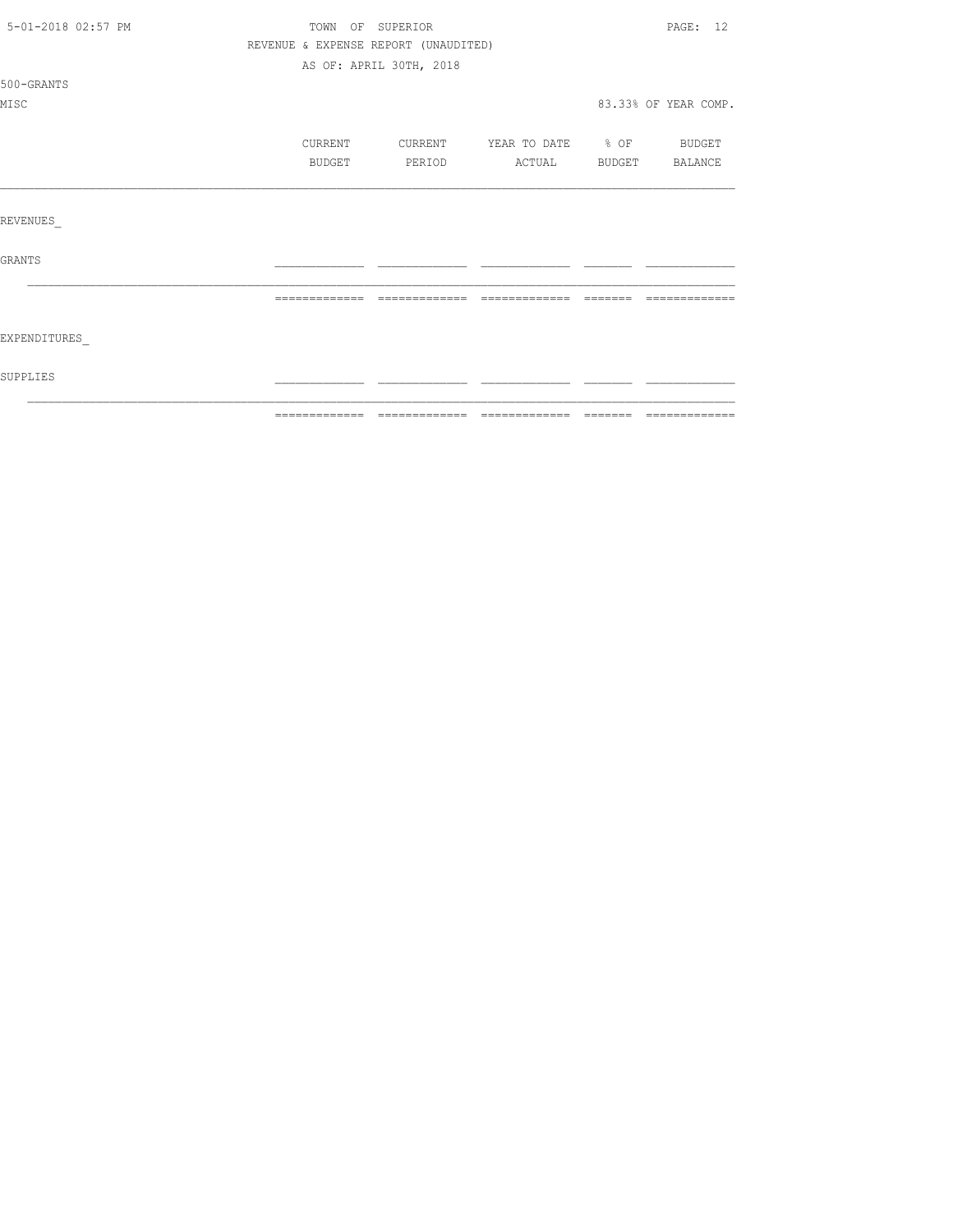| 5-01-2018 02:57 PM                                | TOWN OF<br>SUPERIOR                  |                         |               |                 | PAGE:<br>13                        |  |
|---------------------------------------------------|--------------------------------------|-------------------------|---------------|-----------------|------------------------------------|--|
|                                                   | REVENUE & EXPENSE REPORT (UNAUDITED) |                         |               |                 |                                    |  |
|                                                   |                                      | AS OF: APRIL 30TH, 2018 |               |                 |                                    |  |
| 500-GRANTS                                        |                                      |                         |               |                 |                                    |  |
| CONTINGENCY                                       |                                      |                         |               |                 | 83.33% OF YEAR COMP.               |  |
|                                                   |                                      |                         |               |                 |                                    |  |
|                                                   | CURRENT                              | CURRENT                 | YEAR TO DATE  | $\div$ OF       | BUDGET                             |  |
|                                                   | BUDGET                               | PERIOD                  | ACTUAL        | BUDGET          | BALANCE                            |  |
| REVENUES                                          |                                      |                         |               |                 |                                    |  |
| <b>GRANTS</b>                                     |                                      |                         |               |                 |                                    |  |
|                                                   |                                      |                         | ============= | --------        |                                    |  |
| EXPENDITURES                                      |                                      |                         |               |                 |                                    |  |
| SUPPLIES                                          |                                      |                         |               |                 |                                    |  |
| 500-99-5299 OPERATING SUPPLIES                    | 3,025,000.00                         | 0.00                    | 0.00          |                 | $0.00$ 3,025,000.00                |  |
| SUBTOTAL SUPPLIES                                 | 3,025,000.00                         | 0.00                    | 0.00          | 0.00            | 3,025,000.00                       |  |
|                                                   |                                      |                         |               |                 |                                    |  |
| TOTAL EXPENDITURES                                | 3,025,000.00                         | 0.00                    | 0.00          | <b>CONSIDER</b> | 0.00 3,025,000.00<br>============= |  |
| REVENUES OVER/(UNDER) EXPENDITURES (3,025,000.00) |                                      | 0.00                    | 0.00          |                 | (3,025,000.00)                     |  |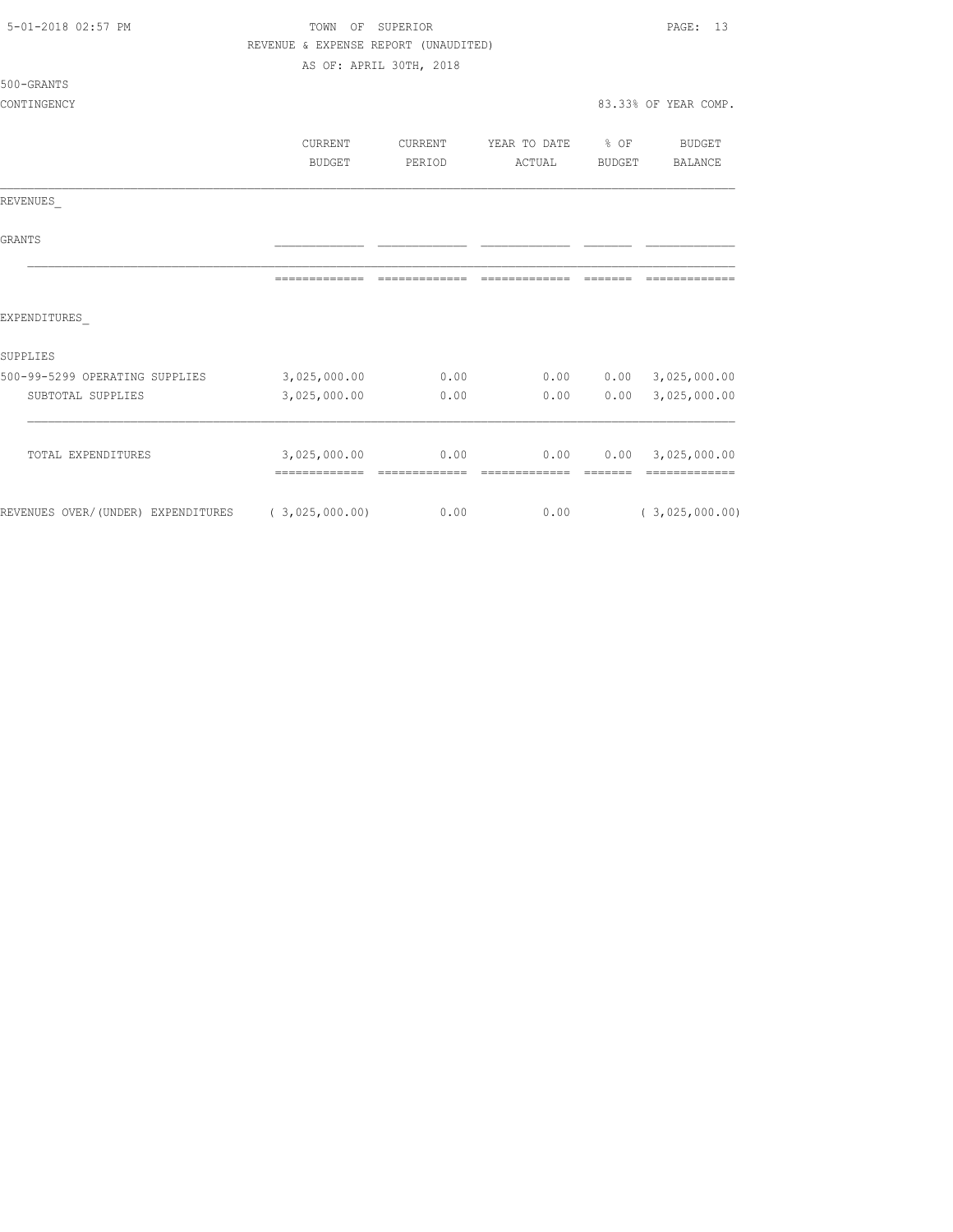500-GRANTS

|                                    | CURRENT<br>BUDGET | CURRENT<br>PERIOD | YEAR TO DATE<br>ACTUAL | % OF<br><b>BUDGET</b> | BUDGET<br><b>BALANCE</b> |
|------------------------------------|-------------------|-------------------|------------------------|-----------------------|--------------------------|
|                                    |                   |                   |                        |                       |                          |
| FUND TOTAL REVENUES                | 3,025,000.00      | 0.00(             | 244,594.46)            | $8.09 -$              | 3,269,594.46             |
| FUND TOTAL EXPENDITURES            | 3,025,000.00      | 0.00              | 14,552.34              | 0.48                  | 3,010,447.66             |
| REVENUES OVER/(UNDER) EXPENDITURES | 0.00              | 0.00(             | 259,146.80)            |                       | 259,146.80               |
|                                    |                   |                   |                        |                       |                          |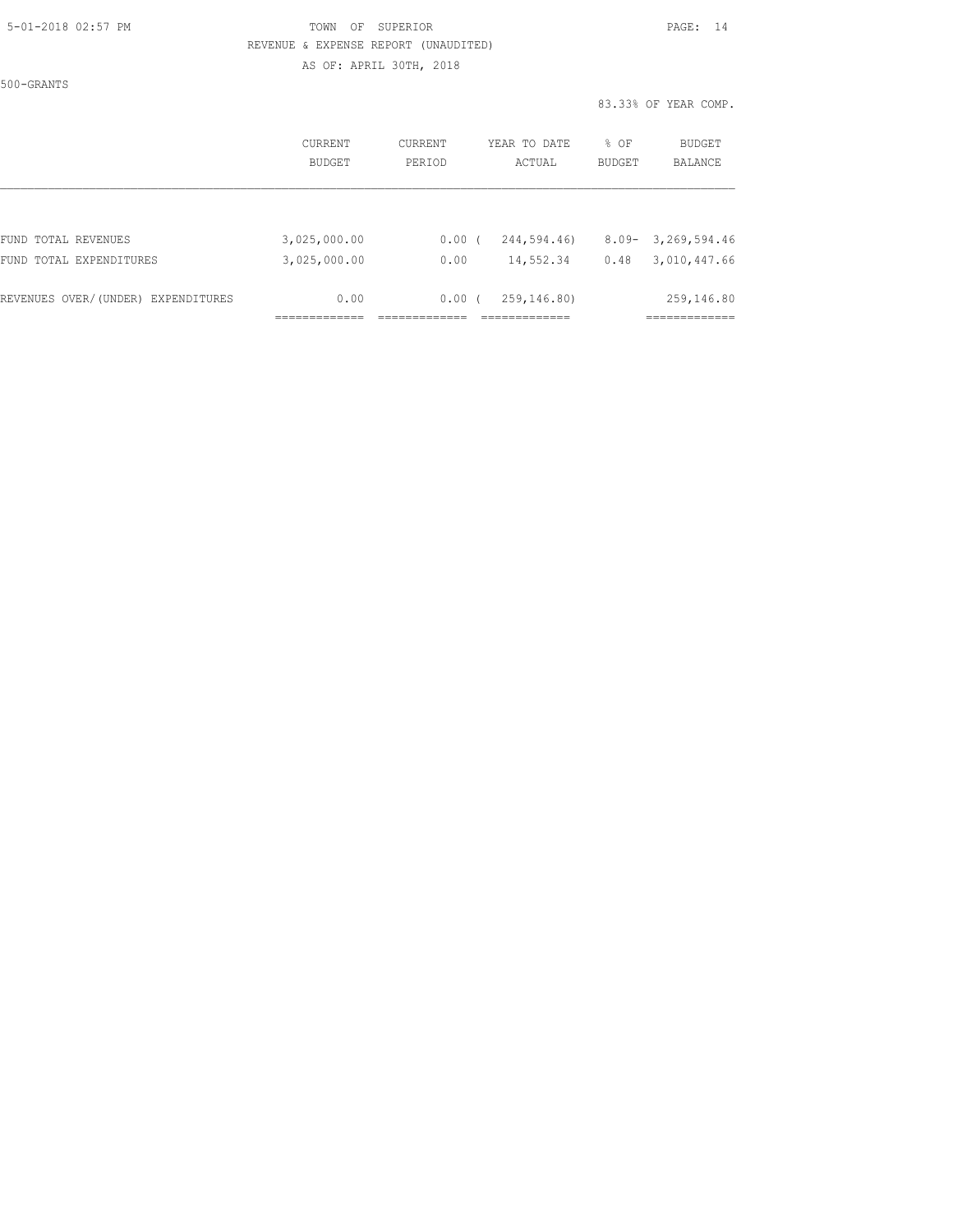|  | 5-01-2018 02:57 PM |  |
|--|--------------------|--|

# TOWN OF SUPERIOR **Example 2018** PAGE: 1 REVENUE & EXPENSE REPORT (UNAUDITED) AS OF: APRIL 30TH, 2018

# 510-Emergency Services

| NON-DEPARTMENTAL |  |
|------------------|--|
|                  |  |

|                                    | <b>CURRENT</b><br><b>BUDGET</b> | <b>CURRENT</b><br>PERIOD | YEAR TO DATE<br>ACTUAL | % OF<br><b>BUDGET</b> | <b>BUDGET</b><br>BALANCE |
|------------------------------------|---------------------------------|--------------------------|------------------------|-----------------------|--------------------------|
| REVENUES                           |                                 |                          |                        |                       |                          |
| CONTINGENCY                        |                                 |                          |                        |                       |                          |
| 510-00-4901 Transfers              | 0.00                            | 0.00                     | 244,594.46             | $0.00$ (              | 244,594.46)              |
| SUBTOTAL CONTINGENCY               | 0.00                            | 0.00                     | 244,594.46             | 0.00(                 | 244,594.46)              |
| TOTAL REVENUES                     | 0.00                            | 0.00                     | 244,594.46             |                       | 0.00(244,594.46)         |
|                                    | --------------                  |                          |                        |                       | --------------           |
| REVENUES OVER/(UNDER) EXPENDITURES | 0.00                            | 0.00                     | 244,594.46             |                       | 244,594.46)              |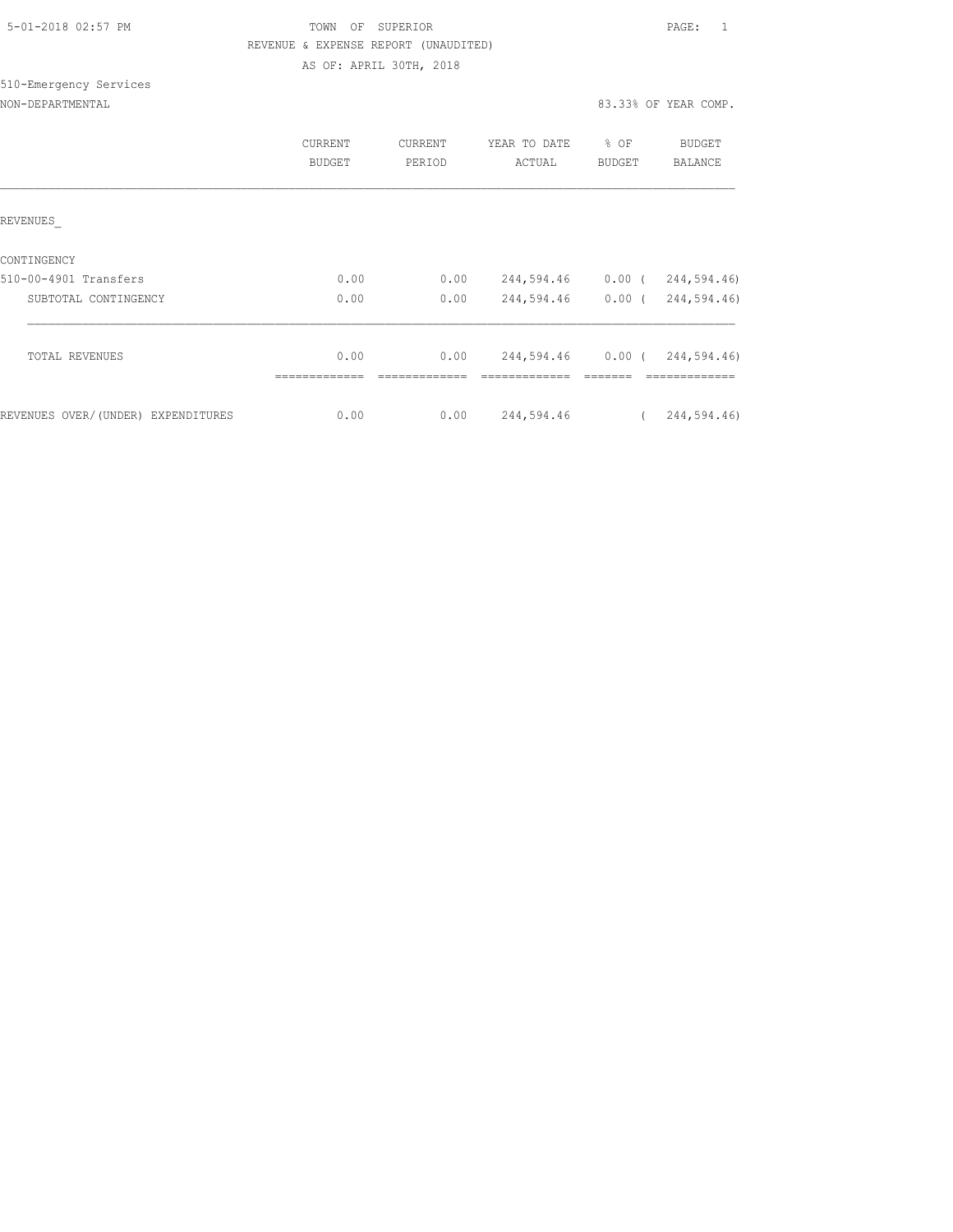#### 510-Emergency Services RESOLUTION COPPER EMRGNC **EXECUTE A SERVIT EXECUTE A** 83.33% OF YEAR COMP.

| KESOLUIION COFFEK EMKGNC |  |  |
|--------------------------|--|--|
|                          |  |  |

|                                                       | <b>CURRENT</b><br><b>BUDGET</b> | CURRENT<br>PERIOD | YEAR TO DATE<br>ACTUAL  | % OF<br><b>BUDGET</b> | <b>BUDGET</b><br><b>BALANCE</b> |
|-------------------------------------------------------|---------------------------------|-------------------|-------------------------|-----------------------|---------------------------------|
| REVENUES                                              |                                 |                   |                         |                       |                                 |
| <b>GRANTS</b>                                         |                                 |                   |                         |                       |                                 |
| 510-41-4600 Grant Revenue                             | 0.00                            | 0.00              | 522,000.00              | $0.00$ (              | 522,000.00)                     |
| SUBTOTAL GRANTS                                       | 0.00                            | 0.00              | 522,000.00              | $0.00$ (              | 522,000.00)                     |
| TOTAL REVENUES                                        | 0.00                            | 0.00              | 522,000.00              | $0.00$ (              | 522,000.00)                     |
| EXPENDITURES                                          |                                 |                   |                         |                       |                                 |
| SUPPLIES                                              |                                 |                   |                         |                       |                                 |
| 510-41-5299 Other Operating Supplies                  | 0.00                            | 0.00              | 140,525.38              |                       | $0.00$ ( 140, 525.38)           |
| SUBTOTAL SUPPLIES                                     | 0.00                            | 0.00              | 140,525.38              | $0.00$ (              | 140, 525.38)                    |
| UTILITIES                                             |                                 |                   |                         |                       |                                 |
| 510-41-5370 Radio Equipment                           | 0.00                            | 0.00              | 11,069.11               | $0.00$ (              | 11,069.11)                      |
| SUBTOTAL UTILITIES                                    | 0.00                            | 0.00              | 11,069.11               | $0.00$ (              | 11,069.11)                      |
| GENERAL BUSINESS EXPENSE                              |                                 |                   |                         |                       |                                 |
| 510-41-5425 Conferences & Training                    | 0.00                            | 0.00              | 4,029.32                | $0.00$ (              | 4,029.32)                       |
| 510-41-5430 PRINTING                                  | 0.00                            | 0.00              | 451.11                  | 0.00(                 | 451.11)                         |
| 510-41-5450 Uniform Purchases                         | 0.00                            | 284.44            | 9,448.73                | $0.00$ (              | 9,448.73)                       |
| SUBTOTAL GENERAL BUSINESS EXPENSE                     | 0.00                            | 284.44            | 13,929.16               | $0.00$ (              | 13, 929.16                      |
| PROFESSIONAL SERVICES                                 |                                 |                   |                         |                       |                                 |
| 510-41-5550 Professional Services                     | 0.00                            | 9.00              | 9.00                    | $0.00$ (              | 9.00)                           |
| 510-41-5555 Health & Safety                           | 0.00                            | 5,381.61          | 25,388.81               | $0.00$ (              | 25, 388.81                      |
| SUBTOTAL PROFESSIONAL SERVICES                        | 0.00                            | 5,390.61          | 25, 397.81              | $0.00$ (              | 25, 397.81)                     |
| REPAIR/MAINTENANCE                                    |                                 |                   |                         |                       |                                 |
| 510-41-5640 Vehicle Repairs                           | 0.00                            | 0.00              | 16,814.27               | $0.00$ (              | 16, 814.27                      |
| 510-41-5642 Tires and Tubes                           | 0.00                            | 0.00              | 1,111.70                | $0.00$ (              | 1, 111.70)                      |
| 510-41-5650 OTHER EQUIPMENT REPAIRS                   | 0.00                            | 0.00              | 1,972.25                | $0.00$ (              | 1,972.25)                       |
| SUBTOTAL REPAIR/MAINTENANCE                           | 0.00                            | 0.00              | 19,898.22               | $0.00$ (              | 19,898.22)                      |
| CAPITAL OUTLAY                                        |                                 |                   |                         |                       |                                 |
| 510-41-5740 Medical Equipment<br>510-41-5750 Fire/PPE | 0.00<br>0.00                    | 0.00<br>13,303.48 | 436.08<br>38,966.30     | $0.00$ (<br>$0.00$ (  | 436.08)                         |
| 510-41-5780 Software                                  | 0.00                            | 0.00              | 4,663.07                | $0.00$ (              | 38,966.30)<br>4,663.07)         |
| SUBTOTAL CAPITAL OUTLAY                               | 0.00                            | 13,303.48         | 44,065.45               | $0.00$ (              | 44,065.45)                      |
| DEBT SERVICE                                          |                                 |                   |                         |                       |                                 |
| 510-41-5999 Capital Outlay                            | 0.00                            | 0.00              | 284,054.59              |                       | $0.00$ ( $284,054.59$ )         |
| SUBTOTAL DEBT SERVICE                                 | 0.00                            | 0.00              | 284,054.59              | $0.00$ (              | 284,054.59)                     |
| TOTAL EXPENDITURES                                    | 0.00                            | 18,978.53         | 538,939.72              | $0.00$ (              | 538,939.72)                     |
| REVENUES OVER/(UNDER) EXPENDITURES                    | $0.00$ (                        |                   | 18,978.53) ( 16,939.72) |                       | 16,939.72                       |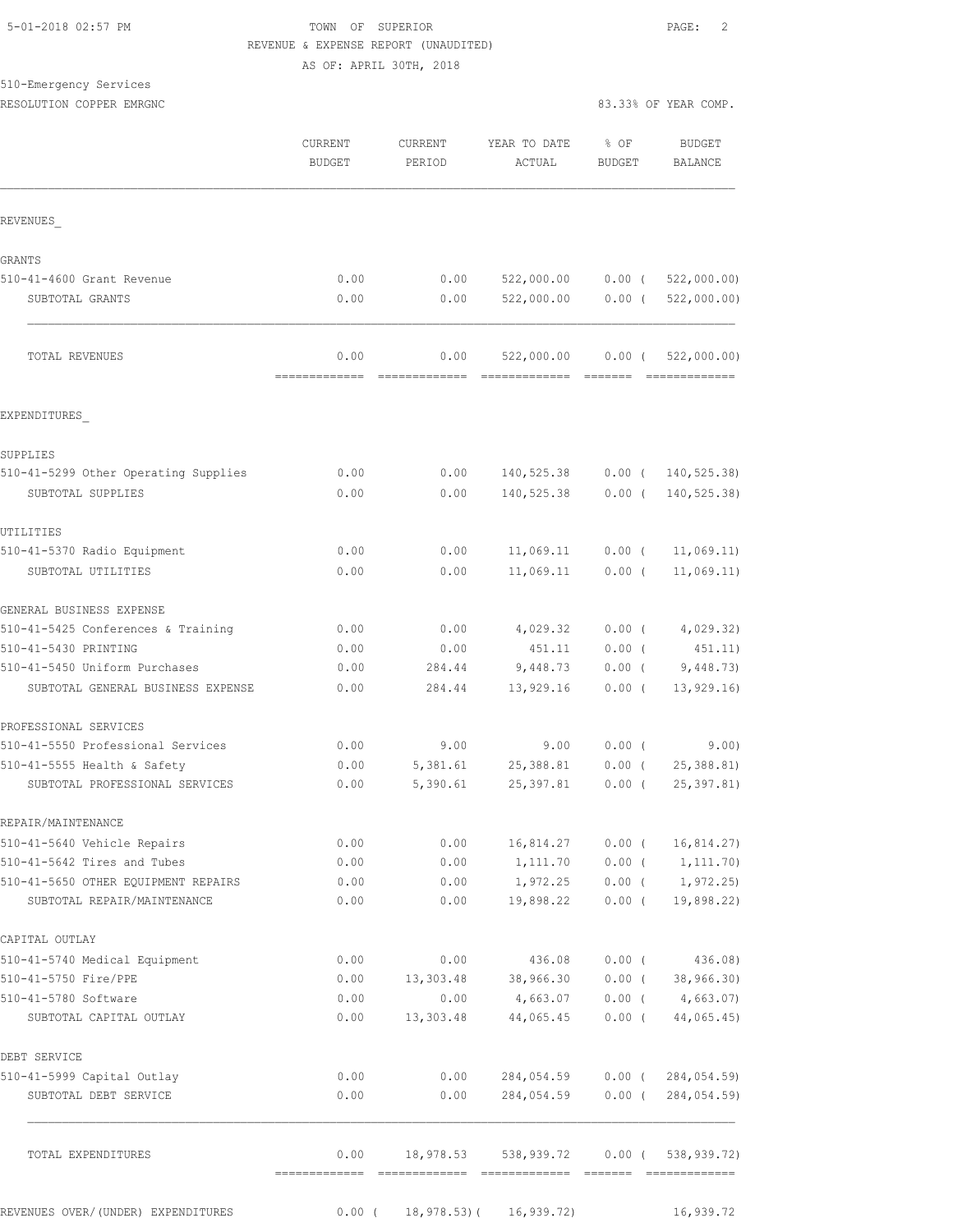510-Emergency Services

|                                    | CURRENT<br>BUDGET | CURRENT<br>PERIOD | YEAR TO DATE<br>ACTUAL | % OF<br><b>BUDGET</b> | BUDGET<br>BALANCE |
|------------------------------------|-------------------|-------------------|------------------------|-----------------------|-------------------|
| FUND TOTAL REVENUES                | 0.00              | 0.00              | 766,594.46             | $0.00$ (              | 766,594.46)       |
| FUND TOTAL EXPENDITURES            | 0.00              | 18,978.53         | 538,939.72             | $0.00$ (              | 538,939.72)       |
| REVENUES OVER/(UNDER) EXPENDITURES | 0.00(             | 18,978.53)        | 227,654.74             |                       | 227,654.74)       |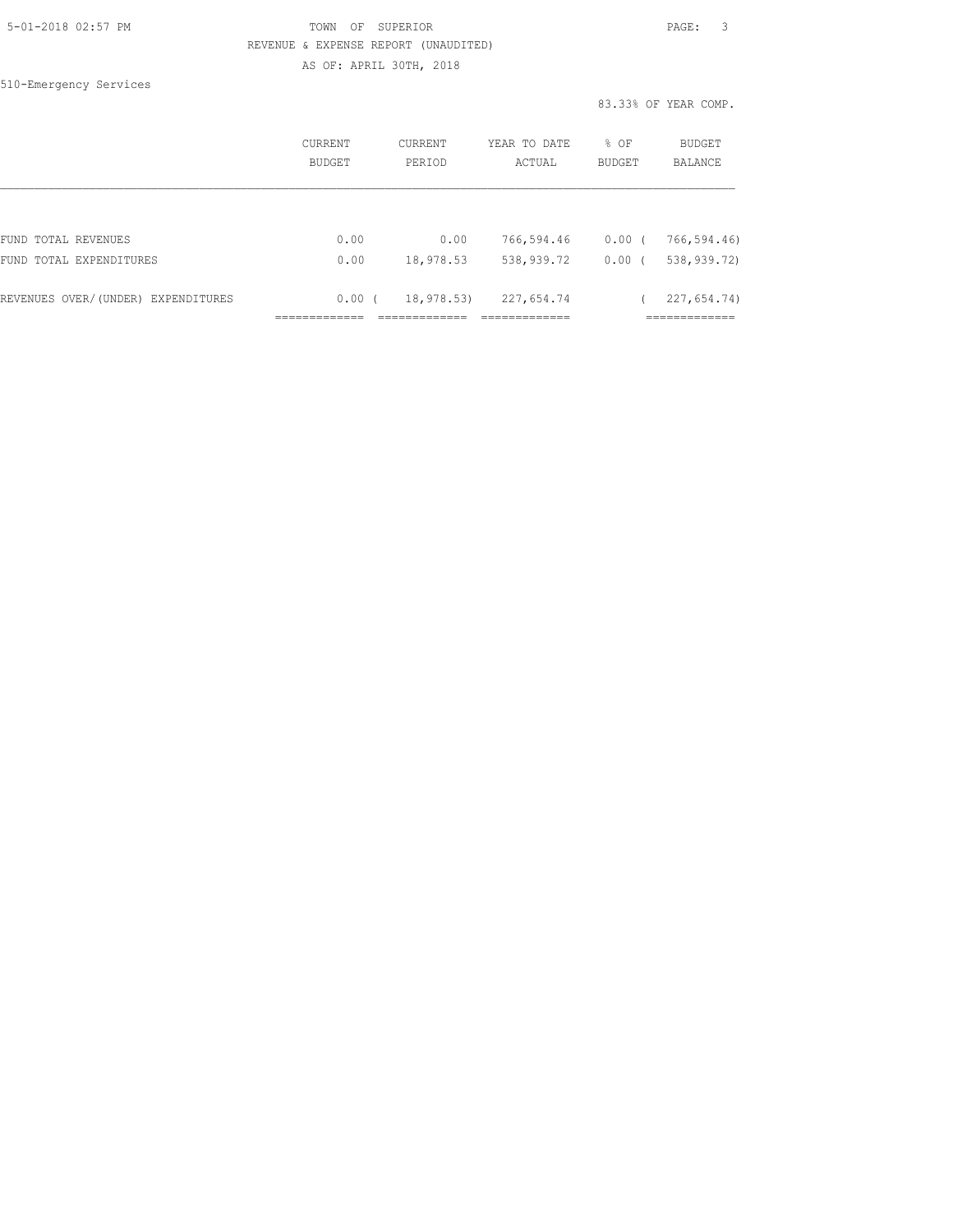| 5-01-2018 02:57 PM       | TOWN OF SUPERIOR |                                      |                                  | PAGE: 1              |
|--------------------------|------------------|--------------------------------------|----------------------------------|----------------------|
|                          |                  | REVENUE & EXPENSE REPORT (UNAUDITED) |                                  |                      |
|                          |                  | AS OF: APRIL 30TH, 2018              |                                  |                      |
| 800-FIRE DEPT PENSION    |                  |                                      |                                  |                      |
| NON-DEPARTMENTAL         |                  |                                      |                                  | 83.33% OF YEAR COMP. |
|                          |                  |                                      |                                  |                      |
|                          | CURRENT          |                                      | CURRENT YEAR TO DATE % OF BUDGET |                      |
|                          | BUDGET           |                                      | PERIOD ACTUAL BUDGET BALANCE     |                      |
|                          |                  |                                      |                                  |                      |
| REVENUES                 |                  |                                      |                                  |                      |
|                          |                  |                                      |                                  |                      |
| <b>BUSINESS SERVICES</b> |                  |                                      |                                  |                      |
|                          |                  |                                      |                                  |                      |
| MISCELLANEOUS            |                  |                                      |                                  |                      |
| CONTINGENCY              |                  |                                      |                                  |                      |
|                          |                  |                                      |                                  |                      |
|                          |                  |                                      |                                  |                      |
| EXPENDITURES             |                  |                                      |                                  |                      |
|                          |                  |                                      |                                  |                      |
| SUPPLIES                 |                  |                                      |                                  |                      |
| DEBT SERVICE             |                  |                                      |                                  |                      |
|                          |                  |                                      |                                  |                      |
|                          |                  |                                      |                                  |                      |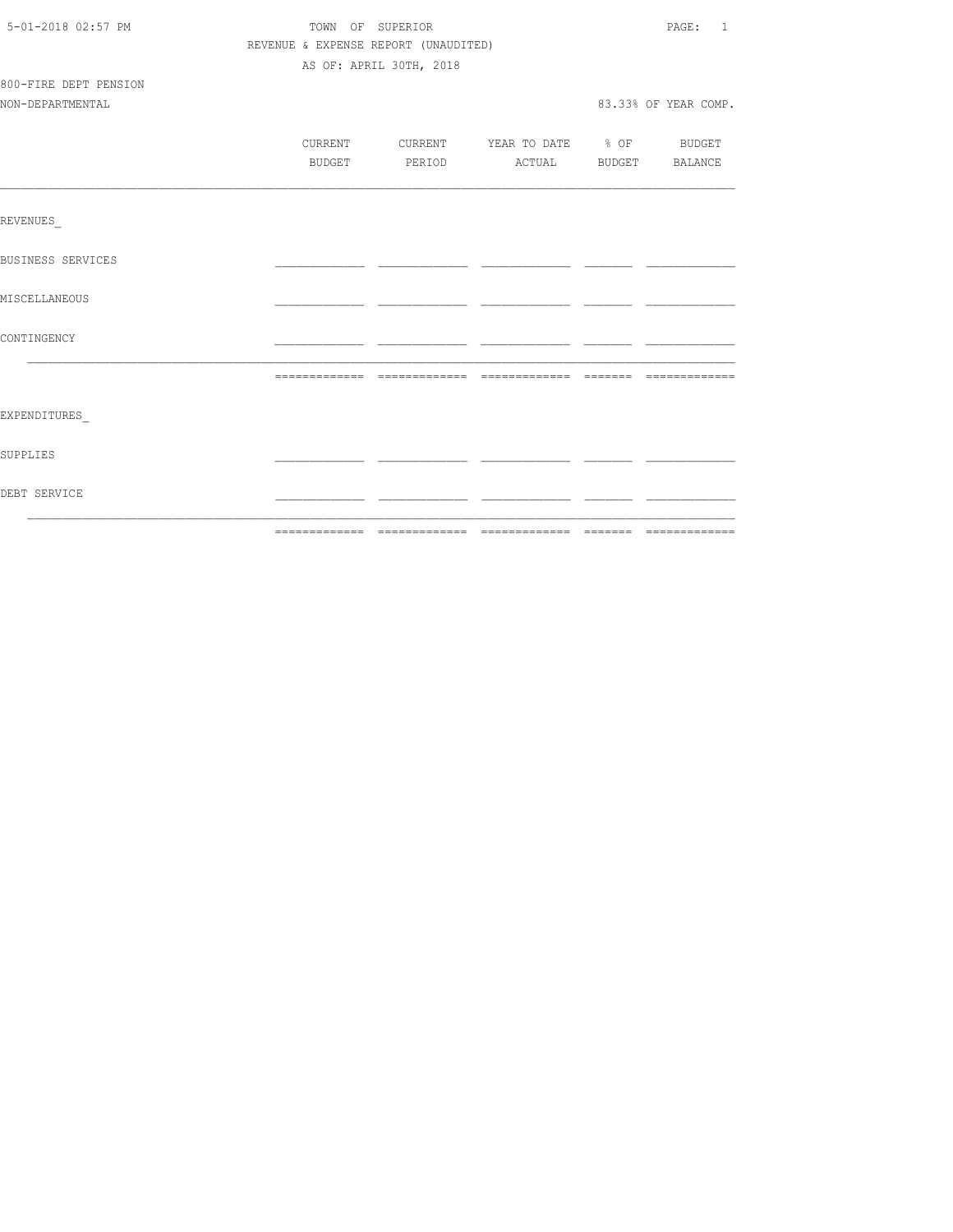| 5-01-2018 02:57 PM    | TOWN OF SUPERIOR                     | PAGE: 2              |
|-----------------------|--------------------------------------|----------------------|
|                       | REVENUE & EXPENSE REPORT (UNAUDITED) |                      |
|                       | AS OF: APRIL 30TH, 2018              |                      |
| 800-FIRE DEPT PENSION |                                      |                      |
|                       |                                      | 83.33% OF YEAR COMP. |
|                       |                                      |                      |

|     | .                   | הדוחיה<br>----<br>----- | ΟF<br>-<br>- | --   |
|-----|---------------------|-------------------------|--------------|------|
| --- | اما د .<br>ᆂ ᆜᆦᄾᆂᄝᄽ | ----<br>---             | .<br>-       | A NI |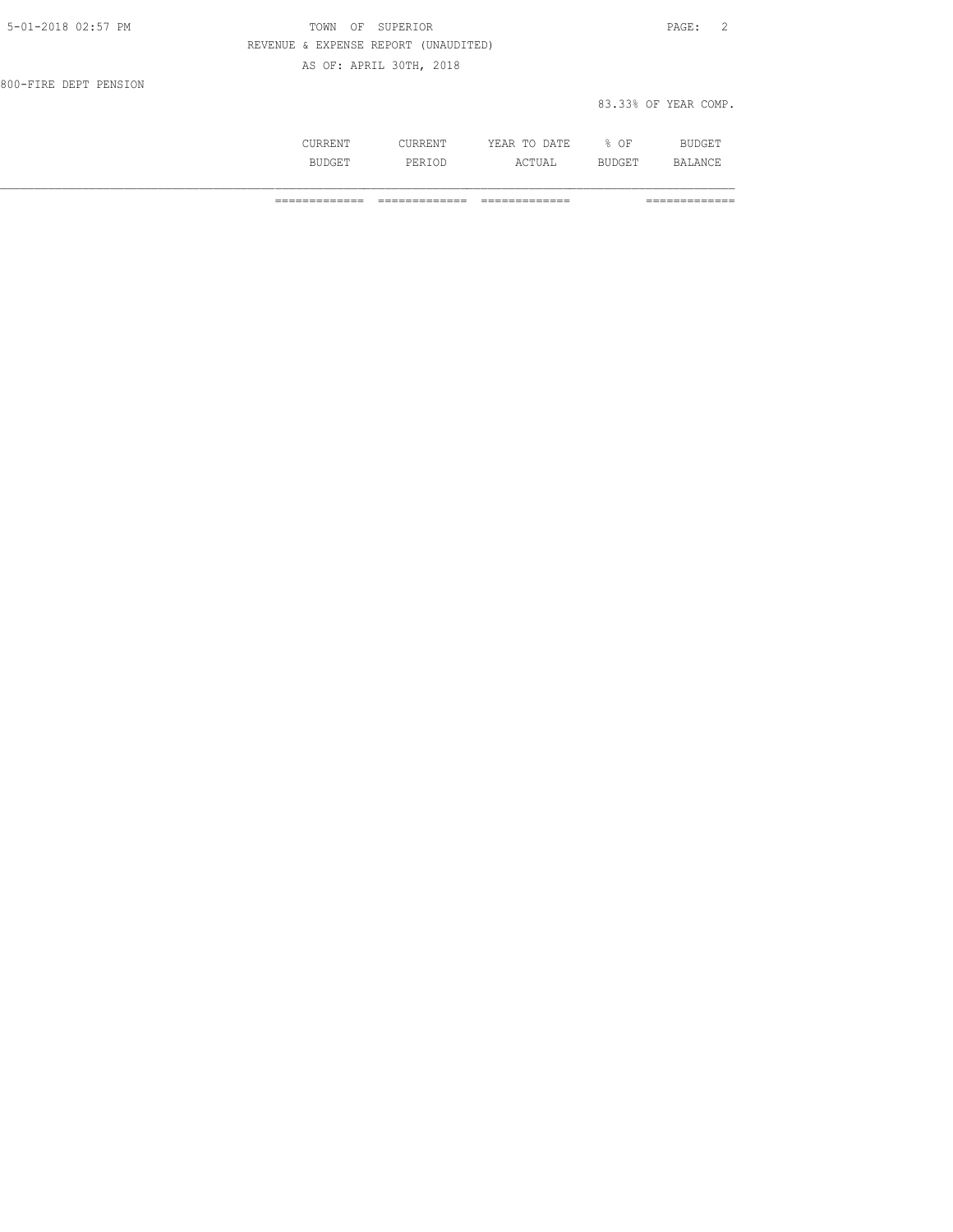| 5-01-2018 02:57 PM |                                      | TOWN OF SUPERIOR        |                          | PAGE: 1              |
|--------------------|--------------------------------------|-------------------------|--------------------------|----------------------|
|                    | REVENUE & EXPENSE REPORT (UNAUDITED) |                         |                          |                      |
|                    |                                      | AS OF: APRIL 30TH, 2018 |                          |                      |
| 810-LGIP           |                                      |                         |                          |                      |
| NON-DEPARTMENTAL   |                                      |                         |                          | 83.33% OF YEAR COMP. |
|                    | CURRENT                              | CURRENT                 | YEAR TO DATE % OF BUDGET |                      |
|                    | BUDGET                               | PERIOD                  | ACTUAL                   | BUDGET BALANCE       |
|                    |                                      |                         |                          |                      |
| REVENUES           |                                      |                         |                          |                      |
| BUSINESS SERVICES  |                                      |                         |                          |                      |
|                    |                                      |                         |                          |                      |
| EXPENDITURES       |                                      |                         |                          |                      |
| SUPPLIES           |                                      |                         |                          |                      |
|                    |                                      |                         |                          |                      |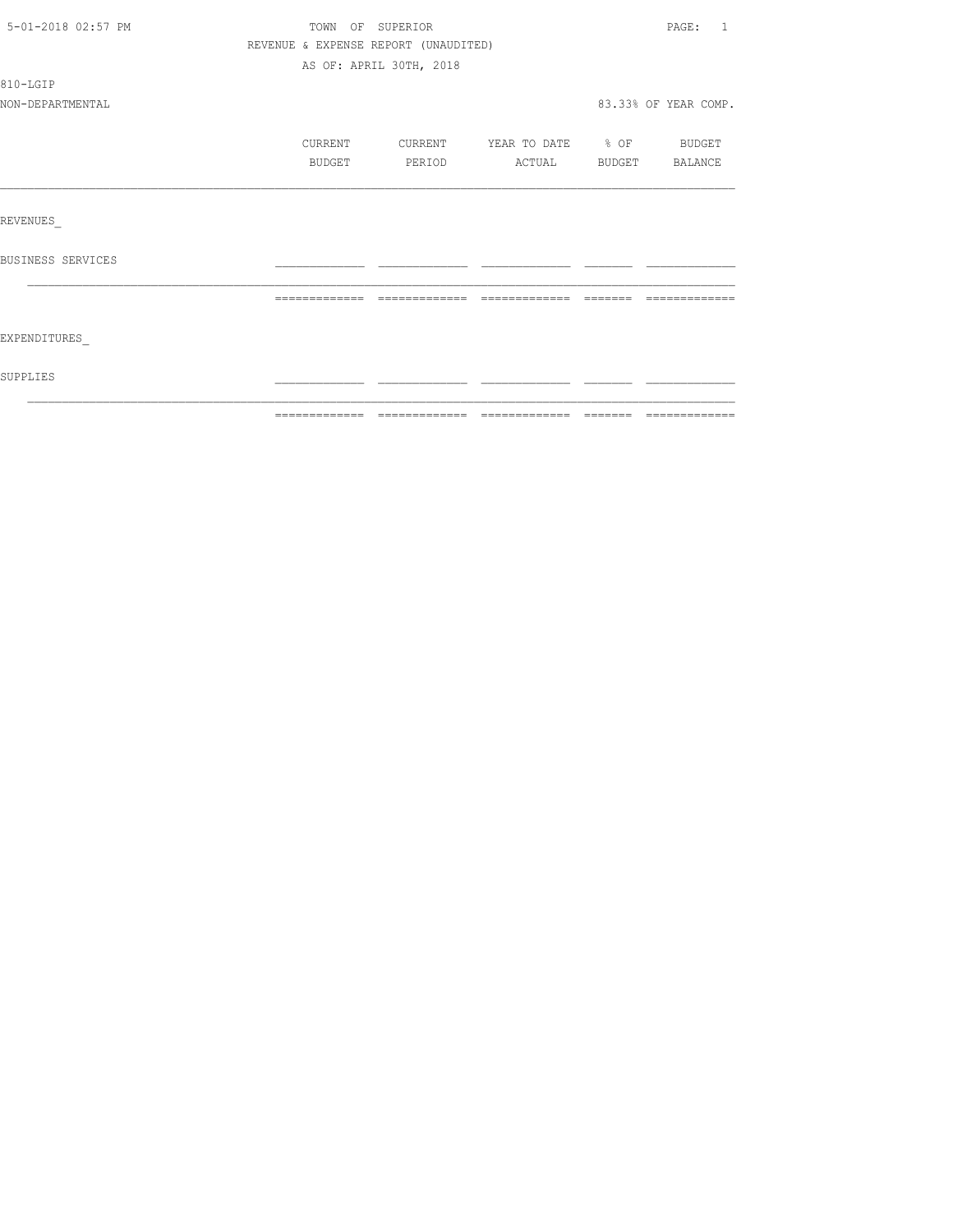| 5-01-2018 02:57 PM | TOWN<br>OF                           | SUPERIOR                |              |        | $\overline{2}$<br>PAGE: |
|--------------------|--------------------------------------|-------------------------|--------------|--------|-------------------------|
|                    | REVENUE & EXPENSE REPORT (UNAUDITED) |                         |              |        |                         |
|                    |                                      | AS OF: APRIL 30TH, 2018 |              |        |                         |
| 810-LGIP           |                                      |                         |              |        |                         |
|                    |                                      |                         |              |        | 83.33% OF YEAR COMP.    |
|                    |                                      |                         |              |        |                         |
|                    | CURRENT                              | CURRENT                 | YEAR TO DATE | $8$ OF | <b>BUDGET</b>           |

BUDGET PERIOD ACTUAL BUDGET BALANCE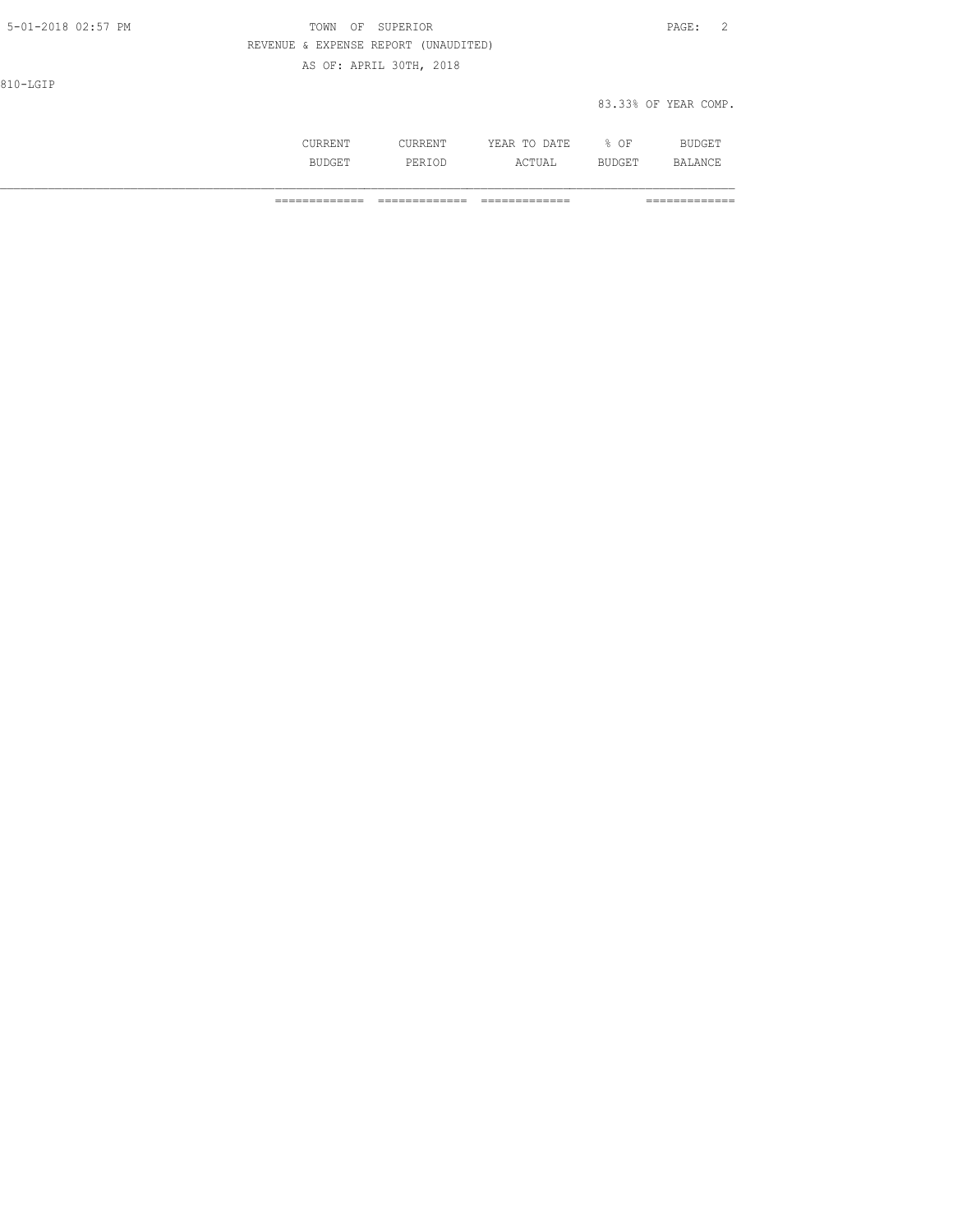| 5-01-2018 02:57 PM | TOWN OF SUPERIOR                     |                         |                          | PAGE: 1              |
|--------------------|--------------------------------------|-------------------------|--------------------------|----------------------|
|                    | REVENUE & EXPENSE REPORT (UNAUDITED) |                         |                          |                      |
|                    |                                      | AS OF: APRIL 30TH, 2018 |                          |                      |
| 820-EXPLORERS      |                                      |                         |                          |                      |
| NON-DEPARTMENTAL   |                                      |                         |                          | 83.33% OF YEAR COMP. |
|                    | CURRENT                              | CURRENT                 | YEAR TO DATE % OF BUDGET |                      |
|                    | BUDGET                               | PERIOD                  | ACTUAL                   | BUDGET BALANCE       |
|                    |                                      |                         |                          |                      |
| REVENUES           |                                      |                         |                          |                      |
| MISCELLANEOUS      |                                      |                         |                          |                      |
|                    |                                      |                         |                          |                      |
| EXPENDITURES       |                                      |                         |                          |                      |
| SUPPLIES           |                                      |                         |                          |                      |
|                    |                                      |                         |                          |                      |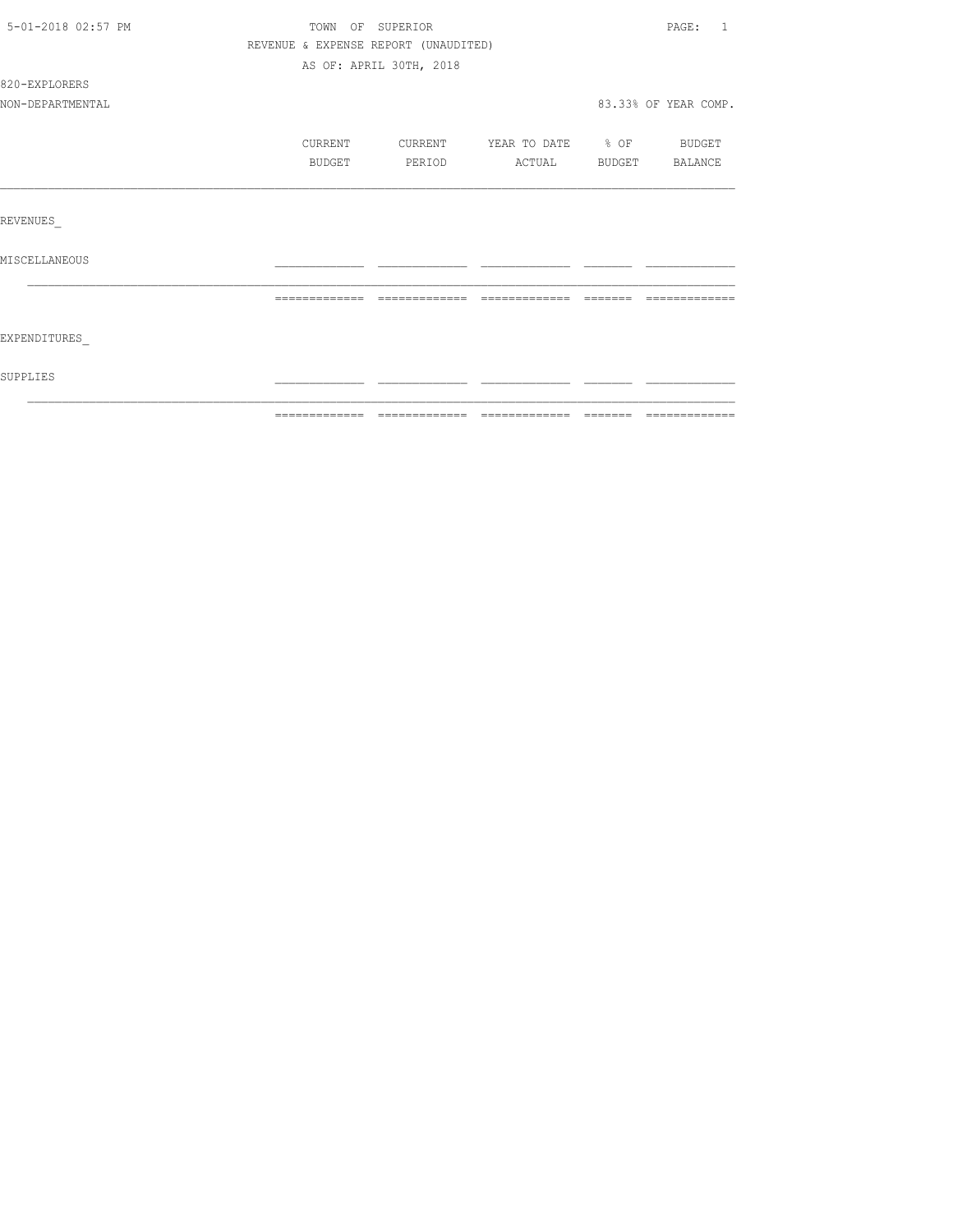| 5-01-2018 02:57 PM | TOWN OF SUPERIOR                     |                      | PAGE: 2 |  |
|--------------------|--------------------------------------|----------------------|---------|--|
|                    | REVENUE & EXPENSE REPORT (UNAUDITED) |                      |         |  |
|                    | AS OF: APRIL 30TH, 2018              |                      |         |  |
| 820-EXPLORERS      |                                      |                      |         |  |
|                    |                                      | 83.33% OF YEAR COMP. |         |  |

| ---   | .<br>$\frac{1}{2} \left( \frac{1}{2} \right) \left( \frac{1}{2} \right) \left( \frac{1}{2} \right) \left( \frac{1}{2} \right) \left( \frac{1}{2} \right) \left( \frac{1}{2} \right) \left( \frac{1}{2} \right) \left( \frac{1}{2} \right) \left( \frac{1}{2} \right) \left( \frac{1}{2} \right) \left( \frac{1}{2} \right) \left( \frac{1}{2} \right) \left( \frac{1}{2} \right) \left( \frac{1}{2} \right) \left( \frac{1}{2} \right) \left( \frac{1}{2} \right) \left( \frac$ | ግልጥπ.<br>سا .<br>$\sim$<br>-----<br>--<br>__ | ΟF<br>∽.<br>$\sim$ |  |
|-------|---------------------------------------------------------------------------------------------------------------------------------------------------------------------------------------------------------------------------------------------------------------------------------------------------------------------------------------------------------------------------------------------------------------------------------------------------------------------------------|----------------------------------------------|--------------------|--|
| 1.311 | ÞП.<br>.                                                                                                                                                                                                                                                                                                                                                                                                                                                                        | $ \sim$ $ -$<br>$\cdots$<br>----             | ۔ سد               |  |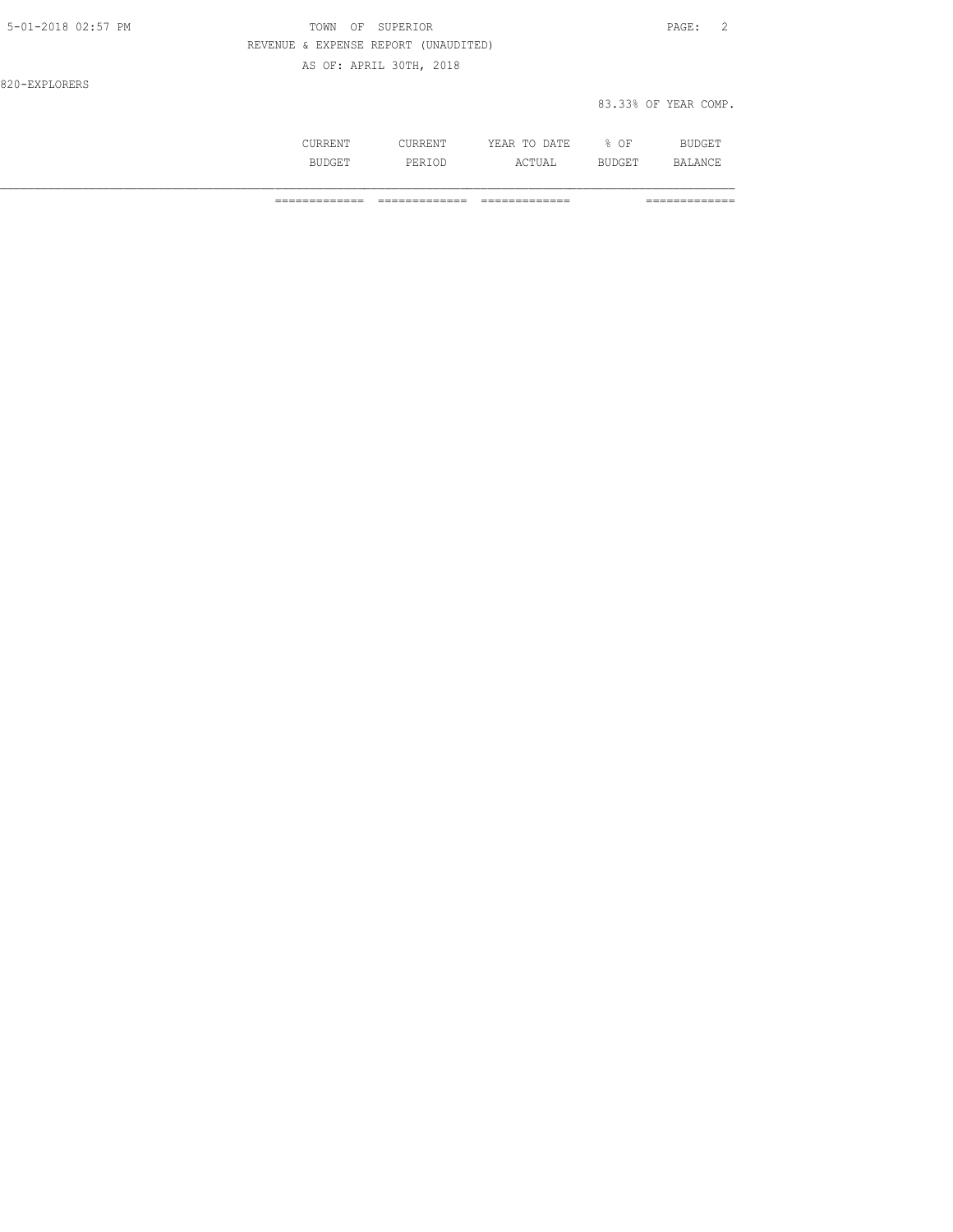## TOWN OF SUPERIOR **Example 2018** PAGE: 1 REVENUE & EXPENSE REPORT (UNAUDITED) AS OF: APRIL 30TH, 2018

## 830-TOYS FOR TOTS NON-DEPARTMENTAL 83.33% OF YEAR COMP.

|                                    | CURRENT<br>BUDGET     | <b>CURRENT</b><br>PERIOD | YEAR TO DATE<br>ACTUAL   | $8$ OF<br>BUDGET                                                                                                                                                                                                                                                                                                                                                                                                                                                                                          | BUDGET<br>BALANCE          |
|------------------------------------|-----------------------|--------------------------|--------------------------|-----------------------------------------------------------------------------------------------------------------------------------------------------------------------------------------------------------------------------------------------------------------------------------------------------------------------------------------------------------------------------------------------------------------------------------------------------------------------------------------------------------|----------------------------|
| REVENUES                           |                       |                          |                          |                                                                                                                                                                                                                                                                                                                                                                                                                                                                                                           |                            |
| <b>GRANTS</b>                      |                       |                          |                          |                                                                                                                                                                                                                                                                                                                                                                                                                                                                                                           |                            |
| 830-00-4600 OTHER REVENUE          | 0.00                  | 0.00                     |                          | $3,653.00$ 0.00 (                                                                                                                                                                                                                                                                                                                                                                                                                                                                                         | 3,653.00                   |
| SUBTOTAL GRANTS                    | 0.00                  | 0.00                     |                          | $3,653.00$ 0.00 (                                                                                                                                                                                                                                                                                                                                                                                                                                                                                         | 3,653.00                   |
| TOTAL REVENUES                     | 0.00<br>============= | 0.00                     | 3,653.00 0.00 (3,653.00) |                                                                                                                                                                                                                                                                                                                                                                                                                                                                                                           |                            |
| EXPENDITURES                       |                       |                          |                          |                                                                                                                                                                                                                                                                                                                                                                                                                                                                                                           |                            |
| SUPPLIES                           |                       |                          |                          |                                                                                                                                                                                                                                                                                                                                                                                                                                                                                                           |                            |
| 830-00-5299 OPERATING SUPPLIES     | 0.00                  | 0.00                     | $3,008.87$ 0.00 (        |                                                                                                                                                                                                                                                                                                                                                                                                                                                                                                           | 3,008.87                   |
| SUBTOTAL SUPPLIES                  | 0.00                  | 0.00                     | $3,008.87$ 0.00 (        |                                                                                                                                                                                                                                                                                                                                                                                                                                                                                                           | 3,008.87)                  |
| TOTAL EXPENDITURES                 | 0.00<br>============= | 0.00<br>--------------   | --------------           | 3,008.87 0.00 (<br>$\begin{array}{cccccccccc} \multicolumn{2}{c}{} & \multicolumn{2}{c}{} & \multicolumn{2}{c}{} & \multicolumn{2}{c}{} & \multicolumn{2}{c}{} & \multicolumn{2}{c}{} & \multicolumn{2}{c}{} & \multicolumn{2}{c}{} & \multicolumn{2}{c}{} & \multicolumn{2}{c}{} & \multicolumn{2}{c}{} & \multicolumn{2}{c}{} & \multicolumn{2}{c}{} & \multicolumn{2}{c}{} & \multicolumn{2}{c}{} & \multicolumn{2}{c}{} & \multicolumn{2}{c}{} & \multicolumn{2}{c}{} & \multicolumn{2}{c}{} & \mult$ | 3,008.87<br>-------------- |
| REVENUES OVER/(UNDER) EXPENDITURES | 0.00                  | 0.00                     | 644.13                   | $\left($                                                                                                                                                                                                                                                                                                                                                                                                                                                                                                  | 644.13)                    |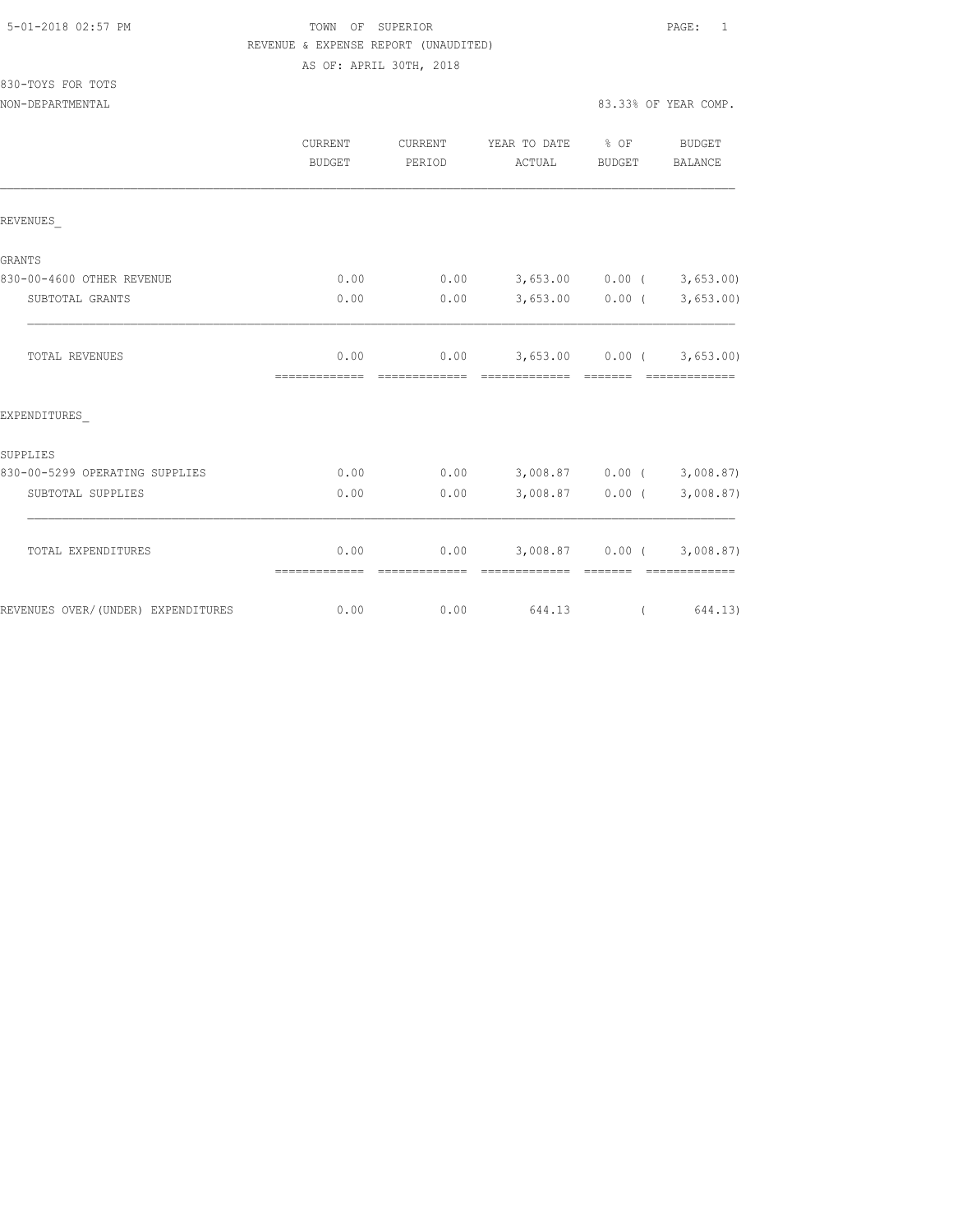## 5-01-2018 02:57 PM TOWN OF SUPERIOR PAGE: 2 REVENUE & EXPENSE REPORT (UNAUDITED) AS OF: APRIL 30TH, 2018

830-TOYS FOR TOTS

83.33% OF YEAR COMP.

|                                    | CURRENT<br><b>BUDGET</b> | <b>CURRENT</b><br>PERIOD | YEAR TO DATE<br>ACTUAL | % OF<br><b>BUDGET</b> | BUDGET<br>BALANCE |
|------------------------------------|--------------------------|--------------------------|------------------------|-----------------------|-------------------|
|                                    |                          |                          |                        |                       |                   |
| FUND TOTAL REVENUES                | 0.00                     | 0.00                     | 3,653.00               | 0.00                  | 3,653.00          |
| FUND TOTAL EXPENDITURES            | 0.00                     | 0.00                     | 3,008.87               | 0.00                  | 3,008.87          |
| REVENUES OVER/(UNDER) EXPENDITURES | 0.00                     | 0.00                     | 644.13                 |                       | 644.13)           |
|                                    |                          |                          |                        |                       |                   |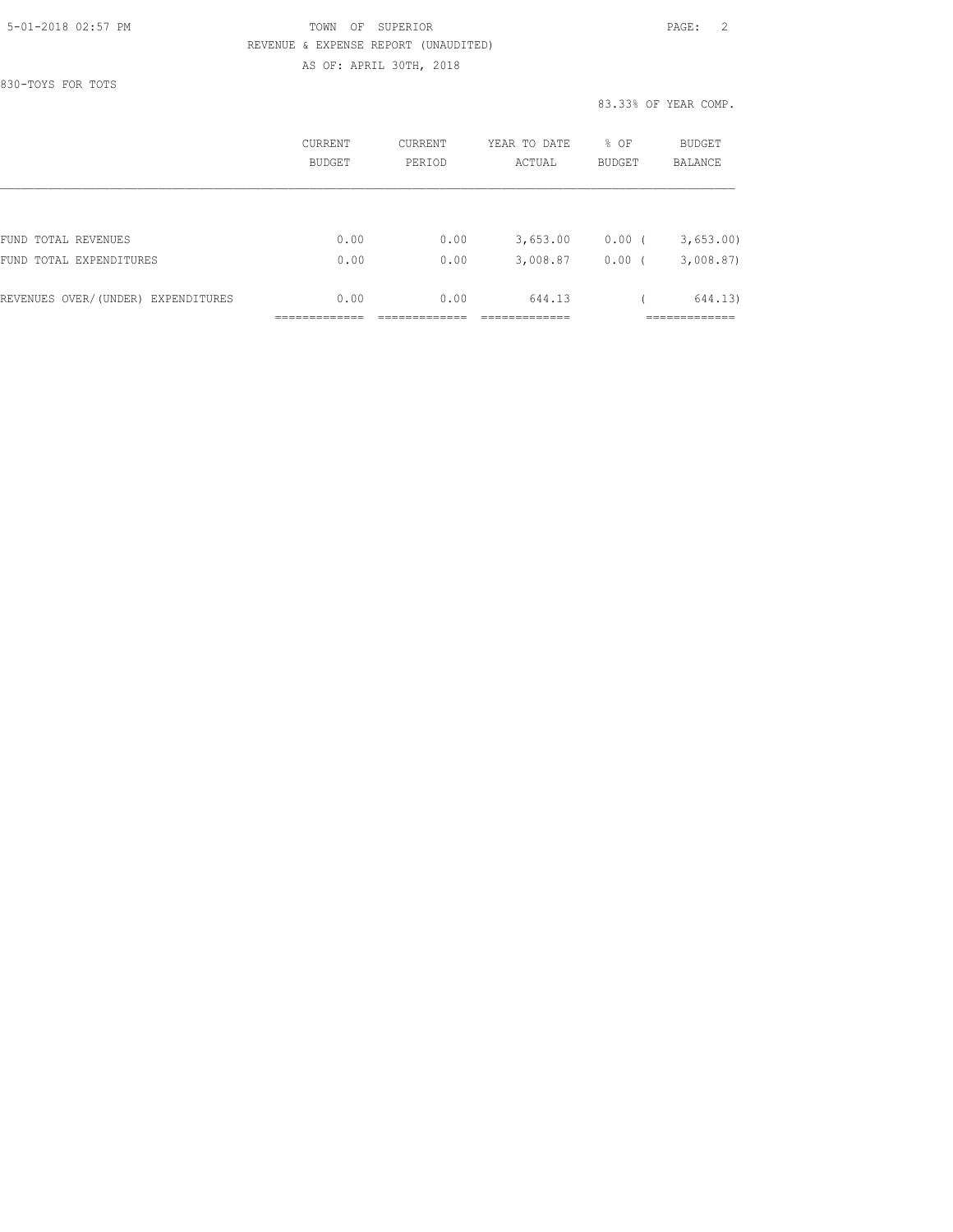|                          | =============                        | =============           | =============         | -------- | =============        |
|--------------------------|--------------------------------------|-------------------------|-----------------------|----------|----------------------|
| NON-OPERATING            |                                      |                         |                       |          |                      |
| SUPPLIES                 |                                      |                         |                       |          |                      |
| EXPENDITURES             |                                      |                         |                       |          |                      |
|                          |                                      |                         |                       |          |                      |
|                          | BUDGET                               | PERIOD                  | ACTUAL BUDGET BALANCE |          |                      |
|                          | CURRENT                              | CURRENT                 | YEAR TO DATE % OF     |          | BUDGET               |
| NON-DEPARTMENTAL         |                                      |                         |                       |          | 83.33% OF YEAR COMP. |
| 840-GENERAL FIXED ASSETS |                                      |                         |                       |          |                      |
|                          |                                      | AS OF: APRIL 30TH, 2018 |                       |          |                      |
|                          | REVENUE & EXPENSE REPORT (UNAUDITED) |                         |                       |          |                      |
| 5-01-2018 02:57 PM       | TOWN OF SUPERIOR                     |                         |                       |          | PAGE: 1              |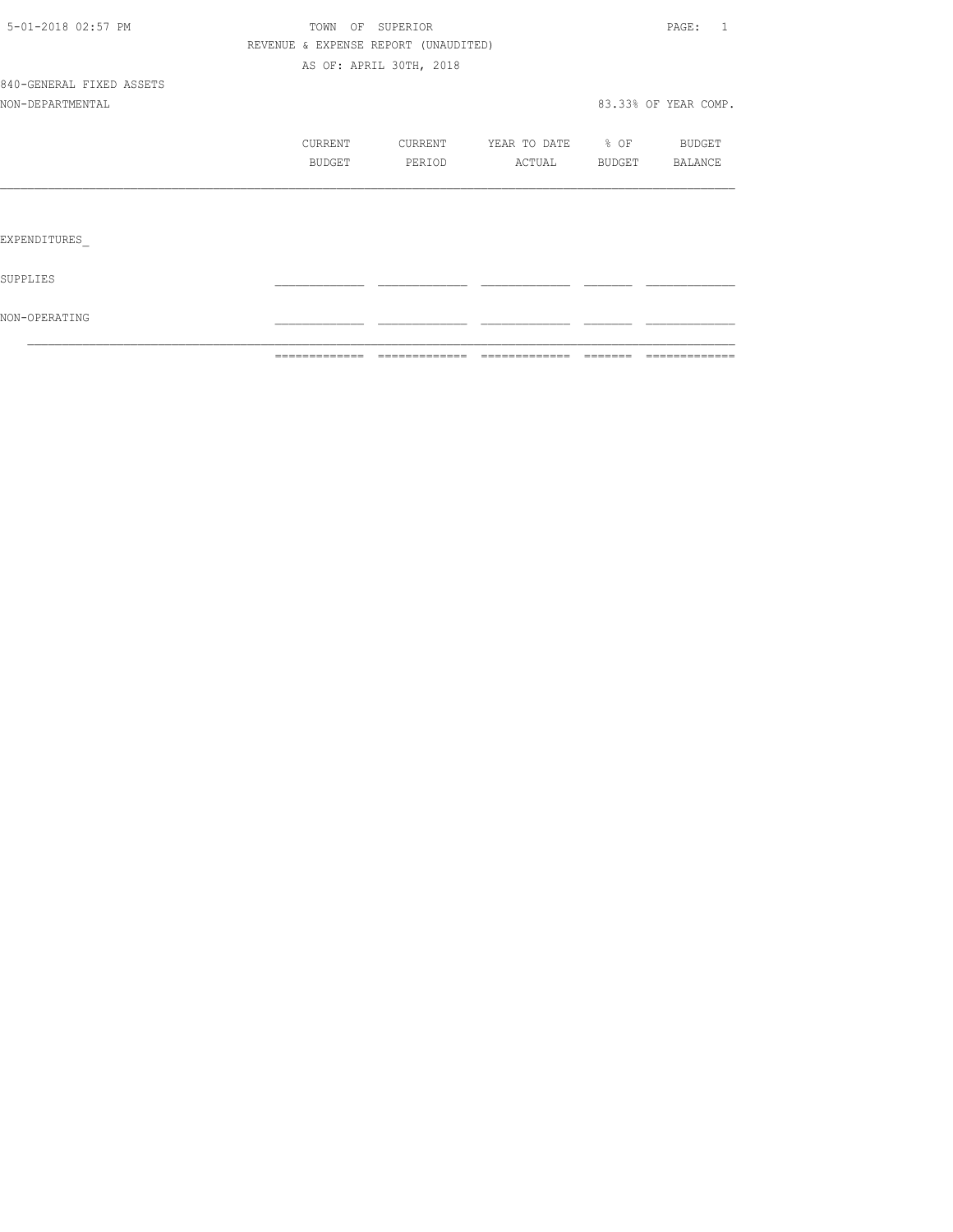| 5-01-2018 02:57 PM       | TOWN OF SUPERIOR                     | PAGE: 2              |
|--------------------------|--------------------------------------|----------------------|
|                          | REVENUE & EXPENSE REPORT (UNAUDITED) |                      |
|                          | AS OF: APRIL 30TH, 2018              |                      |
| 840-GENERAL FIXED ASSETS |                                      |                      |
|                          |                                      | 83.33% OF YEAR COMP. |

| . | . | <b>A FTIT</b><br>$\cdots$<br>----<br>.<br>-- | OF<br>◡ |                |
|---|---|----------------------------------------------|---------|----------------|
|   |   | ¬ ⊓ ∟<br><u>.</u>                            |         | $\mathbb{R}^n$ |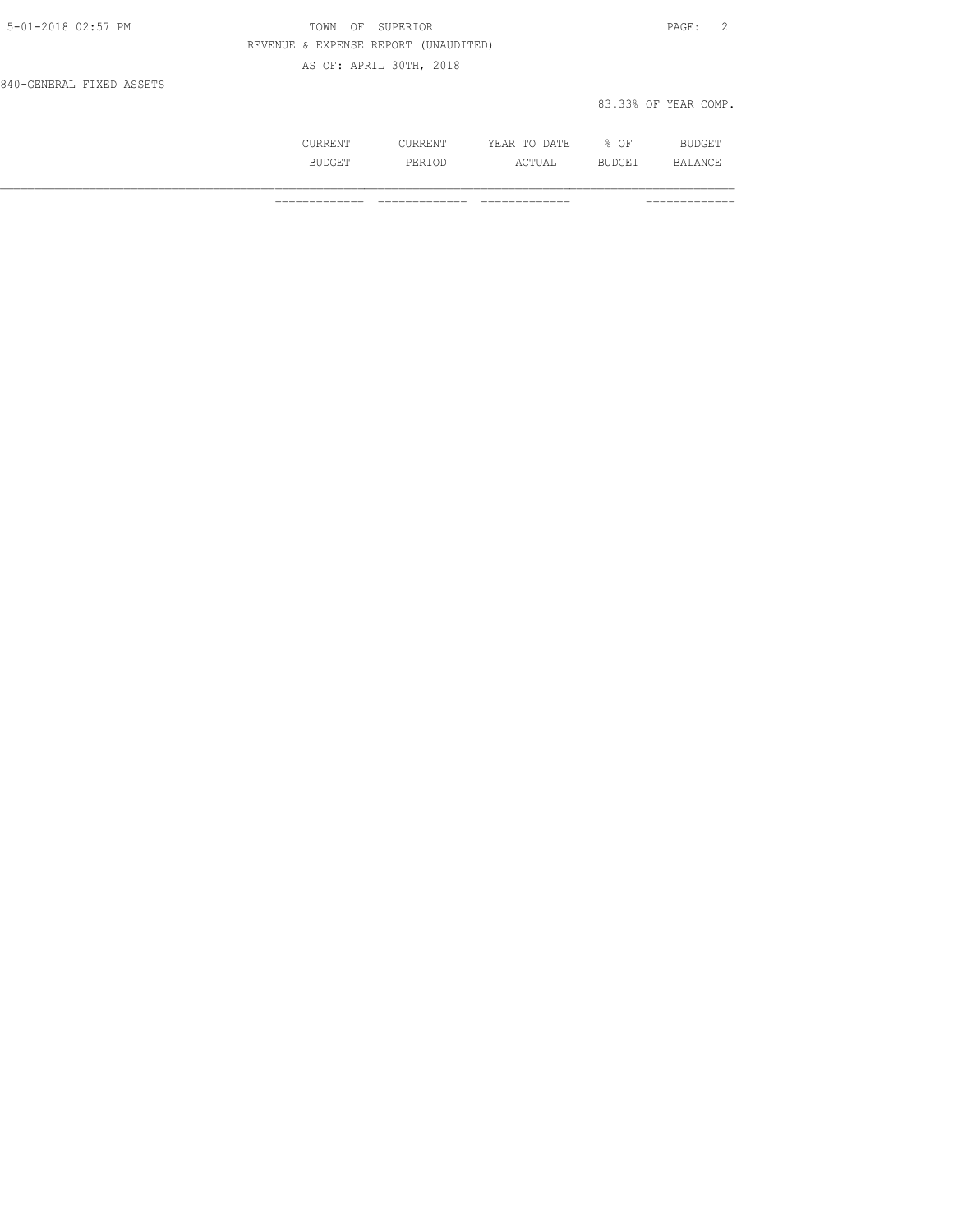| 5-01-2018 02:57 PM   | TOWN<br>OF | SUPERIOR                             |              |        | PAGE:                |
|----------------------|------------|--------------------------------------|--------------|--------|----------------------|
|                      |            | REVENUE & EXPENSE REPORT (UNAUDITED) |              |        |                      |
|                      |            | AS OF: APRIL 30TH, 2018              |              |        |                      |
| 850-GENERAL L/T DEBT |            |                                      |              |        |                      |
| NON-DEPARTMENTAL     |            |                                      |              |        | 83.33% OF YEAR COMP. |
|                      | CURRENT    | CURRENT                              | YEAR TO DATE | % OF   | BUDGET               |
|                      | BUDGET     | PERIOD                               | ACTUAL       | BUDGET | BALANCE              |
|                      |            |                                      |              |        |                      |
|                      |            |                                      |              |        |                      |
| EXPENDITURES         |            |                                      |              |        |                      |

 ${\tt SUPPLIES}$